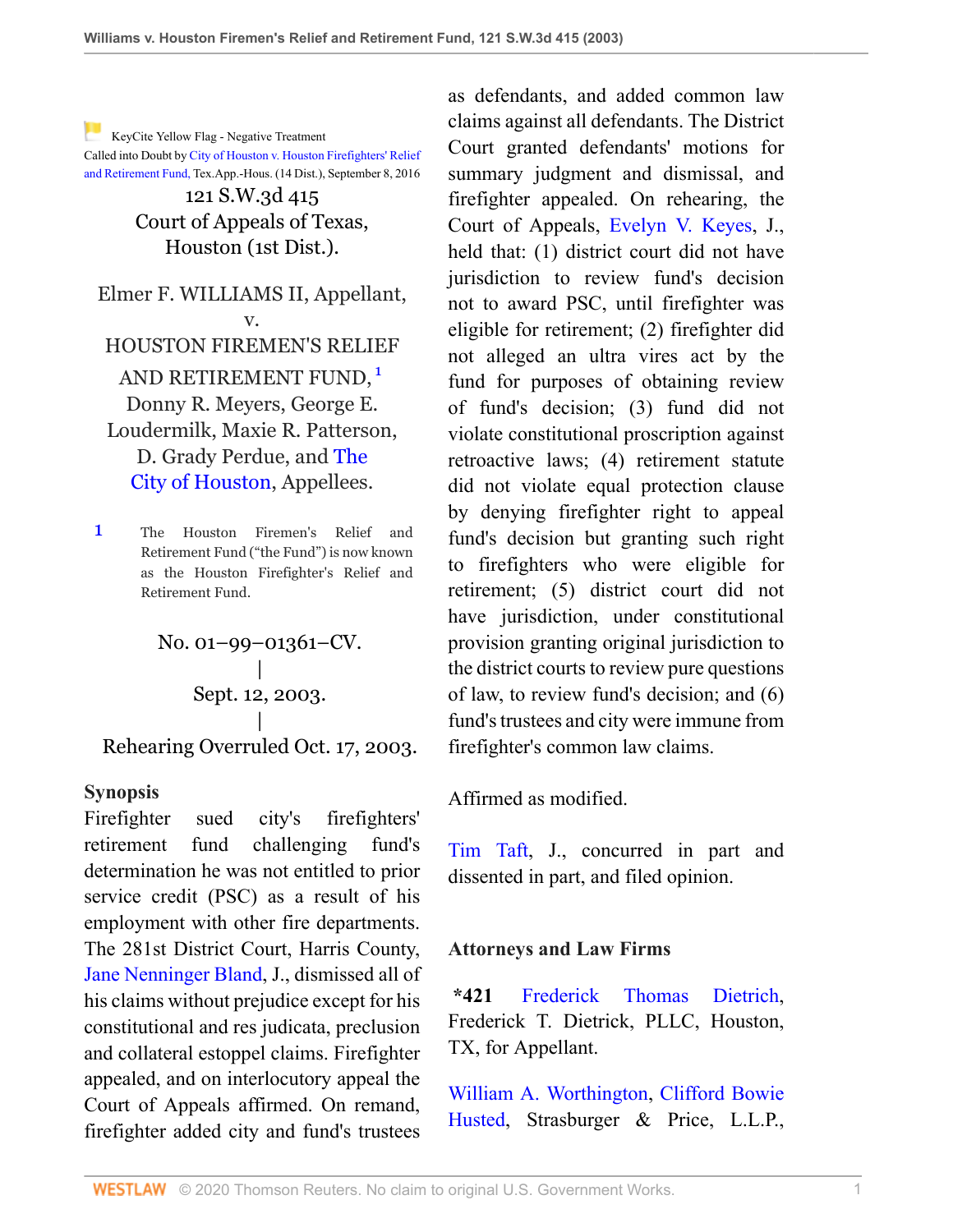**\*422** [Carole Snyder](http://www.westlaw.com/Link/Document/FullText?findType=h&pubNum=176284&cite=0200024201&originatingDoc=I8d0b46b0e7df11d99439b076ef9ec4de&refType=RQ&originationContext=document&vr=3.0&rs=cblt1.0&transitionType=DocumentItem&contextData=(sc.UserEnteredCitation)), Asst. City Atty., Houston, TX, for Appellees.

Panel on rehearing consists of Justices [HEDGES](http://www.westlaw.com/Link/Document/FullText?findType=h&pubNum=176284&cite=0481796401&originatingDoc=I8d0b46b0e7df11d99439b076ef9ec4de&refType=RQ&originationContext=document&vr=3.0&rs=cblt1.0&transitionType=DocumentItem&contextData=(sc.UserEnteredCitation)), [TAFT](http://www.westlaw.com/Link/Document/FullText?findType=h&pubNum=176284&cite=0114187901&originatingDoc=I8d0b46b0e7df11d99439b076ef9ec4de&refType=RQ&originationContext=document&vr=3.0&rs=cblt1.0&transitionType=DocumentItem&contextData=(sc.UserEnteredCitation)) and [EVELYN V.](http://www.westlaw.com/Link/Document/FullText?findType=h&pubNum=176284&cite=0149375801&originatingDoc=I8d0b46b0e7df11d99439b076ef9ec4de&refType=RQ&originationContext=document&vr=3.0&rs=cblt1.0&transitionType=DocumentItem&contextData=(sc.UserEnteredCitation)) [KEYES.](http://www.westlaw.com/Link/Document/FullText?findType=h&pubNum=176284&cite=0149375801&originatingDoc=I8d0b46b0e7df11d99439b076ef9ec4de&refType=RQ&originationContext=document&vr=3.0&rs=cblt1.0&transitionType=DocumentItem&contextData=(sc.UserEnteredCitation))

#### **OPINION ON REHEARING**

[EVELYN V. KEYES,](http://www.westlaw.com/Link/Document/FullText?findType=h&pubNum=176284&cite=0149375801&originatingDoc=I8d0b46b0e7df11d99439b076ef9ec4de&refType=RQ&originationContext=document&vr=3.0&rs=cblt1.0&transitionType=DocumentItem&contextData=(sc.UserEnteredCitation)) Justice.

Appellant, firefighter Elmer F. Williams II, appeals a take-nothing judgment rendered after the trial court denied Williams's motions for partial summary judgment and granted (1) the summary judgment motions of the Houston Firemen's Relief and Retirement Fund (the Fund) and the individual appellees, who were the Fund's board members (collectively, "the trustees"), and (2) the summary judgment motions and dismissal motion of appellee the City of Houston ("the City"). We issued our original opinion in this appeal on December 27, 2001. Appellant moved for rehearing, as did the Fund and the trustees. We grant Williams's motion for rehearing. We deny the Fund's and trustees' motion as moot. The Court's prior opinion and judgment of December 27, 2001 are vacated, set aside, and annulled, and this opinion and judgment are issued in their stead. We modify the judgment and affirm as so modified.

### **FACTUAL AND PROCEDURAL BACKGROUND**

Williams joined the Houston Fire Department ("HFD") and the Fund in 1990, after six years and five months of service with two other cities' fire departments, neither of which had statutory firefighters' retirement funds like Houston's. In 1995, Williams sought to purchase prior service credit ("PSC") under the firemen's retirementfund statute ("the retirement statute") for these six years and five months of service, to be applied toward his retirement with HFD. The PSC provision of the former retirement statute, section 30, provided:

> A firefighter who transfers from the fire department of one city to that of a city covered by this Act and desires to participate in the fund of that city shall: ... [meet three requirements, including paying "into the fund of that city an amount equal to the total contribution he would have made had he been employed by that city instead of the city from which he transferred."]. [2](#page-1-0)

The statute was silent as to whether the city from which the firefighter transferred

<span id="page-1-1"></span><span id="page-1-0"></span>[<sup>2</sup>](#page-1-1) Act of May 27, 1975, 64th Leg., R.S., ch. 432, § 30, 64 Tex. Gen. Laws 1135, 1148 [hereinafter "former [TEX.REV.CIV. STAT.](http://www.westlaw.com/Link/Document/FullText?findType=L&pubNum=1000188&cite=TXCSART6243E.2&originatingDoc=I8d0b46b0e7df11d99439b076ef9ec4de&refType=LQ&originationContext=document&vr=3.0&rs=cblt1.0&transitionType=DocumentItem&contextData=(sc.UserEnteredCitation)) [ANN.. art. 6243e.2, section 30"](http://www.westlaw.com/Link/Document/FullText?findType=L&pubNum=1000188&cite=TXCSART6243E.2&originatingDoc=I8d0b46b0e7df11d99439b076ef9ec4de&refType=LQ&originationContext=document&vr=3.0&rs=cblt1.0&transitionType=DocumentItem&contextData=(sc.UserEnteredCitation))], *repealed by,* Act of May 21, 1997, 75th Leg., R.S., ch. 1268, § 3, 75 Tex. Gen. Laws 4794, 4811 (current version at [TEX.REV.CIV. STAT. ANN.. art. 6243e.2\(1\),](http://www.westlaw.com/Link/Document/FullText?findType=L&pubNum=1000188&cite=TXCSART6243E.2(1)&originatingDoc=I8d0b46b0e7df11d99439b076ef9ec4de&refType=LQ&originationContext=document&vr=3.0&rs=cblt1.0&transitionType=DocumentItem&contextData=(sc.UserEnteredCitation)) [§ 16\(a\) \(Vernon 2003\)](http://www.westlaw.com/Link/Document/FullText?findType=L&pubNum=1000188&cite=TXCSART6243E.2(1)&originatingDoc=I8d0b46b0e7df11d99439b076ef9ec4de&refType=LQ&originationContext=document&vr=3.0&rs=cblt1.0&transitionType=DocumentItem&contextData=(sc.UserEnteredCitation))).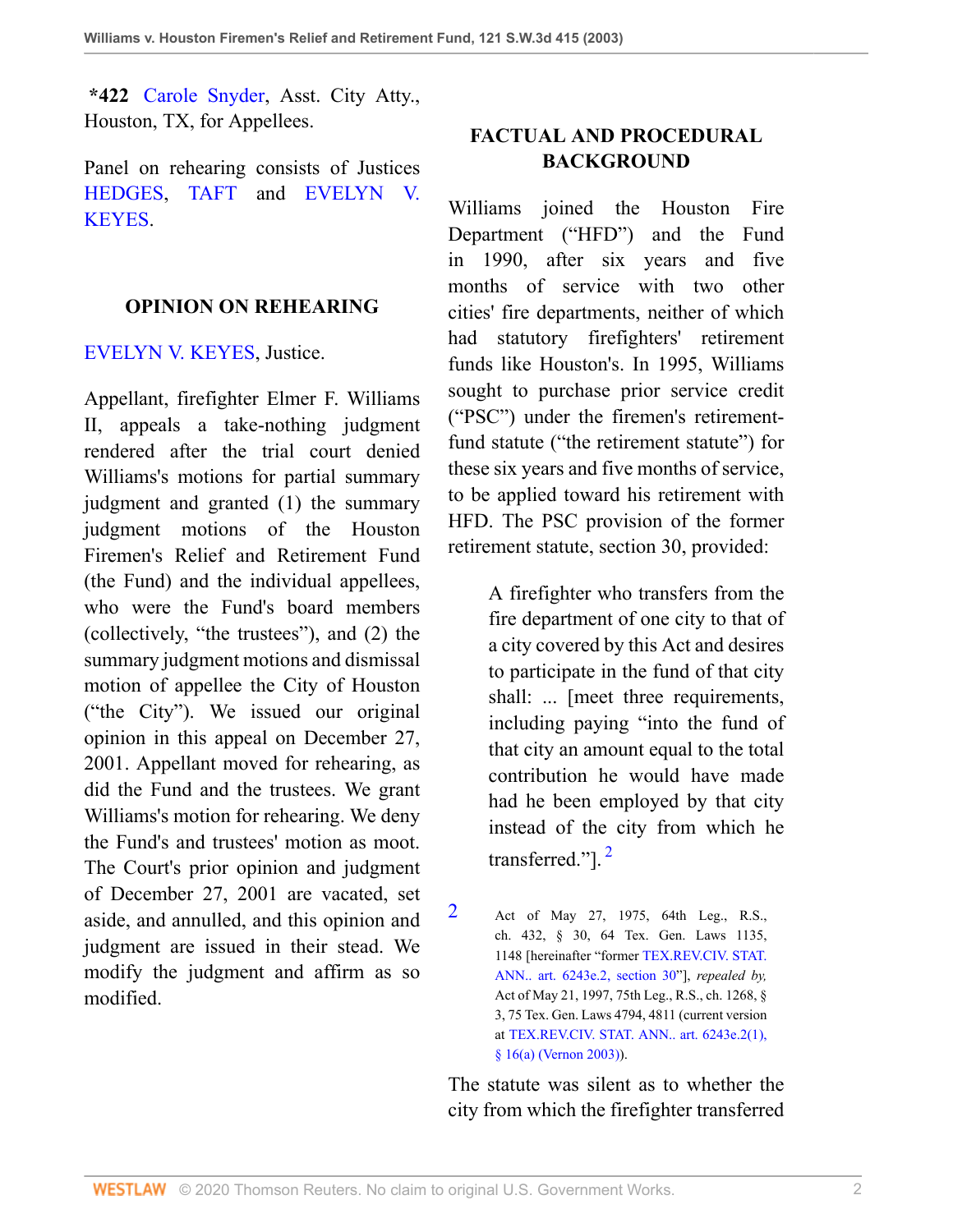had to have a fund. While Williams's request was pending, the Fund adopted guidelines construing [section 30](http://www.westlaw.com/Link/Document/FullText?findType=L&pubNum=1000188&cite=TXCSART6243E.2&originatingDoc=I8d0b46b0e7df11d99439b076ef9ec4de&refType=LQ&originationContext=document&vr=3.0&rs=cblt1.0&transitionType=DocumentItem&contextData=(sc.UserEnteredCitation)): years worked outside Houston could be credited towards retirement only if the former city had a similar statutory firefighter's fund. (The parties refer to this interpretation by the Fund and the trustees as "the guidelines," and so do we.) Applying the guidelines, the Fund denied Williams's PSC request in January 1997. The reason for that denial was that the cities in which Williams had worked before did not have firefighters' retirement funds similar to Houston's.

Subsequently, the Legislature repealed [article 6243e.2](http://www.westlaw.com/Link/Document/FullText?findType=L&pubNum=1000188&cite=TXCSART6243E.2&originatingDoc=I8d0b46b0e7df11d99439b076ef9ec4de&refType=LQ&originationContext=document&vr=3.0&rs=cblt1.0&transitionType=DocumentItem&contextData=(sc.UserEnteredCitation)) and replaced it with [article 6243e.2\(1\)](http://www.westlaw.com/Link/Document/FullText?findType=L&pubNum=1000188&cite=TXCSART6243E.2(1)&originatingDoc=I8d0b46b0e7df11d99439b076ef9ec4de&refType=LQ&originationContext=document&vr=3.0&rs=cblt1.0&transitionType=DocumentItem&contextData=(sc.UserEnteredCitation)). [Article 6243e.2\(1\),](http://www.westlaw.com/Link/Document/FullText?findType=L&pubNum=1000188&cite=TXCSART6243E.2(1)&originatingDoc=I8d0b46b0e7df11d99439b076ef9ec4de&refType=LQ&originationContext=document&vr=3.0&rs=cblt1.0&transitionType=DocumentItem&contextData=(sc.UserEnteredCitation)) the current retirement statute, restated and amended former [article 6243e.2](http://www.westlaw.com/Link/Document/FullText?findType=L&pubNum=1000188&cite=TXCSART6243E.2&originatingDoc=I8d0b46b0e7df11d99439b076ef9ec4de&refType=LQ&originationContext=document&vr=3.0&rs=cblt1.0&transitionType=DocumentItem&contextData=(sc.UserEnteredCitation)), the former retirement statute, and continued in effect each firefighter's relief and retirement fund established **\*423** under that article. $3$  The PSC provision of the current retirement statute, [section 16\(a\),](http://www.westlaw.com/Link/Document/FullText?findType=L&pubNum=1000188&cite=TXCSART6243E.2(1)&originatingDoc=I8d0b46b0e7df11d99439b076ef9ec4de&refType=LQ&originationContext=document&vr=3.0&rs=cblt1.0&transitionType=DocumentItem&contextData=(sc.UserEnteredCitation)) provides:

### <span id="page-2-1"></span><span id="page-2-0"></span>[3](#page-2-1) [TEX.REV.CIV. STAT. ANN.. art. 6243e.2\(1\),](http://www.westlaw.com/Link/Document/FullText?findType=L&pubNum=1000188&cite=TXCSART6243E.2(1)&originatingDoc=I8d0b46b0e7df11d99439b076ef9ec4de&refType=LQ&originationContext=document&vr=3.0&rs=cblt1.0&transitionType=DocumentItem&contextData=(sc.UserEnteredCitation)) "Historical and Statutory Notes" (Vernon 2003).

"A person who becomes a firefighter in a municipality to which this article applies may receive service credit *for prior employment with the fully paid fire department of another municipality in this state with a similar fund* benefitting only firefighters of that municipality to which the firefighter contributed

<span id="page-2-3"></span>if ... [the firefighter meets five requirements]." $4$ 

#### <span id="page-2-2"></span>[4](#page-2-3) [TEX.REV.CIV. STAT. ANN.. art. 6243e.2\(1\), §](http://www.westlaw.com/Link/Document/FullText?findType=L&pubNum=1000188&cite=TXCSART6243E.2(1)&originatingDoc=I8d0b46b0e7df11d99439b076ef9ec4de&refType=LQ&originationContext=document&vr=3.0&rs=cblt1.0&transitionType=DocumentItem&contextData=(sc.UserEnteredCitation)) [16\(a\)](http://www.westlaw.com/Link/Document/FullText?findType=L&pubNum=1000188&cite=TXCSART6243E.2(1)&originatingDoc=I8d0b46b0e7df11d99439b076ef9ec4de&refType=LQ&originationContext=document&vr=3.0&rs=cblt1.0&transitionType=DocumentItem&contextData=(sc.UserEnteredCitation)) (Vernon Supp.2003) (emphasis added).

The Fund and the trustees interpreted the first sentence of former [section 30\(a\)](http://www.westlaw.com/Link/Document/FullText?findType=L&pubNum=1000188&cite=TXCSART6243E.2&originatingDoc=I8d0b46b0e7df11d99439b076ef9ec4de&refType=LQ&originationContext=document&vr=3.0&rs=cblt1.0&transitionType=DocumentItem&contextData=(sc.UserEnteredCitation)) to mean what the italicized portion of current [section 16\(a\)](http://www.westlaw.com/Link/Document/FullText?findType=L&pubNum=1000188&cite=TXCSART6243E.2(1)&originatingDoc=I8d0b46b0e7df11d99439b076ef9ec4de&refType=LQ&originationContext=document&vr=3.0&rs=cblt1.0&transitionType=DocumentItem&contextData=(sc.UserEnteredCitation)) now expressly says.

### *Williams I*

<span id="page-2-5"></span><span id="page-2-4"></span> That same year, Williams sued the Fund in district court, alleging statutory and constitutional claims and challenges to the Fund's guidelines and its PSC determination. On the Fund's motion, <sup>[5](#page-3-0)</sup> the trial court dismissed all of Williams's claims against the Fund, without prejudice, for lack of subject matter jurisdiction—except (1) his constitutional claims and (2) his challenge that the Fund's ruling was barred by res judicata, claim preclusion, issue preclusion, waiver, estoppel, and collateral estoppel. Williams appealed the dismissal order. On interlocutory appeal, we affirmed, holding that the trial court had neither "appellate"<sup>[6](#page-3-1)</sup> nor original jurisdiction to consider the dismissed claims until 2003, the earliest possible date Williams might be "eligible for retirement." *[Williams v. Houston](http://www.westlaw.com/Link/Document/FullText?findType=Y&serNum=1999061264&pubNum=0000999&originatingDoc=I8d0b46b0e7df11d99439b076ef9ec4de&refType=RP&originationContext=document&vr=3.0&rs=cblt1.0&transitionType=DocumentItem&contextData=(sc.UserEnteredCitation)) [Firemen's Relief & Ret. Fund,](http://www.westlaw.com/Link/Document/FullText?findType=Y&serNum=1999061264&pubNum=0000999&originatingDoc=I8d0b46b0e7df11d99439b076ef9ec4de&refType=RP&originationContext=document&vr=3.0&rs=cblt1.0&transitionType=DocumentItem&contextData=(sc.UserEnteredCitation))* No. 01– [98–00681–CV, slip op. at 5–14, 1999 WL](http://www.westlaw.com/Link/Document/FullText?findType=Y&serNum=1999061264&pubNum=0000999&originatingDoc=I8d0b46b0e7df11d99439b076ef9ec4de&refType=RP&originationContext=document&vr=3.0&rs=cblt1.0&transitionType=DocumentItem&contextData=(sc.UserEnteredCitation)) [82441 \(Tex.App.-Houston \[1st Dist.\] Feb.](http://www.westlaw.com/Link/Document/FullText?findType=Y&serNum=1999061264&pubNum=0000999&originatingDoc=I8d0b46b0e7df11d99439b076ef9ec4de&refType=RP&originationContext=document&vr=3.0&rs=cblt1.0&transitionType=DocumentItem&contextData=(sc.UserEnteredCitation)) [11, 1999, no pet.\)](http://www.westlaw.com/Link/Document/FullText?findType=Y&serNum=1999061264&pubNum=0000999&originatingDoc=I8d0b46b0e7df11d99439b076ef9ec4de&refType=RP&originationContext=document&vr=3.0&rs=cblt1.0&transitionType=DocumentItem&contextData=(sc.UserEnteredCitation)) (op. on reh'g) (not designated for publication) (hereinafter "*Williams I* ").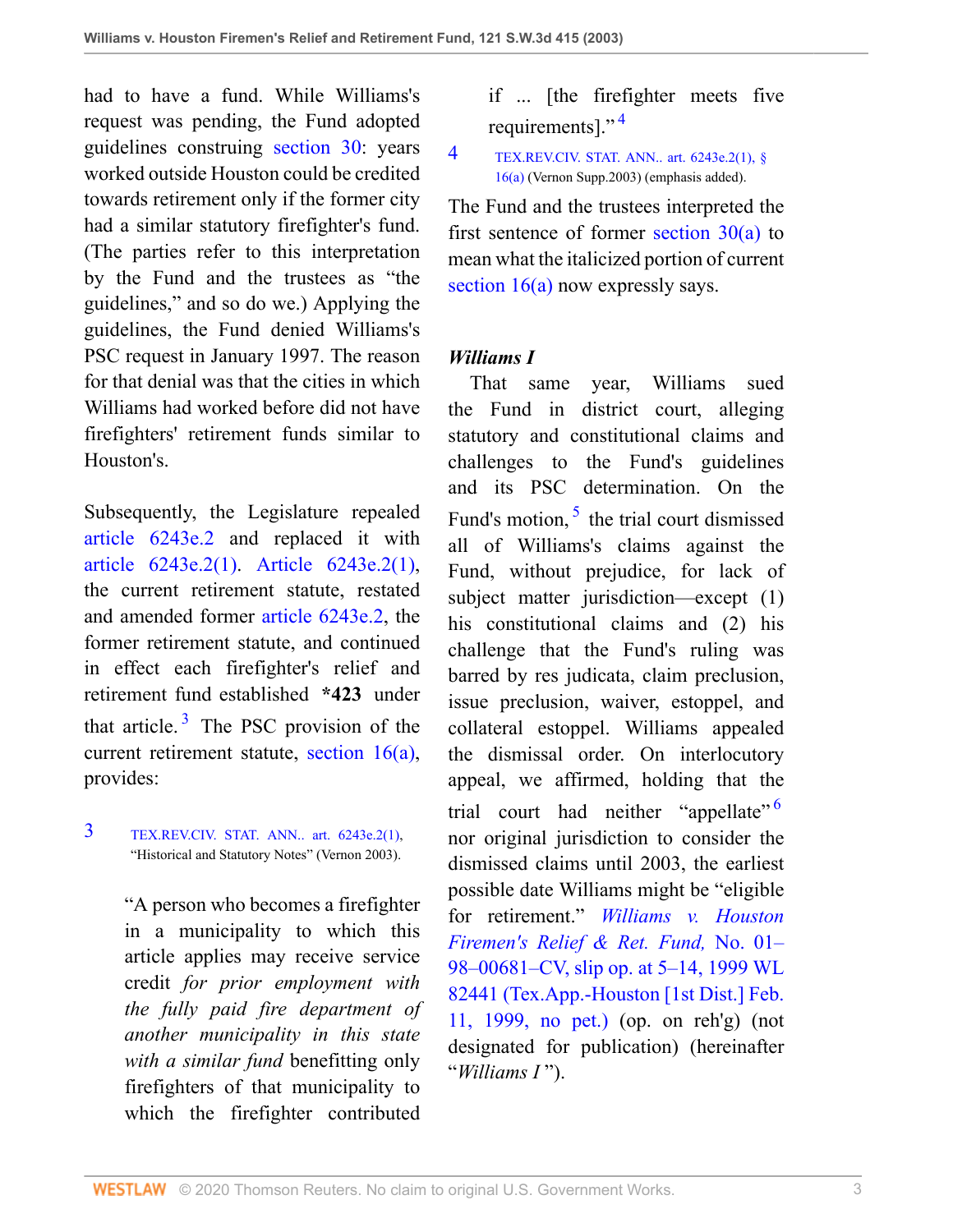- <span id="page-3-0"></span>[5](#page-2-4) The Fund moved to dismiss Williams's claims for want of subject matter jurisdiction and, alternatively, for summary judgment against those claims on jurisdictional grounds as well as on the merits; the jurisdictional arguments under both the Fund's motions were identical. The trial court ruled on the dismissal grounds, rather than on those for summary judgment.
- <span id="page-3-1"></span>[6](#page-2-5) Technically, there is no appellate jurisdiction to review an agency determination on the merits, only a suit for judicial review of that determination, which is an original proceeding in the trial court. *See [Everett v. Tex. Educ. Agency,](http://www.westlaw.com/Link/Document/FullText?findType=Y&serNum=1993160167&pubNum=0000713&originatingDoc=I8d0b46b0e7df11d99439b076ef9ec4de&refType=RP&fi=co_pp_sp_713_703&originationContext=document&vr=3.0&rs=cblt1.0&transitionType=DocumentItem&contextData=(sc.UserEnteredCitation)#co_pp_sp_713_703) [Div. of Teacher Records,](http://www.westlaw.com/Link/Document/FullText?findType=Y&serNum=1993160167&pubNum=0000713&originatingDoc=I8d0b46b0e7df11d99439b076ef9ec4de&refType=RP&fi=co_pp_sp_713_703&originationContext=document&vr=3.0&rs=cblt1.0&transitionType=DocumentItem&contextData=(sc.UserEnteredCitation)#co_pp_sp_713_703)* 860 S.W.2d 700, 703 [\(Tex.App.-Austin 1993, no writ\)](http://www.westlaw.com/Link/Document/FullText?findType=Y&serNum=1993160167&pubNum=0000713&originatingDoc=I8d0b46b0e7df11d99439b076ef9ec4de&refType=RP&fi=co_pp_sp_713_703&originationContext=document&vr=3.0&rs=cblt1.0&transitionType=DocumentItem&contextData=(sc.UserEnteredCitation)#co_pp_sp_713_703), *disagreed with on other grounds, [Nueces Canyon Consol. Indep.](http://www.westlaw.com/Link/Document/FullText?findType=Y&serNum=1996048346&pubNum=0000713&originatingDoc=I8d0b46b0e7df11d99439b076ef9ec4de&refType=RP&fi=co_pp_sp_713_775&originationContext=document&vr=3.0&rs=cblt1.0&transitionType=DocumentItem&contextData=(sc.UserEnteredCitation)#co_pp_sp_713_775) [Sch. Dist. v. Cent. Educ. Agency,](http://www.westlaw.com/Link/Document/FullText?findType=Y&serNum=1996048346&pubNum=0000713&originatingDoc=I8d0b46b0e7df11d99439b076ef9ec4de&refType=RP&fi=co_pp_sp_713_775&originationContext=document&vr=3.0&rs=cblt1.0&transitionType=DocumentItem&contextData=(sc.UserEnteredCitation)#co_pp_sp_713_775)* 917 S.W.2d 773, [775–76 \(Tex.1996\).](http://www.westlaw.com/Link/Document/FullText?findType=Y&serNum=1996048346&pubNum=0000713&originatingDoc=I8d0b46b0e7df11d99439b076ef9ec4de&refType=RP&fi=co_pp_sp_713_775&originationContext=document&vr=3.0&rs=cblt1.0&transitionType=DocumentItem&contextData=(sc.UserEnteredCitation)#co_pp_sp_713_775) We use the term "judicial review," therefore, where Williams used the term "appellate."

#### *Williams II*

Williams subsequently added the City and the four trustees, in their individual and official capacities, as defendants. He also added common law claims against all defendants. The Fund filed supplemental motions for traditional rule 166a(c) summary judgment; the trustees moved for 166a(c) summary judgment and incorporated the summary judgment grounds alleged by the Fund; the City moved to dismiss for lack of subject matter jurisdiction or, alternatively, for rule 166a(c) summary judgment; and Williams moved for rule 166a(c) partial summary judgment.<sup>[7](#page-3-2)</sup>

<span id="page-3-3"></span><span id="page-3-2"></span>[7](#page-3-3) The Fund filed one summary judgment/dismissal motion and three supplements; the trustees filed one summary judgment motion; and the City filed one summary judgment/dismissal motion. The final judgment recites that the trial court considered and granted each of these motions. We thus consider all grounds (except for the Fund's dismissal grounds, which we

previously reviewed in the interlocutory appeal) and evidence in support of each of those motions. The final judgment also recites that Williams's "motion for partial summary judgment" was denied. Williams actually filed four motions for partial summary judgment. Because Williams challenges their denial on appeal, we consider all grounds raised in all four of Williams's partial summary judgment motions.

**\*424** By the time all summary judgment and dismissal motions were considered, Williams was asserting the following claims and challenges:

*Challenges to the Merits of the Guidelines and The Fund's and the Trustees' PSC Determination*

- 1. The Fund and the trustees misconstrued section 30 of the former retirement statute;
- 2. No or insufficient evidence supported the Fund and the trustees' PSC determination;
- 3. The Fund and the trustees' PSC determination was not supported by substantial evidence; and
- 4. The Fund's PSC determination was barred by res judicata, claim preclusion, issue preclusion, waiver, estoppel, and collateral estoppel.

#### *Constitutional Claims*

- 1. The Fund's guidelines and the trustees' application of them exceeded their statutory authority;
- 2. The former retirement statute unconstitutionally delegated governmental authority to the Fund;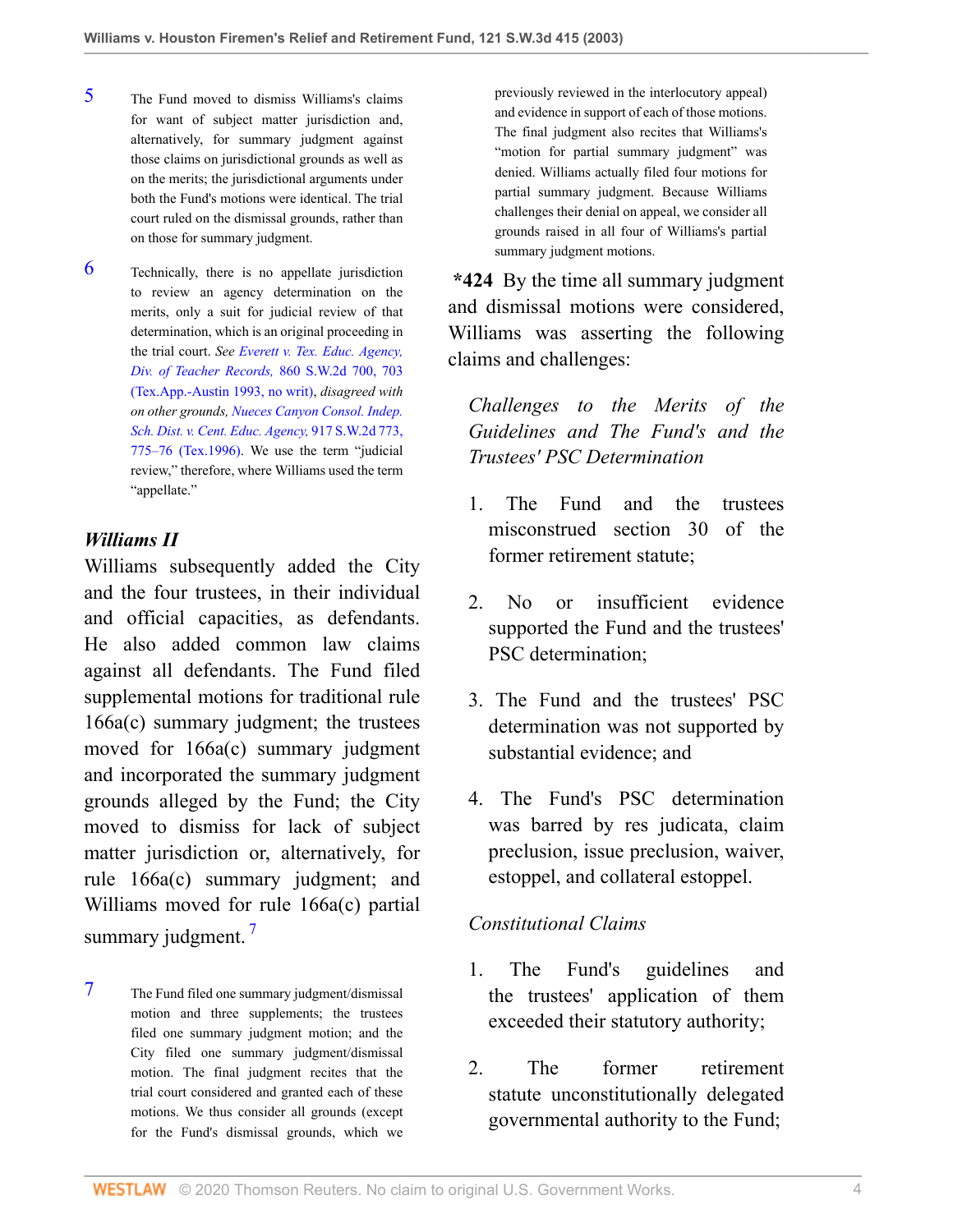- 3. The Fund's guidelines and the trustees' PSC determination were an unlawful and unconstitutional retroactive application of the law that adversely affected Williams's vested property right to PSC;
- 4. The Fund's guidelines and the trustees' application of them were an unconstitutional local or special law;
- 5. As applied, the guidelines denied Williams equal protection under the state constitution; and
- 6. The Fund's and the trustees' PSC determination violated substantive due process.

# *Common Law Claims* [8](#page-4-0)

- <span id="page-4-0"></span>[8](#page-4-1) Williams did not always clearly distinguish, either here or below, his summary judgment and appellate challenges asserted against the trustees individually from those asserted against them in their official capacities. However, given the nature of Williams's claims, we conclude that the only claims that could be asserted against the trustees individually are the common law claims.
	- 1. The trustees and the City fraudulently concealed from Williams or misled him about his right to purchase PSC, which acts were also breaches of their fiduciary and good-faith-and-fairdealing duties;
		- 2. All defendants conspired to construe the PSC statute against Williams, to withhold material information from and mislead

him (presumably about the right to purchase PSC), to breach their fiduciary and good-faithand-fair-dealing duties to him, to conceal those breaches from him, and "to refuse to act in his best interests"; and

- 3. The above acts of "conspiracy" also constituted fraudulent misrepresentation, fraudulent concealment, and breaches of the defendants' fiduciary and good-faith-and-fair-dealing duties.
- Williams sought compensatory and punitive damages, declaratory relief, pre-and post-judgment interest, attorney's fees, and costs.

<span id="page-4-2"></span><span id="page-4-1"></span>The trial court granted the Fund's and the trustees' summary judgment motions; granted the City's motion to dismiss or, alternatively, for summary judgment; denied **\*425** Williams's motions for partial summary judgment; and rendered a take-nothing judgment against Williams. Williams appealed, asserting that the district court had subject matter jurisdiction over all his statutory, constitutional and common law claims under the retirement statute, the Texas Trust Code, <sup>[9](#page-5-0)</sup> and its inherent constitutional powers; that the trustees and the City were not immune from his common law claims; that the Fund and the trustees were barred from changing their interpretation of the guidelines by res judicata, stare decisis, and collateral estoppel; and that he was entitled to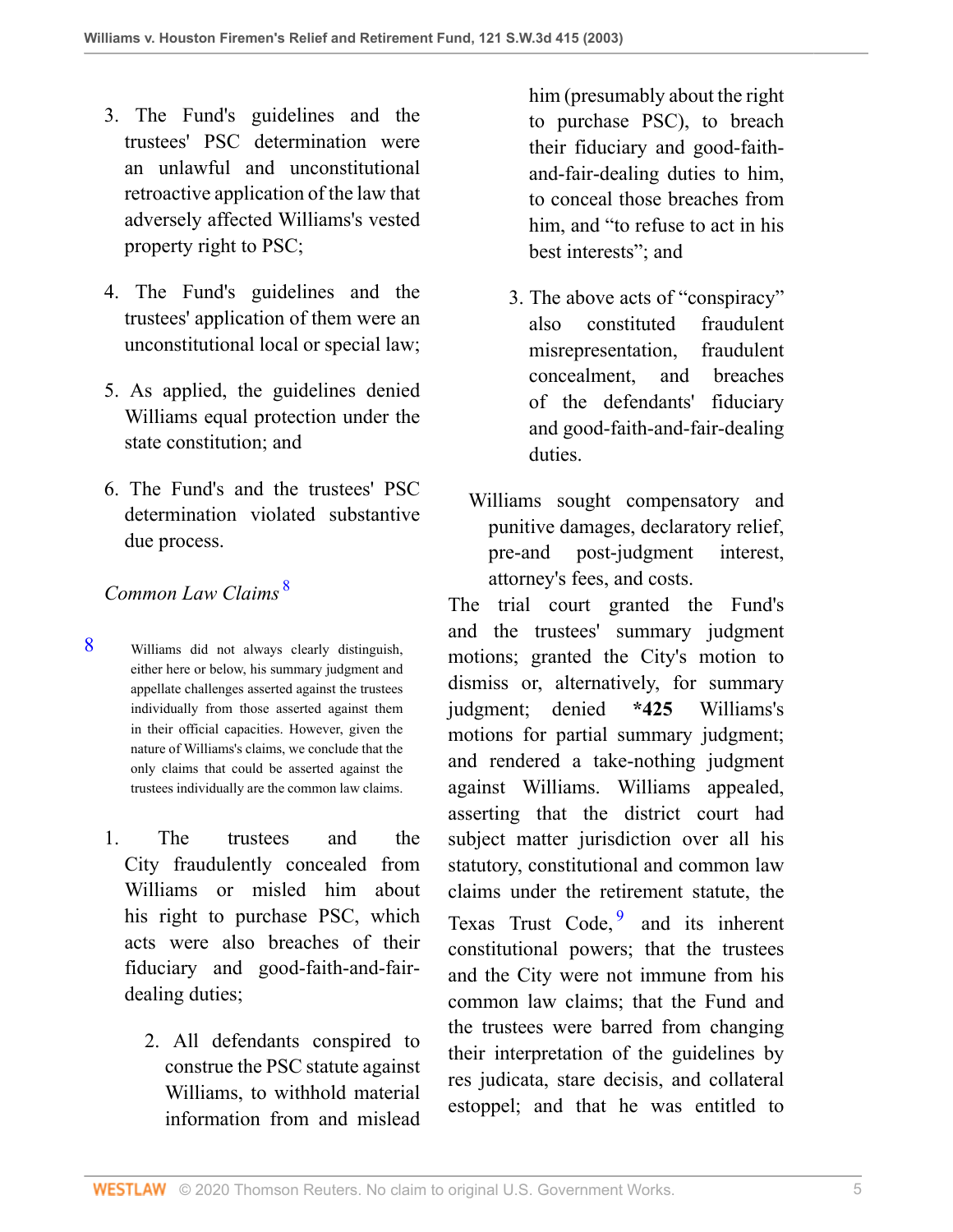judgment on the merits of his statutory, constitutional, and common law claims.

<span id="page-5-0"></span>[9](#page-4-2) Specifically, [TEX. PROP.CODE ANN. §](http://www.westlaw.com/Link/Document/FullText?findType=L&pubNum=1000184&cite=TXPOS115.001&originatingDoc=I8d0b46b0e7df11d99439b076ef9ec4de&refType=SP&originationContext=document&vr=3.0&rs=cblt1.0&transitionType=DocumentItem&contextData=(sc.UserEnteredCitation)#co_pp_8b3b0000958a4) [115.001\(a\)](http://www.westlaw.com/Link/Document/FullText?findType=L&pubNum=1000184&cite=TXPOS115.001&originatingDoc=I8d0b46b0e7df11d99439b076ef9ec4de&refType=SP&originationContext=document&vr=3.0&rs=cblt1.0&transitionType=DocumentItem&contextData=(sc.UserEnteredCitation)#co_pp_8b3b0000958a4) (Vernon Supp.2003).

In our previous opinion in this appeal, we declined to revisit our holding in *Williams I* that the former retirement statute did not provide for review of the issues raised by Williams's suit. *Williams v. Houston Firemen's Relief and Ret. Fund,* No. 01–99–01361–CV, 2001 WL 1671349 (Tex.App.-Houston [1st Dist.] Dec. 27, 2001, no writ) (not designated for publication) (hereinafter "*Williams II* "). We again held that the retirement statute's express language permits judicial review of a member's challenges to the Fund's action only when the member is eligible for retirement or disabled. *See id.,* [slip op. at 5–8.](http://www.westlaw.com/Link/Document/FullText?findType=Y&serNum=2002038490&originatingDoc=I8d0b46b0e7df11d99439b076ef9ec4de&refType=RP&originationContext=document&vr=3.0&rs=cblt1.0&transitionType=DocumentItem&contextData=(sc.UserEnteredCitation)) Since Williams was not then eligible for retirement, we held that his statutory claims were not ripe, despite his having exhausted his administrative remedies. Since ripeness is a prerequisite for justiciability, we further held that none of Williams's other claims —which derived from his statutory claims —were ripe. We therefore granted the Fund's jurisdictional plea, reformed the trial court's judgment to correspond to our ruling, and, as modified, affirmed. *See Williams II,* [slip op. at 5–8, 12–14.](http://www.westlaw.com/Link/Document/FullText?findType=Y&serNum=2002038490&originatingDoc=I8d0b46b0e7df11d99439b076ef9ec4de&refType=RP&originationContext=document&vr=3.0&rs=cblt1.0&transitionType=DocumentItem&contextData=(sc.UserEnteredCitation)) Williams's and the Fund's and trustees' motions for rehearing followed.

### *Rehearing*

On rehearing, we withdraw our opinion of December 27, 2001 and issue this opinion

in its stead. We hold that Williams has no statutory right to judicial review of his claims. However, Texas law recognizes a right to judicial review of administrative orders that violate a constitutional right. We hold that Williams has standing to raise his constitutional claims, but those claims are without merit. We further hold that the City is immune to Williams's Trust Code and common law claims under the doctrine of sovereign or governmental immunity and that the trustees are immune under the doctrine of official immunity. We reform the judgment to reflect dismissal of all claims over which the district court lacked jurisdiction and, as modified, affirm.

#### **STANDARDS OF REVIEW**

We follow the usual standard of review for a summary judgment order that specifies no grounds, denies one party's rule 166a(c) motion, and grants the other parties' rule 166a(c) motions. *See* [TEX.R.](http://www.westlaw.com/Link/Document/FullText?findType=L&pubNum=1003817&cite=TXRRCPR166A&originatingDoc=I8d0b46b0e7df11d99439b076ef9ec4de&refType=LQ&originationContext=document&vr=3.0&rs=cblt1.0&transitionType=DocumentItem&contextData=(sc.UserEnteredCitation)) [CIV. P. 166a\(c\);](http://www.westlaw.com/Link/Document/FullText?findType=L&pubNum=1003817&cite=TXRRCPR166A&originatingDoc=I8d0b46b0e7df11d99439b076ef9ec4de&refType=LQ&originationContext=document&vr=3.0&rs=cblt1.0&transitionType=DocumentItem&contextData=(sc.UserEnteredCitation)) *[Bradley v. State ex rel.](http://www.westlaw.com/Link/Document/FullText?findType=Y&serNum=1999096675&pubNum=0000713&originatingDoc=I8d0b46b0e7df11d99439b076ef9ec4de&refType=RP&fi=co_pp_sp_713_247&originationContext=document&vr=3.0&rs=cblt1.0&transitionType=DocumentItem&contextData=(sc.UserEnteredCitation)#co_pp_sp_713_247) White,* [990 S.W.2d 245, 247 \(Tex.1999\)](http://www.westlaw.com/Link/Document/FullText?findType=Y&serNum=1999096675&pubNum=0000713&originatingDoc=I8d0b46b0e7df11d99439b076ef9ec4de&refType=RP&fi=co_pp_sp_713_247&originationContext=document&vr=3.0&rs=cblt1.0&transitionType=DocumentItem&contextData=(sc.UserEnteredCitation)#co_pp_sp_713_247); *[Science Spectrum, Inc. v. Martinez,](http://www.westlaw.com/Link/Document/FullText?findType=Y&serNum=1997074691&pubNum=0000713&originatingDoc=I8d0b46b0e7df11d99439b076ef9ec4de&refType=RP&fi=co_pp_sp_713_911&originationContext=document&vr=3.0&rs=cblt1.0&transitionType=DocumentItem&contextData=(sc.UserEnteredCitation)#co_pp_sp_713_911)* 941 [S.W.2d 910, 911 \(Tex.1997\).](http://www.westlaw.com/Link/Document/FullText?findType=Y&serNum=1997074691&pubNum=0000713&originatingDoc=I8d0b46b0e7df11d99439b076ef9ec4de&refType=RP&fi=co_pp_sp_713_911&originationContext=document&vr=3.0&rs=cblt1.0&transitionType=DocumentItem&contextData=(sc.UserEnteredCitation)#co_pp_sp_713_911) Summary judgment under [rule 166a\(c\)](http://www.westlaw.com/Link/Document/FullText?findType=L&pubNum=1003817&cite=TXRRCPR166A&originatingDoc=I8d0b46b0e7df11d99439b076ef9ec4de&refType=LQ&originationContext=document&vr=3.0&rs=cblt1.0&transitionType=DocumentItem&contextData=(sc.UserEnteredCitation)) is proper only when a movant establishes that there is no genuine issue of material fact and that he is entitled to judgment as a matter of law. [TEX.R. CIV. P. 166a\(c\)](http://www.westlaw.com/Link/Document/FullText?findType=L&pubNum=1003817&cite=TXRRCPR166A&originatingDoc=I8d0b46b0e7df11d99439b076ef9ec4de&refType=LQ&originationContext=document&vr=3.0&rs=cblt1.0&transitionType=DocumentItem&contextData=(sc.UserEnteredCitation)); *[Randall's Food Mkts., Inc. v. Johnson,](http://www.westlaw.com/Link/Document/FullText?findType=Y&serNum=1995028566&pubNum=0000713&originatingDoc=I8d0b46b0e7df11d99439b076ef9ec4de&refType=RP&fi=co_pp_sp_713_644&originationContext=document&vr=3.0&rs=cblt1.0&transitionType=DocumentItem&contextData=(sc.UserEnteredCitation)#co_pp_sp_713_644)* 891 [S.W.2d 640, 644 \(Tex.1995\)](http://www.westlaw.com/Link/Document/FullText?findType=Y&serNum=1995028566&pubNum=0000713&originatingDoc=I8d0b46b0e7df11d99439b076ef9ec4de&refType=RP&fi=co_pp_sp_713_644&originationContext=document&vr=3.0&rs=cblt1.0&transitionType=DocumentItem&contextData=(sc.UserEnteredCitation)#co_pp_sp_713_644). A defendant is entitled to summary judgment if the evidence disproves as a matter of law at least one element of each of the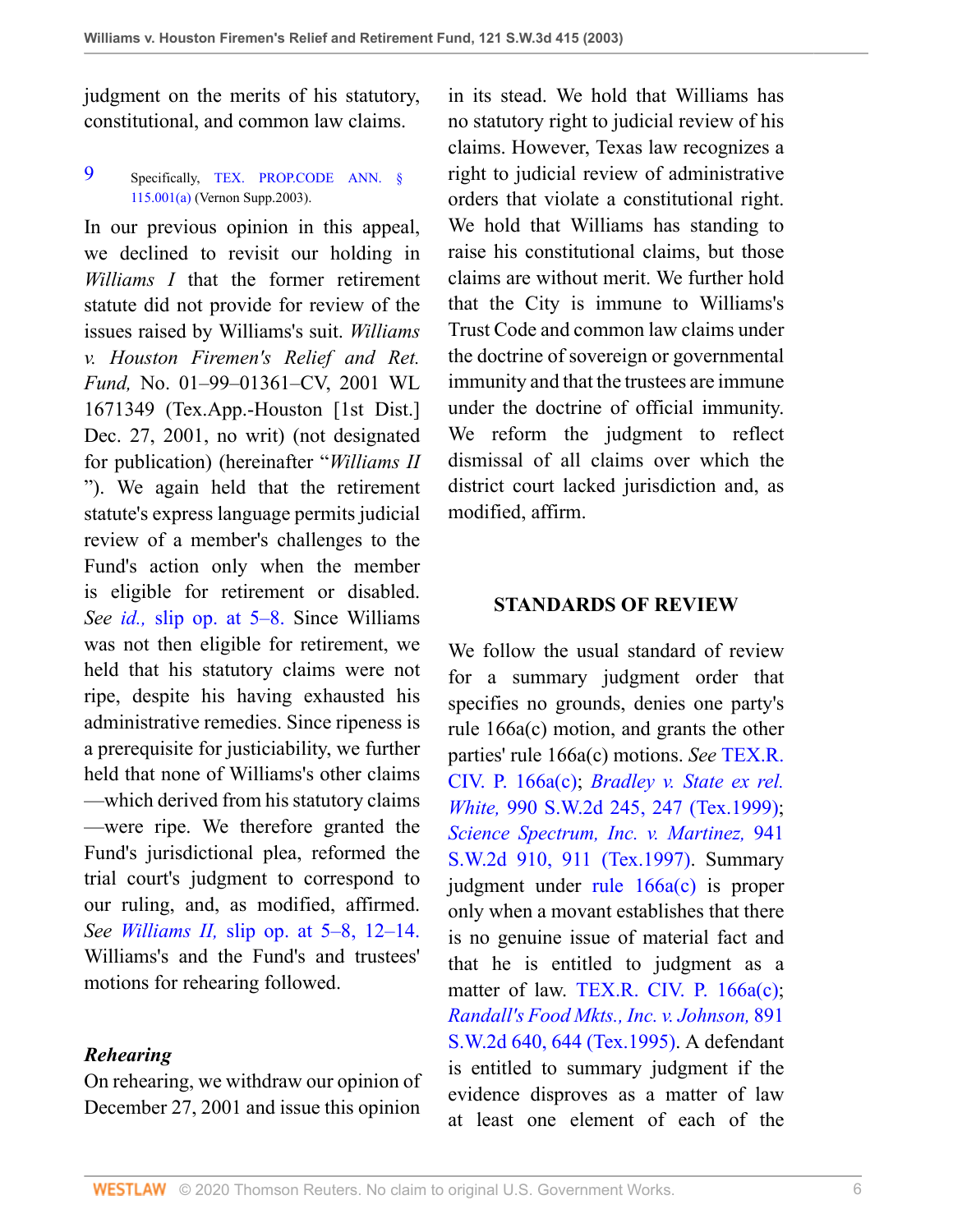plaintiff's causes of action or if the evidence conclusively establishes **\*426** all elements of an affirmative defense. *Id.*

When all parties move for summary judgment and the trial court grants some motions and denies others, we can consider all motions, their evidence, and their issues and may render the judgment that the trial court should have rendered. *See [CU Lloyd's v. Feldman,](http://www.westlaw.com/Link/Document/FullText?findType=Y&serNum=1998189846&pubNum=0000713&originatingDoc=I8d0b46b0e7df11d99439b076ef9ec4de&refType=RP&fi=co_pp_sp_713_569&originationContext=document&vr=3.0&rs=cblt1.0&transitionType=DocumentItem&contextData=(sc.UserEnteredCitation)#co_pp_sp_713_569)* [977 S.W.2d 568, 569 \(Tex.1998\).](http://www.westlaw.com/Link/Document/FullText?findType=Y&serNum=1998189846&pubNum=0000713&originatingDoc=I8d0b46b0e7df11d99439b076ef9ec4de&refType=RP&fi=co_pp_sp_713_569&originationContext=document&vr=3.0&rs=cblt1.0&transitionType=DocumentItem&contextData=(sc.UserEnteredCitation)#co_pp_sp_713_569) When an order granting summary judgment does not specify the grounds upon which the trial court ruled, we must affirm to the extent that any of the summary judgment grounds is meritorious. *See [Star-Telegram, Inc. v. Doe,](http://www.westlaw.com/Link/Document/FullText?findType=Y&serNum=1995125189&pubNum=0000713&originatingDoc=I8d0b46b0e7df11d99439b076ef9ec4de&refType=RP&fi=co_pp_sp_713_473&originationContext=document&vr=3.0&rs=cblt1.0&transitionType=DocumentItem&contextData=(sc.UserEnteredCitation)#co_pp_sp_713_473)* 915 S.W.2d [471, 473 \(Tex.1995\).](http://www.westlaw.com/Link/Document/FullText?findType=Y&serNum=1995125189&pubNum=0000713&originatingDoc=I8d0b46b0e7df11d99439b076ef9ec4de&refType=RP&fi=co_pp_sp_713_473&originationContext=document&vr=3.0&rs=cblt1.0&transitionType=DocumentItem&contextData=(sc.UserEnteredCitation)#co_pp_sp_713_473)

To the extent the trial court dismissed Williams's claims for want of jurisdiction, we construe Williams's pleadings in his favor and look to his intent. *[Tex. Ass'n of](http://www.westlaw.com/Link/Document/FullText?findType=Y&serNum=1993060903&pubNum=0000713&originatingDoc=I8d0b46b0e7df11d99439b076ef9ec4de&refType=RP&fi=co_pp_sp_713_446&originationContext=document&vr=3.0&rs=cblt1.0&transitionType=DocumentItem&contextData=(sc.UserEnteredCitation)#co_pp_sp_713_446) [Bus. v. Tex. Air Control Bd.,](http://www.westlaw.com/Link/Document/FullText?findType=Y&serNum=1993060903&pubNum=0000713&originatingDoc=I8d0b46b0e7df11d99439b076ef9ec4de&refType=RP&fi=co_pp_sp_713_446&originationContext=document&vr=3.0&rs=cblt1.0&transitionType=DocumentItem&contextData=(sc.UserEnteredCitation)#co_pp_sp_713_446)* 852 S.W.2d [440, 446 \(Tex.1993\).](http://www.westlaw.com/Link/Document/FullText?findType=Y&serNum=1993060903&pubNum=0000713&originatingDoc=I8d0b46b0e7df11d99439b076ef9ec4de&refType=RP&fi=co_pp_sp_713_446&originationContext=document&vr=3.0&rs=cblt1.0&transitionType=DocumentItem&contextData=(sc.UserEnteredCitation)#co_pp_sp_713_446) We review the trial court's grant of a plea to the jurisdiction de novo. *[Lukes v. Employees Ret. Sys.](http://www.westlaw.com/Link/Document/FullText?findType=Y&serNum=2001929357&pubNum=0004644&originatingDoc=I8d0b46b0e7df11d99439b076ef9ec4de&refType=RP&fi=co_pp_sp_4644_841&originationContext=document&vr=3.0&rs=cblt1.0&transitionType=DocumentItem&contextData=(sc.UserEnteredCitation)#co_pp_sp_4644_841) of Texas,* [59 S.W.3d 838, 841 \(Tex.App.-](http://www.westlaw.com/Link/Document/FullText?findType=Y&serNum=2001929357&pubNum=0004644&originatingDoc=I8d0b46b0e7df11d99439b076ef9ec4de&refType=RP&fi=co_pp_sp_4644_841&originationContext=document&vr=3.0&rs=cblt1.0&transitionType=DocumentItem&contextData=(sc.UserEnteredCitation)#co_pp_sp_4644_841) [Austin 2001, no pet.\)](http://www.westlaw.com/Link/Document/FullText?findType=Y&serNum=2001929357&pubNum=0004644&originatingDoc=I8d0b46b0e7df11d99439b076ef9ec4de&refType=RP&fi=co_pp_sp_4644_841&originationContext=document&vr=3.0&rs=cblt1.0&transitionType=DocumentItem&contextData=(sc.UserEnteredCitation)#co_pp_sp_4644_841).

# **SUMMARY JUDGMENT FOR THE FUND AND THE TRUSTEES**

We first address Williams's jurisdictional issues, which we divide into two categories: (1) district court jurisdiction to review the Fund's decision and related

claims and (2) original district court jurisdiction over Williams's claims.

## *Judicial Review of Administrative Decisions*

### **Statutory Right of Judicial Review**

In *Williams I,* we held that the retirement statute did not authorize judicial review of the guidelines (*i.e.,* the Fund's interpretation of former retirement statute [section 30](http://www.westlaw.com/Link/Document/FullText?findType=L&pubNum=1000188&cite=TXCSART6243E.2&originatingDoc=I8d0b46b0e7df11d99439b076ef9ec4de&refType=LQ&originationContext=document&vr=3.0&rs=cblt1.0&transitionType=DocumentItem&contextData=(sc.UserEnteredCitation))) or of the trustees' decision to deny Williams's PSC request because Williams was not "disabled" or "eligible for retirement." *Id.,* [slip op. at 5–14.](http://www.westlaw.com/Link/Document/FullText?findType=Y&serNum=1999061264&originatingDoc=I8d0b46b0e7df11d99439b076ef9ec4de&refType=RP&originationContext=document&vr=3.0&rs=cblt1.0&transitionType=DocumentItem&contextData=(sc.UserEnteredCitation)) We reaffirm that holding.

 The Fund's board is "in the nature of a public administrative body." *[Herschbach](http://www.westlaw.com/Link/Document/FullText?findType=Y&serNum=1994175054&pubNum=0000713&originatingDoc=I8d0b46b0e7df11d99439b076ef9ec4de&refType=RP&fi=co_pp_sp_713_728&originationContext=document&vr=3.0&rs=cblt1.0&transitionType=DocumentItem&contextData=(sc.UserEnteredCitation)#co_pp_sp_713_728) [v. City of Corpus Christi,](http://www.westlaw.com/Link/Document/FullText?findType=Y&serNum=1994175054&pubNum=0000713&originatingDoc=I8d0b46b0e7df11d99439b076ef9ec4de&refType=RP&fi=co_pp_sp_713_728&originationContext=document&vr=3.0&rs=cblt1.0&transitionType=DocumentItem&contextData=(sc.UserEnteredCitation)#co_pp_sp_713_728)* 883 S.W.2d 720, [728 \(Tex.App.-Corpus Christi 1994, writ](http://www.westlaw.com/Link/Document/FullText?findType=Y&serNum=1994175054&pubNum=0000713&originatingDoc=I8d0b46b0e7df11d99439b076ef9ec4de&refType=RP&fi=co_pp_sp_713_728&originationContext=document&vr=3.0&rs=cblt1.0&transitionType=DocumentItem&contextData=(sc.UserEnteredCitation)#co_pp_sp_713_728) [denied\).](http://www.westlaw.com/Link/Document/FullText?findType=Y&serNum=1994175054&pubNum=0000713&originatingDoc=I8d0b46b0e7df11d99439b076ef9ec4de&refType=RP&fi=co_pp_sp_713_728&originationContext=document&vr=3.0&rs=cblt1.0&transitionType=DocumentItem&contextData=(sc.UserEnteredCitation)#co_pp_sp_713_728) Texas law recognizes a right to judicial review of an administrative order only if (1) a statute provides the right, (2) the order adversely affects a vested property right, or (3) the order otherwise violates a constitutional right. *[Gen. Servs.](http://www.westlaw.com/Link/Document/FullText?findType=Y&serNum=2001112179&pubNum=0004644&originatingDoc=I8d0b46b0e7df11d99439b076ef9ec4de&refType=RP&fi=co_pp_sp_4644_599&originationContext=document&vr=3.0&rs=cblt1.0&transitionType=DocumentItem&contextData=(sc.UserEnteredCitation)#co_pp_sp_4644_599) [Comm'n v. Little–Tex Insulation Co.,](http://www.westlaw.com/Link/Document/FullText?findType=Y&serNum=2001112179&pubNum=0004644&originatingDoc=I8d0b46b0e7df11d99439b076ef9ec4de&refType=RP&fi=co_pp_sp_4644_599&originationContext=document&vr=3.0&rs=cblt1.0&transitionType=DocumentItem&contextData=(sc.UserEnteredCitation)#co_pp_sp_4644_599)* 39 [S.W.3d 591, 599 \(Tex.2001\)](http://www.westlaw.com/Link/Document/FullText?findType=Y&serNum=2001112179&pubNum=0004644&originatingDoc=I8d0b46b0e7df11d99439b076ef9ec4de&refType=RP&fi=co_pp_sp_4644_599&originationContext=document&vr=3.0&rs=cblt1.0&transitionType=DocumentItem&contextData=(sc.UserEnteredCitation)#co_pp_sp_4644_599); *see also [Cont'l Cas. Co. v. Functional Restoration,](http://www.westlaw.com/Link/Document/FullText?findType=Y&serNum=2000093458&pubNum=0004644&originatingDoc=I8d0b46b0e7df11d99439b076ef9ec4de&refType=RP&fi=co_pp_sp_4644_404&originationContext=document&vr=3.0&rs=cblt1.0&transitionType=DocumentItem&contextData=(sc.UserEnteredCitation)#co_pp_sp_4644_404)* [19 S.W.3d 393, 404 \(Tex.2002\)](http://www.westlaw.com/Link/Document/FullText?findType=Y&serNum=2000093458&pubNum=0004644&originatingDoc=I8d0b46b0e7df11d99439b076ef9ec4de&refType=RP&fi=co_pp_sp_4644_404&originationContext=document&vr=3.0&rs=cblt1.0&transitionType=DocumentItem&contextData=(sc.UserEnteredCitation)#co_pp_sp_4644_404). [10](#page-6-0) We first consider the Fund's jurisdiction and then the statutory right of judicial review of Fund actions.<sup>[11](#page-7-0)</sup>

<span id="page-6-2"></span><span id="page-6-1"></span><span id="page-6-0"></span>[10](#page-6-1) A court may also review an administrative decision when the agency exercised authority beyond its statutorily conferred powers. *[City](http://www.westlaw.com/Link/Document/FullText?findType=Y&serNum=1983101466&pubNum=0000713&originatingDoc=I8d0b46b0e7df11d99439b076ef9ec4de&refType=RP&fi=co_pp_sp_713_683&originationContext=document&vr=3.0&rs=cblt1.0&transitionType=DocumentItem&contextData=(sc.UserEnteredCitation)#co_pp_sp_713_683) [of Sherman v. Pub. Utility Comm'n of Texas,](http://www.westlaw.com/Link/Document/FullText?findType=Y&serNum=1983101466&pubNum=0000713&originatingDoc=I8d0b46b0e7df11d99439b076ef9ec4de&refType=RP&fi=co_pp_sp_713_683&originationContext=document&vr=3.0&rs=cblt1.0&transitionType=DocumentItem&contextData=(sc.UserEnteredCitation)#co_pp_sp_713_683)*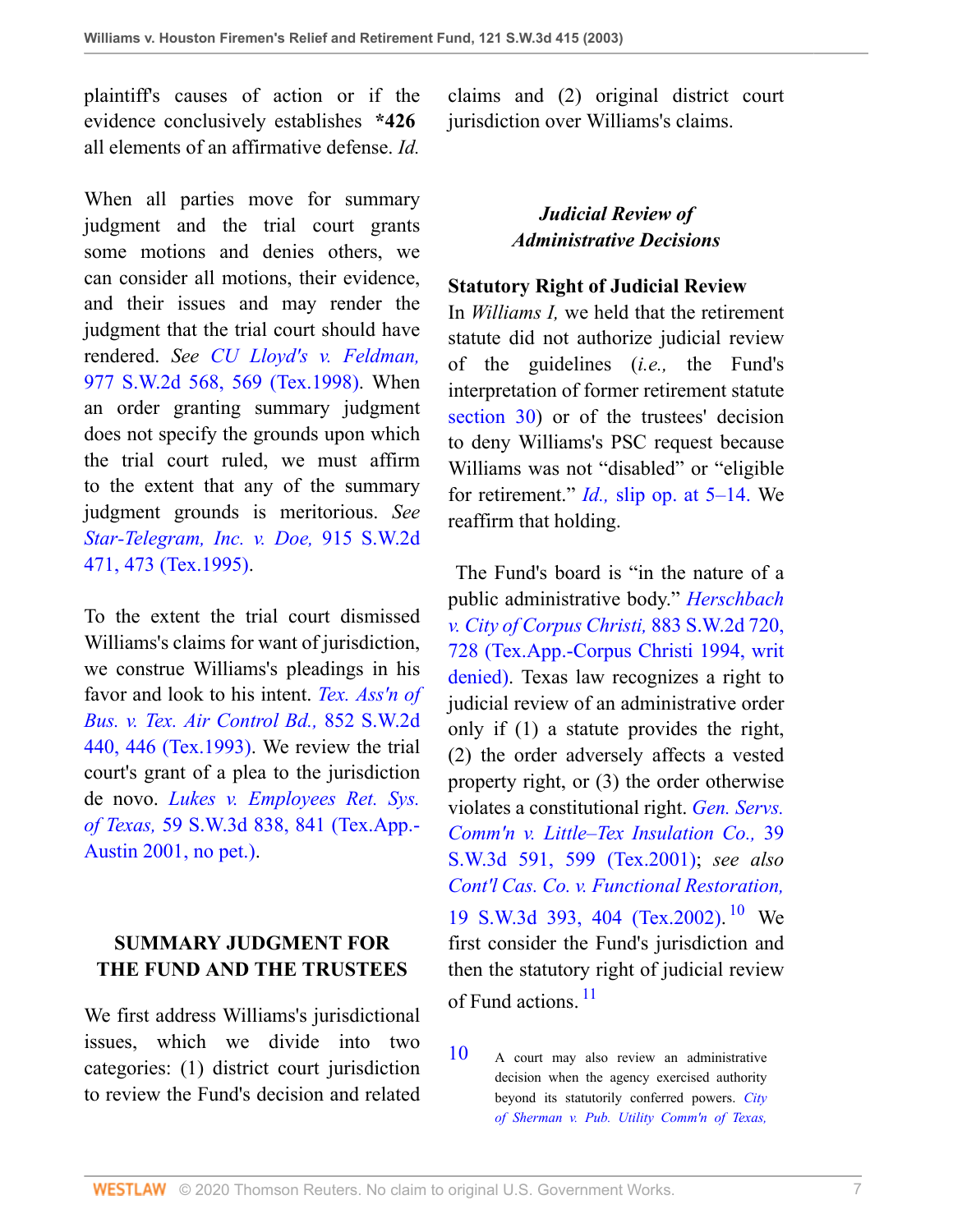[643 S.W.2d 681, 683 \(Tex.1983\)](http://www.westlaw.com/Link/Document/FullText?findType=Y&serNum=1983101466&pubNum=0000713&originatingDoc=I8d0b46b0e7df11d99439b076ef9ec4de&refType=RP&fi=co_pp_sp_713_683&originationContext=document&vr=3.0&rs=cblt1.0&transitionType=DocumentItem&contextData=(sc.UserEnteredCitation)#co_pp_sp_713_683). We construe a claim that an agency has rendered an ultra vires decision as a claim that the agency has violated the constitutional separation of powers. *See [Barshop v. Medina Underground](http://www.westlaw.com/Link/Document/FullText?findType=Y&serNum=1996144856&pubNum=0000713&originatingDoc=I8d0b46b0e7df11d99439b076ef9ec4de&refType=RP&fi=co_pp_sp_713_635&originationContext=document&vr=3.0&rs=cblt1.0&transitionType=DocumentItem&contextData=(sc.UserEnteredCitation)#co_pp_sp_713_635) [Water Conservation Dist.,](http://www.westlaw.com/Link/Document/FullText?findType=Y&serNum=1996144856&pubNum=0000713&originatingDoc=I8d0b46b0e7df11d99439b076ef9ec4de&refType=RP&fi=co_pp_sp_713_635&originationContext=document&vr=3.0&rs=cblt1.0&transitionType=DocumentItem&contextData=(sc.UserEnteredCitation)#co_pp_sp_713_635)* 925 S.W.2d 618, 635 [\(Tex.1996\).](http://www.westlaw.com/Link/Document/FullText?findType=Y&serNum=1996144856&pubNum=0000713&originatingDoc=I8d0b46b0e7df11d99439b076ef9ec4de&refType=RP&fi=co_pp_sp_713_635&originationContext=document&vr=3.0&rs=cblt1.0&transitionType=DocumentItem&contextData=(sc.UserEnteredCitation)#co_pp_sp_713_635)

<span id="page-7-0"></span>[11](#page-6-2) Williams challenged the judicial review provisions of the former retirement statute, [article 6243e.2](http://www.westlaw.com/Link/Document/FullText?findType=L&pubNum=1000188&cite=TXCSART6243E.2&originatingDoc=I8d0b46b0e7df11d99439b076ef9ec4de&refType=LQ&originationContext=document&vr=3.0&rs=cblt1.0&transitionType=DocumentItem&contextData=(sc.UserEnteredCitation)). We consider the judicial review provisions of the *current* retirement statute, [article 6243e.2\(1\),](http://www.westlaw.com/Link/Document/FullText?findType=L&pubNum=1000188&cite=TXCSART6243E.2(1)&originatingDoc=I8d0b46b0e7df11d99439b076ef9ec4de&refType=LQ&originationContext=document&vr=3.0&rs=cblt1.0&transitionType=DocumentItem&contextData=(sc.UserEnteredCitation)) because the judicial review provision of former [article 6243e.2, section](http://www.westlaw.com/Link/Document/FullText?findType=L&pubNum=1000188&cite=TXCSART6243E.2&originatingDoc=I8d0b46b0e7df11d99439b076ef9ec4de&refType=LQ&originationContext=document&vr=3.0&rs=cblt1.0&transitionType=DocumentItem&contextData=(sc.UserEnteredCitation)) [17](http://www.westlaw.com/Link/Document/FullText?findType=L&pubNum=1000188&cite=TXCSART6243E.2&originatingDoc=I8d0b46b0e7df11d99439b076ef9ec4de&refType=LQ&originationContext=document&vr=3.0&rs=cblt1.0&transitionType=DocumentItem&contextData=(sc.UserEnteredCitation)), is materially the same as the judicial review provisions in current [article 6243e.2\(1\),](http://www.westlaw.com/Link/Document/FullText?findType=L&pubNum=1000188&cite=TXCSART6243E.2(1)&originatingDoc=I8d0b46b0e7df11d99439b076ef9ec4de&refType=LQ&originationContext=document&vr=3.0&rs=cblt1.0&transitionType=DocumentItem&contextData=(sc.UserEnteredCitation)) sections  $2(i)$  and  $12(a)$ . The general rule that statutory amendments are presumed not to apply retroactively does not apply when an amendment is merely procedural or remedial. *[Reames v. Police Officers' Pension Bd. of City](http://www.westlaw.com/Link/Document/FullText?findType=Y&serNum=1996148421&pubNum=0000713&originatingDoc=I8d0b46b0e7df11d99439b076ef9ec4de&refType=RP&fi=co_pp_sp_713_631&originationContext=document&vr=3.0&rs=cblt1.0&transitionType=DocumentItem&contextData=(sc.UserEnteredCitation)#co_pp_sp_713_631) of Houston,* [928 S.W.2d 628, 631\(Tex. App.-](http://www.westlaw.com/Link/Document/FullText?findType=Y&serNum=1996148421&pubNum=0000713&originatingDoc=I8d0b46b0e7df11d99439b076ef9ec4de&refType=RP&fi=co_pp_sp_713_631&originationContext=document&vr=3.0&rs=cblt1.0&transitionType=DocumentItem&contextData=(sc.UserEnteredCitation)#co_pp_sp_713_631) [Houston \[14th Dist.\] 1996, no writ\).](http://www.westlaw.com/Link/Document/FullText?findType=Y&serNum=1996148421&pubNum=0000713&originatingDoc=I8d0b46b0e7df11d99439b076ef9ec4de&refType=RP&fi=co_pp_sp_713_631&originationContext=document&vr=3.0&rs=cblt1.0&transitionType=DocumentItem&contextData=(sc.UserEnteredCitation)#co_pp_sp_713_631) "A remedial matter pertains to the practice and procedure by which substantive law is made." *Id.* Likewise, we consider the jurisdictional provisions of the current retirement statute because the language of the statute regarding the jurisdiction of the Fund is materially the same under section  $2(i)$  of former article  $6243e.2$  and section  $2(p)$  of the current article.

**\*427** The Fund's jurisdiction under both current [article 6243e.2\(1\)](http://www.westlaw.com/Link/Document/FullText?findType=L&pubNum=1000188&cite=TXCSART6243E.2(1)&originatingDoc=I8d0b46b0e7df11d99439b076ef9ec4de&refType=LQ&originationContext=document&vr=3.0&rs=cblt1.0&transitionType=DocumentItem&contextData=(sc.UserEnteredCitation)) and repealed [article 6243e.2](http://www.westlaw.com/Link/Document/FullText?findType=L&pubNum=1000188&cite=TXCSART6243E.2&originatingDoc=I8d0b46b0e7df11d99439b076ef9ec4de&refType=LQ&originationContext=document&vr=3.0&rs=cblt1.0&transitionType=DocumentItem&contextData=(sc.UserEnteredCitation)) is broad. The retirement statute expressly grants the managing board of the Fund the powers, *inter alia,* to:

(1) adopt for the administration of the fund written rules and guidelines not inconsistent with this article;

(2) interpret and construe this article and any summary plan descriptions or benefits procedures, except that each construction must meet any qualification requirements established

# under [section 401 of the \[Internal](http://www.westlaw.com/Link/Document/FullText?findType=L&pubNum=1012823&cite=26USCAS401&originatingDoc=I8d0b46b0e7df11d99439b076ef9ec4de&refType=LQ&originationContext=document&vr=3.0&rs=cblt1.0&transitionType=DocumentItem&contextData=(sc.UserEnteredCitation)) [Revenue Code](http://www.westlaw.com/Link/Document/FullText?findType=L&pubNum=1012823&cite=26USCAS401&originatingDoc=I8d0b46b0e7df11d99439b076ef9ec4de&refType=LQ&originationContext=document&vr=3.0&rs=cblt1.0&transitionType=DocumentItem&contextData=(sc.UserEnteredCitation))].

(3) correct any defect, supply any omission, and reconcile any inconsistency that appears in this article in a manner and to the extent that the board considers expedient to administer this article for the greatest benefit of all members;

...

(5) determine all questions, whether legal or factual, relating to eligibility for participation, service, or benefits or relating to the administration of the fund to promote the uniform administration of the fund for the benefit of all members....

[TEX.REV.CIV. STAT. ANN. art.](http://www.westlaw.com/Link/Document/FullText?findType=L&pubNum=1000301&cite=TXCSART6243E.2&originatingDoc=I8d0b46b0e7df11d99439b076ef9ec4de&refType=LQ&originationContext=document&vr=3.0&rs=cblt1.0&transitionType=DocumentItem&contextData=(sc.UserEnteredCitation)) [6243e.2\(1\), § 2\(p\)\(1\)-\(3\), \(5\)](http://www.westlaw.com/Link/Document/FullText?findType=L&pubNum=1000301&cite=TXCSART6243E.2&originatingDoc=I8d0b46b0e7df11d99439b076ef9ec4de&refType=LQ&originationContext=document&vr=3.0&rs=cblt1.0&transitionType=DocumentItem&contextData=(sc.UserEnteredCitation)) (Vernon 2003) (previously former [TEX.REV.CIV.](http://www.westlaw.com/Link/Document/FullText?findType=L&pubNum=1000188&cite=TXCSART6243E.2&originatingDoc=I8d0b46b0e7df11d99439b076ef9ec4de&refType=LQ&originationContext=document&vr=3.0&rs=cblt1.0&transitionType=DocumentItem&contextData=(sc.UserEnteredCitation)) [STAT. ANN. art. 6243e.2, § 2\(j\)\(5\)](http://www.westlaw.com/Link/Document/FullText?findType=L&pubNum=1000188&cite=TXCSART6243E.2&originatingDoc=I8d0b46b0e7df11d99439b076ef9ec4de&refType=LQ&originationContext=document&vr=3.0&rs=cblt1.0&transitionType=DocumentItem&contextData=(sc.UserEnteredCitation))).

 The Fund claims that it had exclusive jurisdiction over Williams's claims. We agree. An agency has exclusive jurisdiction "when a pervasive regulatory scheme indicates that [the Legislature] intended for the regulatory process to be the exclusive means of remedying the problem to which the regulation is addressed." *[Subaru of America, Inc.](http://www.westlaw.com/Link/Document/FullText?findType=Y&serNum=2002399333&pubNum=0004644&originatingDoc=I8d0b46b0e7df11d99439b076ef9ec4de&refType=RP&fi=co_pp_sp_4644_221&originationContext=document&vr=3.0&rs=cblt1.0&transitionType=DocumentItem&contextData=(sc.UserEnteredCitation)#co_pp_sp_4644_221) [v. David McDavid Nissan, Inc.,](http://www.westlaw.com/Link/Document/FullText?findType=Y&serNum=2002399333&pubNum=0004644&originatingDoc=I8d0b46b0e7df11d99439b076ef9ec4de&refType=RP&fi=co_pp_sp_4644_221&originationContext=document&vr=3.0&rs=cblt1.0&transitionType=DocumentItem&contextData=(sc.UserEnteredCitation)#co_pp_sp_4644_221)* 84 [S.W.3d 212, 221 \(Tex.2002\)](http://www.westlaw.com/Link/Document/FullText?findType=Y&serNum=2002399333&pubNum=0004644&originatingDoc=I8d0b46b0e7df11d99439b076ef9ec4de&refType=RP&fi=co_pp_sp_4644_221&originationContext=document&vr=3.0&rs=cblt1.0&transitionType=DocumentItem&contextData=(sc.UserEnteredCitation)#co_pp_sp_4644_221) (quoting Andrew G. Humphrey, Comment, *[Antitrust Jurisdiction & Remedies in](http://www.westlaw.com/Link/Document/FullText?findType=Y&serNum=0101386484&pubNum=0003039&originatingDoc=I8d0b46b0e7df11d99439b076ef9ec4de&refType=LR&fi=co_pp_sp_3039_1107&originationContext=document&vr=3.0&rs=cblt1.0&transitionType=DocumentItem&contextData=(sc.UserEnteredCitation)#co_pp_sp_3039_1107) [an Electric Utility Price Squeeze,](http://www.westlaw.com/Link/Document/FullText?findType=Y&serNum=0101386484&pubNum=0003039&originatingDoc=I8d0b46b0e7df11d99439b076ef9ec4de&refType=LR&fi=co_pp_sp_3039_1107&originationContext=document&vr=3.0&rs=cblt1.0&transitionType=DocumentItem&contextData=(sc.UserEnteredCitation)#co_pp_sp_3039_1107)* [52 U. CHI. L.R.. 1090, 1107 n.](http://www.westlaw.com/Link/Document/FullText?findType=Y&serNum=0101386484&pubNum=0003039&originatingDoc=I8d0b46b0e7df11d99439b076ef9ec4de&refType=LR&fi=co_pp_sp_3039_1107&originationContext=document&vr=3.0&rs=cblt1.0&transitionType=DocumentItem&contextData=(sc.UserEnteredCitation)#co_pp_sp_3039_1107)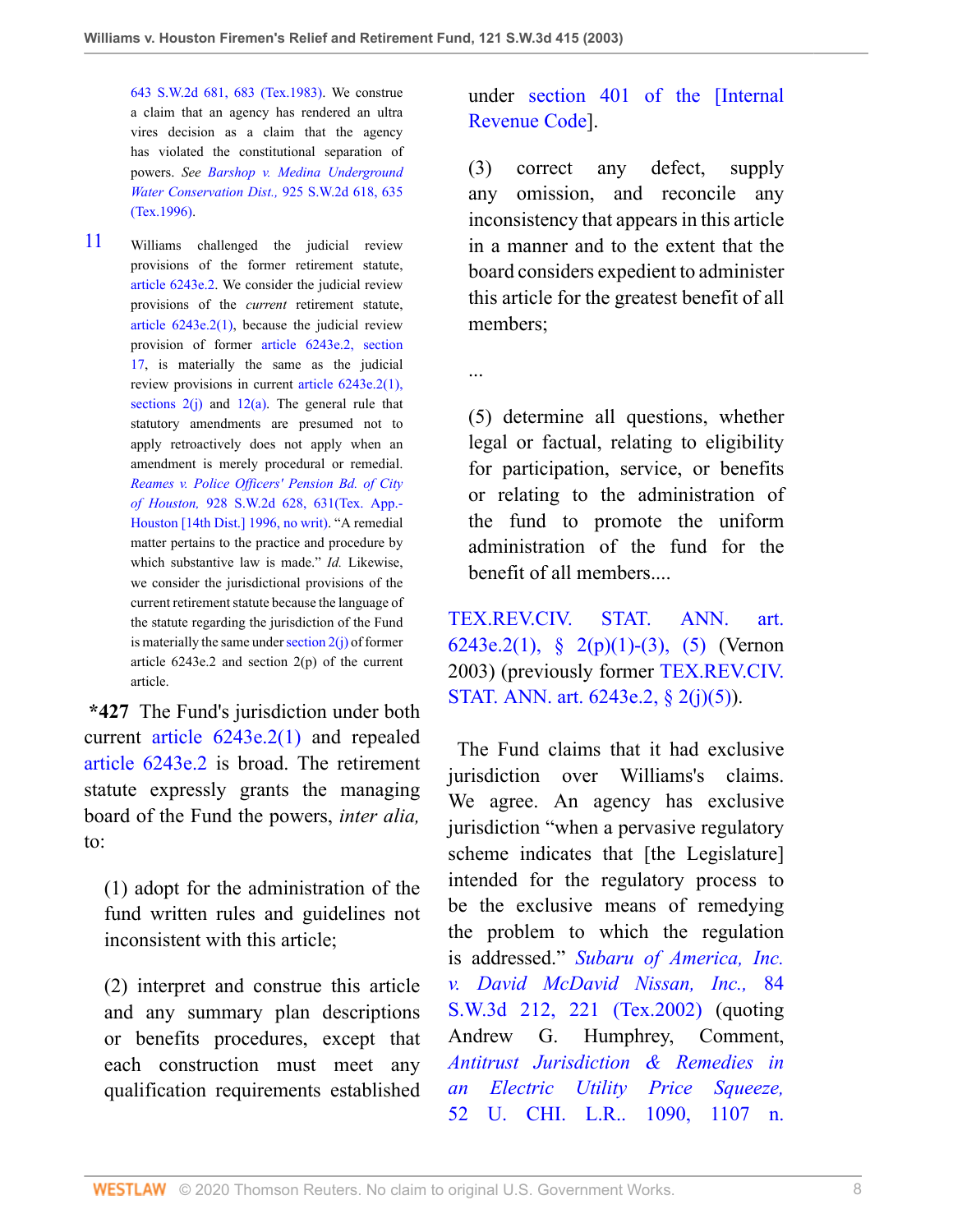[73 \(1985\)\)](http://www.westlaw.com/Link/Document/FullText?findType=Y&serNum=0101386484&pubNum=0003039&originatingDoc=I8d0b46b0e7df11d99439b076ef9ec4de&refType=LR&fi=co_pp_sp_3039_1107&originationContext=document&vr=3.0&rs=cblt1.0&transitionType=DocumentItem&contextData=(sc.UserEnteredCitation)#co_pp_sp_3039_1107). "[U]nder the exclusive jurisdiction doctrine, the Legislature grants an administrative agency the sole authority to make an initial determination in a dispute." *Id.* [Article 6243e.2\(1\),](http://www.westlaw.com/Link/Document/FullText?findType=L&pubNum=1000188&cite=TXCSART6243E.2(1)&originatingDoc=I8d0b46b0e7df11d99439b076ef9ec4de&refType=LQ&originationContext=document&vr=3.0&rs=cblt1.0&transitionType=DocumentItem&contextData=(sc.UserEnteredCitation)) like its predecessor, is a "pervasive regulatory scheme," governing the establishment and administration of a "Firefighters' relief and retirement fund in municipalities of at least 1,600,000 population." [TEX.REV.CIV.](http://www.westlaw.com/Link/Document/FullText?findType=L&pubNum=1000188&cite=TXCSART6243E.2(1)&originatingDoc=I8d0b46b0e7df11d99439b076ef9ec4de&refType=LQ&originationContext=document&vr=3.0&rs=cblt1.0&transitionType=DocumentItem&contextData=(sc.UserEnteredCitation)) [STAT. ANN.. art. 6243e.2\(1\).](http://www.westlaw.com/Link/Document/FullText?findType=L&pubNum=1000188&cite=TXCSART6243E.2(1)&originatingDoc=I8d0b46b0e7df11d99439b076ef9ec4de&refType=LQ&originationContext=document&vr=3.0&rs=cblt1.0&transitionType=DocumentItem&contextData=(sc.UserEnteredCitation)) Both Williams's cause of action and its remedy derive from the statute. When, as here, a cause of action and remedy for its enforcement are derived from statute, the statutory provisions for review are mandatory and exclusive. *See id.* [at 221–](http://www.westlaw.com/Link/Document/FullText?findType=Y&serNum=2002399333&pubNum=0004644&originatingDoc=I8d0b46b0e7df11d99439b076ef9ec4de&refType=RP&fi=co_pp_sp_4644_221&originationContext=document&vr=3.0&rs=cblt1.0&transitionType=DocumentItem&contextData=(sc.UserEnteredCitation)#co_pp_sp_4644_221) [22](http://www.westlaw.com/Link/Document/FullText?findType=Y&serNum=2002399333&pubNum=0004644&originatingDoc=I8d0b46b0e7df11d99439b076ef9ec4de&refType=RP&fi=co_pp_sp_4644_221&originationContext=document&vr=3.0&rs=cblt1.0&transitionType=DocumentItem&contextData=(sc.UserEnteredCitation)#co_pp_sp_4644_221). If an agency has exclusive jurisdiction over a matter, the courts lack subject matter jurisdiction until administrative remedies are exhausted and must dismiss the claims within the agency's exclusive jurisdiction. *Id.* [at 221](http://www.westlaw.com/Link/Document/FullText?findType=Y&serNum=2002399333&pubNum=0004644&originatingDoc=I8d0b46b0e7df11d99439b076ef9ec4de&refType=RP&fi=co_pp_sp_4644_221&originationContext=document&vr=3.0&rs=cblt1.0&transitionType=DocumentItem&contextData=(sc.UserEnteredCitation)#co_pp_sp_4644_221). When exhaustion is required, courts have only limited review of the administrative action. *[Id.](http://www.westlaw.com/Link/Document/FullText?findType=Y&serNum=2002399333&originatingDoc=I8d0b46b0e7df11d99439b076ef9ec4de&refType=RP&originationContext=document&vr=3.0&rs=cblt1.0&transitionType=DocumentItem&contextData=(sc.UserEnteredCitation))* That is the case here.

The retirement statute provides for judicial review of Fund decisions as follows:

[Sec. 2](http://www.westlaw.com/Link/Document/FullText?findType=L&pubNum=1000188&cite=TXCSART6243E.2(1)&originatingDoc=I8d0b46b0e7df11d99439b076ef9ec4de&refType=LQ&originationContext=document&vr=3.0&rs=cblt1.0&transitionType=DocumentItem&contextData=(sc.UserEnteredCitation)) .... (j) Each decision of the [Fund's] board in a matter under the board's jurisdiction is final and binding as to each affected firefighter, member, and beneficiary, subject only to the rights of appeal specified by this article.

...

### **Appeals of benefit decisions**

[Sec. 12](http://www.westlaw.com/Link/Document/FullText?findType=L&pubNum=1000188&cite=TXCSART6243E.2(1)&originatingDoc=I8d0b46b0e7df11d99439b076ef9ec4de&refType=LQ&originationContext=document&vr=3.0&rs=cblt1.0&transitionType=DocumentItem&contextData=(sc.UserEnteredCitation)). (a) A member who is eligible for retirement for length of service or disability or who has a claim for temporary **\*428** disability, or any of the member's beneficiaries, who is aggrieved by a decision or order of the [Fund's] board, whether on the basis of rejection of a claim or of the amount allowed, may appeal from the decision or order of the board to a district court in the county in which the board is located by giving written notice of the intention to appeal....

*Id.* §§ 2(j), [12](#page-8-0)(a) (Vernon 2003). <sup>12</sup>

<span id="page-8-0"></span>[12](#page-8-1) The provisions for appeal in the current statute, sections  $2(j)$  and  $12(a)$ , do not differ materially from the provision for appeal in the former statute, which was applicable when Williams's claims arose, namely [section 17:](http://www.westlaw.com/Link/Document/FullText?findType=L&pubNum=1000188&cite=TXCSART6243E.2&originatingDoc=I8d0b46b0e7df11d99439b076ef9ec4de&refType=LQ&originationContext=document&vr=3.0&rs=cblt1.0&transitionType=DocumentItem&contextData=(sc.UserEnteredCitation))

<span id="page-8-1"></span>[Sec. 17.](http://www.westlaw.com/Link/Document/FullText?findType=L&pubNum=1000188&cite=TXCSART6243E.2&originatingDoc=I8d0b46b0e7df11d99439b076ef9ec4de&refType=LQ&originationContext=document&vr=3.0&rs=cblt1.0&transitionType=DocumentItem&contextData=(sc.UserEnteredCitation)) (a) Any member possessing the qualifications required for retirement for length of service or disability or having claim for temporary disability, or any of his beneficiaries, who deems himself aggrieved by the decision or order of the board of trustees, whether because of rejection or the amount allowed, may appeal from the decision or order of the board to a district court in the county where the board is located by giving written notice of the intention to appeal. The notice shall contain a statement of the intention to appeal, together with a brief statement of the grounds and reasons why the party feels aggrieved....

Act of May 27, 1975, 64th Leg., R.S., ch. 432, [§ 17](http://www.westlaw.com/Link/Document/FullText?findType=L&pubNum=1000188&cite=TXCSART6243E.2&originatingDoc=I8d0b46b0e7df11d99439b076ef9ec4de&refType=LQ&originationContext=document&vr=3.0&rs=cblt1.0&transitionType=DocumentItem&contextData=(sc.UserEnteredCitation)), [1975](http://www.westlaw.com/Link/Document/FullText?findType=L&pubNum=1000188&cite=TXCSART1975&originatingDoc=I8d0b46b0e7df11d99439b076ef9ec4de&refType=LQ&originationContext=document&vr=3.0&rs=cblt1.0&transitionType=DocumentItem&contextData=(sc.UserEnteredCitation)) Tex. Gen. Laws 1135, 1145, *repealed by* Act of May 21, 1997, 75th Leg., R.S., ch. 1268, § 3, 1997 Tex. Gen. Laws 4794, 4811 (current version at [TEX.REV.CIV. STAT.](http://www.westlaw.com/Link/Document/FullText?findType=L&pubNum=1000301&cite=TXCSART6243E.2&originatingDoc=I8d0b46b0e7df11d99439b076ef9ec4de&refType=LQ&originationContext=document&vr=3.0&rs=cblt1.0&transitionType=DocumentItem&contextData=(sc.UserEnteredCitation)) [ANN. art. 6243e.2\(1\), §§ 2\(j\), 12\(a\)](http://www.westlaw.com/Link/Document/FullText?findType=L&pubNum=1000301&cite=TXCSART6243E.2&originatingDoc=I8d0b46b0e7df11d99439b076ef9ec4de&refType=LQ&originationContext=document&vr=3.0&rs=cblt1.0&transitionType=DocumentItem&contextData=(sc.UserEnteredCitation)) (Vernon 2003)).

WESTLAW © 2020 Thomson Reuters. No claim to original U.S. Government Works. 9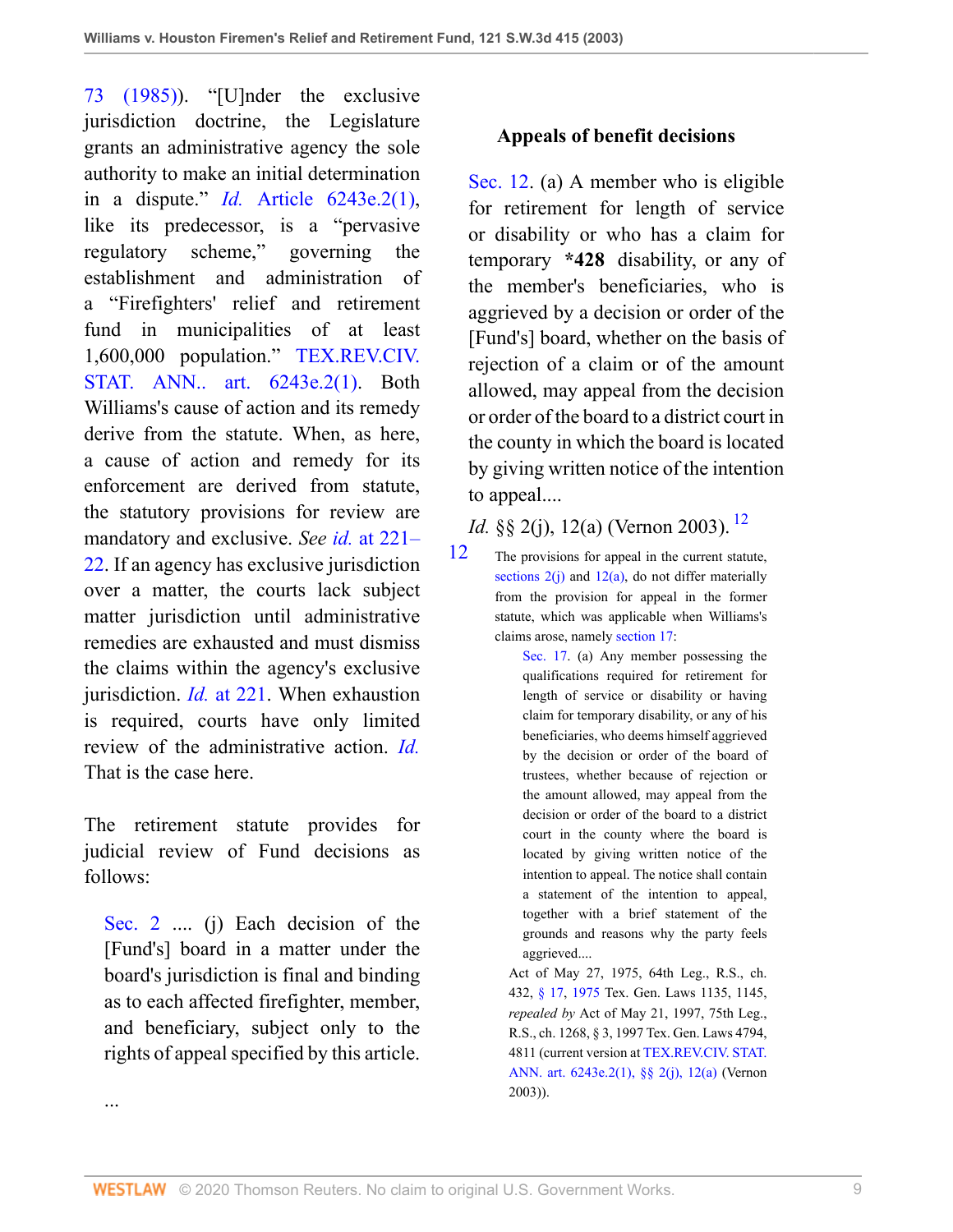Williams reads section  $2(i)$  to allow judicial review of any board decision, presumably because the decision is "final," concluding that [section 12\(a\)](http://www.westlaw.com/Link/Document/FullText?findType=L&pubNum=1000188&cite=TXCSART6243E.2(1)&originatingDoc=I8d0b46b0e7df11d99439b076ef9ec4de&refType=LQ&originationContext=document&vr=3.0&rs=cblt1.0&transitionType=DocumentItem&contextData=(sc.UserEnteredCitation)) merely specifies procedures for review of Fund decisions for two non-exclusive classes of appellants (those eligible for retirement or with temporary disability). Williams also argues that section  $12(c)$  which allows the court to consider evidence not in the administrative record —implies a right of immediate judicial review, because evidence could be lost in the years between the denial of a firefighter's service credit request and his retirement. *See id.* [§ 12\(c\)](http://www.westlaw.com/Link/Document/FullText?findType=L&pubNum=1000188&cite=TXCSART6243E.2(1)&originatingDoc=I8d0b46b0e7df11d99439b076ef9ec4de&refType=LQ&originationContext=document&vr=3.0&rs=cblt1.0&transitionType=DocumentItem&contextData=(sc.UserEnteredCitation)) (Vernon Supp.2003). The Fund reads [section 12\(a\)](http://www.westlaw.com/Link/Document/FullText?findType=L&pubNum=1000188&cite=TXCSART6243E.2(1)&originatingDoc=I8d0b46b0e7df11d99439b076ef9ec4de&refType=LQ&originationContext=document&vr=3.0&rs=cblt1.0&transitionType=DocumentItem&contextData=(sc.UserEnteredCitation)) as the only provision providing for judicial review. Accordingly, the Fund argues that Williams may not challenge its credit decision until at least 2003, the earliest possible date he would be "eligible for retirement," as described in [section 12\(a\)](http://www.westlaw.com/Link/Document/FullText?findType=L&pubNum=1000188&cite=TXCSART6243E.2(1)&originatingDoc=I8d0b46b0e7df11d99439b076ef9ec4de&refType=LQ&originationContext=document&vr=3.0&rs=cblt1.0&transitionType=DocumentItem&contextData=(sc.UserEnteredCitation)).  $^{13}$  $^{13}$  $^{13}$ 

<span id="page-9-1"></span><span id="page-9-0"></span>[13](#page-9-1) If Williams's interpretation of former [section 30](http://www.westlaw.com/Link/Document/FullText?findType=L&pubNum=1000188&cite=TXCSART6243E.2&originatingDoc=I8d0b46b0e7df11d99439b076ef9ec4de&refType=LQ&originationContext=document&vr=3.0&rs=cblt1.0&transitionType=DocumentItem&contextData=(sc.UserEnteredCitation)) were to apply, he would be eligible to retire in 2003. *See* [TEX.REV.CIV. STAT. ANN. .](http://www.westlaw.com/Link/Document/FullText?findType=L&pubNum=1000188&cite=TXCSART6243E.2(1)&originatingDoc=I8d0b46b0e7df11d99439b076ef9ec4de&refType=LQ&originationContext=document&vr=3.0&rs=cblt1.0&transitionType=DocumentItem&contextData=(sc.UserEnteredCitation)) art.  $6243e.2(1)$ , §  $4(a)$  (Vernon Supp.2003). If the Fund's interpretation were correct, Williams would not be eligible to retire until 2010. *See id.*

While section  $2(i)$  makes the board's decisions final, it expressly makes those decisions "subject only to the rights of appeal specified by this article." *Id.* [§ 2\(j\).](http://www.westlaw.com/Link/Document/FullText?findType=L&pubNum=1000188&cite=TXCSART6243E.2(1)&originatingDoc=I8d0b46b0e7df11d99439b076ef9ec4de&refType=LQ&originationContext=document&vr=3.0&rs=cblt1.0&transitionType=DocumentItem&contextData=(sc.UserEnteredCitation)) [Section 2\(j\)](http://www.westlaw.com/Link/Document/FullText?findType=L&pubNum=1000188&cite=TXCSART6243E.2(1)&originatingDoc=I8d0b46b0e7df11d99439b076ef9ec4de&refType=LQ&originationContext=document&vr=3.0&rs=cblt1.0&transitionType=DocumentItem&contextData=(sc.UserEnteredCitation)) does not expressly authorize appeals. Additionally, not every final administrative decision is reviewable by a court. *See, e.g., [Harris v. Civil Serv.](http://www.westlaw.com/Link/Document/FullText?findType=Y&serNum=1990171577&pubNum=0000713&originatingDoc=I8d0b46b0e7df11d99439b076ef9ec4de&refType=RP&fi=co_pp_sp_713_730&originationContext=document&vr=3.0&rs=cblt1.0&transitionType=DocumentItem&contextData=(sc.UserEnteredCitation)#co_pp_sp_713_730) [Comm'n for Mun. Employees of the City of](http://www.westlaw.com/Link/Document/FullText?findType=Y&serNum=1990171577&pubNum=0000713&originatingDoc=I8d0b46b0e7df11d99439b076ef9ec4de&refType=RP&fi=co_pp_sp_713_730&originationContext=document&vr=3.0&rs=cblt1.0&transitionType=DocumentItem&contextData=(sc.UserEnteredCitation)#co_pp_sp_713_730) Houston,* [803 S.W.2d 729, 730 \(Tex.App.-](http://www.westlaw.com/Link/Document/FullText?findType=Y&serNum=1990171577&pubNum=0000713&originatingDoc=I8d0b46b0e7df11d99439b076ef9ec4de&refType=RP&fi=co_pp_sp_713_730&originationContext=document&vr=3.0&rs=cblt1.0&transitionType=DocumentItem&contextData=(sc.UserEnteredCitation)#co_pp_sp_713_730)

[Houston \[14th Dist.\] 1990, no writ\);](http://www.westlaw.com/Link/Document/FullText?findType=Y&serNum=1990171577&pubNum=0000713&originatingDoc=I8d0b46b0e7df11d99439b076ef9ec4de&refType=RP&fi=co_pp_sp_713_730&originationContext=document&vr=3.0&rs=cblt1.0&transitionType=DocumentItem&contextData=(sc.UserEnteredCitation)#co_pp_sp_713_730) *[Pruitt](http://www.westlaw.com/Link/Document/FullText?findType=Y&serNum=1977115265&pubNum=0000713&originatingDoc=I8d0b46b0e7df11d99439b076ef9ec4de&refType=RP&fi=co_pp_sp_713_93&originationContext=document&vr=3.0&rs=cblt1.0&transitionType=DocumentItem&contextData=(sc.UserEnteredCitation)#co_pp_sp_713_93) v. City of Houston,* [548 S.W.2d 90, 93](http://www.westlaw.com/Link/Document/FullText?findType=Y&serNum=1977115265&pubNum=0000713&originatingDoc=I8d0b46b0e7df11d99439b076ef9ec4de&refType=RP&fi=co_pp_sp_713_93&originationContext=document&vr=3.0&rs=cblt1.0&transitionType=DocumentItem&contextData=(sc.UserEnteredCitation)#co_pp_sp_713_93) [\(Tex.Civ.App.-Houston \[1st Dist.\] 1977,](http://www.westlaw.com/Link/Document/FullText?findType=Y&serNum=1977115265&pubNum=0000713&originatingDoc=I8d0b46b0e7df11d99439b076ef9ec4de&refType=RP&fi=co_pp_sp_713_93&originationContext=document&vr=3.0&rs=cblt1.0&transitionType=DocumentItem&contextData=(sc.UserEnteredCitation)#co_pp_sp_713_93) [no writ\)](http://www.westlaw.com/Link/Document/FullText?findType=Y&serNum=1977115265&pubNum=0000713&originatingDoc=I8d0b46b0e7df11d99439b076ef9ec4de&refType=RP&fi=co_pp_sp_713_93&originationContext=document&vr=3.0&rs=cblt1.0&transitionType=DocumentItem&contextData=(sc.UserEnteredCitation)#co_pp_sp_713_93).

 We agree with the Fund that, under the plain language of the Act, the only section allowing a right of judicial review is section  $12(a)$ , which limits the statutory right of appeal of Fund decisions to aggrieved "members" who are "eligible for retirement" for length of service or disability or have a claim for temporary disability and any of these members' beneficiaries. [TEX.REV.CIV.](http://www.westlaw.com/Link/Document/FullText?findType=L&pubNum=1000188&cite=TXCSART6243E.2(1)&originatingDoc=I8d0b46b0e7df11d99439b076ef9ec4de&refType=LQ&originationContext=document&vr=3.0&rs=cblt1.0&transitionType=DocumentItem&contextData=(sc.UserEnteredCitation)) [STAT. ANN.. art. 6243e.2\(1\), § 12\(a\).](http://www.westlaw.com/Link/Document/FullText?findType=L&pubNum=1000188&cite=TXCSART6243E.2(1)&originatingDoc=I8d0b46b0e7df11d99439b076ef9ec4de&refType=LQ&originationContext=document&vr=3.0&rs=cblt1.0&transitionType=DocumentItem&contextData=(sc.UserEnteredCitation)) Moreover, as indicated by the caption of [section 12](http://www.westlaw.com/Link/Document/FullText?findType=L&pubNum=1000188&cite=TXCSART6243E.2(1)&originatingDoc=I8d0b46b0e7df11d99439b076ef9ec4de&refType=LQ&originationContext=document&vr=3.0&rs=cblt1.0&transitionType=DocumentItem&contextData=(sc.UserEnteredCitation)) ("Appeals of benefit decisions") and by the plain language of that section, the statutory right of judicial **\*429** review of Fund decisions is further limited to review of benefit decisions regarding the "rejection of a claim or of the amount allowed." *Id.* [Article 6243e.2\(1\)](http://www.westlaw.com/Link/Document/FullText?findType=L&pubNum=1000188&cite=TXCSART6243E.2(1)&originatingDoc=I8d0b46b0e7df11d99439b076ef9ec4de&refType=LQ&originationContext=document&vr=3.0&rs=cblt1.0&transitionType=DocumentItem&contextData=(sc.UserEnteredCitation)) on its face does not allow judicial review of the Fund's credit determination until Williams meets [section 12\(a\)](http://www.westlaw.com/Link/Document/FullText?findType=L&pubNum=1000188&cite=TXCSART6243E.2(1)&originatingDoc=I8d0b46b0e7df11d99439b076ef9ec4de&refType=LQ&originationContext=document&vr=3.0&rs=cblt1.0&transitionType=DocumentItem&contextData=(sc.UserEnteredCitation)) ['s](http://www.westlaw.com/Link/Document/FullText?findType=L&pubNum=1000188&cite=TXCSART6243E.2(1)&originatingDoc=I8d0b46b0e7df11d99439b076ef9ec4de&refType=LQ&originationContext=document&vr=3.0&rs=cblt1.0&transitionType=DocumentItem&contextData=(sc.UserEnteredCitation)) requirements. The fact that evidence might be lost, as Williams contends, does not change the text of the statutes.

Accordingly, we overrule Williams's jurisdictional issue to the extent he argues that the district court had jurisdiction under the retirement statute to review the Fund's and trustees' decisions. We turn next to whether the Fund's action is beyond its statutorily conferred powers, deprives Williams of vested rights,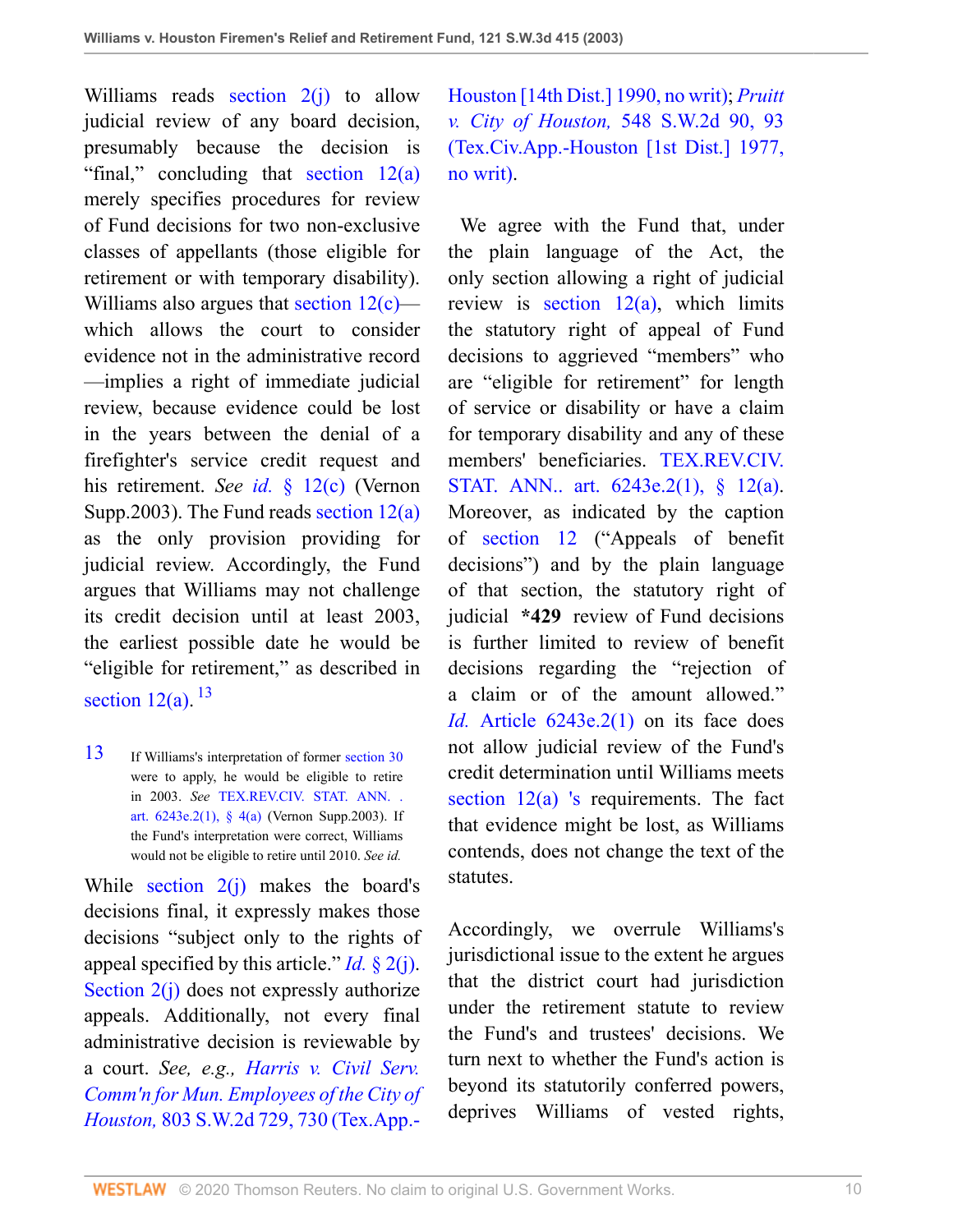or otherwise violates a constitutional provision and is thus subject to judicial review in the absence of a statutory right of review. *See Little–Tex,* [39 S.W.3d at](http://www.westlaw.com/Link/Document/FullText?findType=Y&serNum=2001112179&pubNum=4644&originatingDoc=I8d0b46b0e7df11d99439b076ef9ec4de&refType=RP&fi=co_pp_sp_4644_599&originationContext=document&vr=3.0&rs=cblt1.0&transitionType=DocumentItem&contextData=(sc.UserEnteredCitation)#co_pp_sp_4644_599) [599;](http://www.westlaw.com/Link/Document/FullText?findType=Y&serNum=2001112179&pubNum=4644&originatingDoc=I8d0b46b0e7df11d99439b076ef9ec4de&refType=RP&fi=co_pp_sp_4644_599&originationContext=document&vr=3.0&rs=cblt1.0&transitionType=DocumentItem&contextData=(sc.UserEnteredCitation)#co_pp_sp_4644_599) *[City of Sherman v. Pub. Utility](http://www.westlaw.com/Link/Document/FullText?findType=Y&serNum=1983101466&pubNum=0000713&originatingDoc=I8d0b46b0e7df11d99439b076ef9ec4de&refType=RP&fi=co_pp_sp_713_686&originationContext=document&vr=3.0&rs=cblt1.0&transitionType=DocumentItem&contextData=(sc.UserEnteredCitation)#co_pp_sp_713_686) Comm'n of Texas,* [643 S.W.2d 681, 686](http://www.westlaw.com/Link/Document/FullText?findType=Y&serNum=1983101466&pubNum=0000713&originatingDoc=I8d0b46b0e7df11d99439b076ef9ec4de&refType=RP&fi=co_pp_sp_713_686&originationContext=document&vr=3.0&rs=cblt1.0&transitionType=DocumentItem&contextData=(sc.UserEnteredCitation)#co_pp_sp_713_686) [\(Tex.1983\)](http://www.westlaw.com/Link/Document/FullText?findType=Y&serNum=1983101466&pubNum=0000713&originatingDoc=I8d0b46b0e7df11d99439b076ef9ec4de&refType=RP&fi=co_pp_sp_713_686&originationContext=document&vr=3.0&rs=cblt1.0&transitionType=DocumentItem&contextData=(sc.UserEnteredCitation)#co_pp_sp_713_686).

# **Right of Judicial Review of Constitutional Issues**

Williams contends that (1) the Fund's actions were beyond their constitutional authority; (2) the Legislature unconstitutionally delegated governmental authority to the Fund; (3) the Fund's guidelines and PSC determinations were unconstitutional retroactive applications of the law; (4) the Fund's guidelines were an unconstitutional local or special law; (5) the Fund's guidelines and their application denied him equal protection; and (6) the Fund's and the trustees' application of the Fund's guidelines to him violated substantive due process.

 Standing to challenge the constitutionality of a statute requires that the plaintiff must have suffered some actual or threatened injury under the statute and that he contend that the statute unconstitutionally restricts his own rights. *[Barshop v. Medina](http://www.westlaw.com/Link/Document/FullText?findType=Y&serNum=1996144856&pubNum=0000713&originatingDoc=I8d0b46b0e7df11d99439b076ef9ec4de&refType=RP&fi=co_pp_sp_713_626&originationContext=document&vr=3.0&rs=cblt1.0&transitionType=DocumentItem&contextData=(sc.UserEnteredCitation)#co_pp_sp_713_626) [County Underground Water Conservation](http://www.westlaw.com/Link/Document/FullText?findType=Y&serNum=1996144856&pubNum=0000713&originatingDoc=I8d0b46b0e7df11d99439b076ef9ec4de&refType=RP&fi=co_pp_sp_713_626&originationContext=document&vr=3.0&rs=cblt1.0&transitionType=DocumentItem&contextData=(sc.UserEnteredCitation)#co_pp_sp_713_626) Dist.,* [925 S.W.2d 618, 626 \(Tex.1996\).](http://www.westlaw.com/Link/Document/FullText?findType=Y&serNum=1996144856&pubNum=0000713&originatingDoc=I8d0b46b0e7df11d99439b076ef9ec4de&refType=RP&fi=co_pp_sp_713_626&originationContext=document&vr=3.0&rs=cblt1.0&transitionType=DocumentItem&contextData=(sc.UserEnteredCitation)#co_pp_sp_713_626) Williams has pleaded that his rights have been unconstitutionally restricted and that he has been injured by the Fund's promulgation of its guidelines and by its PSC determination.

 We hold that Williams has standing to bring his constitutional claims. We turn, therefore, to the merits of those claims.

### *Ultra Vires Administrative Decisions*

 Williams argues that the trial court has jurisdiction because the trustees acted ultra vires in establishing the guidelines for interpreting the retirement statute. Courts generally do not interfere in an administrative agency's duties and functions, but they will intervene and give declaratory relief when the agency exercises authority beyond its statutorily conferred powers. *[Nuchia v. Woodruff,](http://www.westlaw.com/Link/Document/FullText?findType=Y&serNum=1997199357&pubNum=0000713&originatingDoc=I8d0b46b0e7df11d99439b076ef9ec4de&refType=RP&fi=co_pp_sp_713_616&originationContext=document&vr=3.0&rs=cblt1.0&transitionType=DocumentItem&contextData=(sc.UserEnteredCitation)#co_pp_sp_713_616)* [956 S.W.2d 612, 616 \(Tex.App.-Houston](http://www.westlaw.com/Link/Document/FullText?findType=Y&serNum=1997199357&pubNum=0000713&originatingDoc=I8d0b46b0e7df11d99439b076ef9ec4de&refType=RP&fi=co_pp_sp_713_616&originationContext=document&vr=3.0&rs=cblt1.0&transitionType=DocumentItem&contextData=(sc.UserEnteredCitation)#co_pp_sp_713_616) [\[14th Dist.\] 1997, pet. denied\)](http://www.westlaw.com/Link/Document/FullText?findType=Y&serNum=1997199357&pubNum=0000713&originatingDoc=I8d0b46b0e7df11d99439b076ef9ec4de&refType=RP&fi=co_pp_sp_713_616&originationContext=document&vr=3.0&rs=cblt1.0&transitionType=DocumentItem&contextData=(sc.UserEnteredCitation)#co_pp_sp_713_616); *see [City](http://www.westlaw.com/Link/Document/FullText?findType=Y&serNum=1983101466&pubNum=713&originatingDoc=I8d0b46b0e7df11d99439b076ef9ec4de&refType=RP&fi=co_pp_sp_713_683&originationContext=document&vr=3.0&rs=cblt1.0&transitionType=DocumentItem&contextData=(sc.UserEnteredCitation)#co_pp_sp_713_683) of Sherman,* [643 S.W.2d at 683;](http://www.westlaw.com/Link/Document/FullText?findType=Y&serNum=1983101466&pubNum=713&originatingDoc=I8d0b46b0e7df11d99439b076ef9ec4de&refType=RP&fi=co_pp_sp_713_683&originationContext=document&vr=3.0&rs=cblt1.0&transitionType=DocumentItem&contextData=(sc.UserEnteredCitation)#co_pp_sp_713_683) *see also [Stauffer v. City of San Antonio,](http://www.westlaw.com/Link/Document/FullText?findType=Y&serNum=1961128089&pubNum=0000713&originatingDoc=I8d0b46b0e7df11d99439b076ef9ec4de&refType=RP&fi=co_pp_sp_713_160&originationContext=document&vr=3.0&rs=cblt1.0&transitionType=DocumentItem&contextData=(sc.UserEnteredCitation)#co_pp_sp_713_160)* 162 Tex. [13, 344 S.W.2d 158, 160 \(1961\).](http://www.westlaw.com/Link/Document/FullText?findType=Y&serNum=1961128089&pubNum=0000713&originatingDoc=I8d0b46b0e7df11d99439b076ef9ec4de&refType=RP&fi=co_pp_sp_713_160&originationContext=document&vr=3.0&rs=cblt1.0&transitionType=DocumentItem&contextData=(sc.UserEnteredCitation)#co_pp_sp_713_160)

<span id="page-10-0"></span>Williams alleges that the Fund "misconstrued" and "adopted rules inconsistent with and in violation of" the former retirement statute's [section](http://www.westlaw.com/Link/Document/FullText?findType=L&pubNum=1000188&cite=TXCSART6243E.2&originatingDoc=I8d0b46b0e7df11d99439b076ef9ec4de&refType=LQ&originationContext=document&vr=3.0&rs=cblt1.0&transitionType=DocumentItem&contextData=(sc.UserEnteredCitation)) [30](http://www.westlaw.com/Link/Document/FullText?findType=L&pubNum=1000188&cite=TXCSART6243E.2&originatingDoc=I8d0b46b0e7df11d99439b076ef9ec4de&refType=LQ&originationContext=document&vr=3.0&rs=cblt1.0&transitionType=DocumentItem&contextData=(sc.UserEnteredCitation)). Specifically, he complains that the Fund *improperly construed* former [section](http://www.westlaw.com/Link/Document/FullText?findType=L&pubNum=1000188&cite=TXCSART6243E.2&originatingDoc=I8d0b46b0e7df11d99439b076ef9ec4de&refType=LQ&originationContext=document&vr=3.0&rs=cblt1.0&transitionType=DocumentItem&contextData=(sc.UserEnteredCitation)) [30](http://www.westlaw.com/Link/Document/FullText?findType=L&pubNum=1000188&cite=TXCSART6243E.2&originatingDoc=I8d0b46b0e7df11d99439b076ef9ec4de&refType=LQ&originationContext=document&vr=3.0&rs=cblt1.0&transitionType=DocumentItem&contextData=(sc.UserEnteredCitation)) to mean that, in order to receive retirement credit, the cities from which he transferred had to have statutory firemen's retirement funds. Williams argues that (1) the former retirement statute gave the trustees authority to construe the statute only for the "benefit of all members";  $^{14}$  $^{14}$  $^{14}$ (2) the guidelines **\*430** harmed Williams and did not benefit any other fund member; (3) the guidelines thus could not have been for the "benefit of all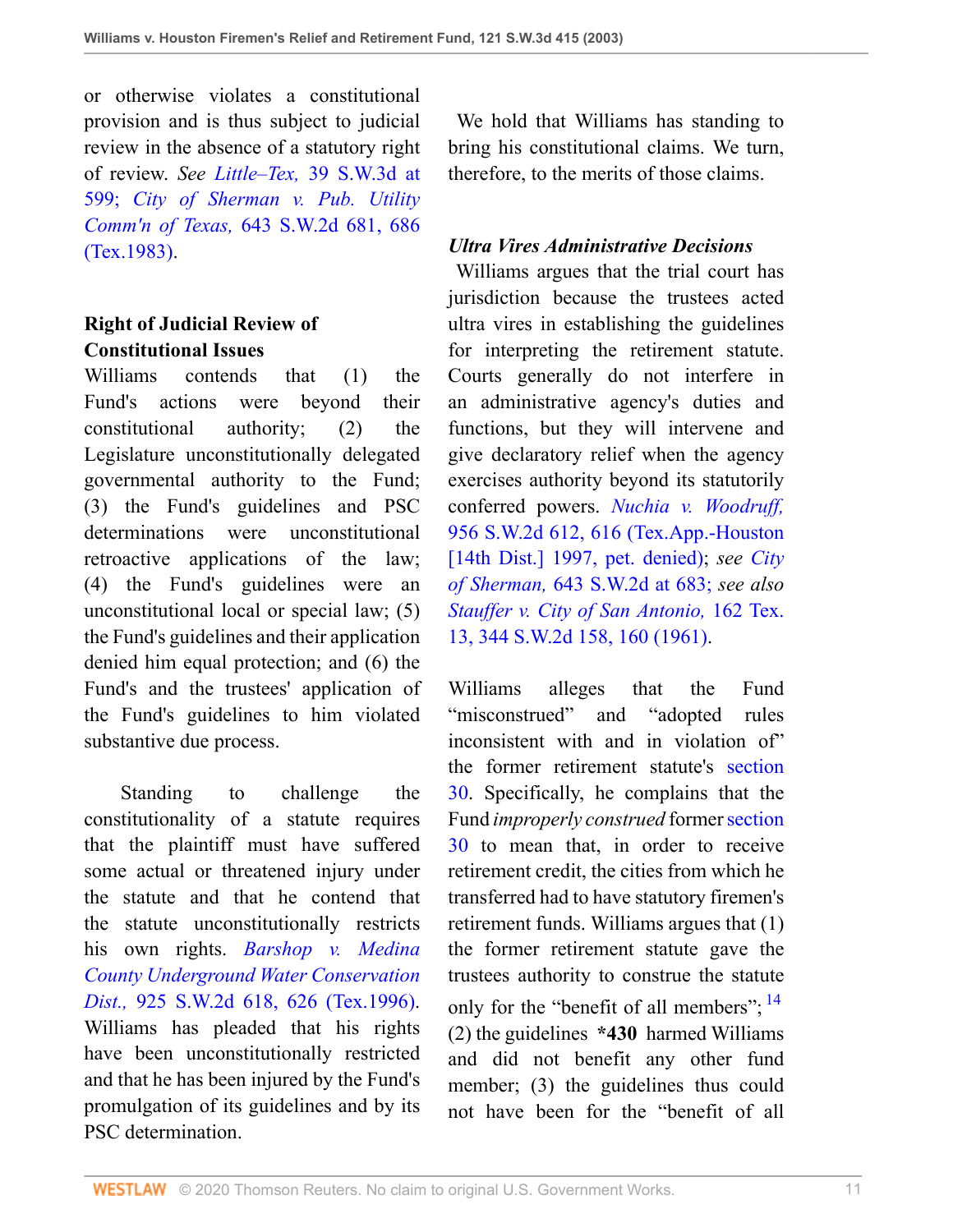members"; and (4) the trustees, therefore, acted outside their statutory authority.

<span id="page-11-0"></span>[14](#page-10-0) As noted above, the former and current retirement statutes provide that the Fund's board has the power to "*correct any defect, supply any omission, and reconcile any inconsistency* that may appear in this [Act] in a manner and to the extent that the board considers expedient *to administer this [Act] for the greatest benefit of all members.*" Former [TEX.REV.CIV. STAT.](http://www.westlaw.com/Link/Document/FullText?findType=L&pubNum=1000188&cite=TXCSART6243E.2&originatingDoc=I8d0b46b0e7df11d99439b076ef9ec4de&refType=LQ&originationContext=document&vr=3.0&rs=cblt1.0&transitionType=DocumentItem&contextData=(sc.UserEnteredCitation)) ANN.. art.  $6243e.2$ ,  $\frac{2}{103}$  (now appearing at [TEX.REV.CIV. STAT. ANN.. art. 6243e.2\(1\), §](http://www.westlaw.com/Link/Document/FullText?findType=L&pubNum=1000188&cite=TXCSART6243E.2(1)&originatingDoc=I8d0b46b0e7df11d99439b076ef9ec4de&refType=LQ&originationContext=document&vr=3.0&rs=cblt1.0&transitionType=DocumentItem&contextData=(sc.UserEnteredCitation))  $2(p)(3)$  (Vernon 2003)) (emphasis added).

[Article 6243e.2\(1\)](http://www.westlaw.com/Link/Document/FullText?findType=L&pubNum=1000188&cite=TXCSART6243E.2(1)&originatingDoc=I8d0b46b0e7df11d99439b076ef9ec4de&refType=LQ&originationContext=document&vr=3.0&rs=cblt1.0&transitionType=DocumentItem&contextData=(sc.UserEnteredCitation)) (like its predecessor) clearly gives the Fund the power to adopt written rules and guidelines; to construe the retirement statute; to correct defects, supply omissions, and reconcile inconsistencies; and to determine all questions relating to eligibility for participation, service, benefits, and administration of the Fund. [TEX.REV.CIV. STAT. ANN. art.](http://www.westlaw.com/Link/Document/FullText?findType=L&pubNum=1000301&cite=TXCSART6243E.2&originatingDoc=I8d0b46b0e7df11d99439b076ef9ec4de&refType=LQ&originationContext=document&vr=3.0&rs=cblt1.0&transitionType=DocumentItem&contextData=(sc.UserEnteredCitation)) [6243e.2\(1\), § 2\(p\)\(1\), \(2\), \(3\), \(5\).](http://www.westlaw.com/Link/Document/FullText?findType=L&pubNum=1000301&cite=TXCSART6243E.2&originatingDoc=I8d0b46b0e7df11d99439b076ef9ec4de&refType=LQ&originationContext=document&vr=3.0&rs=cblt1.0&transitionType=DocumentItem&contextData=(sc.UserEnteredCitation)) In this appeal, Williams does not challenge the fact that the Fund has, and has had, this statutory authority. Regardless of his phrasing it in terms of "authority" to interpret at all, the crux of Williams's argument is that the trustees interpreted the statute in a way they should not have.  $15$  This is a complaint of "getting" it wrong," not of acting outside statutory authority. *See [Tex. Educ. Agency v.](http://www.westlaw.com/Link/Document/FullText?findType=Y&serNum=1992086018&pubNum=0000713&originatingDoc=I8d0b46b0e7df11d99439b076ef9ec4de&refType=RP&fi=co_pp_sp_713_90&originationContext=document&vr=3.0&rs=cblt1.0&transitionType=DocumentItem&contextData=(sc.UserEnteredCitation)#co_pp_sp_713_90) [Cypress–Fairbanks Indep. Sch. Dist.,](http://www.westlaw.com/Link/Document/FullText?findType=Y&serNum=1992086018&pubNum=0000713&originatingDoc=I8d0b46b0e7df11d99439b076ef9ec4de&refType=RP&fi=co_pp_sp_713_90&originationContext=document&vr=3.0&rs=cblt1.0&transitionType=DocumentItem&contextData=(sc.UserEnteredCitation)#co_pp_sp_713_90)* [830 S.W.2d 88, 90–91 \(Tex.1992\);](http://www.westlaw.com/Link/Document/FullText?findType=Y&serNum=1992086018&pubNum=0000713&originatingDoc=I8d0b46b0e7df11d99439b076ef9ec4de&refType=RP&fi=co_pp_sp_713_90&originationContext=document&vr=3.0&rs=cblt1.0&transitionType=DocumentItem&contextData=(sc.UserEnteredCitation)#co_pp_sp_713_90) *[Tex.](http://www.westlaw.com/Link/Document/FullText?findType=Y&serNum=1997125445&pubNum=0000713&originatingDoc=I8d0b46b0e7df11d99439b076ef9ec4de&refType=RP&fi=co_pp_sp_713_292&originationContext=document&vr=3.0&rs=cblt1.0&transitionType=DocumentItem&contextData=(sc.UserEnteredCitation)#co_pp_sp_713_292) [Comm'n of Licensing & Regulation v.](http://www.westlaw.com/Link/Document/FullText?findType=Y&serNum=1997125445&pubNum=0000713&originatingDoc=I8d0b46b0e7df11d99439b076ef9ec4de&refType=RP&fi=co_pp_sp_713_292&originationContext=document&vr=3.0&rs=cblt1.0&transitionType=DocumentItem&contextData=(sc.UserEnteredCitation)#co_pp_sp_713_292) [Model Search Am., Inc.,](http://www.westlaw.com/Link/Document/FullText?findType=Y&serNum=1997125445&pubNum=0000713&originatingDoc=I8d0b46b0e7df11d99439b076ef9ec4de&refType=RP&fi=co_pp_sp_713_292&originationContext=document&vr=3.0&rs=cblt1.0&transitionType=DocumentItem&contextData=(sc.UserEnteredCitation)#co_pp_sp_713_292)* 953 S.W.2d 289, [292 \(Tex.App.-Austin 1997, no writ\)](http://www.westlaw.com/Link/Document/FullText?findType=Y&serNum=1997125445&pubNum=0000713&originatingDoc=I8d0b46b0e7df11d99439b076ef9ec4de&refType=RP&fi=co_pp_sp_713_292&originationContext=document&vr=3.0&rs=cblt1.0&transitionType=DocumentItem&contextData=(sc.UserEnteredCitation)#co_pp_sp_713_292);  $^{16}$  $^{16}$  $^{16}$ *[N. Alamo Water Supply Corp. v. Tex.](http://www.westlaw.com/Link/Document/FullText?findType=Y&serNum=1992151398&pubNum=0000713&originatingDoc=I8d0b46b0e7df11d99439b076ef9ec4de&refType=RP&fi=co_pp_sp_713_458&originationContext=document&vr=3.0&rs=cblt1.0&transitionType=DocumentItem&contextData=(sc.UserEnteredCitation)#co_pp_sp_713_458)*

# *Dep't of Health,* [839 S.W.2d 455, 458–59](http://www.westlaw.com/Link/Document/FullText?findType=Y&serNum=1992151398&pubNum=0000713&originatingDoc=I8d0b46b0e7df11d99439b076ef9ec4de&refType=RP&fi=co_pp_sp_713_458&originationContext=document&vr=3.0&rs=cblt1.0&transitionType=DocumentItem&contextData=(sc.UserEnteredCitation)#co_pp_sp_713_458) [\(Tex.App.-Austin 1992, writ denied\)](http://www.westlaw.com/Link/Document/FullText?findType=Y&serNum=1992151398&pubNum=0000713&originatingDoc=I8d0b46b0e7df11d99439b076ef9ec4de&refType=RP&fi=co_pp_sp_713_458&originationContext=document&vr=3.0&rs=cblt1.0&transitionType=DocumentItem&contextData=(sc.UserEnteredCitation)#co_pp_sp_713_458).

- <span id="page-11-1"></span>[15](#page-11-3) Williams's petition alleged that "the Fund misconstrued ... [and] ... adopted and applied rules inconsistent with and in violation of [the article]," and the crux of his arguments here and below was that the Fund misconstrued the article.
- <span id="page-11-2"></span>[16](#page-11-4) "The foregoing impediments to declaratory relief are not avoided by a claim that the opinion given by the Commission's general counsel and director of enforcement is ultra vires. They had the undoubted authority to interpret the Act's provisions and to make a decision in that regard. That they 'might decide 'wrongly' ... does not vitiate' their authority to make a decision." *[Id.](http://www.westlaw.com/Link/Document/FullText?findType=Y&serNum=1997125445&pubNum=0000713&originatingDoc=I8d0b46b0e7df11d99439b076ef9ec4de&refType=RP&fi=co_pp_sp_713_292&originationContext=document&vr=3.0&rs=cblt1.0&transitionType=DocumentItem&contextData=(sc.UserEnteredCitation)#co_pp_sp_713_292)* at [292](http://www.westlaw.com/Link/Document/FullText?findType=Y&serNum=1997125445&pubNum=0000713&originatingDoc=I8d0b46b0e7df11d99439b076ef9ec4de&refType=RP&fi=co_pp_sp_713_292&originationContext=document&vr=3.0&rs=cblt1.0&transitionType=DocumentItem&contextData=(sc.UserEnteredCitation)#co_pp_sp_713_292) (quoting *[N. Alamo Water Supply Corp. v. Tex.](http://www.westlaw.com/Link/Document/FullText?findType=Y&serNum=1992151398&pubNum=0000713&originatingDoc=I8d0b46b0e7df11d99439b076ef9ec4de&refType=RP&fi=co_pp_sp_713_459&originationContext=document&vr=3.0&rs=cblt1.0&transitionType=DocumentItem&contextData=(sc.UserEnteredCitation)#co_pp_sp_713_459) Dep't of Health,* [839 S.W.2d 455, 459 \(Tex.App.-](http://www.westlaw.com/Link/Document/FullText?findType=Y&serNum=1992151398&pubNum=0000713&originatingDoc=I8d0b46b0e7df11d99439b076ef9ec4de&refType=RP&fi=co_pp_sp_713_459&originationContext=document&vr=3.0&rs=cblt1.0&transitionType=DocumentItem&contextData=(sc.UserEnteredCitation)#co_pp_sp_713_459) [Austin 1992, writ denied\)](http://www.westlaw.com/Link/Document/FullText?findType=Y&serNum=1992151398&pubNum=0000713&originatingDoc=I8d0b46b0e7df11d99439b076ef9ec4de&refType=RP&fi=co_pp_sp_713_459&originationContext=document&vr=3.0&rs=cblt1.0&transitionType=DocumentItem&contextData=(sc.UserEnteredCitation)#co_pp_sp_713_459)).

 We hold that Williams's summary judgment motion neither alleged nor proved a true ultra vires ground. Accordingly, that ground could not fit within the ultra vires exception to the rule that no right of judicial review of an agency decision lies absent statutory authority. We overrule Williams's ultra vires challenge.

#### *Delegation of Governmental Authority*

<span id="page-11-4"></span><span id="page-11-3"></span>Williams's claim that the retirement statute unconstitutionally delegates governmental power to the Fund likewise collapses, as briefed, into an argument about the Fund's interpretation of the statute, which is clearly within the Fund's jurisdiction. *See* [TEX.REV.CIV.](http://www.westlaw.com/Link/Document/FullText?findType=L&pubNum=1000188&cite=TXCSART6243E.2(1)&originatingDoc=I8d0b46b0e7df11d99439b076ef9ec4de&refType=LQ&originationContext=document&vr=3.0&rs=cblt1.0&transitionType=DocumentItem&contextData=(sc.UserEnteredCitation)) [STAT. ANN.. art. 6243e.2\(1\), § 2\(p\)](http://www.westlaw.com/Link/Document/FullText?findType=L&pubNum=1000188&cite=TXCSART6243E.2(1)&originatingDoc=I8d0b46b0e7df11d99439b076ef9ec4de&refType=LQ&originationContext=document&vr=3.0&rs=cblt1.0&transitionType=DocumentItem&contextData=(sc.UserEnteredCitation)) [\(2\)](http://www.westlaw.com/Link/Document/FullText?findType=L&pubNum=1000188&cite=TXCSART6243E.2(1)&originatingDoc=I8d0b46b0e7df11d99439b076ef9ec4de&refType=LQ&originationContext=document&vr=3.0&rs=cblt1.0&transitionType=DocumentItem&contextData=(sc.UserEnteredCitation)) (conferring jurisdiction on the Fund to "interpret and construe this article"). Accordingly, we overrule this issue. *See* [TEX.R.APP. P. 38.1\(h\)](http://www.westlaw.com/Link/Document/FullText?findType=L&pubNum=1005293&cite=TXRRAPR38.1&originatingDoc=I8d0b46b0e7df11d99439b076ef9ec4de&refType=LQ&originationContext=document&vr=3.0&rs=cblt1.0&transitionType=DocumentItem&contextData=(sc.UserEnteredCitation)) (brief must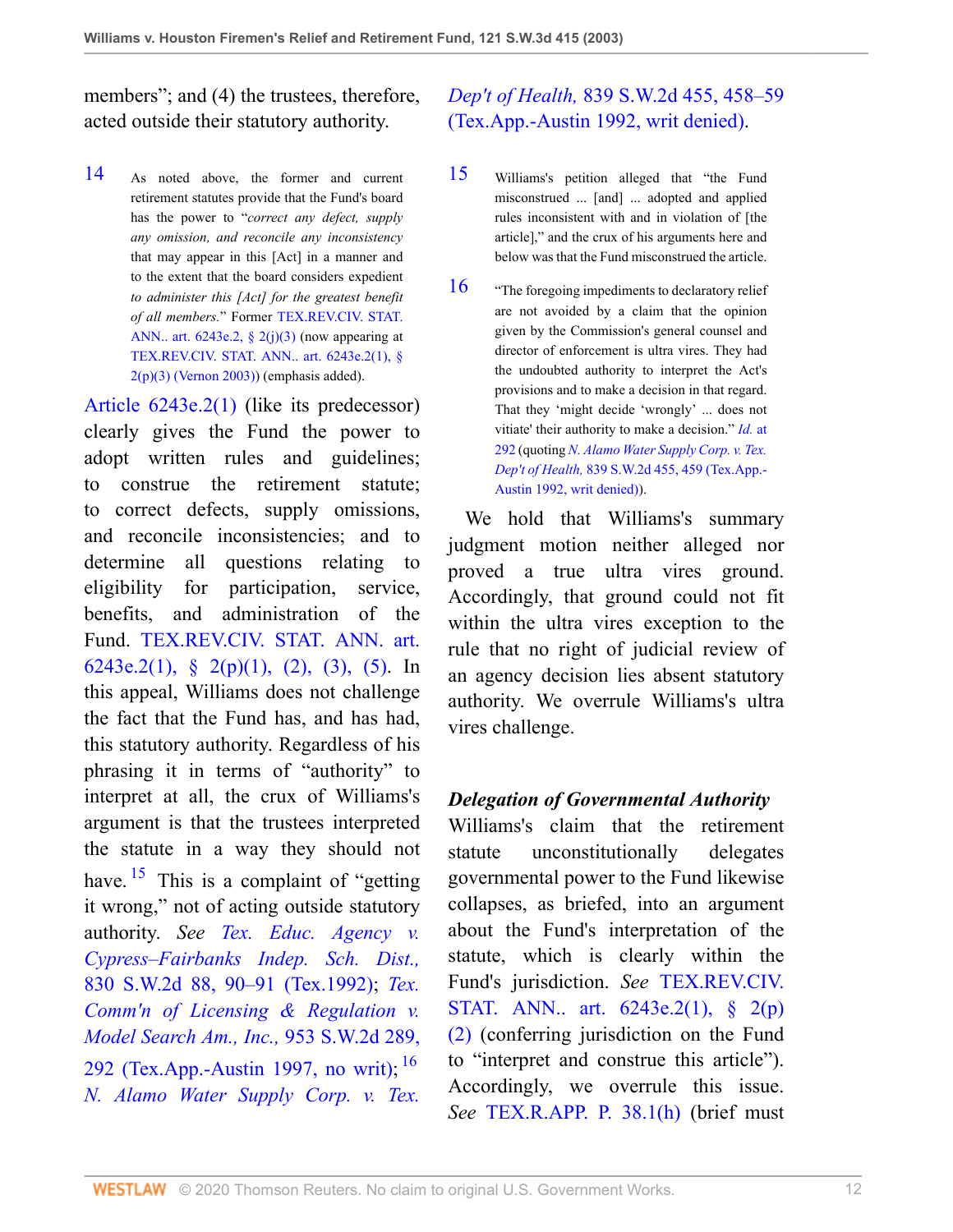contain clear and concise argument for contention, with citations to authority).

### *Retroactive Application of Statute*

Williams also contends that the Fund's and the trustees' interpretation of the retirement statute denying him PSC credit represents an illegal and unconstitutional retroactive application of law. The Fund construed the PSC provision of the firefighter's retirement-fund statute while Williams's request for PSC was pending; **\*431** the Legislature subsequently repealed [article 6243e.2,](http://www.westlaw.com/Link/Document/FullText?findType=L&pubNum=1000188&cite=TXCSART6243E.2&originatingDoc=I8d0b46b0e7df11d99439b076ef9ec4de&refType=LQ&originationContext=document&vr=3.0&rs=cblt1.0&transitionType=DocumentItem&contextData=(sc.UserEnteredCitation)) under which Williams's claims were brought, and which he contends supports his interpretation of his right to PSC, and replaced the repealed statute with [article](http://www.westlaw.com/Link/Document/FullText?findType=L&pubNum=1000188&cite=TXCSART6243E.2(1)&originatingDoc=I8d0b46b0e7df11d99439b076ef9ec4de&refType=LQ&originationContext=document&vr=3.0&rs=cblt1.0&transitionType=DocumentItem&contextData=(sc.UserEnteredCitation)) [6243e.2\(1\),](http://www.westlaw.com/Link/Document/FullText?findType=L&pubNum=1000188&cite=TXCSART6243E.2(1)&originatingDoc=I8d0b46b0e7df11d99439b076ef9ec4de&refType=LQ&originationContext=document&vr=3.0&rs=cblt1.0&transitionType=DocumentItem&contextData=(sc.UserEnteredCitation)) which codifies the Fund's interpretation of the PSC provision.

 The Texas Constitution provides, "No ... retroactive law ... shall be made." [TEX.](http://www.westlaw.com/Link/Document/FullText?findType=L&pubNum=1000171&cite=TXCNART1S16&originatingDoc=I8d0b46b0e7df11d99439b076ef9ec4de&refType=LQ&originationContext=document&vr=3.0&rs=cblt1.0&transitionType=DocumentItem&contextData=(sc.UserEnteredCitation)) [CONST. art. I, § 16.](http://www.westlaw.com/Link/Document/FullText?findType=L&pubNum=1000171&cite=TXCNART1S16&originatingDoc=I8d0b46b0e7df11d99439b076ef9ec4de&refType=LQ&originationContext=document&vr=3.0&rs=cblt1.0&transitionType=DocumentItem&contextData=(sc.UserEnteredCitation)) This constitutional proscription is, however, limited to "vested rights." *See Subaru,* [84 S.W.3d](http://www.westlaw.com/Link/Document/FullText?findType=Y&serNum=2002399333&pubNum=4644&originatingDoc=I8d0b46b0e7df11d99439b076ef9ec4de&refType=RP&fi=co_pp_sp_4644_219&originationContext=document&vr=3.0&rs=cblt1.0&transitionType=DocumentItem&contextData=(sc.UserEnteredCitation)#co_pp_sp_4644_219) [at 219;](http://www.westlaw.com/Link/Document/FullText?findType=Y&serNum=2002399333&pubNum=4644&originatingDoc=I8d0b46b0e7df11d99439b076ef9ec4de&refType=RP&fi=co_pp_sp_4644_219&originationContext=document&vr=3.0&rs=cblt1.0&transitionType=DocumentItem&contextData=(sc.UserEnteredCitation)#co_pp_sp_4644_219) *[City of Dallas v. Trammell,](http://www.westlaw.com/Link/Document/FullText?findType=Y&serNum=1937103195&pubNum=0000713&originatingDoc=I8d0b46b0e7df11d99439b076ef9ec4de&refType=RP&fi=co_pp_sp_713_1014&originationContext=document&vr=3.0&rs=cblt1.0&transitionType=DocumentItem&contextData=(sc.UserEnteredCitation)#co_pp_sp_713_1014)* 129 [Tex. 150, 101 S.W.2d 1009, 1014 \(1937\).](http://www.westlaw.com/Link/Document/FullText?findType=Y&serNum=1937103195&pubNum=0000713&originatingDoc=I8d0b46b0e7df11d99439b076ef9ec4de&refType=RP&fi=co_pp_sp_713_1014&originationContext=document&vr=3.0&rs=cblt1.0&transitionType=DocumentItem&contextData=(sc.UserEnteredCitation)#co_pp_sp_713_1014) If a statute impairs or takes away vested rights, it may not be made retroactive. [TEX. CONST. art. I, § 16](http://www.westlaw.com/Link/Document/FullText?findType=L&pubNum=1000171&cite=TXCNART1S16&originatingDoc=I8d0b46b0e7df11d99439b076ef9ec4de&refType=LQ&originationContext=document&vr=3.0&rs=cblt1.0&transitionType=DocumentItem&contextData=(sc.UserEnteredCitation)); *[Merchants Fast](http://www.westlaw.com/Link/Document/FullText?findType=Y&serNum=1978135880&pubNum=0000713&originatingDoc=I8d0b46b0e7df11d99439b076ef9ec4de&refType=RP&fi=co_pp_sp_713_504&originationContext=document&vr=3.0&rs=cblt1.0&transitionType=DocumentItem&contextData=(sc.UserEnteredCitation)#co_pp_sp_713_504) [Motor Lines, Inc. v. Railroad Comm'n,](http://www.westlaw.com/Link/Document/FullText?findType=Y&serNum=1978135880&pubNum=0000713&originatingDoc=I8d0b46b0e7df11d99439b076ef9ec4de&refType=RP&fi=co_pp_sp_713_504&originationContext=document&vr=3.0&rs=cblt1.0&transitionType=DocumentItem&contextData=(sc.UserEnteredCitation)#co_pp_sp_713_504)* [573 S.W.2d 502, 504 \(Tex.1978\);](http://www.westlaw.com/Link/Document/FullText?findType=Y&serNum=1978135880&pubNum=0000713&originatingDoc=I8d0b46b0e7df11d99439b076ef9ec4de&refType=RP&fi=co_pp_sp_713_504&originationContext=document&vr=3.0&rs=cblt1.0&transitionType=DocumentItem&contextData=(sc.UserEnteredCitation)#co_pp_sp_713_504) *[Reames](http://www.westlaw.com/Link/Document/FullText?findType=Y&serNum=1996148421&pubNum=0000713&originatingDoc=I8d0b46b0e7df11d99439b076ef9ec4de&refType=RP&fi=co_pp_sp_713_631&originationContext=document&vr=3.0&rs=cblt1.0&transitionType=DocumentItem&contextData=(sc.UserEnteredCitation)#co_pp_sp_713_631) [v. Police Officers' Pension Bd. of City](http://www.westlaw.com/Link/Document/FullText?findType=Y&serNum=1996148421&pubNum=0000713&originatingDoc=I8d0b46b0e7df11d99439b076ef9ec4de&refType=RP&fi=co_pp_sp_713_631&originationContext=document&vr=3.0&rs=cblt1.0&transitionType=DocumentItem&contextData=(sc.UserEnteredCitation)#co_pp_sp_713_631) of Houston,* [928 S.W.2d 628, 631\(Tex.](http://www.westlaw.com/Link/Document/FullText?findType=Y&serNum=1996148421&pubNum=0000713&originatingDoc=I8d0b46b0e7df11d99439b076ef9ec4de&refType=RP&fi=co_pp_sp_713_631&originationContext=document&vr=3.0&rs=cblt1.0&transitionType=DocumentItem&contextData=(sc.UserEnteredCitation)#co_pp_sp_713_631) [App.-Houston \[14th Dist.\] 1996, no writ\).](http://www.westlaw.com/Link/Document/FullText?findType=Y&serNum=1996148421&pubNum=0000713&originatingDoc=I8d0b46b0e7df11d99439b076ef9ec4de&refType=RP&fi=co_pp_sp_713_631&originationContext=document&vr=3.0&rs=cblt1.0&transitionType=DocumentItem&contextData=(sc.UserEnteredCitation)#co_pp_sp_713_631) Retroactive laws affecting vested rights that are legally recognized or secured are invalid under Texas law. *[Barshop,](http://www.westlaw.com/Link/Document/FullText?findType=Y&serNum=1996144856&pubNum=713&originatingDoc=I8d0b46b0e7df11d99439b076ef9ec4de&refType=RP&fi=co_pp_sp_713_633&originationContext=document&vr=3.0&rs=cblt1.0&transitionType=DocumentItem&contextData=(sc.UserEnteredCitation)#co_pp_sp_713_633)* 925 [S.W.2d at 633.](http://www.westlaw.com/Link/Document/FullText?findType=Y&serNum=1996144856&pubNum=713&originatingDoc=I8d0b46b0e7df11d99439b076ef9ec4de&refType=RP&fi=co_pp_sp_713_633&originationContext=document&vr=3.0&rs=cblt1.0&transitionType=DocumentItem&contextData=(sc.UserEnteredCitation)#co_pp_sp_713_633) However, no one has a vested right merely in the continuance of present law in relation to a particular subject; the Legislature may change laws so long as they do not destroy or prevent the adequate enforcement of vested rights. *Subaru,* [84 S.W.3d at 219](http://www.westlaw.com/Link/Document/FullText?findType=Y&serNum=2002399333&pubNum=0004644&originatingDoc=I8d0b46b0e7df11d99439b076ef9ec4de&refType=RP&fi=co_pp_sp_4644_219&originationContext=document&vr=3.0&rs=cblt1.0&transitionType=DocumentItem&contextData=(sc.UserEnteredCitation)#co_pp_sp_4644_219).

 Williams claims that the Fund (1) incorrectly interpreted former [article](http://www.westlaw.com/Link/Document/FullText?findType=L&pubNum=1000188&cite=TXCSART6243E.2&originatingDoc=I8d0b46b0e7df11d99439b076ef9ec4de&refType=LQ&originationContext=document&vr=3.0&rs=cblt1.0&transitionType=DocumentItem&contextData=(sc.UserEnteredCitation)) [6243e.2's](http://www.westlaw.com/Link/Document/FullText?findType=L&pubNum=1000188&cite=TXCSART6243E.2&originatingDoc=I8d0b46b0e7df11d99439b076ef9ec4de&refType=LQ&originationContext=document&vr=3.0&rs=cblt1.0&transitionType=DocumentItem&contextData=(sc.UserEnteredCitation)) PSC requirements and then (2) retroactively applied that incorrect interpretation (which was subsequently codified in [article 6243e.2\(1\)\)](http://www.westlaw.com/Link/Document/FullText?findType=L&pubNum=1000188&cite=TXCSART6243E.2(1)&originatingDoc=I8d0b46b0e7df11d99439b076ef9ec4de&refType=LQ&originationContext=document&vr=3.0&rs=cblt1.0&transitionType=DocumentItem&contextData=(sc.UserEnteredCitation)). However, Williams had no vested right to a certain interpretation of the retirement statute, nor did he have a vested right to receive PSC under the terms of former [article](http://www.westlaw.com/Link/Document/FullText?findType=L&pubNum=1000188&cite=TXCSART6243E.2&originatingDoc=I8d0b46b0e7df11d99439b076ef9ec4de&refType=LQ&originationContext=document&vr=3.0&rs=cblt1.0&transitionType=DocumentItem&contextData=(sc.UserEnteredCitation)) [6243e.2.](http://www.westlaw.com/Link/Document/FullText?findType=L&pubNum=1000188&cite=TXCSART6243E.2&originatingDoc=I8d0b46b0e7df11d99439b076ef9ec4de&refType=LQ&originationContext=document&vr=3.0&rs=cblt1.0&transitionType=DocumentItem&contextData=(sc.UserEnteredCitation)) There was no constitutional bar to the Fund's promulgating guidelines for construing the retirement statute while Williams's request for PSC was pending and applying that interpretation to Williams's claim for PSC; nor is there a constitutional bar to applying the PSC provisions of current [article 6243e.2\(1\)](http://www.westlaw.com/Link/Document/FullText?findType=L&pubNum=1000188&cite=TXCSART6243E.2(1)&originatingDoc=I8d0b46b0e7df11d99439b076ef9ec4de&refType=LQ&originationContext=document&vr=3.0&rs=cblt1.0&transitionType=DocumentItem&contextData=(sc.UserEnteredCitation)) retroactively to Williams's claims, since he had no vested right to receive benefits under the (now repealed) retirement statute when he filed his claim.

 It is well-established that "an employee who elects to participate in a statutory pension plan does so 'in contemplation of the reserved right of the Legislature to amend or to repeal laws on which the pension systems are founded.' " *[Reames,](http://www.westlaw.com/Link/Document/FullText?findType=Y&serNum=1996148421&pubNum=0000713&originatingDoc=I8d0b46b0e7df11d99439b076ef9ec4de&refType=RP&fi=co_pp_sp_713_631&originationContext=document&vr=3.0&rs=cblt1.0&transitionType=DocumentItem&contextData=(sc.UserEnteredCitation)#co_pp_sp_713_631)* [928 S.W.2d at 631–32](http://www.westlaw.com/Link/Document/FullText?findType=Y&serNum=1996148421&pubNum=0000713&originatingDoc=I8d0b46b0e7df11d99439b076ef9ec4de&refType=RP&fi=co_pp_sp_713_631&originationContext=document&vr=3.0&rs=cblt1.0&transitionType=DocumentItem&contextData=(sc.UserEnteredCitation)#co_pp_sp_713_631) (quoting *[Trammell,](http://www.westlaw.com/Link/Document/FullText?findType=Y&serNum=1937103195&pubNum=713&originatingDoc=I8d0b46b0e7df11d99439b076ef9ec4de&refType=RP&fi=co_pp_sp_713_1012&originationContext=document&vr=3.0&rs=cblt1.0&transitionType=DocumentItem&contextData=(sc.UserEnteredCitation)#co_pp_sp_713_1012)* [101 S.W.2d at 1012\);](http://www.westlaw.com/Link/Document/FullText?findType=Y&serNum=1937103195&pubNum=713&originatingDoc=I8d0b46b0e7df11d99439b076ef9ec4de&refType=RP&fi=co_pp_sp_713_1012&originationContext=document&vr=3.0&rs=cblt1.0&transitionType=DocumentItem&contextData=(sc.UserEnteredCitation)#co_pp_sp_713_1012) *[Duckett v. Board of](http://www.westlaw.com/Link/Document/FullText?findType=Y&serNum=1992110720&pubNum=0000713&originatingDoc=I8d0b46b0e7df11d99439b076ef9ec4de&refType=RP&fi=co_pp_sp_713_442&originationContext=document&vr=3.0&rs=cblt1.0&transitionType=DocumentItem&contextData=(sc.UserEnteredCitation)#co_pp_sp_713_442) [Trustees, City of Houston Firemen's Relief](http://www.westlaw.com/Link/Document/FullText?findType=Y&serNum=1992110720&pubNum=0000713&originatingDoc=I8d0b46b0e7df11d99439b076ef9ec4de&refType=RP&fi=co_pp_sp_713_442&originationContext=document&vr=3.0&rs=cblt1.0&transitionType=DocumentItem&contextData=(sc.UserEnteredCitation)#co_pp_sp_713_442) [& Retirement Fund,](http://www.westlaw.com/Link/Document/FullText?findType=Y&serNum=1992110720&pubNum=0000713&originatingDoc=I8d0b46b0e7df11d99439b076ef9ec4de&refType=RP&fi=co_pp_sp_713_442&originationContext=document&vr=3.0&rs=cblt1.0&transitionType=DocumentItem&contextData=(sc.UserEnteredCitation)#co_pp_sp_713_442)* 832 S.W.2d 438,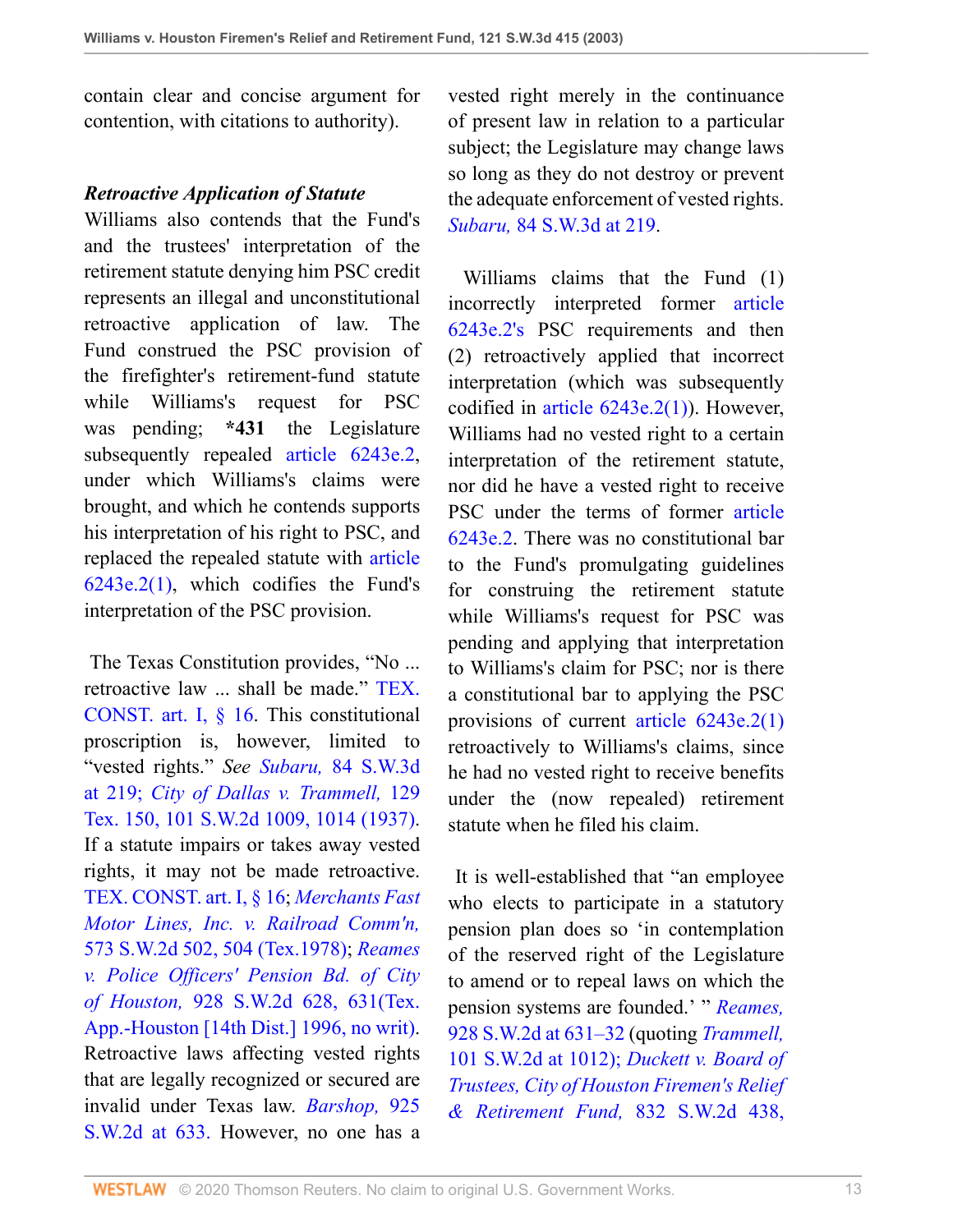[442 \(Tex.App.-Houston \[1st Dist.\] 1992,](http://www.westlaw.com/Link/Document/FullText?findType=Y&serNum=1992110720&pubNum=0000713&originatingDoc=I8d0b46b0e7df11d99439b076ef9ec4de&refType=RP&fi=co_pp_sp_713_442&originationContext=document&vr=3.0&rs=cblt1.0&transitionType=DocumentItem&contextData=(sc.UserEnteredCitation)#co_pp_sp_713_442) [writ denied\)](http://www.westlaw.com/Link/Document/FullText?findType=Y&serNum=1992110720&pubNum=0000713&originatingDoc=I8d0b46b0e7df11d99439b076ef9ec4de&refType=RP&fi=co_pp_sp_713_442&originationContext=document&vr=3.0&rs=cblt1.0&transitionType=DocumentItem&contextData=(sc.UserEnteredCitation)#co_pp_sp_713_442). A participant in a statutory pension plan does not have a vested right to receive currently unvested benefits; he has merely an expectancy based on the anticipated continuance of existing law; and this expectancy is subordinate to the right of the Legislature to abolish the pension system or to diminish the benefits of pensioners thereunder. *Trammell,* [101 S.W.2d at 1014–16;](http://www.westlaw.com/Link/Document/FullText?findType=Y&serNum=1937103195&pubNum=713&originatingDoc=I8d0b46b0e7df11d99439b076ef9ec4de&refType=RP&fi=co_pp_sp_713_1014&originationContext=document&vr=3.0&rs=cblt1.0&transitionType=DocumentItem&contextData=(sc.UserEnteredCitation)#co_pp_sp_713_1014) *see also Ex parte Abell,* [613 S.W.2d 255, 261–](http://www.westlaw.com/Link/Document/FullText?findType=Y&serNum=1981111697&pubNum=0000713&originatingDoc=I8d0b46b0e7df11d99439b076ef9ec4de&refType=RP&fi=co_pp_sp_713_261&originationContext=document&vr=3.0&rs=cblt1.0&transitionType=DocumentItem&contextData=(sc.UserEnteredCitation)#co_pp_sp_713_261) [62 \(Tex.1981\)](http://www.westlaw.com/Link/Document/FullText?findType=Y&serNum=1981111697&pubNum=0000713&originatingDoc=I8d0b46b0e7df11d99439b076ef9ec4de&refType=RP&fi=co_pp_sp_713_261&originationContext=document&vr=3.0&rs=cblt1.0&transitionType=DocumentItem&contextData=(sc.UserEnteredCitation)#co_pp_sp_713_261); *[Bd. of Managers of the](http://www.westlaw.com/Link/Document/FullText?findType=Y&serNum=1969137943&pubNum=0000713&originatingDoc=I8d0b46b0e7df11d99439b076ef9ec4de&refType=RP&fi=co_pp_sp_713_37&originationContext=document&vr=3.0&rs=cblt1.0&transitionType=DocumentItem&contextData=(sc.UserEnteredCitation)#co_pp_sp_713_37) [Harris County Hosp. Dist. v. Pension Bd.,](http://www.westlaw.com/Link/Document/FullText?findType=Y&serNum=1969137943&pubNum=0000713&originatingDoc=I8d0b46b0e7df11d99439b076ef9ec4de&refType=RP&fi=co_pp_sp_713_37&originationContext=document&vr=3.0&rs=cblt1.0&transitionType=DocumentItem&contextData=(sc.UserEnteredCitation)#co_pp_sp_713_37)* [449 S.W.2d 33, 37 \(Tex.1969\).](http://www.westlaw.com/Link/Document/FullText?findType=Y&serNum=1969137943&pubNum=0000713&originatingDoc=I8d0b46b0e7df11d99439b076ef9ec4de&refType=RP&fi=co_pp_sp_713_37&originationContext=document&vr=3.0&rs=cblt1.0&transitionType=DocumentItem&contextData=(sc.UserEnteredCitation)#co_pp_sp_713_37)<sup>[17](#page-13-0)</sup>

<span id="page-13-0"></span>[17](#page-13-1) We specifically note that [article 6243e.2\(1\)](http://www.westlaw.com/Link/Document/FullText?findType=L&pubNum=1000188&cite=TXCSART6243E.2(1)&originatingDoc=I8d0b46b0e7df11d99439b076ef9ec4de&refType=LQ&originationContext=document&vr=3.0&rs=cblt1.0&transitionType=DocumentItem&contextData=(sc.UserEnteredCitation)) makes no reference to vested benefits and has no provision for the non-forfeiture of retirement benefits after a statutorily specified term of service.

Williams's claim that the Fund and the trustees violated the constitution by applying the guidelines for interpreting the retirement **\*432** statute retroactively is without merit.

We overrule this issue.

### *Special or Local Law*

Williams's claim that the former retirement statute is an unconstitutional special or local law collapses into a complaint about the Fund's statutory construction in denying him PSC, which, like his claim of unconstitutional delegation of governmental authority, is a matter clearly within the Fund's jurisdiction. *See* [TEX.REV.CIV. STAT.](http://www.westlaw.com/Link/Document/FullText?findType=L&pubNum=1000301&cite=TXCSART6243E.2&originatingDoc=I8d0b46b0e7df11d99439b076ef9ec4de&refType=LQ&originationContext=document&vr=3.0&rs=cblt1.0&transitionType=DocumentItem&contextData=(sc.UserEnteredCitation)) [ANN. art. 6243e.2\(1\), § 2\(p\)\(1\), \(2\), \(3\),](http://www.westlaw.com/Link/Document/FullText?findType=L&pubNum=1000301&cite=TXCSART6243E.2&originatingDoc=I8d0b46b0e7df11d99439b076ef9ec4de&refType=LQ&originationContext=document&vr=3.0&rs=cblt1.0&transitionType=DocumentItem&contextData=(sc.UserEnteredCitation)) [\(5\)](http://www.westlaw.com/Link/Document/FullText?findType=L&pubNum=1000301&cite=TXCSART6243E.2&originatingDoc=I8d0b46b0e7df11d99439b076ef9ec4de&refType=LQ&originationContext=document&vr=3.0&rs=cblt1.0&transitionType=DocumentItem&contextData=(sc.UserEnteredCitation)). However, even if properly presented, this claim is without merit.

 The Texas Constitution prohibits the Texas Legislature from passing "any local or special law...[r]egulating the affairs of counties, cities, towns, wards or school districts." [TEX. CONST. art. III, § 56](http://www.westlaw.com/Link/Document/FullText?findType=L&pubNum=1000171&cite=TXCNART3S56&originatingDoc=I8d0b46b0e7df11d99439b076ef9ec4de&refType=LQ&originationContext=document&vr=3.0&rs=cblt1.0&transitionType=DocumentItem&contextData=(sc.UserEnteredCitation)). A special law is, as Williams states, a law limited to a particular class of persons distinguished by some characteristic other than geography, while a local law is one limited to a specific geographic area of the state. *[Maple Run v. Monaghan,](http://www.westlaw.com/Link/Document/FullText?findType=Y&serNum=1996235469&pubNum=0000713&originatingDoc=I8d0b46b0e7df11d99439b076ef9ec4de&refType=RP&fi=co_pp_sp_713_945&originationContext=document&vr=3.0&rs=cblt1.0&transitionType=DocumentItem&contextData=(sc.UserEnteredCitation)#co_pp_sp_713_945)* [931 S.W.2d 941, 945 \(Tex.1996\).](http://www.westlaw.com/Link/Document/FullText?findType=Y&serNum=1996235469&pubNum=0000713&originatingDoc=I8d0b46b0e7df11d99439b076ef9ec4de&refType=RP&fi=co_pp_sp_713_945&originationContext=document&vr=3.0&rs=cblt1.0&transitionType=DocumentItem&contextData=(sc.UserEnteredCitation)#co_pp_sp_713_945) " 'The primary and ultimate test of whether a law is general or special is whether there is a reasonable basis for the classification made by the law, and whether the law operates equally on all within the class.'

<span id="page-13-1"></span>" *Maple Run,* [931 S.W.2d at 945](http://www.westlaw.com/Link/Document/FullText?findType=Y&serNum=1996235469&pubNum=0000713&originatingDoc=I8d0b46b0e7df11d99439b076ef9ec4de&refType=RP&fi=co_pp_sp_713_945&originationContext=document&vr=3.0&rs=cblt1.0&transitionType=DocumentItem&contextData=(sc.UserEnteredCitation)#co_pp_sp_713_945) (quoting *[Rodriguez v. Gonzales,](http://www.westlaw.com/Link/Document/FullText?findType=Y&serNum=1950102092&pubNum=0000713&originatingDoc=I8d0b46b0e7df11d99439b076ef9ec4de&refType=RP&fi=co_pp_sp_713_793&originationContext=document&vr=3.0&rs=cblt1.0&transitionType=DocumentItem&contextData=(sc.UserEnteredCitation)#co_pp_sp_713_793)* 148 Tex. 537, 227 [S.W.2d 791, 793 \(1950\)](http://www.westlaw.com/Link/Document/FullText?findType=Y&serNum=1950102092&pubNum=0000713&originatingDoc=I8d0b46b0e7df11d99439b076ef9ec4de&refType=RP&fi=co_pp_sp_713_793&originationContext=document&vr=3.0&rs=cblt1.0&transitionType=DocumentItem&contextData=(sc.UserEnteredCitation)#co_pp_sp_713_793)).

 Former [article 6243e.2,](http://www.westlaw.com/Link/Document/FullText?findType=L&pubNum=1000188&cite=TXCSART6243E.2&originatingDoc=I8d0b46b0e7df11d99439b076ef9ec4de&refType=LQ&originationContext=document&vr=3.0&rs=cblt1.0&transitionType=DocumentItem&contextData=(sc.UserEnteredCitation)) under which Williams brings his claims, is, like its successor, article  $6243e.2(1)$ , one of a group of statutes promulgated pursuant to [article 16, section 67 of the Texas](http://www.westlaw.com/Link/Document/FullText?findType=L&pubNum=1000171&cite=TXCNART16S67&originatingDoc=I8d0b46b0e7df11d99439b076ef9ec4de&refType=LQ&originationContext=document&vr=3.0&rs=cblt1.0&transitionType=DocumentItem&contextData=(sc.UserEnteredCitation)) [Constitution](http://www.westlaw.com/Link/Document/FullText?findType=L&pubNum=1000171&cite=TXCNART16S67&originatingDoc=I8d0b46b0e7df11d99439b076ef9ec4de&refType=LQ&originationContext=document&vr=3.0&rs=cblt1.0&transitionType=DocumentItem&contextData=(sc.UserEnteredCitation)), which confers power on the Texas Legislature to "enact general laws establishing systems and programs of retirement and related disability and death benefits for public employees and officers." [TEX. CONST. art. 16, § 67.](http://www.westlaw.com/Link/Document/FullText?findType=L&pubNum=1000171&cite=TXCNART16S67&originatingDoc=I8d0b46b0e7df11d99439b076ef9ec4de&refType=LQ&originationContext=document&vr=3.0&rs=cblt1.0&transitionType=DocumentItem&contextData=(sc.UserEnteredCitation)) The classification made by the statute at issue in this case, providing for the establishment and administration of a "Firefighters' relief and retirement fund in municipalities of at least 1,600,000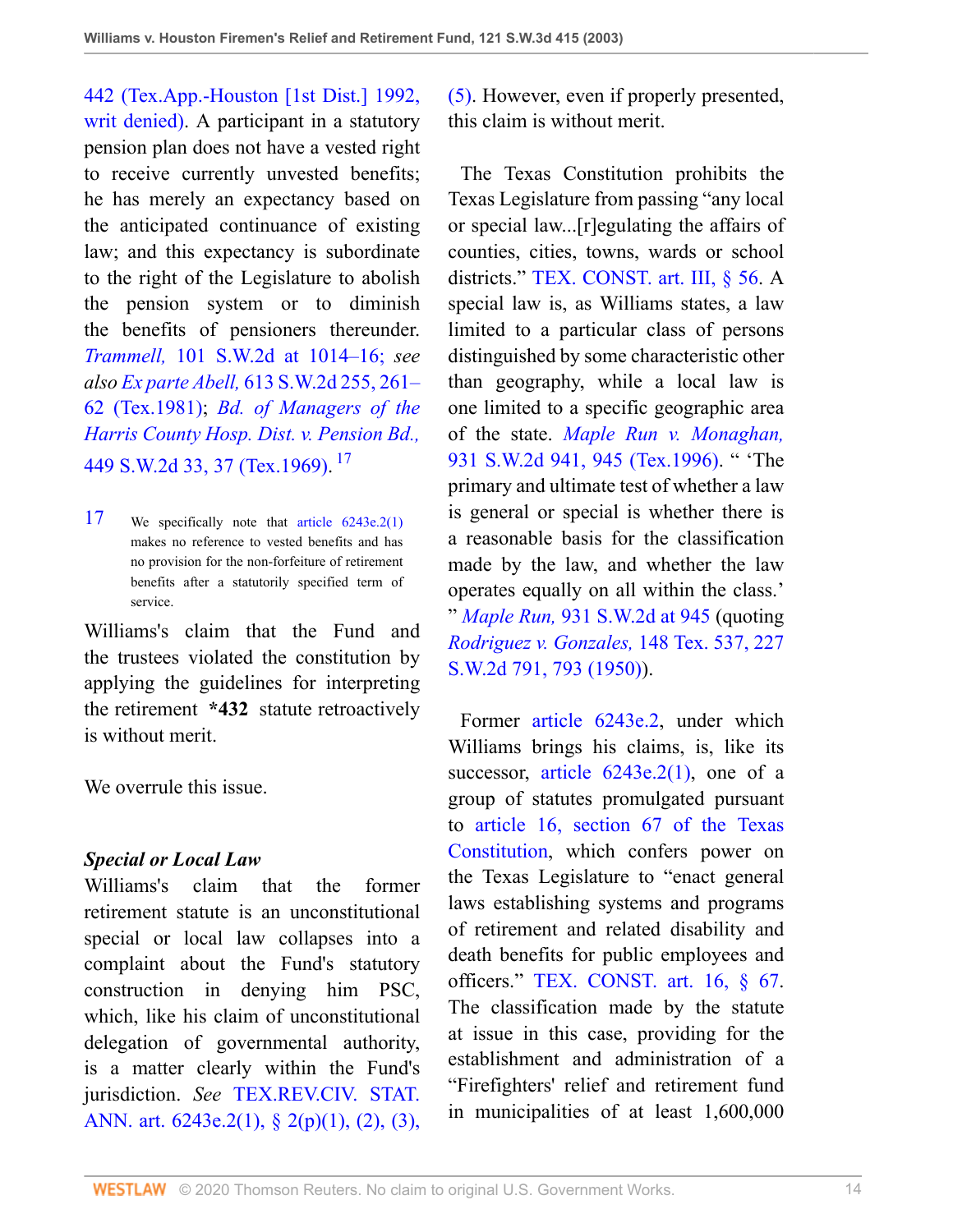population," as stated in its caption, is reasonable in light of the series of statutes that make similar provision for firefighters in the other population centers of the state, and it operates equally on all members of the Fund in the same position. It is thus a constitutional general law, not an unconstitutional special law, as Williams contends. *See [Bd. of Managers](http://www.westlaw.com/Link/Document/FullText?findType=Y&serNum=1969137943&pubNum=0000713&originatingDoc=I8d0b46b0e7df11d99439b076ef9ec4de&refType=RP&fi=co_pp_sp_713_38&originationContext=document&vr=3.0&rs=cblt1.0&transitionType=DocumentItem&contextData=(sc.UserEnteredCitation)#co_pp_sp_713_38) [of Harris County Hosp. Dist.,](http://www.westlaw.com/Link/Document/FullText?findType=Y&serNum=1969137943&pubNum=0000713&originatingDoc=I8d0b46b0e7df11d99439b076ef9ec4de&refType=RP&fi=co_pp_sp_713_38&originationContext=document&vr=3.0&rs=cblt1.0&transitionType=DocumentItem&contextData=(sc.UserEnteredCitation)#co_pp_sp_713_38)* 449 S.W.2d [at 38](http://www.westlaw.com/Link/Document/FullText?findType=Y&serNum=1969137943&pubNum=0000713&originatingDoc=I8d0b46b0e7df11d99439b076ef9ec4de&refType=RP&fi=co_pp_sp_713_38&originationContext=document&vr=3.0&rs=cblt1.0&transitionType=DocumentItem&contextData=(sc.UserEnteredCitation)#co_pp_sp_713_38) (act "relating to Municipal pension systems in all cities of this state having a population in excess of nine hundred thousand (900,000) inhabitants" was not unconstitutional local or special law, despite applying only to Houston when passed).

We overrule this issue.

## *Equal Protection*

Williams also challenges the provisions for appeal of the retirement statute on equal protection grounds. In his petition, he argues that the statute violates the federal Equal Protection Clause<sup>[18](#page-14-0)</sup> because

<span id="page-14-0"></span>[18](#page-14-1) *See* U.S. CONST. amend. XIV.

[u]nder the statute, each firefighter's right to appeal is dependent on when he will be "eligible for retirement." Consequently, some firefighters will be able to appeal the *same final decision,* made at the *same time,* by the *same adjudicator* many years before Williams could appeal that same final decision. There is no legitimate state

interest that is furthered by classifying persons in a manner that gives some the right to appeal months or even years before others could appeal the *same final* decision entered **\*433** on the *same day* by the *same adjudicator.*

(Emphasis in original; citations omitted.); *see [Lindsey v. Normet,](http://www.westlaw.com/Link/Document/FullText?findType=Y&serNum=1972127081&pubNum=0000708&originatingDoc=I8d0b46b0e7df11d99439b076ef9ec4de&refType=RP&fi=co_pp_sp_708_876&originationContext=document&vr=3.0&rs=cblt1.0&transitionType=DocumentItem&contextData=(sc.UserEnteredCitation)#co_pp_sp_708_876)* 405 [U.S. 56, 77, 92 S.Ct. 862, 876, 31](http://www.westlaw.com/Link/Document/FullText?findType=Y&serNum=1972127081&pubNum=0000708&originatingDoc=I8d0b46b0e7df11d99439b076ef9ec4de&refType=RP&fi=co_pp_sp_708_876&originationContext=document&vr=3.0&rs=cblt1.0&transitionType=DocumentItem&contextData=(sc.UserEnteredCitation)#co_pp_sp_708_876) [L.Ed.2d 36 \(1972\)](http://www.westlaw.com/Link/Document/FullText?findType=Y&serNum=1972127081&pubNum=0000708&originatingDoc=I8d0b46b0e7df11d99439b076ef9ec4de&refType=RP&fi=co_pp_sp_708_876&originationContext=document&vr=3.0&rs=cblt1.0&transitionType=DocumentItem&contextData=(sc.UserEnteredCitation)#co_pp_sp_708_876) ("When an appeal is afforded ... it cannot be granted to some litigants and capriciously or arbitrarily denied to others without violating the Equal Protection Clause.").

 Williams's argument is without merit. It fails to recognize the rational distinction between (1) a statutory grant of the right of judicial review of agency decisions regarding claims for vested benefits and (2) a statutory denial of the right of appeal to persons who have no vested interest in receiving benefits. When, as here, "the classification does not impinge on a fundamental right, or distinguish between persons on a suspect basis such as race or national origin, it is valid as long as it is rationally related to a legitimate state purpose." *[Ford Motor Co. v. Sheldon,](http://www.westlaw.com/Link/Document/FullText?findType=Y&serNum=2000306526&pubNum=0004644&originatingDoc=I8d0b46b0e7df11d99439b076ef9ec4de&refType=RP&fi=co_pp_sp_4644_451&originationContext=document&vr=3.0&rs=cblt1.0&transitionType=DocumentItem&contextData=(sc.UserEnteredCitation)#co_pp_sp_4644_451)* 22 [S.W.3d 444, 451 \(Tex.2000\).](http://www.westlaw.com/Link/Document/FullText?findType=Y&serNum=2000306526&pubNum=0004644&originatingDoc=I8d0b46b0e7df11d99439b076ef9ec4de&refType=RP&fi=co_pp_sp_4644_451&originationContext=document&vr=3.0&rs=cblt1.0&transitionType=DocumentItem&contextData=(sc.UserEnteredCitation)#co_pp_sp_4644_451) *See [Owens](http://www.westlaw.com/Link/Document/FullText?findType=Y&serNum=1999157550&pubNum=0000713&originatingDoc=I8d0b46b0e7df11d99439b076ef9ec4de&refType=RP&fi=co_pp_sp_713_581&originationContext=document&vr=3.0&rs=cblt1.0&transitionType=DocumentItem&contextData=(sc.UserEnteredCitation)#co_pp_sp_713_581) Corning v. Carter,* [997 S.W.2d 560, 581](http://www.westlaw.com/Link/Document/FullText?findType=Y&serNum=1999157550&pubNum=0000713&originatingDoc=I8d0b46b0e7df11d99439b076ef9ec4de&refType=RP&fi=co_pp_sp_713_581&originationContext=document&vr=3.0&rs=cblt1.0&transitionType=DocumentItem&contextData=(sc.UserEnteredCitation)#co_pp_sp_713_581) [\(Tex.1999\)](http://www.westlaw.com/Link/Document/FullText?findType=Y&serNum=1999157550&pubNum=0000713&originatingDoc=I8d0b46b0e7df11d99439b076ef9ec4de&refType=RP&fi=co_pp_sp_713_581&originationContext=document&vr=3.0&rs=cblt1.0&transitionType=DocumentItem&contextData=(sc.UserEnteredCitation)#co_pp_sp_713_581) ( "[W]e must uphold the law if we can conceive of any rational basis for the Legislature's action.").

<span id="page-14-1"></span> Deferring judicial review until a firefighter actually seeks retirement benefits prevents review that may be merely advisory or dependent upon future contingencies. *See [Patterson v. Planned](http://www.westlaw.com/Link/Document/FullText?findType=Y&serNum=1998130526&pubNum=0000713&originatingDoc=I8d0b46b0e7df11d99439b076ef9ec4de&refType=RP&fi=co_pp_sp_713_442&originationContext=document&vr=3.0&rs=cblt1.0&transitionType=DocumentItem&contextData=(sc.UserEnteredCitation)#co_pp_sp_713_442) [Parenthood of Houston & Southeast Tex.,](http://www.westlaw.com/Link/Document/FullText?findType=Y&serNum=1998130526&pubNum=0000713&originatingDoc=I8d0b46b0e7df11d99439b076ef9ec4de&refType=RP&fi=co_pp_sp_713_442&originationContext=document&vr=3.0&rs=cblt1.0&transitionType=DocumentItem&contextData=(sc.UserEnteredCitation)#co_pp_sp_713_442)*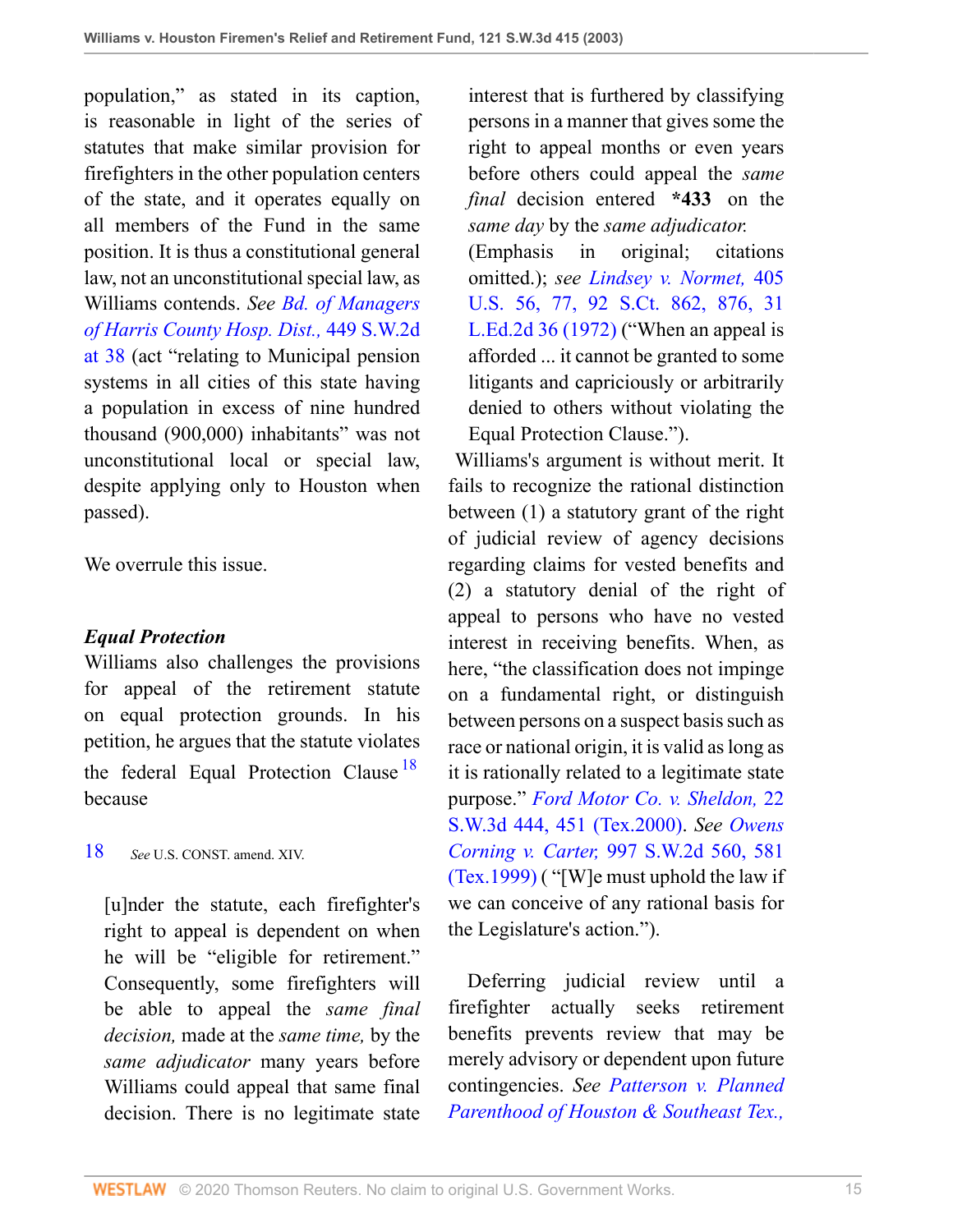*Inc.,* [971 S.W.2d 439, 442, 443 \(Tex.1998\)](http://www.westlaw.com/Link/Document/FullText?findType=Y&serNum=1998130526&pubNum=0000713&originatingDoc=I8d0b46b0e7df11d99439b076ef9ec4de&refType=RP&fi=co_pp_sp_713_442&originationContext=document&vr=3.0&rs=cblt1.0&transitionType=DocumentItem&contextData=(sc.UserEnteredCitation)#co_pp_sp_713_442) (holding that ripeness is threshold issue that implicates subject matter jurisdiction; it emphasizes need for concrete injury for presentation of justiciable claim; and case is not ripe when its resolution depends on contingent or hypothetical facts or on events that have not yet come to pass); *Duckett,* [832 S.W.2d at 442](http://www.westlaw.com/Link/Document/FullText?findType=Y&serNum=1992110720&pubNum=0000713&originatingDoc=I8d0b46b0e7df11d99439b076ef9ec4de&refType=RP&fi=co_pp_sp_713_442&originationContext=document&vr=3.0&rs=cblt1.0&transitionType=DocumentItem&contextData=(sc.UserEnteredCitation)#co_pp_sp_713_442) (holding that inchoate interest of beneficiary of Firemen's Relief and Retirement Fund does not ripen into property interest until occurrence of contingency upon which that interest depends). This is a rational basis to uphold the law.

We overrule this issue.

### *Substantive Due Process*

 Williams further contends that "[s]ubstantive due process proscribes arbitrary or capricious laws that adversely affect *vested* rights." *See [City of Amarillo](http://www.westlaw.com/Link/Document/FullText?findType=Y&serNum=1951102012&pubNum=0000713&originatingDoc=I8d0b46b0e7df11d99439b076ef9ec4de&refType=RP&fi=co_pp_sp_713_791&originationContext=document&vr=3.0&rs=cblt1.0&transitionType=DocumentItem&contextData=(sc.UserEnteredCitation)#co_pp_sp_713_791) v. Hancock,* [150 Tex. 231, 239 S.W.2d](http://www.westlaw.com/Link/Document/FullText?findType=Y&serNum=1951102012&pubNum=0000713&originatingDoc=I8d0b46b0e7df11d99439b076ef9ec4de&refType=RP&fi=co_pp_sp_713_791&originationContext=document&vr=3.0&rs=cblt1.0&transitionType=DocumentItem&contextData=(sc.UserEnteredCitation)#co_pp_sp_713_791) [788, 791 \(1951\)](http://www.westlaw.com/Link/Document/FullText?findType=Y&serNum=1951102012&pubNum=0000713&originatingDoc=I8d0b46b0e7df11d99439b076ef9ec4de&refType=RP&fi=co_pp_sp_713_791&originationContext=document&vr=3.0&rs=cblt1.0&transitionType=DocumentItem&contextData=(sc.UserEnteredCitation)#co_pp_sp_713_791) (holding that, for plaintiff to bring himself within protection of due process claims, right adversely affected by action of administrative body must be vested property right). Because we have held that, at the time he brought his claims, Williams had no vested right to the contested pension benefits under the retirement statute, his substantive due process argument necessarily fails.

We overrule this issue.

# **Inherent Right of Judicial Review of Legal Issues**

The dissent would hold that the district court had inherent jurisdiction under article V, section eight of the Texas Constitution to interpret "pure questions of law" relative to the retirement statute, regardless of the Fund's jurisdiction over legal questions. It invokes the constitutional grant of original jurisdiction to the district courts to determine questions of law, "*except ... where exclusive ... jurisdiction may be conferred by* this Constitution or other *law on some* other court, tribunal, or *administrative body.*" [TEX. CONST. art.](http://www.westlaw.com/Link/Document/FullText?findType=L&pubNum=1000171&cite=TXCNART5S8&originatingDoc=I8d0b46b0e7df11d99439b076ef9ec4de&refType=LQ&originationContext=document&vr=3.0&rs=cblt1.0&transitionType=DocumentItem&contextData=(sc.UserEnteredCitation)) [V, § 8](http://www.westlaw.com/Link/Document/FullText?findType=L&pubNum=1000171&cite=TXCNART5S8&originatingDoc=I8d0b46b0e7df11d99439b076ef9ec4de&refType=LQ&originationContext=document&vr=3.0&rs=cblt1.0&transitionType=DocumentItem&contextData=(sc.UserEnteredCitation)) (emphasis added).

 The dissent would hold that the retirement statute did *not* give the Fund exclusive jurisdiction to interpret the retirement statute because the statute did not include the term "exclusive"; therefore, the district court retained jurisdiction **\*434** over the legal questions Williams raises. To reach this conclusion, however, the dissent must ignore the comprehensive statutory scheme from which all of Williams's rights derive, including the broad legislative grant of powers to the Fund to interpret and to construe the statute; the broad grant of power to the Fund to determine all legal and factual questions relating to eligibility for participation, service, and benefits or relating to the administration of the Fund; and the legislative limitation on the statutory right of review of Fund determinations. The dissent also ignores the purpose of the exclusive jurisdiction doctrine, which is to require an aggrieved party to comply with statutory provisions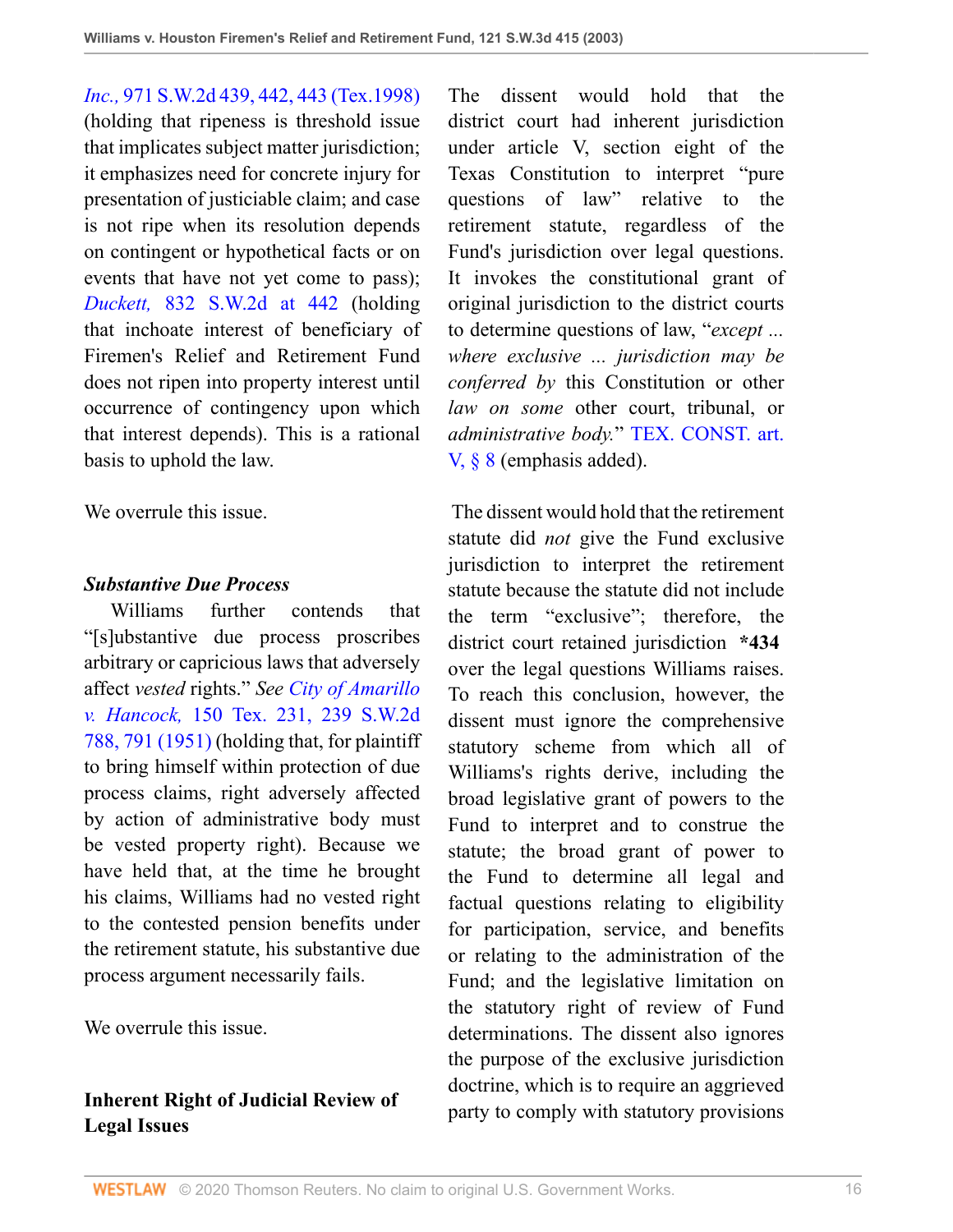before the jurisdiction of the trial court attaches and to limit review of administrative action. *[Subaru,](http://www.westlaw.com/Link/Document/FullText?findType=Y&serNum=2002399333&pubNum=4644&originatingDoc=I8d0b46b0e7df11d99439b076ef9ec4de&refType=RP&fi=co_pp_sp_4644_221&originationContext=document&vr=3.0&rs=cblt1.0&transitionType=DocumentItem&contextData=(sc.UserEnteredCitation)#co_pp_sp_4644_221)* 84 [S.W.3d at 221.](http://www.westlaw.com/Link/Document/FullText?findType=Y&serNum=2002399333&pubNum=4644&originatingDoc=I8d0b46b0e7df11d99439b076ef9ec4de&refType=RP&fi=co_pp_sp_4644_221&originationContext=document&vr=3.0&rs=cblt1.0&transitionType=DocumentItem&contextData=(sc.UserEnteredCitation)#co_pp_sp_4644_221) It is undisputed that Williams *did* exhaust his administrative remedies; therefore, the real question here is the scope of the right to seek judicial review of administrative decisions once administrative remedies have been exhausted.

<span id="page-16-1"></span>The dissent's expansive view of the inherent jurisdiction of district courts to review agency actions, even in the absence of a statutory right of review or a constitutional question, eviscerates the doctrine of exclusive agency jurisdiction and the power of the Legislature to limit statutory review of administrative decisions. Even if an agency's jurisdiction expressly includes the interpretation of legal and factual issues, as here, persons aggrieved by agency action and lacking a statutory right of review could always perform an end run around the agency by asserting the inherent jurisdiction of the judicial system to interpret the law. This is not the law. *See, e.g., [Continental](http://www.westlaw.com/Link/Document/FullText?findType=Y&serNum=2000093458&pubNum=0004644&originatingDoc=I8d0b46b0e7df11d99439b076ef9ec4de&refType=RP&fi=co_pp_sp_4644_404&originationContext=document&vr=3.0&rs=cblt1.0&transitionType=DocumentItem&contextData=(sc.UserEnteredCitation)#co_pp_sp_4644_404) [Cas. Co. v. Functional Restoration](http://www.westlaw.com/Link/Document/FullText?findType=Y&serNum=2000093458&pubNum=0004644&originatingDoc=I8d0b46b0e7df11d99439b076ef9ec4de&refType=RP&fi=co_pp_sp_4644_404&originationContext=document&vr=3.0&rs=cblt1.0&transitionType=DocumentItem&contextData=(sc.UserEnteredCitation)#co_pp_sp_4644_404) Assocs.,* [19 S.W.3d 393, 404 \(Tex.2000\)](http://www.westlaw.com/Link/Document/FullText?findType=Y&serNum=2000093458&pubNum=0004644&originatingDoc=I8d0b46b0e7df11d99439b076ef9ec4de&refType=RP&fi=co_pp_sp_4644_404&originationContext=document&vr=3.0&rs=cblt1.0&transitionType=DocumentItem&contextData=(sc.UserEnteredCitation)#co_pp_sp_4644_404) (holding that, when Legislature remains silent or denies right of judicial review, administrative decisions may nevertheless be attacked in court *if* they adversely affect vested property right or otherwise violate provision of state or federal constitution); *Little–Tex,* [39 S.W.3d at](http://www.westlaw.com/Link/Document/FullText?findType=Y&serNum=2001112179&pubNum=4644&originatingDoc=I8d0b46b0e7df11d99439b076ef9ec4de&refType=RP&fi=co_pp_sp_4644_599&originationContext=document&vr=3.0&rs=cblt1.0&transitionType=DocumentItem&contextData=(sc.UserEnteredCitation)#co_pp_sp_4644_599) [599.](http://www.westlaw.com/Link/Document/FullText?findType=Y&serNum=2001112179&pubNum=4644&originatingDoc=I8d0b46b0e7df11d99439b076ef9ec4de&refType=RP&fi=co_pp_sp_4644_599&originationContext=document&vr=3.0&rs=cblt1.0&transitionType=DocumentItem&contextData=(sc.UserEnteredCitation)#co_pp_sp_4644_599) [19](#page-16-0)

<span id="page-16-0"></span>[19](#page-16-1) The dissent faults us for ignoring *[Dubai](http://www.westlaw.com/Link/Document/FullText?findType=Y&serNum=2000051427&pubNum=0004644&originatingDoc=I8d0b46b0e7df11d99439b076ef9ec4de&refType=RP&originationContext=document&vr=3.0&rs=cblt1.0&transitionType=DocumentItem&contextData=(sc.UserEnteredCitation)) Petroleum Co. v. Kazi,* [12 S.W.3d 71 \(Tex.2000\).](http://www.westlaw.com/Link/Document/FullText?findType=Y&serNum=2000051427&pubNum=0004644&originatingDoc=I8d0b46b0e7df11d99439b076ef9ec4de&refType=RP&originationContext=document&vr=3.0&rs=cblt1.0&transitionType=DocumentItem&contextData=(sc.UserEnteredCitation)) *Kazi* holds that the district courts are presumed to have subject matter jurisdiction unless a showing can be made to the contrary. *Id.* [at 74–75.](http://www.westlaw.com/Link/Document/FullText?findType=Y&serNum=2000051427&originatingDoc=I8d0b46b0e7df11d99439b076ef9ec4de&refType=RP&originationContext=document&vr=3.0&rs=cblt1.0&transitionType=DocumentItem&contextData=(sc.UserEnteredCitation)) Our discussion of the jurisdictional issues in this case is directed precisely at showing why the district courts do or do not have subject matter jurisdiction over Williams's claims.

The potential impact of the dissent's expansive interpretation of district court jurisdiction over questions of law becomes evident when the dissent asserts the authority of the district court to reinstate and to interpret *repealed* law in a way that contradicts the agency interpretation of that law, contradicts current law, and supports Williams's claims. By permitting the court (under the canon of inherent jurisdiction) not only to second guess an administrative agency on matters within the agency's express jurisdiction, and as to which the governing statute expressly precludes judicial review by persons with non-vested rights, the dissent would allow a participant in a statutory pension plan to freeze nonvested rights in time and to subject them to judicial enforcement. This view is contrary to long-established principles of law that subject the expectations of statutory pension plan participants to the right of the Legislature to repeal or amend the law and to decrease or eliminate non-vested benefits. *See Trammell,* [101 S.W.2d at 1014–16.](http://www.westlaw.com/Link/Document/FullText?findType=Y&serNum=1937103195&pubNum=713&originatingDoc=I8d0b46b0e7df11d99439b076ef9ec4de&refType=RP&fi=co_pp_sp_713_1014&originationContext=document&vr=3.0&rs=cblt1.0&transitionType=DocumentItem&contextData=(sc.UserEnteredCitation)#co_pp_sp_713_1014) Even more fundamentally, the dissent would place the district courts in the untenable position of second-guessing the Fund's exercise of its statutorily conferred power to construe the statute and to promulgate guidelines without **\*435** the benefit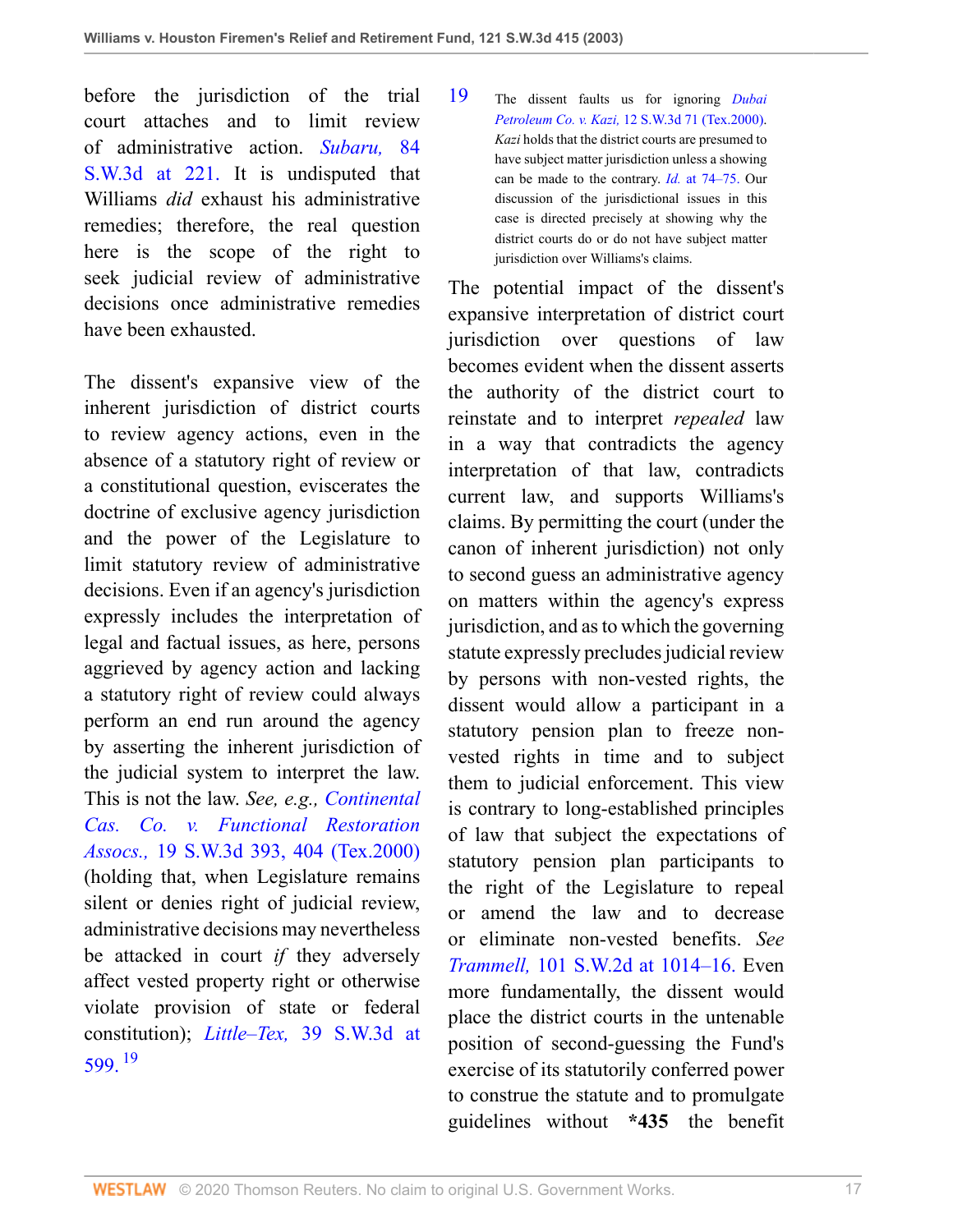of either the Fund's expertise or its knowledge of how the construction of one section of the retirement statute impacts the administration of the Fund for the "greatest benefit of all members." *See* [TEX.REV.CIV. STAT. ANN. art.](http://www.westlaw.com/Link/Document/FullText?findType=L&pubNum=1000301&cite=TXCSART6243E.2&originatingDoc=I8d0b46b0e7df11d99439b076ef9ec4de&refType=LQ&originationContext=document&vr=3.0&rs=cblt1.0&transitionType=DocumentItem&contextData=(sc.UserEnteredCitation)) [6243e.2\(1\), § 2\(p\)\(3\), \(5\)](http://www.westlaw.com/Link/Document/FullText?findType=L&pubNum=1000301&cite=TXCSART6243E.2&originatingDoc=I8d0b46b0e7df11d99439b076ef9ec4de&refType=LQ&originationContext=document&vr=3.0&rs=cblt1.0&transitionType=DocumentItem&contextData=(sc.UserEnteredCitation)).

We, therefore, disagree with the dissent's view that the district courts have inherent jurisdiction over questions of law within the Fund's jurisdiction to decide in the absence of a statutory right of review or a constitutional issue.

## *Original District Court Jurisdiction*

# **District Court Jurisdiction over Williams's Claims Under the Texas Trust Code**

 Williams also argues that [section](http://www.westlaw.com/Link/Document/FullText?findType=L&pubNum=1000301&cite=TXPOS115.001&originatingDoc=I8d0b46b0e7df11d99439b076ef9ec4de&refType=LQ&originationContext=document&vr=3.0&rs=cblt1.0&transitionType=DocumentItem&contextData=(sc.UserEnteredCitation)) [115.001\(a\)](http://www.westlaw.com/Link/Document/FullText?findType=L&pubNum=1000301&cite=TXPOS115.001&originatingDoc=I8d0b46b0e7df11d99439b076ef9ec4de&refType=LQ&originationContext=document&vr=3.0&rs=cblt1.0&transitionType=DocumentItem&contextData=(sc.UserEnteredCitation)) of the Texas Trust Code confers both original and exclusive jurisdiction on the district courts "to decide all issues concerning the [pension] Fund:

> Except as provided by [a sub-section inapplicable here], a district court has original and exclusive jurisdiction over all proceedings concerning trusts, including proceedings

to: (1) construe a trust instrument...."

[TEX. PROP.CODE ANN. § 115.001\(a\)](http://www.westlaw.com/Link/Document/FullText?findType=L&pubNum=1000184&cite=TXPOS115.001&originatingDoc=I8d0b46b0e7df11d99439b076ef9ec4de&refType=SP&originationContext=document&vr=3.0&rs=cblt1.0&transitionType=DocumentItem&contextData=(sc.UserEnteredCitation)#co_pp_7b9b000044381) [\(1\)](http://www.westlaw.com/Link/Document/FullText?findType=L&pubNum=1000184&cite=TXPOS115.001&originatingDoc=I8d0b46b0e7df11d99439b076ef9ec4de&refType=SP&originationContext=document&vr=3.0&rs=cblt1.0&transitionType=DocumentItem&contextData=(sc.UserEnteredCitation)#co_pp_7b9b000044381) (Vernon Supp.2003). He correctly observes that the Trust Code applies generally to a pension trust. *See id.* § 121.003 (Vernon 1995); *see also id.,* § 121.001(a) (Vernon 1995) (defining a pension trust). The Fund and the trustees respond that [section 115.001\(a\)](http://www.westlaw.com/Link/Document/FullText?findType=L&pubNum=1000184&cite=TXPOS115.001&originatingDoc=I8d0b46b0e7df11d99439b076ef9ec4de&refType=SP&originationContext=document&vr=3.0&rs=cblt1.0&transitionType=DocumentItem&contextData=(sc.UserEnteredCitation)#co_pp_8b3b0000958a4) cannot create subject matter jurisdiction over Williams's claims because that section "contains merely a general grant of jurisdiction for actions involving trusts [but not] ... language suggesting a legislative intent to waive sovereign immunity for public pension funds." Assuming without deciding that the Trust Code applies to Williams's claims, we agree with the Fund.

 "Absent specific legislative authorization, persons aggrieved by an administrative agency's action have no recourse in the courts due to the first principle of governmental immunity the state as sovereign cannot be sued without its permission. The doctrine bars a suit for judicial review against the state unless the state has expressly given its consent to be sued." *[Southwest Airlines](http://www.westlaw.com/Link/Document/FullText?findType=Y&serNum=1993235758&pubNum=0000713&originatingDoc=I8d0b46b0e7df11d99439b076ef9ec4de&refType=RP&fi=co_pp_sp_713_157&originationContext=document&vr=3.0&rs=cblt1.0&transitionType=DocumentItem&contextData=(sc.UserEnteredCitation)#co_pp_sp_713_157) [Co. v. Tex. High–Speed Rail Auth.,](http://www.westlaw.com/Link/Document/FullText?findType=Y&serNum=1993235758&pubNum=0000713&originatingDoc=I8d0b46b0e7df11d99439b076ef9ec4de&refType=RP&fi=co_pp_sp_713_157&originationContext=document&vr=3.0&rs=cblt1.0&transitionType=DocumentItem&contextData=(sc.UserEnteredCitation)#co_pp_sp_713_157)* 867 [S.W.2d 154, 157 \(Tex.App.-Austin 1993,](http://www.westlaw.com/Link/Document/FullText?findType=Y&serNum=1993235758&pubNum=0000713&originatingDoc=I8d0b46b0e7df11d99439b076ef9ec4de&refType=RP&fi=co_pp_sp_713_157&originationContext=document&vr=3.0&rs=cblt1.0&transitionType=DocumentItem&contextData=(sc.UserEnteredCitation)#co_pp_sp_713_157) [writ denied\)](http://www.westlaw.com/Link/Document/FullText?findType=Y&serNum=1993235758&pubNum=0000713&originatingDoc=I8d0b46b0e7df11d99439b076ef9ec4de&refType=RP&fi=co_pp_sp_713_157&originationContext=document&vr=3.0&rs=cblt1.0&transitionType=DocumentItem&contextData=(sc.UserEnteredCitation)#co_pp_sp_713_157) (citations omitted). Waiver of sovereign immunity from suit must be clear and unambiguous. *See, e.g., [Fed.](http://www.westlaw.com/Link/Document/FullText?findType=Y&serNum=1997131018&pubNum=0000713&originatingDoc=I8d0b46b0e7df11d99439b076ef9ec4de&refType=RP&fi=co_pp_sp_713_405&originationContext=document&vr=3.0&rs=cblt1.0&transitionType=DocumentItem&contextData=(sc.UserEnteredCitation)#co_pp_sp_713_405) [Sign v. Texas S. Univ.,](http://www.westlaw.com/Link/Document/FullText?findType=Y&serNum=1997131018&pubNum=0000713&originatingDoc=I8d0b46b0e7df11d99439b076ef9ec4de&refType=RP&fi=co_pp_sp_713_405&originationContext=document&vr=3.0&rs=cblt1.0&transitionType=DocumentItem&contextData=(sc.UserEnteredCitation)#co_pp_sp_713_405)* 951 S.W.2d 401, [405 \(Tex.1997\)](http://www.westlaw.com/Link/Document/FullText?findType=Y&serNum=1997131018&pubNum=0000713&originatingDoc=I8d0b46b0e7df11d99439b076ef9ec4de&refType=RP&fi=co_pp_sp_713_405&originationContext=document&vr=3.0&rs=cblt1.0&transitionType=DocumentItem&contextData=(sc.UserEnteredCitation)#co_pp_sp_713_405). The general language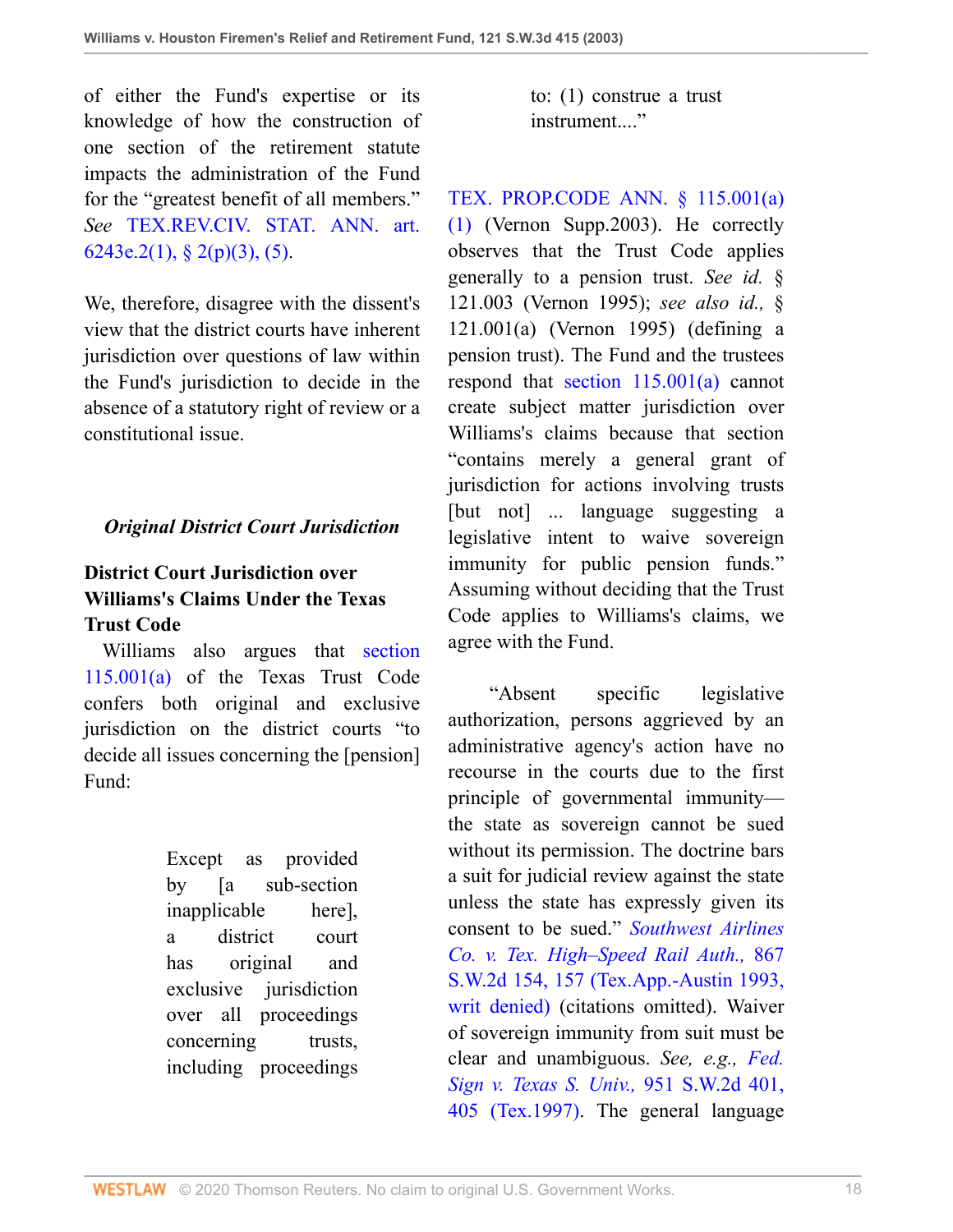of [section 115.001\(a\)](http://www.westlaw.com/Link/Document/FullText?findType=L&pubNum=1000301&cite=TXPOS115.001&originatingDoc=I8d0b46b0e7df11d99439b076ef9ec4de&refType=LQ&originationContext=document&vr=3.0&rs=cblt1.0&transitionType=DocumentItem&contextData=(sc.UserEnteredCitation)) of the Trust Code does not provide the necessary waiver of sovereign immunity from suit.

We overrule this issue.

## **District Court Jurisdiction over Williams's Common Law Claims**

Finally, Williams argues that he is entitled to bring common law claims against the trustees for conspiracy, fraud, breach of fiduciary duty and breach of the duty of good faith and fair dealing arising in connection with their interpretation and application of the retirement statute. The trustees respond that they are immune from such claims. [20](#page-18-0)

<span id="page-18-1"></span><span id="page-18-0"></span>[20](#page-18-1) Williams abandoned his common law claims against the Fund.

 Governmental immunity from suit bars an action against the state unless the state expressly consents to the suit. *[Texas Dep't](http://www.westlaw.com/Link/Document/FullText?findType=Y&serNum=1999265124&pubNum=0004644&originatingDoc=I8d0b46b0e7df11d99439b076ef9ec4de&refType=RP&fi=co_pp_sp_4644_638&originationContext=document&vr=3.0&rs=cblt1.0&transitionType=DocumentItem&contextData=(sc.UserEnteredCitation)#co_pp_sp_4644_638) of Transp. v. Jones,* [8 S.W.3d 636, 638](http://www.westlaw.com/Link/Document/FullText?findType=Y&serNum=1999265124&pubNum=0004644&originatingDoc=I8d0b46b0e7df11d99439b076ef9ec4de&refType=RP&fi=co_pp_sp_4644_638&originationContext=document&vr=3.0&rs=cblt1.0&transitionType=DocumentItem&contextData=(sc.UserEnteredCitation)#co_pp_sp_4644_638) [\(Tex.1999\)](http://www.westlaw.com/Link/Document/FullText?findType=Y&serNum=1999265124&pubNum=0004644&originatingDoc=I8d0b46b0e7df11d99439b076ef9ec4de&refType=RP&fi=co_pp_sp_4644_638&originationContext=document&vr=3.0&rs=cblt1.0&transitionType=DocumentItem&contextData=(sc.UserEnteredCitation)#co_pp_sp_4644_638). A party suing a governmental entity must establish the state's consent, by reference either to a statute or to express legislative permission. *Id.* Absent such consent, a trial court lacks subject **\*436** matter jurisdiction. *[Id.](http://www.westlaw.com/Link/Document/FullText?findType=Y&serNum=1999265124&originatingDoc=I8d0b46b0e7df11d99439b076ef9ec4de&refType=RP&originationContext=document&vr=3.0&rs=cblt1.0&transitionType=DocumentItem&contextData=(sc.UserEnteredCitation))* Here, there was no consent to suit by the state. Therefore, the district court lacked subject matter jurisdiction over Williams's common law claims against the Fund, a state agency. Public officials, however, enjoy more limited immunity.

 Public officials are entitled to official immunity from personal liability in performing (1) discretionary duties (2) in good faith (3) within the scope of their authority. *[Kassen v. Hatley,](http://www.westlaw.com/Link/Document/FullText?findType=Y&serNum=1994226166&pubNum=0000713&originatingDoc=I8d0b46b0e7df11d99439b076ef9ec4de&refType=RP&fi=co_pp_sp_713_9&originationContext=document&vr=3.0&rs=cblt1.0&transitionType=DocumentItem&contextData=(sc.UserEnteredCitation)#co_pp_sp_713_9)* 887 [S.W.2d 4, 9 \(Tex.1994\)](http://www.westlaw.com/Link/Document/FullText?findType=Y&serNum=1994226166&pubNum=0000713&originatingDoc=I8d0b46b0e7df11d99439b076ef9ec4de&refType=RP&fi=co_pp_sp_713_9&originationContext=document&vr=3.0&rs=cblt1.0&transitionType=DocumentItem&contextData=(sc.UserEnteredCitation)#co_pp_sp_713_9). If public officials are immune from suit, they are not personally liable to the claimant under Texas law. *[City of Lancaster v. Chambers,](http://www.westlaw.com/Link/Document/FullText?findType=Y&serNum=1994131594&pubNum=0000713&originatingDoc=I8d0b46b0e7df11d99439b076ef9ec4de&refType=RP&fi=co_pp_sp_713_658&originationContext=document&vr=3.0&rs=cblt1.0&transitionType=DocumentItem&contextData=(sc.UserEnteredCitation)#co_pp_sp_713_658)* [883 S.W.2d 650, 658 \(Tex.1994\)](http://www.westlaw.com/Link/Document/FullText?findType=Y&serNum=1994131594&pubNum=0000713&originatingDoc=I8d0b46b0e7df11d99439b076ef9ec4de&refType=RP&fi=co_pp_sp_713_658&originationContext=document&vr=3.0&rs=cblt1.0&transitionType=DocumentItem&contextData=(sc.UserEnteredCitation)#co_pp_sp_713_658). The rationale for official immunity is that the public suffers if government officers, who must exercise judgment and discretion in their jobs, are subject to civil lawsuits that second-guess their decisions. *Id.* " 'If an action involves personal deliberation, decision and judgment, it is discretionary.' " *Kassen,* [887 S.W.2d at 9](http://www.westlaw.com/Link/Document/FullText?findType=Y&serNum=1994226166&pubNum=0000713&originatingDoc=I8d0b46b0e7df11d99439b076ef9ec4de&refType=RP&fi=co_pp_sp_713_9&originationContext=document&vr=3.0&rs=cblt1.0&transitionType=DocumentItem&contextData=(sc.UserEnteredCitation)#co_pp_sp_713_9) (quoting *[City of](http://www.westlaw.com/Link/Document/FullText?findType=Y&serNum=1994131594&pubNum=713&originatingDoc=I8d0b46b0e7df11d99439b076ef9ec4de&refType=RP&fi=co_pp_sp_713_654&originationContext=document&vr=3.0&rs=cblt1.0&transitionType=DocumentItem&contextData=(sc.UserEnteredCitation)#co_pp_sp_713_654) Lancaster,* [883 S.W.2d at 654\).](http://www.westlaw.com/Link/Document/FullText?findType=Y&serNum=1994131594&pubNum=713&originatingDoc=I8d0b46b0e7df11d99439b076ef9ec4de&refType=RP&fi=co_pp_sp_713_654&originationContext=document&vr=3.0&rs=cblt1.0&transitionType=DocumentItem&contextData=(sc.UserEnteredCitation)#co_pp_sp_713_654)

The trustees' interpretation of the retirement statute, their promulgation of guidelines, their administration of the Fund, and their denial of Williams's claim for PSC—the actions that Williams alleges give rise to his common law claims —are all acts requiring deliberation, decision, and judgment within the scope of the trustees' authority under the retirement statute. *See* [TEX.REV.CIV.](http://www.westlaw.com/Link/Document/FullText?findType=L&pubNum=1000301&cite=TXCSART6243E.2&originatingDoc=I8d0b46b0e7df11d99439b076ef9ec4de&refType=LQ&originationContext=document&vr=3.0&rs=cblt1.0&transitionType=DocumentItem&contextData=(sc.UserEnteredCitation)) [STAT. ANN. art. 6243e.2\(1\), §§ 2\(j\), 2\(p\),](http://www.westlaw.com/Link/Document/FullText?findType=L&pubNum=1000301&cite=TXCSART6243E.2&originatingDoc=I8d0b46b0e7df11d99439b076ef9ec4de&refType=LQ&originationContext=document&vr=3.0&rs=cblt1.0&transitionType=DocumentItem&contextData=(sc.UserEnteredCitation))  $12(a)$ . The only question, therefore, is whether the trustees' exercise of discretion was made in "good faith."

 The test for good faith is one of objective legal reasonableness, without regard to whether the government official acted with subjective good faith. *[City](http://www.westlaw.com/Link/Document/FullText?findType=Y&serNum=1994131594&pubNum=713&originatingDoc=I8d0b46b0e7df11d99439b076ef9ec4de&refType=RP&fi=co_pp_sp_713_656&originationContext=document&vr=3.0&rs=cblt1.0&transitionType=DocumentItem&contextData=(sc.UserEnteredCitation)#co_pp_sp_713_656) of Lancaster,* [883 S.W.2d at 656.](http://www.westlaw.com/Link/Document/FullText?findType=Y&serNum=1994131594&pubNum=713&originatingDoc=I8d0b46b0e7df11d99439b076ef9ec4de&refType=RP&fi=co_pp_sp_713_656&originationContext=document&vr=3.0&rs=cblt1.0&transitionType=DocumentItem&contextData=(sc.UserEnteredCitation)#co_pp_sp_713_656) To determine objective legal reasonableness, the courts "look to whether a reasonable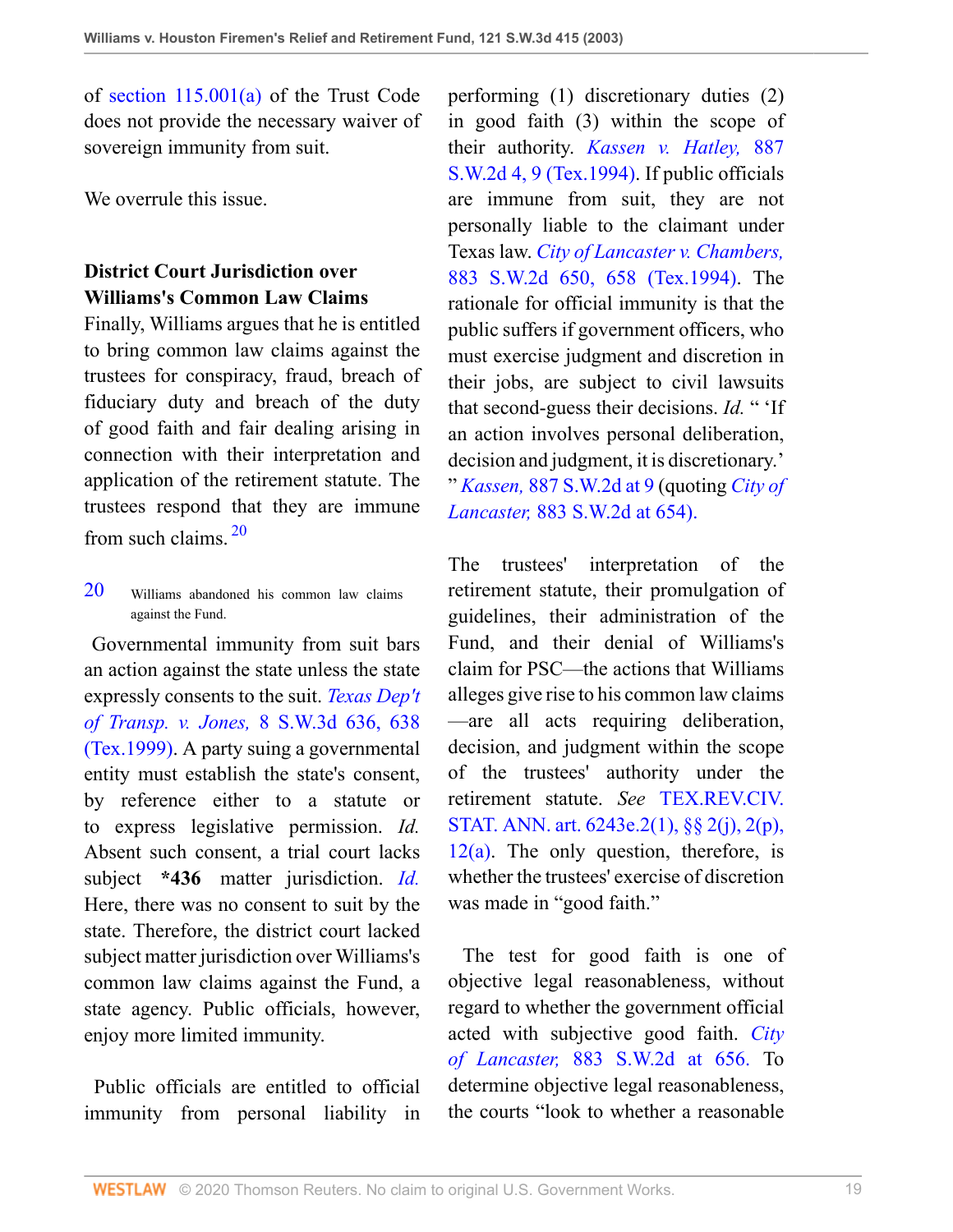official could have believed his or her conduct to be lawful in light of clearly established law and the information possessed by the official at the time the conduct occurred." *Id.* Good faith immunity applies even if the official misinterprets or violates the law or incorrectly adjudicates a claim. *See Campbell v. Jones,* [153 Tex. 101, 264](http://www.westlaw.com/Link/Document/FullText?findType=Y&serNum=1954102261&pubNum=0000713&originatingDoc=I8d0b46b0e7df11d99439b076ef9ec4de&refType=RP&fi=co_pp_sp_713_427&originationContext=document&vr=3.0&rs=cblt1.0&transitionType=DocumentItem&contextData=(sc.UserEnteredCitation)#co_pp_sp_713_427) [S.W.2d 425, 427 \(1954\)](http://www.westlaw.com/Link/Document/FullText?findType=Y&serNum=1954102261&pubNum=0000713&originatingDoc=I8d0b46b0e7df11d99439b076ef9ec4de&refType=RP&fi=co_pp_sp_713_427&originationContext=document&vr=3.0&rs=cblt1.0&transitionType=DocumentItem&contextData=(sc.UserEnteredCitation)#co_pp_sp_713_427).

 Williams's argument that the trustees did not act in good faith derives solely from his contentions that the trustees misconstrued the statute and that "no reasonable person could have believed it was lawful to deny Williams PSC for the reason he was denied PSC, or that it was reasonable to misleadingly tell him he could not transfer PSC." The trustees testified by affidavit that they believed their conduct to be lawful in light of the powers conferred on them by the retirement statute to adopt guidelines for the administration of the fund, "to participate in the Board's exercise of its functions, which include administering the Fund, construing the act, and determining all questions relating to eligibility for participation," and to "participate in the Board's adjudication of the prior service credit application." This belief was clearly reasonable, given the jurisdiction expressly conveyed to the board by statute. *See* [TEX.REV.CIV.](http://www.westlaw.com/Link/Document/FullText?findType=L&pubNum=1000188&cite=TXCSART6243E.2&originatingDoc=I8d0b46b0e7df11d99439b076ef9ec4de&refType=LQ&originationContext=document&vr=3.0&rs=cblt1.0&transitionType=DocumentItem&contextData=(sc.UserEnteredCitation)) [STAT. ANN.. art. 6243e.2, §§ 2\(j\),](http://www.westlaw.com/Link/Document/FullText?findType=L&pubNum=1000188&cite=TXCSART6243E.2&originatingDoc=I8d0b46b0e7df11d99439b076ef9ec4de&refType=LQ&originationContext=document&vr=3.0&rs=cblt1.0&transitionType=DocumentItem&contextData=(sc.UserEnteredCitation)) [2\(p\)](http://www.westlaw.com/Link/Document/FullText?findType=L&pubNum=1000188&cite=TXCSART6243E.2&originatingDoc=I8d0b46b0e7df11d99439b076ef9ec4de&refType=LQ&originationContext=document&vr=3.0&rs=cblt1.0&transitionType=DocumentItem&contextData=(sc.UserEnteredCitation))  $(1), (2), (3), (5)$  $(1), (2), (3), (5)$  $(1), (2), (3), (5)$ . Therefore, the trustees are entitled to official immunity.

The dissent, by contrast, would hold that, to prove the objective "good faith" element of official immunity, the trustees had to prove that the thought processes underlying their interpretation of the statute were "objectively reasonable," given "Williams's allegations that the trustees had purposefully changed their interpretation for the sole and improper purpose of defeating pending PSC requests." The **\*437** dissent would thus make statutory appointees vested with the power of interpreting and administering statutes *personally liable* for getting the interpretation wrong unless they prove that their motives are pure.

The dissent misconstrues the standard of proof of objective good faith, namely, "whether a reasonable official could have believed his or her conduct to be lawful." *[City of Lancaster,](http://www.westlaw.com/Link/Document/FullText?findType=Y&serNum=1994131594&pubNum=713&originatingDoc=I8d0b46b0e7df11d99439b076ef9ec4de&refType=RP&fi=co_pp_sp_713_656&originationContext=document&vr=3.0&rs=cblt1.0&transitionType=DocumentItem&contextData=(sc.UserEnteredCitation)#co_pp_sp_713_656)* 883 [S.W.2d at 656.](http://www.westlaw.com/Link/Document/FullText?findType=Y&serNum=1994131594&pubNum=713&originatingDoc=I8d0b46b0e7df11d99439b076ef9ec4de&refType=RP&fi=co_pp_sp_713_656&originationContext=document&vr=3.0&rs=cblt1.0&transitionType=DocumentItem&contextData=(sc.UserEnteredCitation)#co_pp_sp_713_656) The officials' affidavits conform exactly to the standard of proof. Instead, the dissent would place a burden on officials to publicly justify their reasoning that can be nothing other than a public confession of the officials' thought processes, establishing a *subjective* standard of proof of good faith that has been expressly rejected by the Texas Supreme Court. *Id.* Such a standard would also undermine the rationale for official immunity, *i.e.,* that the public suffers if government officers whose duties include exercising judgment and discretion are subjected to civil lawsuits that second-guess their decisions. *Id.* [at 658.](http://www.westlaw.com/Link/Document/FullText?findType=Y&serNum=1994131594&originatingDoc=I8d0b46b0e7df11d99439b076ef9ec4de&refType=RP&originationContext=document&vr=3.0&rs=cblt1.0&transitionType=DocumentItem&contextData=(sc.UserEnteredCitation)) We therefore disagree with the dissent's analysis of this issue.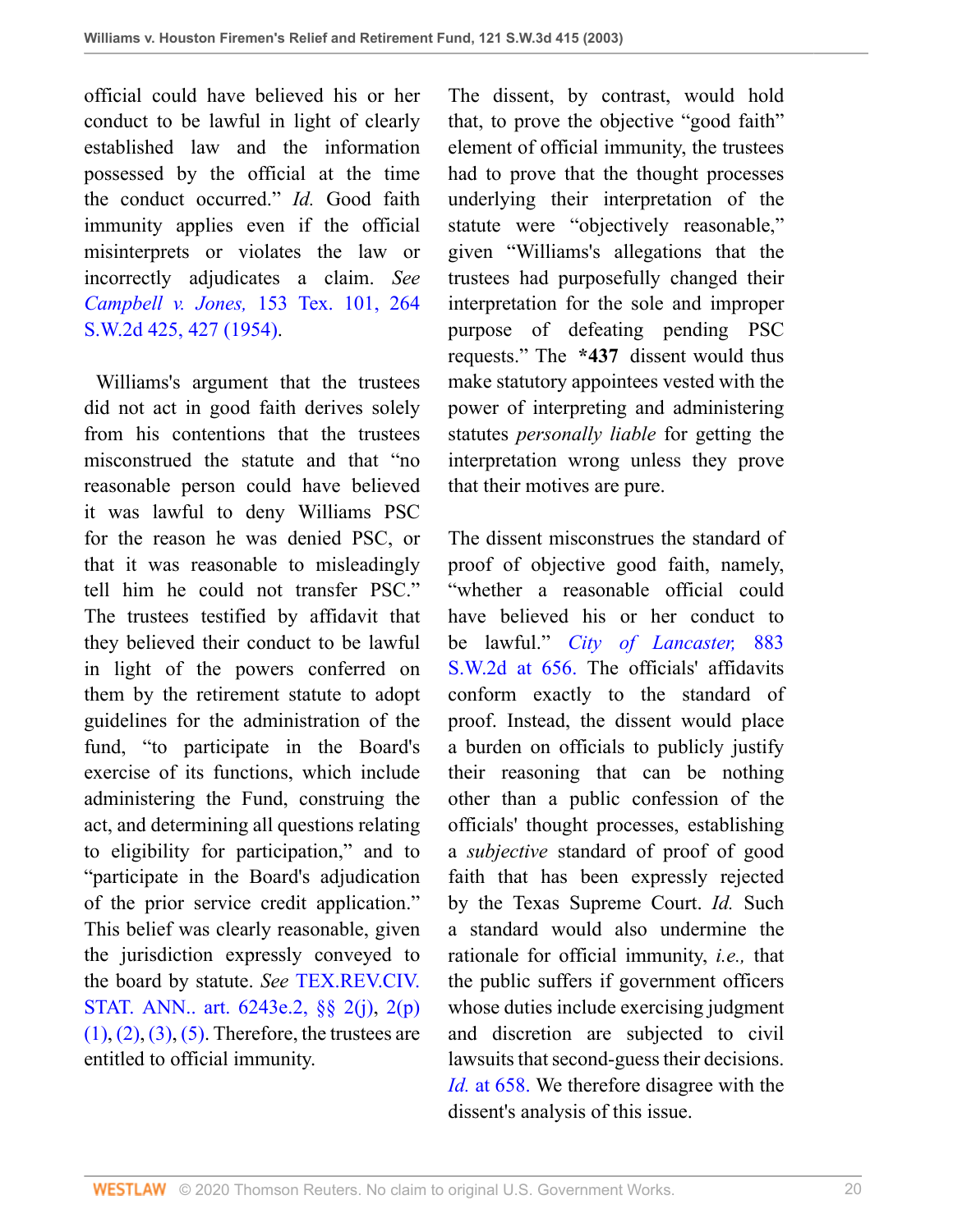We hold that the trustees are entitled to official immunity with respect to Williams's common law claims against them. We overrule this issue.  $2<sup>1</sup>$ 

<span id="page-20-0"></span>[21](#page-20-1) The Fund and the trustees also argue for the first time on appeal that the alleged res judicata effect of our holding in *Williams I* deprived the trial court of jurisdiction over Williams's challenges to the adoption of the guidelines and the PSC determination. First, res judicata is an affirmative defense on the merits, not a jurisdictional bar. *See [Int'l Bank of Commerce of Laredo v. City](http://www.westlaw.com/Link/Document/FullText?findType=Y&serNum=1980150022&pubNum=0000713&originatingDoc=I8d0b46b0e7df11d99439b076ef9ec4de&refType=RP&fi=co_pp_sp_713_269&originationContext=document&vr=3.0&rs=cblt1.0&transitionType=DocumentItem&contextData=(sc.UserEnteredCitation)#co_pp_sp_713_269) of Laredo,* [608 S.W.2d 267, 269 \(Tex.Civ.App.-](http://www.westlaw.com/Link/Document/FullText?findType=Y&serNum=1980150022&pubNum=0000713&originatingDoc=I8d0b46b0e7df11d99439b076ef9ec4de&refType=RP&fi=co_pp_sp_713_269&originationContext=document&vr=3.0&rs=cblt1.0&transitionType=DocumentItem&contextData=(sc.UserEnteredCitation)#co_pp_sp_713_269) [San Antonio 1980, writ dismissed\)](http://www.westlaw.com/Link/Document/FullText?findType=Y&serNum=1980150022&pubNum=0000713&originatingDoc=I8d0b46b0e7df11d99439b076ef9ec4de&refType=RP&fi=co_pp_sp_713_269&originationContext=document&vr=3.0&rs=cblt1.0&transitionType=DocumentItem&contextData=(sc.UserEnteredCitation)#co_pp_sp_713_269). Second, an interlocutory judgment in the same suit cannot have a res judicata effect because such a judgment is not final. *See [Frost Nat'l Bank v.](http://www.westlaw.com/Link/Document/FullText?findType=Y&serNum=2000479163&pubNum=0004644&originatingDoc=I8d0b46b0e7df11d99439b076ef9ec4de&refType=RP&fi=co_pp_sp_4644_595&originationContext=document&vr=3.0&rs=cblt1.0&transitionType=DocumentItem&contextData=(sc.UserEnteredCitation)#co_pp_sp_4644_595) Burge,* [29 S.W.3d 580, 595 \(Tex.App.-Houston](http://www.westlaw.com/Link/Document/FullText?findType=Y&serNum=2000479163&pubNum=0004644&originatingDoc=I8d0b46b0e7df11d99439b076ef9ec4de&refType=RP&fi=co_pp_sp_4644_595&originationContext=document&vr=3.0&rs=cblt1.0&transitionType=DocumentItem&contextData=(sc.UserEnteredCitation)#co_pp_sp_4644_595) [\[14th Dist.\] 2000, no pet.\).](http://www.westlaw.com/Link/Document/FullText?findType=Y&serNum=2000479163&pubNum=0004644&originatingDoc=I8d0b46b0e7df11d99439b076ef9ec4de&refType=RP&fi=co_pp_sp_4644_595&originationContext=document&vr=3.0&rs=cblt1.0&transitionType=DocumentItem&contextData=(sc.UserEnteredCitation)#co_pp_sp_4644_595) Williams also argues that the Fund is prevented by *stare decisis* or is collaterally estopped from denying his claim for PSC because of a prior district court decision, *Holleman v. Houston Firemen's Relief and Retirement Fund,* Cause No. 92–28684, in the 80th Judicial District Court of Harris County. First, we are not bound by district court decisions. Second, collateral estoppel, or issue preclusion, prevents the relitigation of particular issues when "(1) the facts sought to be litigated in the second action were fully and fairly litigated in the first action; (2) those facts were essential to the judgment in the first action; and (3) the parties were cast as adversaries in the first action." *[Sysco Food Servs., Inc. v. Trapnell,](http://www.westlaw.com/Link/Document/FullText?findType=Y&serNum=1994135982&pubNum=0000713&originatingDoc=I8d0b46b0e7df11d99439b076ef9ec4de&refType=RP&fi=co_pp_sp_713_801&originationContext=document&vr=3.0&rs=cblt1.0&transitionType=DocumentItem&contextData=(sc.UserEnteredCitation)#co_pp_sp_713_801)* 890 S.W.2d [796, 801 \(Tex.1994\);](http://www.westlaw.com/Link/Document/FullText?findType=Y&serNum=1994135982&pubNum=0000713&originatingDoc=I8d0b46b0e7df11d99439b076ef9ec4de&refType=RP&fi=co_pp_sp_713_801&originationContext=document&vr=3.0&rs=cblt1.0&transitionType=DocumentItem&contextData=(sc.UserEnteredCitation)#co_pp_sp_713_801) *[Barr v. Resolution Trust](http://www.westlaw.com/Link/Document/FullText?findType=Y&serNum=1992166190&pubNum=0000713&originatingDoc=I8d0b46b0e7df11d99439b076ef9ec4de&refType=RP&fi=co_pp_sp_713_628&originationContext=document&vr=3.0&rs=cblt1.0&transitionType=DocumentItem&contextData=(sc.UserEnteredCitation)#co_pp_sp_713_628) Corp.,* [837 S.W.2d 627, 628 \(Tex.1992\)](http://www.westlaw.com/Link/Document/FullText?findType=Y&serNum=1992166190&pubNum=0000713&originatingDoc=I8d0b46b0e7df11d99439b076ef9ec4de&refType=RP&fi=co_pp_sp_713_628&originationContext=document&vr=3.0&rs=cblt1.0&transitionType=DocumentItem&contextData=(sc.UserEnteredCitation)#co_pp_sp_713_628). The district court in *Holleman* did not interpret the retirement statute applicable to Williams's claims or determine Williams's eligibility for PSC, and neither the parties nor the issues are the same here; collateral estoppel does not apply.

### **SUMMARY JUDGMENT FOR THE CITY**

<span id="page-20-1"></span>Williams asserted only his common law claims (conspiracy, fiduciaryduty breach, good-faith-and-fair-dealing breach, and fraudulent misrepresentation and concealment) against the City, two of whose employees are designated by the retirement statute to sit on the Fund's board. The trial court granted the City's motion to dismiss or, alternatively, for [rule 166a\(c\)](http://www.westlaw.com/Link/Document/FullText?findType=L&pubNum=1003817&cite=TXRRCPR166A&originatingDoc=I8d0b46b0e7df11d99439b076ef9ec4de&refType=LQ&originationContext=document&vr=3.0&rs=cblt1.0&transitionType=DocumentItem&contextData=(sc.UserEnteredCitation)) summary judgment on those claims.

<span id="page-20-2"></span> A municipality, as a political subdivision of the state, is not liable for the acts of its officers or employees committed in the course of performing governmental functions unless the municipality's common law immunity is waived by the Texas Tort Claims Act ("TTCA"). [22](#page-21-0) *[City](http://www.westlaw.com/Link/Document/FullText?findType=Y&serNum=1994131594&pubNum=713&originatingDoc=I8d0b46b0e7df11d99439b076ef9ec4de&refType=RP&fi=co_pp_sp_713_658&originationContext=document&vr=3.0&rs=cblt1.0&transitionType=DocumentItem&contextData=(sc.UserEnteredCitation)#co_pp_sp_713_658) of Lancaster,* [883 S.W.2d at 658.](http://www.westlaw.com/Link/Document/FullText?findType=Y&serNum=1994131594&pubNum=713&originatingDoc=I8d0b46b0e7df11d99439b076ef9ec4de&refType=RP&fi=co_pp_sp_713_658&originationContext=document&vr=3.0&rs=cblt1.0&transitionType=DocumentItem&contextData=(sc.UserEnteredCitation)#co_pp_sp_713_658) The relevant provision of the TTCA waives the sovereign immunity of municipalities for governmental **\*438** functions only as to (1) "property damage, personal injury, and death proximately caused by the wrongful act or omission or the negligence of an employee acting within the scope of employment" if (2) the damage, injury, or death arises from the operation or use of a motor vehicle or motor-driven equipment and (3) "the employee would be personally liable to the claimant according to Texas law." *Id.* § 101.021 (Vernon Supp.2003). The TTCA does not waive the City's immunity to the type of common law claims asserted by Williams. *See [Thayer](http://www.westlaw.com/Link/Document/FullText?findType=Y&serNum=2002772648&pubNum=0004644&originatingDoc=I8d0b46b0e7df11d99439b076ef9ec4de&refType=RP&fi=co_pp_sp_4644_576&originationContext=document&vr=3.0&rs=cblt1.0&transitionType=DocumentItem&contextData=(sc.UserEnteredCitation)#co_pp_sp_4644_576) [v. Houston Mun. Employees Pension](http://www.westlaw.com/Link/Document/FullText?findType=Y&serNum=2002772648&pubNum=0004644&originatingDoc=I8d0b46b0e7df11d99439b076ef9ec4de&refType=RP&fi=co_pp_sp_4644_576&originationContext=document&vr=3.0&rs=cblt1.0&transitionType=DocumentItem&contextData=(sc.UserEnteredCitation)#co_pp_sp_4644_576) Sys.,* [95 S.W.3d 573, 576–77 \(Tex.App.-](http://www.westlaw.com/Link/Document/FullText?findType=Y&serNum=2002772648&pubNum=0004644&originatingDoc=I8d0b46b0e7df11d99439b076ef9ec4de&refType=RP&fi=co_pp_sp_4644_576&originationContext=document&vr=3.0&rs=cblt1.0&transitionType=DocumentItem&contextData=(sc.UserEnteredCitation)#co_pp_sp_4644_576) [Houston \[1st Dist.\] 2002, no pet.\)](http://www.westlaw.com/Link/Document/FullText?findType=Y&serNum=2002772648&pubNum=0004644&originatingDoc=I8d0b46b0e7df11d99439b076ef9ec4de&refType=RP&fi=co_pp_sp_4644_576&originationContext=document&vr=3.0&rs=cblt1.0&transitionType=DocumentItem&contextData=(sc.UserEnteredCitation)#co_pp_sp_4644_576)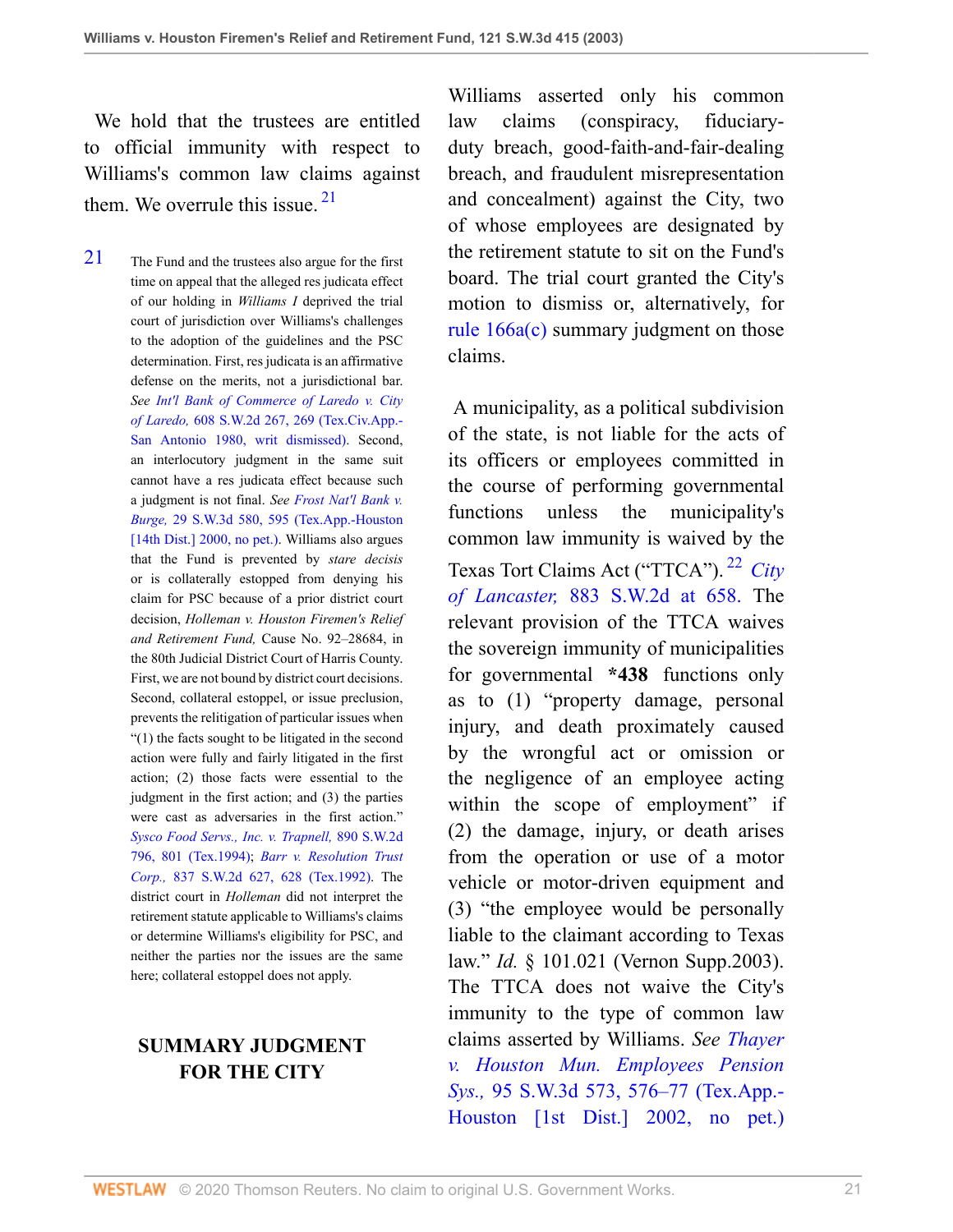(holding that municipal pension system and board, as state-created governmental entities, are generally immune from tort liability). Therefore, the City is immune from judgment on Williams's common law claims, assuming that those claims challenge its governmental functions.

#### <span id="page-21-0"></span>[22](#page-20-2) *See* [TEX. CIV. PRAC. & REM.CODE ANN. §§](http://www.westlaw.com/Link/Document/FullText?findType=L&pubNum=1000170&cite=TXCPS101.001&originatingDoc=I8d0b46b0e7df11d99439b076ef9ec4de&refType=LQ&originationContext=document&vr=3.0&rs=cblt1.0&transitionType=DocumentItem&contextData=(sc.UserEnteredCitation)) [101.001](http://www.westlaw.com/Link/Document/FullText?findType=L&pubNum=1000170&cite=TXCPS101.001&originatingDoc=I8d0b46b0e7df11d99439b076ef9ec4de&refType=LQ&originationContext=document&vr=3.0&rs=cblt1.0&transitionType=DocumentItem&contextData=(sc.UserEnteredCitation))–.109 (Vernon 1997 & Supp.2003).

Governmental functions of a municipality are those that are "enjoined on a municipality by law and are given it by the state as part of the state's sovereignty, to be exercised by the municipality in the interest of the general public...." [TEX. CIV. PRAC. & REM.CODE](http://www.westlaw.com/Link/Document/FullText?findType=L&pubNum=1000170&cite=TXCPS101.0215&originatingDoc=I8d0b46b0e7df11d99439b076ef9ec4de&refType=SP&originationContext=document&vr=3.0&rs=cblt1.0&transitionType=DocumentItem&contextData=(sc.UserEnteredCitation)#co_pp_8b3b0000958a4) [ANN. § 101.0215\(a\)](http://www.westlaw.com/Link/Document/FullText?findType=L&pubNum=1000170&cite=TXCPS101.0215&originatingDoc=I8d0b46b0e7df11d99439b076ef9ec4de&refType=SP&originationContext=document&vr=3.0&rs=cblt1.0&transitionType=DocumentItem&contextData=(sc.UserEnteredCitation)#co_pp_8b3b0000958a4) (Vernon Supp.2003). Williams concedes in his petition that the provision under which he seeks PSC was created by statute, specifically former [article 6243e.2](http://www.westlaw.com/Link/Document/FullText?findType=L&pubNum=1000188&cite=TXCSART6243E.2&originatingDoc=I8d0b46b0e7df11d99439b076ef9ec4de&refType=LQ&originationContext=document&vr=3.0&rs=cblt1.0&transitionType=DocumentItem&contextData=(sc.UserEnteredCitation)), which he acknowledges was superseded by [article 6243e.2\(1\)](http://www.westlaw.com/Link/Document/FullText?findType=L&pubNum=1000188&cite=TXCSART6243E.2(1)&originatingDoc=I8d0b46b0e7df11d99439b076ef9ec4de&refType=LQ&originationContext=document&vr=3.0&rs=cblt1.0&transitionType=DocumentItem&contextData=(sc.UserEnteredCitation)) in November 1997. He further acknowledges that, although the Fund is independent of both the City and the Houston Fire Department, its governing board of trustees, by statute, includes the City's mayor or his representative and the City's treasurer; that the amount of contributions from members and from the City financing the Fund is mandated by statute; and that the terms under which firefighters' pensions vest and PSC is determined are likewise mandated by statute. *See* [TEX.REV.CIV.](http://www.westlaw.com/Link/Document/FullText?findType=L&pubNum=1000301&cite=TXCSART6243E.2&originatingDoc=I8d0b46b0e7df11d99439b076ef9ec4de&refType=LQ&originationContext=document&vr=3.0&rs=cblt1.0&transitionType=DocumentItem&contextData=(sc.UserEnteredCitation)) [STAT. ANN. art. 6243e.2\(1\), §§ 2\(b\)\(1\),](http://www.westlaw.com/Link/Document/FullText?findType=L&pubNum=1000301&cite=TXCSART6243E.2&originatingDoc=I8d0b46b0e7df11d99439b076ef9ec4de&refType=LQ&originationContext=document&vr=3.0&rs=cblt1.0&transitionType=DocumentItem&contextData=(sc.UserEnteredCitation))  $(2)$ ; 4; 13(c), (d); 16. The retirement statute, in turn, is promulgated pursuant to the Texas Constitution. [TEX. CONST. art.](http://www.westlaw.com/Link/Document/FullText?findType=L&pubNum=1000171&cite=TXCNART16S67&originatingDoc=I8d0b46b0e7df11d99439b076ef9ec4de&refType=LQ&originationContext=document&vr=3.0&rs=cblt1.0&transitionType=DocumentItem&contextData=(sc.UserEnteredCitation))

XVI,  $\S 67(a)$  (providing for the enactment of "general laws establishing systems and programs of retirement and related disability and death benefits for public employees and officers").

 The administration of the Fund and the promulgation and interpretation of the guidelines for its administration are thus expressly "enjoined" on the City by statute; and these powers are given to the Fund as part of the sovereignty of the state, by legislative authority, to be exercised by the board of trustees and the City for the general benefit of all who fall within the scope of the statute. They are thus governmental functions. *See* [TEX. CIV. PRAC. & REM.CODE ANN.](http://www.westlaw.com/Link/Document/FullText?findType=L&pubNum=1000170&cite=TXCPS101.0215&originatingDoc=I8d0b46b0e7df11d99439b076ef9ec4de&refType=SP&originationContext=document&vr=3.0&rs=cblt1.0&transitionType=DocumentItem&contextData=(sc.UserEnteredCitation)#co_pp_8b3b0000958a4)  $§$  101.0215(a). The City is, therefore, entitled to governmental immunity from suit on Williams's common law claims.

 Williams, however, argues that the actions he complains about are proprietary functions of the City, rather than governmental functions. *See [Herschbach,](http://www.westlaw.com/Link/Document/FullText?findType=Y&serNum=1994175054&pubNum=0000713&originatingDoc=I8d0b46b0e7df11d99439b076ef9ec4de&refType=RP&fi=co_pp_sp_713_730&originationContext=document&vr=3.0&rs=cblt1.0&transitionType=DocumentItem&contextData=(sc.UserEnteredCitation)#co_pp_sp_713_730)* [883 S.W.2d at 730](http://www.westlaw.com/Link/Document/FullText?findType=Y&serNum=1994175054&pubNum=0000713&originatingDoc=I8d0b46b0e7df11d99439b076ef9ec4de&refType=RP&fi=co_pp_sp_713_730&originationContext=document&vr=3.0&rs=cblt1.0&transitionType=DocumentItem&contextData=(sc.UserEnteredCitation)#co_pp_sp_713_730) ("An exception to the general rule of governmental immunity is that a municipality is not immune from its proprietary functions."). Proprietary functions are those "that a municipality may, in its discretion, perform in the interest of the inhabitants of the municipality." *See* [TEX. CIV. PRAC.](http://www.westlaw.com/Link/Document/FullText?findType=L&pubNum=1000170&cite=TXCPS101.0215&originatingDoc=I8d0b46b0e7df11d99439b076ef9ec4de&refType=SP&originationContext=document&vr=3.0&rs=cblt1.0&transitionType=DocumentItem&contextData=(sc.UserEnteredCitation)#co_pp_a83b000018c76) [& REM.CODE ANN. § 101.0215\(b\)](http://www.westlaw.com/Link/Document/FullText?findType=L&pubNum=1000170&cite=TXCPS101.0215&originatingDoc=I8d0b46b0e7df11d99439b076ef9ec4de&refType=SP&originationContext=document&vr=3.0&rs=cblt1.0&transitionType=DocumentItem&contextData=(sc.UserEnteredCitation)#co_pp_a83b000018c76) (Vernon Supp.2003). Williams cites to cases which he contends support his argument that the interpretation and administration of a statutorily created pension fund are proprietary functions of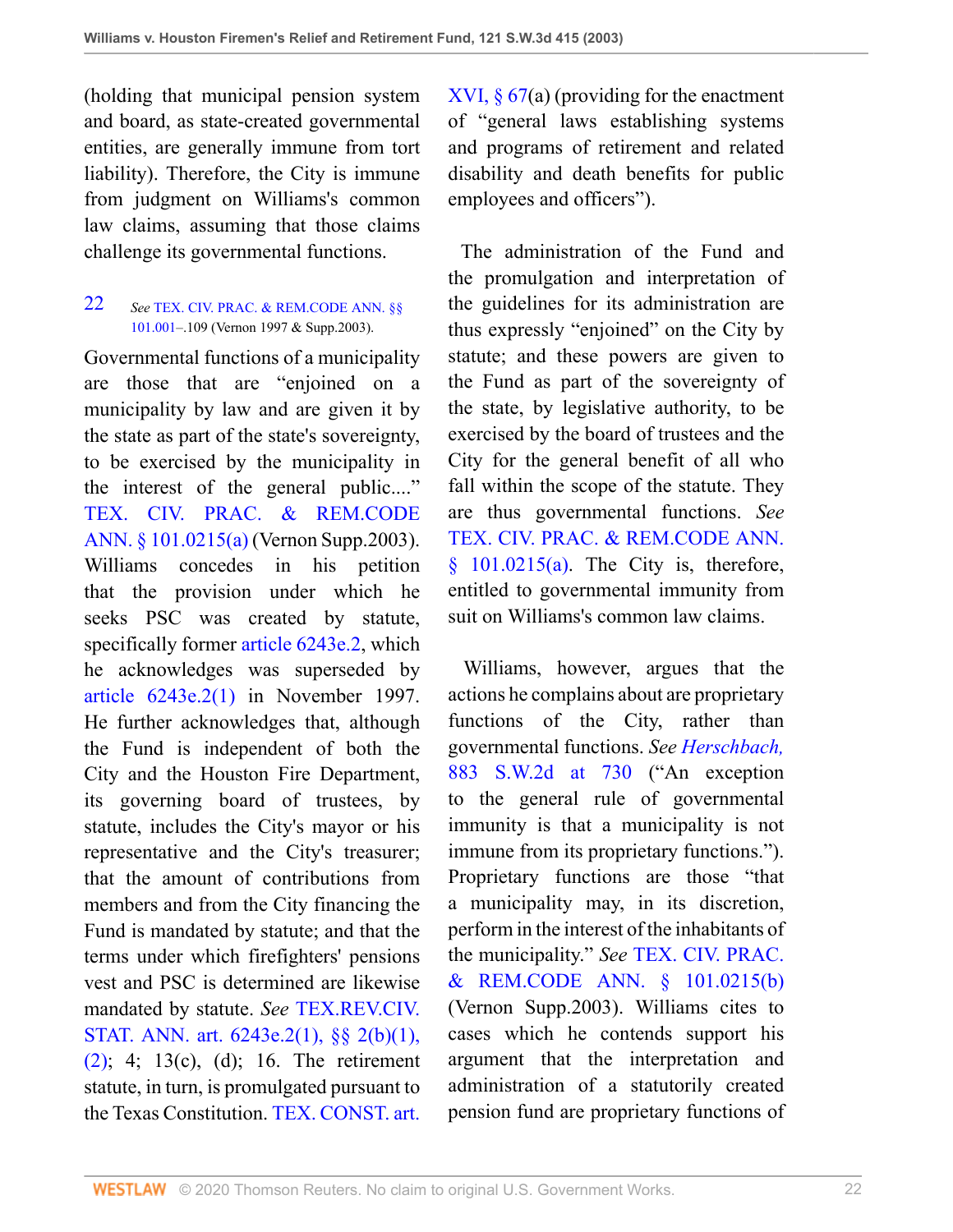the City, for which the City and those trustees who are City employees are not immune, namely, *Herschbach* and *[City](http://www.westlaw.com/Link/Document/FullText?findType=Y&serNum=1989018663&pubNum=0000713&originatingDoc=I8d0b46b0e7df11d99439b076ef9ec4de&refType=RP&originationContext=document&vr=3.0&rs=cblt1.0&transitionType=DocumentItem&contextData=(sc.UserEnteredCitation))* **\*439** *[of Dallas v. Arnett,](http://www.westlaw.com/Link/Document/FullText?findType=Y&serNum=1989018663&pubNum=0000713&originatingDoc=I8d0b46b0e7df11d99439b076ef9ec4de&refType=RP&originationContext=document&vr=3.0&rs=cblt1.0&transitionType=DocumentItem&contextData=(sc.UserEnteredCitation))* 762 S.W.2d 942 [\(Tex.App.-Dallas 1989, writ denied\).](http://www.westlaw.com/Link/Document/FullText?findType=Y&serNum=1989018663&pubNum=0000713&originatingDoc=I8d0b46b0e7df11d99439b076ef9ec4de&refType=RP&originationContext=document&vr=3.0&rs=cblt1.0&transitionType=DocumentItem&contextData=(sc.UserEnteredCitation))<sup>[23](#page-22-0)</sup>

<span id="page-22-0"></span>[23](#page-22-1) Williams also cites *[Muzquiz v. City of San](http://www.westlaw.com/Link/Document/FullText?findType=Y&serNum=1975111946&pubNum=0000350&originatingDoc=I8d0b46b0e7df11d99439b076ef9ec4de&refType=RP&originationContext=document&vr=3.0&rs=cblt1.0&transitionType=DocumentItem&contextData=(sc.UserEnteredCitation)) Antonio,* [520 F.2d 993 \(5th Cir.1975\)](http://www.westlaw.com/Link/Document/FullText?findType=Y&serNum=1975111946&pubNum=0000350&originatingDoc=I8d0b46b0e7df11d99439b076ef9ec4de&refType=RP&originationContext=document&vr=3.0&rs=cblt1.0&transitionType=DocumentItem&contextData=(sc.UserEnteredCitation)), and *[Bolen v. Board of Firemen, Policemen, and](http://www.westlaw.com/Link/Document/FullText?findType=Y&serNum=1958123235&pubNum=0000713&originatingDoc=I8d0b46b0e7df11d99439b076ef9ec4de&refType=RP&originationContext=document&vr=3.0&rs=cblt1.0&transitionType=DocumentItem&contextData=(sc.UserEnteredCitation)) [Fire Alarm Operators' Trustees,](http://www.westlaw.com/Link/Document/FullText?findType=Y&serNum=1958123235&pubNum=0000713&originatingDoc=I8d0b46b0e7df11d99439b076ef9ec4de&refType=RP&originationContext=document&vr=3.0&rs=cblt1.0&transitionType=DocumentItem&contextData=(sc.UserEnteredCitation))* 308 S.W.2d [904 \(Tex.Civ.App.-San Antonio 1958, writ ref'd\).](http://www.westlaw.com/Link/Document/FullText?findType=Y&serNum=1958123235&pubNum=0000713&originatingDoc=I8d0b46b0e7df11d99439b076ef9ec4de&refType=RP&originationContext=document&vr=3.0&rs=cblt1.0&transitionType=DocumentItem&contextData=(sc.UserEnteredCitation)) Neither of these cases addresses the proprietary functions of municipalities.

In *Arnett,* the Dallas Court of Appeals addressed the question of whether the operation of a police and fire fighter's pension fund was a governmental or proprietary function of the municipality. *See id.,* [762 S.W.2d 942.](http://www.westlaw.com/Link/Document/FullText?findType=Y&serNum=1989018663&pubNum=713&originatingDoc=I8d0b46b0e7df11d99439b076ef9ec4de&refType=RP&originationContext=document&vr=3.0&rs=cblt1.0&transitionType=DocumentItem&contextData=(sc.UserEnteredCitation)) Analogizing from the provision of health insurance to municipal employees, the court held that the provision of pension benefits was a proprietary function. *Id.* [at 953.](http://www.westlaw.com/Link/Document/FullText?findType=Y&serNum=1989018663&originatingDoc=I8d0b46b0e7df11d99439b076ef9ec4de&refType=RP&originationContext=document&vr=3.0&rs=cblt1.0&transitionType=DocumentItem&contextData=(sc.UserEnteredCitation)) We believe that *Arnett* was wrongly decided for two reasons. First, the court based its conclusion on "the closely analogous function of providing health insurance to municipal employees" by a self-insured municipality, which the Texas Supreme Court had designated a proprietary function in *[Gates v. City of](http://www.westlaw.com/Link/Document/FullText?findType=Y&serNum=1986107731&pubNum=0000713&originatingDoc=I8d0b46b0e7df11d99439b076ef9ec4de&refType=RP&fi=co_pp_sp_713_739&originationContext=document&vr=3.0&rs=cblt1.0&transitionType=DocumentItem&contextData=(sc.UserEnteredCitation)#co_pp_sp_713_739) Dallas,* [704 S.W.2d 737, 739 \(Tex.1986\).](http://www.westlaw.com/Link/Document/FullText?findType=Y&serNum=1986107731&pubNum=0000713&originatingDoc=I8d0b46b0e7df11d99439b076ef9ec4de&refType=RP&fi=co_pp_sp_713_739&originationContext=document&vr=3.0&rs=cblt1.0&transitionType=DocumentItem&contextData=(sc.UserEnteredCitation)#co_pp_sp_713_739) *Arnett,* [762 S.W.2d at 953.](http://www.westlaw.com/Link/Document/FullText?findType=Y&serNum=1989018663&pubNum=713&originatingDoc=I8d0b46b0e7df11d99439b076ef9ec4de&refType=RP&fi=co_pp_sp_713_953&originationContext=document&vr=3.0&rs=cblt1.0&transitionType=DocumentItem&contextData=(sc.UserEnteredCitation)#co_pp_sp_713_953) In the context of indicia of proprietary versus governmental functions, the analogy drawn in *Arnett* is false. There is no statutory "enjoinder" that a self-insured municipality provide health benefits to municipal employees, while there is an express statutory obligation under [article](http://www.westlaw.com/Link/Document/FullText?findType=L&pubNum=1000188&cite=TXCSART6243E.2(1)&originatingDoc=I8d0b46b0e7df11d99439b076ef9ec4de&refType=LQ&originationContext=document&vr=3.0&rs=cblt1.0&transitionType=DocumentItem&contextData=(sc.UserEnteredCitation))  $6243e.2(1)$  for the City to manage the

<span id="page-22-1"></span>Fund for the benefit of firefighters. *See* [TEX.REV.CIV. STAT. ANN. art.](http://www.westlaw.com/Link/Document/FullText?findType=L&pubNum=1000301&cite=TXCSART6243E.2&originatingDoc=I8d0b46b0e7df11d99439b076ef9ec4de&refType=LQ&originationContext=document&vr=3.0&rs=cblt1.0&transitionType=DocumentItem&contextData=(sc.UserEnteredCitation)) [6243e.2\(1\), §§ 2\(p\) 3, 5.](http://www.westlaw.com/Link/Document/FullText?findType=L&pubNum=1000301&cite=TXCSART6243E.2&originatingDoc=I8d0b46b0e7df11d99439b076ef9ec4de&refType=LQ&originationContext=document&vr=3.0&rs=cblt1.0&transitionType=DocumentItem&contextData=(sc.UserEnteredCitation)) Second, although the *Arnett* court recognized that "a number of administrative and financial interconnections exist between the City and the Fund" under the governing statute, article 6243a, the court failed to consider the statutory origins of the city's power to administer the fund and thus failed to address either governmental immunity in general or the TTCA's limited waiver of immunity.

In *Herschbach,* the Corpus Christi Court of Appeals wrestled with the issue of whether the City of Corpus Christi's calculation of the average monthly salary of firefighters was a governmental function or a proprietary function subject to tort and breach-of-contract claims. *See id.,* [883 S.W.2d 720.](http://www.westlaw.com/Link/Document/FullText?findType=Y&serNum=1994175054&pubNum=713&originatingDoc=I8d0b46b0e7df11d99439b076ef9ec4de&refType=RP&originationContext=document&vr=3.0&rs=cblt1.0&transitionType=DocumentItem&contextData=(sc.UserEnteredCitation)) The court observed that section 10A–3 of the relevant statute, article 6243e, was *optional* in its coverage (it applied to all cities "which *adopt* the provisions of this section"). *Id.* [at](http://www.westlaw.com/Link/Document/FullText?findType=Y&serNum=1994175054&pubNum=0000713&originatingDoc=I8d0b46b0e7df11d99439b076ef9ec4de&refType=RP&fi=co_pp_sp_713_731&originationContext=document&vr=3.0&rs=cblt1.0&transitionType=DocumentItem&contextData=(sc.UserEnteredCitation)#co_pp_sp_713_731) [731](http://www.westlaw.com/Link/Document/FullText?findType=Y&serNum=1994175054&pubNum=0000713&originatingDoc=I8d0b46b0e7df11d99439b076ef9ec4de&refType=RP&fi=co_pp_sp_713_731&originationContext=document&vr=3.0&rs=cblt1.0&transitionType=DocumentItem&contextData=(sc.UserEnteredCitation)#co_pp_sp_713_731) (emphasis added). Based on that conclusion, the court held that "the state did not *enjoin* section 10A–3 upon the City; [the statutory language] lacks the elements of command necessary for enjoining a function on a municipality." *Id.* [at 731.](http://www.westlaw.com/Link/Document/FullText?findType=Y&serNum=1994175054&originatingDoc=I8d0b46b0e7df11d99439b076ef9ec4de&refType=RP&originationContext=document&vr=3.0&rs=cblt1.0&transitionType=DocumentItem&contextData=(sc.UserEnteredCitation))

[Article 6243e.2\(1\)](http://www.westlaw.com/Link/Document/FullText?findType=L&pubNum=1000188&cite=TXCSART6243E.2(1)&originatingDoc=I8d0b46b0e7df11d99439b076ef9ec4de&refType=LQ&originationContext=document&vr=3.0&rs=cblt1.0&transitionType=DocumentItem&contextData=(sc.UserEnteredCitation)) is distinguishable from the statute at issue in *Herschbach* in that article  $6243e.2(1)$  has no optionality provision. Nevertheless, we disagree with the holdings in *Arnett* and *Herschbach* that a municipality's exercise of statutorily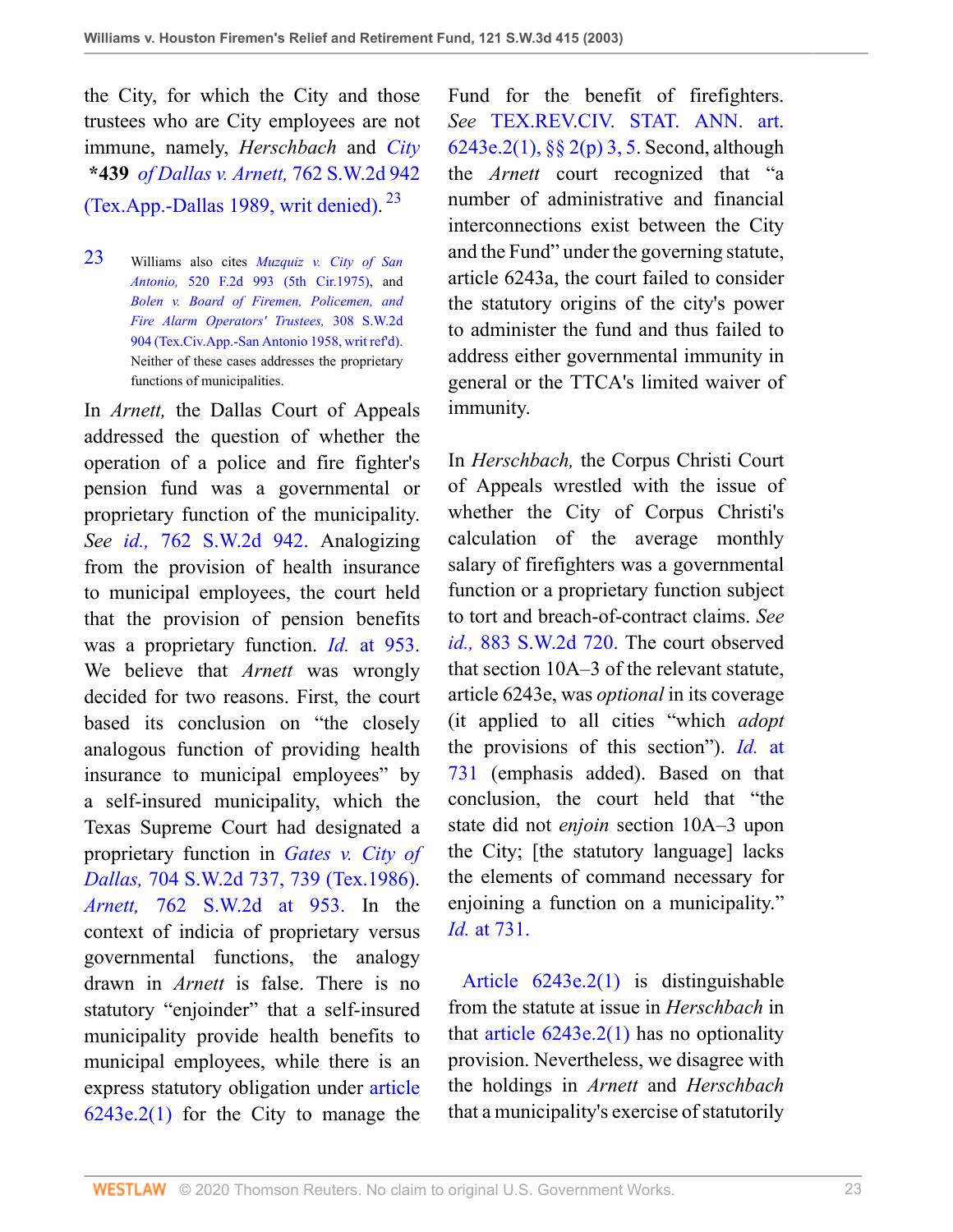prescribed functions with respect to a statutory pension plan is a propriety function of the municipality. Such a construction not only contradicts the definition of governmental functions, but is absurd when (1) the result is to hold a municipality liable in tort for the *exact same acts* of statutory interpretation and administration for which the statutorily created board in which it participates in interpreting and administering a statutorily created pension fund under the *exact same statute* enjoys sovereign immunity and (2) a further result is to hold two of the members of a statutorily created board personally liable in tort for the *exact same actions* in their statutorily enjoined capacity as the municipality's **\*440** representatives on the board of trustees for which they and the other trustees enjoy official immunity *under the exact same statute* in their *exact same capacity* as Fund trustees. Courts should not read a statute—here, the TTCA—in such a way as to create an absurd result. *Barshop,* [925 S.W.2d at 629;](http://www.westlaw.com/Link/Document/FullText?findType=Y&serNum=1996144856&pubNum=713&originatingDoc=I8d0b46b0e7df11d99439b076ef9ec4de&refType=RP&fi=co_pp_sp_713_629&originationContext=document&vr=3.0&rs=cblt1.0&transitionType=DocumentItem&contextData=(sc.UserEnteredCitation)#co_pp_sp_713_629) *[Chevron](http://www.westlaw.com/Link/Document/FullText?findType=Y&serNum=1987156416&pubNum=0000713&originatingDoc=I8d0b46b0e7df11d99439b076ef9ec4de&refType=RP&fi=co_pp_sp_713_316&originationContext=document&vr=3.0&rs=cblt1.0&transitionType=DocumentItem&contextData=(sc.UserEnteredCitation)#co_pp_sp_713_316) Corp. v. Redmon,* [745 S.W.2d 314, 316](http://www.westlaw.com/Link/Document/FullText?findType=Y&serNum=1987156416&pubNum=0000713&originatingDoc=I8d0b46b0e7df11d99439b076ef9ec4de&refType=RP&fi=co_pp_sp_713_316&originationContext=document&vr=3.0&rs=cblt1.0&transitionType=DocumentItem&contextData=(sc.UserEnteredCitation)#co_pp_sp_713_316) [\(Tex.1987\)](http://www.westlaw.com/Link/Document/FullText?findType=Y&serNum=1987156416&pubNum=0000713&originatingDoc=I8d0b46b0e7df11d99439b076ef9ec4de&refType=RP&fi=co_pp_sp_713_316&originationContext=document&vr=3.0&rs=cblt1.0&transitionType=DocumentItem&contextData=(sc.UserEnteredCitation)#co_pp_sp_713_316); *[Mueller v. Beamalloy, Inc.,](http://www.westlaw.com/Link/Document/FullText?findType=Y&serNum=1999133196&pubNum=0000713&originatingDoc=I8d0b46b0e7df11d99439b076ef9ec4de&refType=RP&fi=co_pp_sp_713_860&originationContext=document&vr=3.0&rs=cblt1.0&transitionType=DocumentItem&contextData=(sc.UserEnteredCitation)#co_pp_sp_713_860)* [994 S.W.2d 855, 860 \(Tex.App.-Houston](http://www.westlaw.com/Link/Document/FullText?findType=Y&serNum=1999133196&pubNum=0000713&originatingDoc=I8d0b46b0e7df11d99439b076ef9ec4de&refType=RP&fi=co_pp_sp_713_860&originationContext=document&vr=3.0&rs=cblt1.0&transitionType=DocumentItem&contextData=(sc.UserEnteredCitation)#co_pp_sp_713_860) [\[1st Dist.\] 1999, no pet.\)](http://www.westlaw.com/Link/Document/FullText?findType=Y&serNum=1999133196&pubNum=0000713&originatingDoc=I8d0b46b0e7df11d99439b076ef9ec4de&refType=RP&fi=co_pp_sp_713_860&originationContext=document&vr=3.0&rs=cblt1.0&transitionType=DocumentItem&contextData=(sc.UserEnteredCitation)#co_pp_sp_713_860).

We overrule Williams's challenges to the dismissal of his claims against the City.

#### **REMEDY**

Although we overrule Williams's issues, there is jurisdictional error requiring modification. Because the trial court properly determined that it had no subject matter jurisdiction over certain of Williams's claims—an issue that the court would have had to reach before determining the merits—it erred in rendering a take-nothing judgment on them, rather than dismissing those claims without prejudice. *See [Functional](http://www.westlaw.com/Link/Document/FullText?findType=Y&serNum=2000093458&pubNum=4644&originatingDoc=I8d0b46b0e7df11d99439b076ef9ec4de&refType=RP&fi=co_pp_sp_4644_406&originationContext=document&vr=3.0&rs=cblt1.0&transitionType=DocumentItem&contextData=(sc.UserEnteredCitation)#co_pp_sp_4644_406) [Restoration Assocs.,](http://www.westlaw.com/Link/Document/FullText?findType=Y&serNum=2000093458&pubNum=4644&originatingDoc=I8d0b46b0e7df11d99439b076ef9ec4de&refType=RP&fi=co_pp_sp_4644_406&originationContext=document&vr=3.0&rs=cblt1.0&transitionType=DocumentItem&contextData=(sc.UserEnteredCitation)#co_pp_sp_4644_406)* 19 S.W.3d at 406; *see also [Bell v. State Dep't of Highways](http://www.westlaw.com/Link/Document/FullText?findType=Y&serNum=1997096761&pubNum=0000713&originatingDoc=I8d0b46b0e7df11d99439b076ef9ec4de&refType=RP&fi=co_pp_sp_713_295&originationContext=document&vr=3.0&rs=cblt1.0&transitionType=DocumentItem&contextData=(sc.UserEnteredCitation)#co_pp_sp_713_295) & Pub. Transp.,* [945 S.W.2d 292, 295](http://www.westlaw.com/Link/Document/FullText?findType=Y&serNum=1997096761&pubNum=0000713&originatingDoc=I8d0b46b0e7df11d99439b076ef9ec4de&refType=RP&fi=co_pp_sp_713_295&originationContext=document&vr=3.0&rs=cblt1.0&transitionType=DocumentItem&contextData=(sc.UserEnteredCitation)#co_pp_sp_713_295) [\(Tex.App.-Houston \[1st Dist.\] 1997, writ](http://www.westlaw.com/Link/Document/FullText?findType=Y&serNum=1997096761&pubNum=0000713&originatingDoc=I8d0b46b0e7df11d99439b076ef9ec4de&refType=RP&fi=co_pp_sp_713_295&originationContext=document&vr=3.0&rs=cblt1.0&transitionType=DocumentItem&contextData=(sc.UserEnteredCitation)#co_pp_sp_713_295) [denied\).](http://www.westlaw.com/Link/Document/FullText?findType=Y&serNum=1997096761&pubNum=0000713&originatingDoc=I8d0b46b0e7df11d99439b076ef9ec4de&refType=RP&fi=co_pp_sp_713_295&originationContext=document&vr=3.0&rs=cblt1.0&transitionType=DocumentItem&contextData=(sc.UserEnteredCitation)#co_pp_sp_713_295) A court may not rule on the merits of claims over which it has no jurisdiction. Accordingly, we modify the judgment to reflect dismissal of Williams's statutory and common law claims against the Fund, the trustees, and the City for lack of subject matter jurisdiction. *See* [TEX.R.APP. P. 43.2\(b\)](http://www.westlaw.com/Link/Document/FullText?findType=L&pubNum=1005293&cite=TXRRAPR43.2&originatingDoc=I8d0b46b0e7df11d99439b076ef9ec4de&refType=LQ&originationContext=document&vr=3.0&rs=cblt1.0&transitionType=DocumentItem&contextData=(sc.UserEnteredCitation)).

#### **CONCLUSION**

We modify the judgment rendered on Williams's statutory and common law claims against the Fund, the trustees (in either capacity), and the City to dismiss those claims without prejudice for lack of subject matter jurisdiction. We affirm the judgment as so modified.

Justice [TAFT,](http://www.westlaw.com/Link/Document/FullText?findType=h&pubNum=176284&cite=0114187901&originatingDoc=I8d0b46b0e7df11d99439b076ef9ec4de&refType=RQ&originationContext=document&vr=3.0&rs=cblt1.0&transitionType=DocumentItem&contextData=(sc.UserEnteredCitation)) concurring in part and dissenting in part.

Justice COHEN, who was a member of the panel on original submission in this cause and who retired before this opinion's issuance, not participating on rehearing.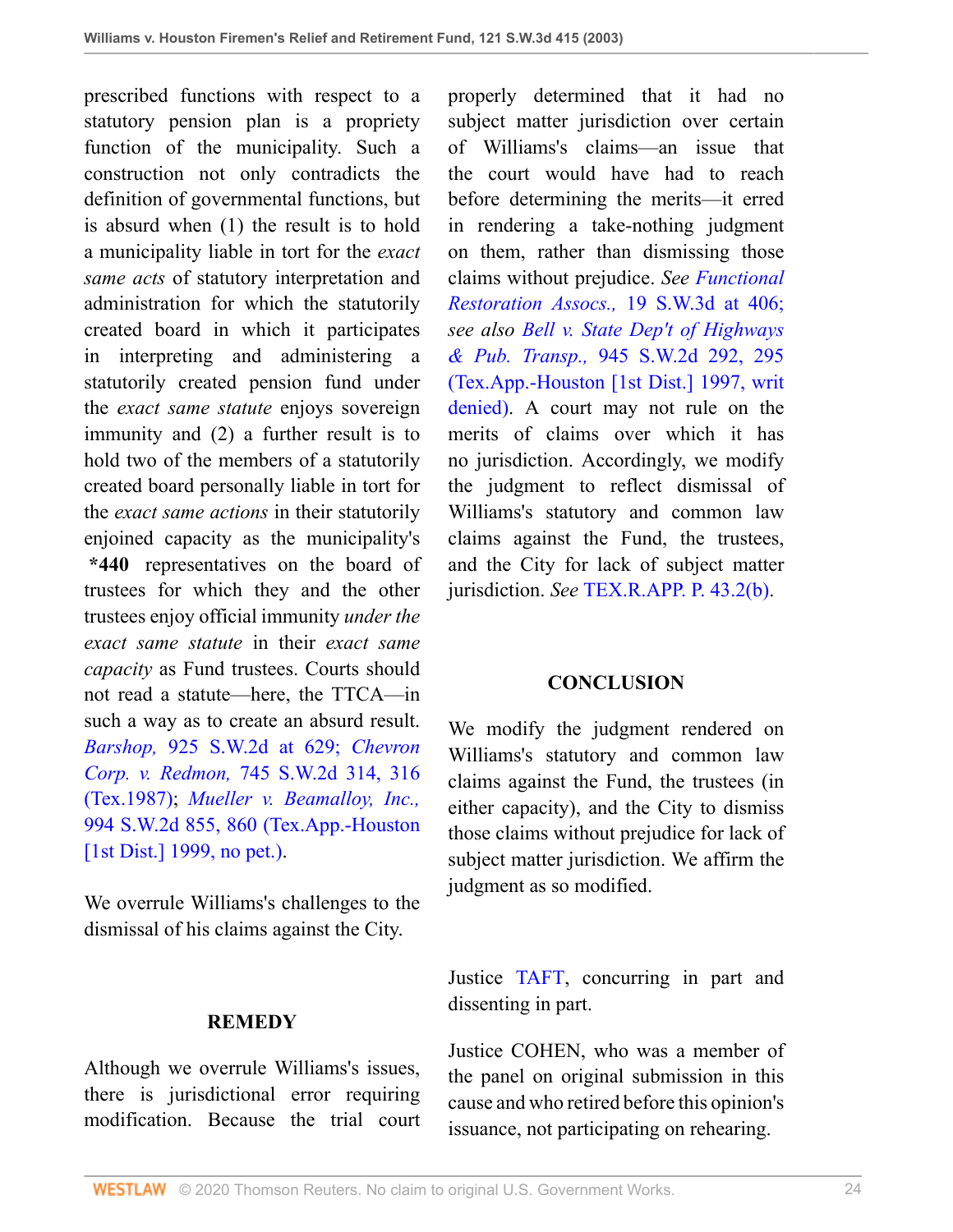[TIM TAFT](http://www.westlaw.com/Link/Document/FullText?findType=h&pubNum=176284&cite=0114187901&originatingDoc=I8d0b46b0e7df11d99439b076ef9ec4de&refType=RQ&originationContext=document&vr=3.0&rs=cblt1.0&transitionType=DocumentItem&contextData=(sc.UserEnteredCitation)), Justice, concurring and dissenting opinion on rehearing.

I concur in the majority's disposition affirming, after modification, the trial court's judgment insofar as it was rendered for appellee the City of Houston ("the City") on the ground of governmental immunity from suit. I respectfully dissent, however, from the majority's disposition of the judgment insofar as it was rendered for appellee the Houston Firemen's Relief and Retirement Fund ("the Fund") and the individual appellees (collectively "the trustees"). Accordingly, I would grant the rehearing motion of appellant, Elmer F. Williams II, deny the Fund and the trustees' joint rehearing motion as moot, affirm the judgment in part, reverse the judgment in part, and remand the cause with instructions

# **WILLIAMS'S CHALLENGES TO THE ADOPTION OF THE GUIDELINES AND TO THE PSC DETERMINATION**

I first disagree with the majority's holding that the trial court lacked subject-matter jurisdiction over certain of Williams's challenges to the adoption of guidelines ("the guidelines") establishing prerequisites for prior service credit ("PSC") and the determination of Williams's PSC request. I would instead hold that the trial court had jurisdiction to consider these particular challenges, and I would reach their merits.

### **\*441 A. Jurisdiction**

The Fund's board is "in the nature of a public administrative body." *[Herschbach](http://www.westlaw.com/Link/Document/FullText?findType=Y&serNum=1994175054&pubNum=0000713&originatingDoc=I8d0b46b0e7df11d99439b076ef9ec4de&refType=RP&fi=co_pp_sp_713_728&originationContext=document&vr=3.0&rs=cblt1.0&transitionType=DocumentItem&contextData=(sc.UserEnteredCitation)#co_pp_sp_713_728) [v. City of Corpus Christi,](http://www.westlaw.com/Link/Document/FullText?findType=Y&serNum=1994175054&pubNum=0000713&originatingDoc=I8d0b46b0e7df11d99439b076ef9ec4de&refType=RP&fi=co_pp_sp_713_728&originationContext=document&vr=3.0&rs=cblt1.0&transitionType=DocumentItem&contextData=(sc.UserEnteredCitation)#co_pp_sp_713_728)* 883 S.W.2d [720, 728 \(Tex.App.-Corpus Christi 1994,](http://www.westlaw.com/Link/Document/FullText?findType=Y&serNum=1994175054&pubNum=0000713&originatingDoc=I8d0b46b0e7df11d99439b076ef9ec4de&refType=RP&fi=co_pp_sp_713_728&originationContext=document&vr=3.0&rs=cblt1.0&transitionType=DocumentItem&contextData=(sc.UserEnteredCitation)#co_pp_sp_713_728) [writ denied\)](http://www.westlaw.com/Link/Document/FullText?findType=Y&serNum=1994175054&pubNum=0000713&originatingDoc=I8d0b46b0e7df11d99439b076ef9ec4de&refType=RP&fi=co_pp_sp_713_728&originationContext=document&vr=3.0&rs=cblt1.0&transitionType=DocumentItem&contextData=(sc.UserEnteredCitation)#co_pp_sp_713_728); *cf. [Thayer v. Houston](http://www.westlaw.com/Link/Document/FullText?findType=Y&serNum=2002772648&pubNum=0004644&originatingDoc=I8d0b46b0e7df11d99439b076ef9ec4de&refType=RP&fi=co_pp_sp_4644_576&originationContext=document&vr=3.0&rs=cblt1.0&transitionType=DocumentItem&contextData=(sc.UserEnteredCitation)#co_pp_sp_4644_576) [Mun. Employees Pension Sys.,](http://www.westlaw.com/Link/Document/FullText?findType=Y&serNum=2002772648&pubNum=0004644&originatingDoc=I8d0b46b0e7df11d99439b076ef9ec4de&refType=RP&fi=co_pp_sp_4644_576&originationContext=document&vr=3.0&rs=cblt1.0&transitionType=DocumentItem&contextData=(sc.UserEnteredCitation)#co_pp_sp_4644_576)* 95 S.W.3d [573, 576–77 \(Tex.App.-Houston \[1st](http://www.westlaw.com/Link/Document/FullText?findType=Y&serNum=2002772648&pubNum=0004644&originatingDoc=I8d0b46b0e7df11d99439b076ef9ec4de&refType=RP&fi=co_pp_sp_4644_576&originationContext=document&vr=3.0&rs=cblt1.0&transitionType=DocumentItem&contextData=(sc.UserEnteredCitation)#co_pp_sp_4644_576) [Dist.\] 2002, no pet.\)](http://www.westlaw.com/Link/Document/FullText?findType=Y&serNum=2002772648&pubNum=0004644&originatingDoc=I8d0b46b0e7df11d99439b076ef9ec4de&refType=RP&fi=co_pp_sp_4644_576&originationContext=document&vr=3.0&rs=cblt1.0&transitionType=DocumentItem&contextData=(sc.UserEnteredCitation)#co_pp_sp_4644_576) (holding that municipal pension system and board, as state-created, governmental entities, are generally immune from tort liability). Persons aggrieved by an administrative agency's action have no absolute right to challenge that action in court: the right of judicial review of an agency determination exists only when

- 1. a statute allows judicial review,
- 2. the agency's action adversely affects a vested property right,
- 3. the agency's action violates certain constitutional rights,
- 4. the action exceeds the agency's jurisdiction, or
- 5. the agency action involves a pure question of law, such as the interpretation of a statute, when the agency does not have exclusive jurisdiction to determine that question of law.

*See [Gen. Servs. Comm'n v. Little–Tex](http://www.westlaw.com/Link/Document/FullText?findType=Y&serNum=2001112179&pubNum=0004644&originatingDoc=I8d0b46b0e7df11d99439b076ef9ec4de&refType=RP&fi=co_pp_sp_4644_599&originationContext=document&vr=3.0&rs=cblt1.0&transitionType=DocumentItem&contextData=(sc.UserEnteredCitation)#co_pp_sp_4644_599) Insulation Co.,* [39 S.W.3d 591, 599](http://www.westlaw.com/Link/Document/FullText?findType=Y&serNum=2001112179&pubNum=0004644&originatingDoc=I8d0b46b0e7df11d99439b076ef9ec4de&refType=RP&fi=co_pp_sp_4644_599&originationContext=document&vr=3.0&rs=cblt1.0&transitionType=DocumentItem&contextData=(sc.UserEnteredCitation)#co_pp_sp_4644_599) [\(Tex.2001\)](http://www.westlaw.com/Link/Document/FullText?findType=Y&serNum=2001112179&pubNum=0004644&originatingDoc=I8d0b46b0e7df11d99439b076ef9ec4de&refType=RP&fi=co_pp_sp_4644_599&originationContext=document&vr=3.0&rs=cblt1.0&transitionType=DocumentItem&contextData=(sc.UserEnteredCitation)#co_pp_sp_4644_599); *Helton v. R.R. Comm'n,*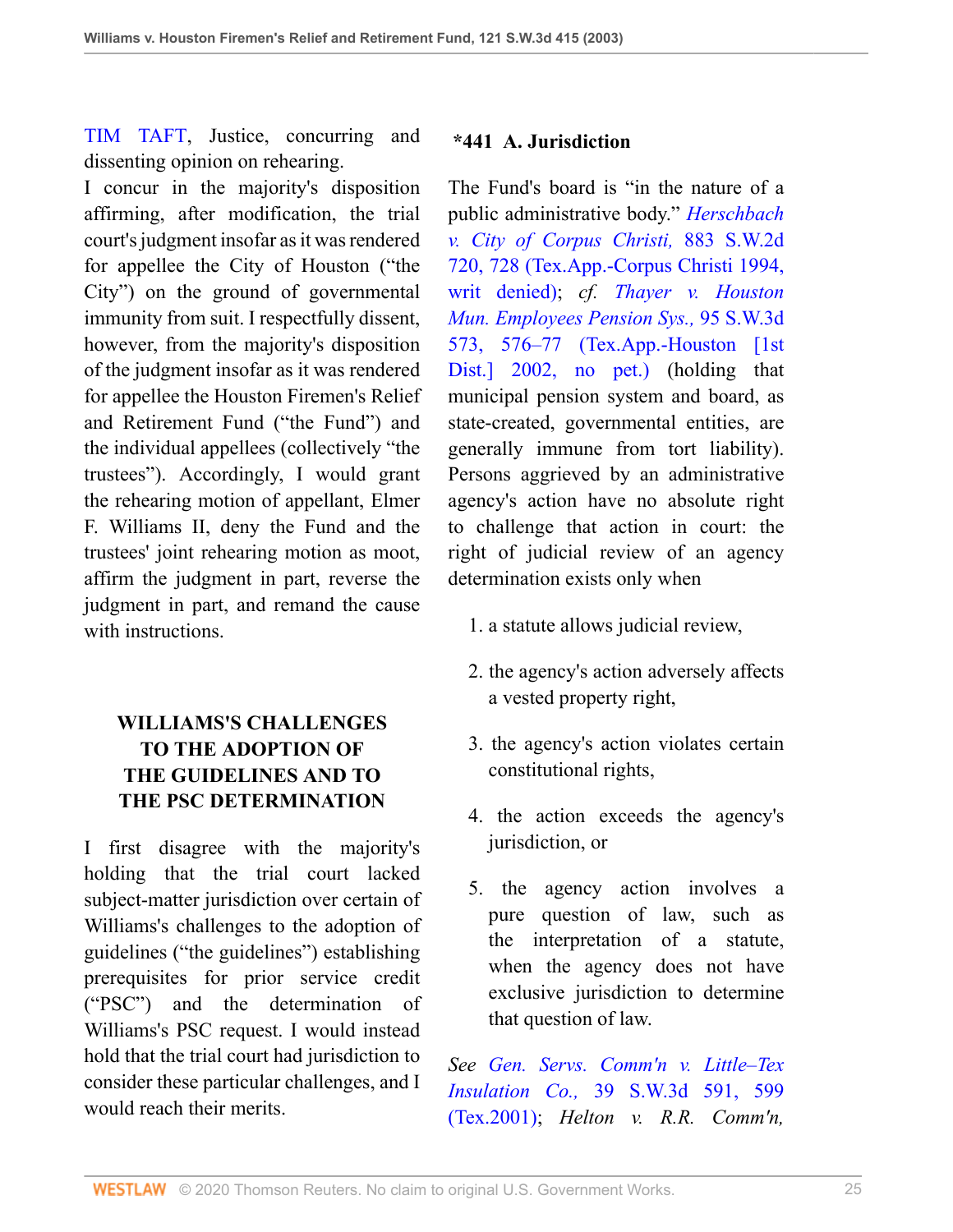No. 01–01–01007–CV, slip op. at 8 (Tex.App.-Houston [1st Dist.] June 5, 2003, no pet. h.); *[Dep't of Protective &](http://www.westlaw.com/Link/Document/FullText?findType=Y&serNum=2002789503&pubNum=0004644&originatingDoc=I8d0b46b0e7df11d99439b076ef9ec4de&refType=RP&fi=co_pp_sp_4644_522&originationContext=document&vr=3.0&rs=cblt1.0&transitionType=DocumentItem&contextData=(sc.UserEnteredCitation)#co_pp_sp_4644_522) [Regulatory Servs. v. Schutz,](http://www.westlaw.com/Link/Document/FullText?findType=Y&serNum=2002789503&pubNum=0004644&originatingDoc=I8d0b46b0e7df11d99439b076ef9ec4de&refType=RP&fi=co_pp_sp_4644_522&originationContext=document&vr=3.0&rs=cblt1.0&transitionType=DocumentItem&contextData=(sc.UserEnteredCitation)#co_pp_sp_4644_522)* 101 S.W.3d [512, 522 \(Tex.App.-Houston \[1st Dist.\]](http://www.westlaw.com/Link/Document/FullText?findType=Y&serNum=2002789503&pubNum=0004644&originatingDoc=I8d0b46b0e7df11d99439b076ef9ec4de&refType=RP&fi=co_pp_sp_4644_522&originationContext=document&vr=3.0&rs=cblt1.0&transitionType=DocumentItem&contextData=(sc.UserEnteredCitation)#co_pp_sp_4644_522) [2002, no pet. h.\)](http://www.westlaw.com/Link/Document/FullText?findType=Y&serNum=2002789503&pubNum=0004644&originatingDoc=I8d0b46b0e7df11d99439b076ef9ec4de&refType=RP&fi=co_pp_sp_4644_522&originationContext=document&vr=3.0&rs=cblt1.0&transitionType=DocumentItem&contextData=(sc.UserEnteredCitation)#co_pp_sp_4644_522); *[Yamaha Motor Corp.,](http://www.westlaw.com/Link/Document/FullText?findType=Y&serNum=1993159948&pubNum=0000713&originatingDoc=I8d0b46b0e7df11d99439b076ef9ec4de&refType=RP&fi=co_pp_sp_713_230&originationContext=document&vr=3.0&rs=cblt1.0&transitionType=DocumentItem&contextData=(sc.UserEnteredCitation)#co_pp_sp_713_230) [U.S.A. v. Motor Vehicle Div., Tex. Dept. of](http://www.westlaw.com/Link/Document/FullText?findType=Y&serNum=1993159948&pubNum=0000713&originatingDoc=I8d0b46b0e7df11d99439b076ef9ec4de&refType=RP&fi=co_pp_sp_713_230&originationContext=document&vr=3.0&rs=cblt1.0&transitionType=DocumentItem&contextData=(sc.UserEnteredCitation)#co_pp_sp_713_230) Transp.,* [860 S.W.2d 223, 230 \(Tex.App.-](http://www.westlaw.com/Link/Document/FullText?findType=Y&serNum=1993159948&pubNum=0000713&originatingDoc=I8d0b46b0e7df11d99439b076ef9ec4de&refType=RP&fi=co_pp_sp_713_230&originationContext=document&vr=3.0&rs=cblt1.0&transitionType=DocumentItem&contextData=(sc.UserEnteredCitation)#co_pp_sp_713_230) [Austin 1993, writ denied\);](http://www.westlaw.com/Link/Document/FullText?findType=Y&serNum=1993159948&pubNum=0000713&originatingDoc=I8d0b46b0e7df11d99439b076ef9ec4de&refType=RP&fi=co_pp_sp_713_230&originationContext=document&vr=3.0&rs=cblt1.0&transitionType=DocumentItem&contextData=(sc.UserEnteredCitation)#co_pp_sp_713_230) *[Int'l Union](http://www.westlaw.com/Link/Document/FullText?findType=Y&serNum=1991110109&pubNum=0000713&originatingDoc=I8d0b46b0e7df11d99439b076ef9ec4de&refType=RP&fi=co_pp_sp_713_566&originationContext=document&vr=3.0&rs=cblt1.0&transitionType=DocumentItem&contextData=(sc.UserEnteredCitation)#co_pp_sp_713_566) [of United Auto. Aerospace & Agric.](http://www.westlaw.com/Link/Document/FullText?findType=Y&serNum=1991110109&pubNum=0000713&originatingDoc=I8d0b46b0e7df11d99439b076ef9ec4de&refType=RP&fi=co_pp_sp_713_566&originationContext=document&vr=3.0&rs=cblt1.0&transitionType=DocumentItem&contextData=(sc.UserEnteredCitation)#co_pp_sp_713_566) [Implement Workers of Am. Local 119 v.](http://www.westlaw.com/Link/Document/FullText?findType=Y&serNum=1991110109&pubNum=0000713&originatingDoc=I8d0b46b0e7df11d99439b076ef9ec4de&refType=RP&fi=co_pp_sp_713_566&originationContext=document&vr=3.0&rs=cblt1.0&transitionType=DocumentItem&contextData=(sc.UserEnteredCitation)#co_pp_sp_713_566) [Johnson Controls, Inc.,](http://www.westlaw.com/Link/Document/FullText?findType=Y&serNum=1991110109&pubNum=0000713&originatingDoc=I8d0b46b0e7df11d99439b076ef9ec4de&refType=RP&fi=co_pp_sp_713_566&originationContext=document&vr=3.0&rs=cblt1.0&transitionType=DocumentItem&contextData=(sc.UserEnteredCitation)#co_pp_sp_713_566)* 813 S.W.2d 558, [566 \(Tex.App.-Dallas 1991, writ denied\).](http://www.westlaw.com/Link/Document/FullText?findType=Y&serNum=1991110109&pubNum=0000713&originatingDoc=I8d0b46b0e7df11d99439b076ef9ec4de&refType=RP&fi=co_pp_sp_713_566&originationContext=document&vr=3.0&rs=cblt1.0&transitionType=DocumentItem&contextData=(sc.UserEnteredCitation)#co_pp_sp_713_566)

Williams asserted below and in this Court that each of the five bases for review listed above gave the trial court jurisdiction, before he was eligible to retire or was disabled, to review the Fund's adoption of the guidelines and its PSC determination. In two opinions, we rejected all five bases on which Williams sought judicial review, holding that he could not assert his challenges in court until he was eligible to retire or disabled. *See [Williams v. Houston](http://www.westlaw.com/Link/Document/FullText?findType=Y&serNum=1999061264&pubNum=0000999&originatingDoc=I8d0b46b0e7df11d99439b076ef9ec4de&refType=RP&originationContext=document&vr=3.0&rs=cblt1.0&transitionType=DocumentItem&contextData=(sc.UserEnteredCitation)) [Firemen's Relief & Ret. Fund,](http://www.westlaw.com/Link/Document/FullText?findType=Y&serNum=1999061264&pubNum=0000999&originatingDoc=I8d0b46b0e7df11d99439b076ef9ec4de&refType=RP&originationContext=document&vr=3.0&rs=cblt1.0&transitionType=DocumentItem&contextData=(sc.UserEnteredCitation))* No. 01–98– [00681–CV, slip op. at 5–8, 12–14, 1999](http://www.westlaw.com/Link/Document/FullText?findType=Y&serNum=1999061264&pubNum=0000999&originatingDoc=I8d0b46b0e7df11d99439b076ef9ec4de&refType=RP&originationContext=document&vr=3.0&rs=cblt1.0&transitionType=DocumentItem&contextData=(sc.UserEnteredCitation)) [WL 82441 \(Tex.App.-Houston \[1st Dist.\]](http://www.westlaw.com/Link/Document/FullText?findType=Y&serNum=1999061264&pubNum=0000999&originatingDoc=I8d0b46b0e7df11d99439b076ef9ec4de&refType=RP&originationContext=document&vr=3.0&rs=cblt1.0&transitionType=DocumentItem&contextData=(sc.UserEnteredCitation)) [Feb. 11, 1999, no pet.\)](http://www.westlaw.com/Link/Document/FullText?findType=Y&serNum=1999061264&pubNum=0000999&originatingDoc=I8d0b46b0e7df11d99439b076ef9ec4de&refType=RP&originationContext=document&vr=3.0&rs=cblt1.0&transitionType=DocumentItem&contextData=(sc.UserEnteredCitation)) (not designated for publication) (interlocutory appeal; hereinafter "*Williams I* "); *[Williams v.](http://www.westlaw.com/Link/Document/FullText?findType=Y&serNum=2002038490&pubNum=0000999&originatingDoc=I8d0b46b0e7df11d99439b076ef9ec4de&refType=RP&originationContext=document&vr=3.0&rs=cblt1.0&transitionType=DocumentItem&contextData=(sc.UserEnteredCitation)) [Houston Firemen's Relief & Ret. Fund,](http://www.westlaw.com/Link/Document/FullText?findType=Y&serNum=2002038490&pubNum=0000999&originatingDoc=I8d0b46b0e7df11d99439b076ef9ec4de&refType=RP&originationContext=document&vr=3.0&rs=cblt1.0&transitionType=DocumentItem&contextData=(sc.UserEnteredCitation))* [No. 01–99–01361–CV, slip op. at 11–](http://www.westlaw.com/Link/Document/FullText?findType=Y&serNum=2002038490&pubNum=0000999&originatingDoc=I8d0b46b0e7df11d99439b076ef9ec4de&refType=RP&originationContext=document&vr=3.0&rs=cblt1.0&transitionType=DocumentItem&contextData=(sc.UserEnteredCitation)) [12, 20–23, 2001 WL 1671349](http://www.westlaw.com/Link/Document/FullText?findType=Y&serNum=2002038490&pubNum=0000999&originatingDoc=I8d0b46b0e7df11d99439b076ef9ec4de&refType=RP&originationContext=document&vr=3.0&rs=cblt1.0&transitionType=DocumentItem&contextData=(sc.UserEnteredCitation)) (Tex.App.- Houston [1st Dist.] Dec. 27, 2001, no pet. h.) (not designated for publication) (appeal after final judgment; hereinafter "*Williams II* ").

<span id="page-25-1"></span>I still agree with our holding in *Williams I* and *Williams II,* and with the majority here, that the express language of the current retirement statute does not provide for judicial review at this time.<sup>[1](#page-25-0)</sup> \*442 *See* [TEX.REV.CIV. STAT. ANN. art.](http://www.westlaw.com/Link/Document/FullText?findType=L&pubNum=1000301&cite=TXCSART6243E.2&originatingDoc=I8d0b46b0e7df11d99439b076ef9ec4de&refType=LQ&originationContext=document&vr=3.0&rs=cblt1.0&transitionType=DocumentItem&contextData=(sc.UserEnteredCitation)) [6243e.2\(1\), §§ 2\(j\), 12\(a\)](http://www.westlaw.com/Link/Document/FullText?findType=L&pubNum=1000301&cite=TXCSART6243E.2&originatingDoc=I8d0b46b0e7df11d99439b076ef9ec4de&refType=LQ&originationContext=document&vr=3.0&rs=cblt1.0&transitionType=DocumentItem&contextData=(sc.UserEnteredCitation)) (Vernon 2003). However, unlike the majority, I would now hold that the trial court had jurisdiction to consider and to declare whether the Fund correctly interpreted the former retirement statute's PSC provision—the Fund's sole basis for both its adoption of the guidelines and its PSC determination—because the Fund's actions involved statutory interpretation, a pure question of law that the Fund applied to undisputed facts,  $\frac{2}{3}$  $\frac{2}{3}$  $\frac{2}{3}$  and because the Fund did not have exclusive jurisdiction to interpret the statute.

<span id="page-25-2"></span><span id="page-25-0"></span>[1](#page-25-1) Williams argues extensively on rehearing that *[Dubai Petroleum v. Kazi,](http://www.westlaw.com/Link/Document/FullText?findType=Y&serNum=2000051427&pubNum=0004644&originatingDoc=I8d0b46b0e7df11d99439b076ef9ec4de&refType=RP&originationContext=document&vr=3.0&rs=cblt1.0&transitionType=DocumentItem&contextData=(sc.UserEnteredCitation))* 12 S.W.3d 71 [\(Tex.2000\),](http://www.westlaw.com/Link/Document/FullText?findType=Y&serNum=2000051427&pubNum=0004644&originatingDoc=I8d0b46b0e7df11d99439b076ef9ec4de&refType=RP&originationContext=document&vr=3.0&rs=cblt1.0&transitionType=DocumentItem&contextData=(sc.UserEnteredCitation)) and its progeny affect this holding by removing the prerequisite found in the retirement statute's judicial-review provision that Williams be eligible to retire or be disabled. I need not discuss the potential effect of *Kazi* on the retirement statute's judicial-review provision because I would ultimately rule that the trial court nonetheless presently has jurisdiction over all of Williams's challenges to the adoption of the guidelines and the PSC determination. In contrast, Williams's *Kazi* argument is not mooted by the majority's disposition of his challenges to the adoption of the guidelines and the PSC determination.

> The majority nonetheless claims that it need not address *Kazi* specifically because its current discussion already addresses one holding of *Kazi:* that district courts are presumed to have subject-matter jurisdiction unless a contrary showing is made. *See id.* [at 74–75.](http://www.westlaw.com/Link/Document/FullText?findType=Y&serNum=2000051427&originatingDoc=I8d0b46b0e7df11d99439b076ef9ec4de&refType=RP&originationContext=document&vr=3.0&rs=cblt1.0&transitionType=DocumentItem&contextData=(sc.UserEnteredCitation)) That is not *Kazi's* exclusive holding, and it is merely the starting point for Williams's rehearing argument. Williams's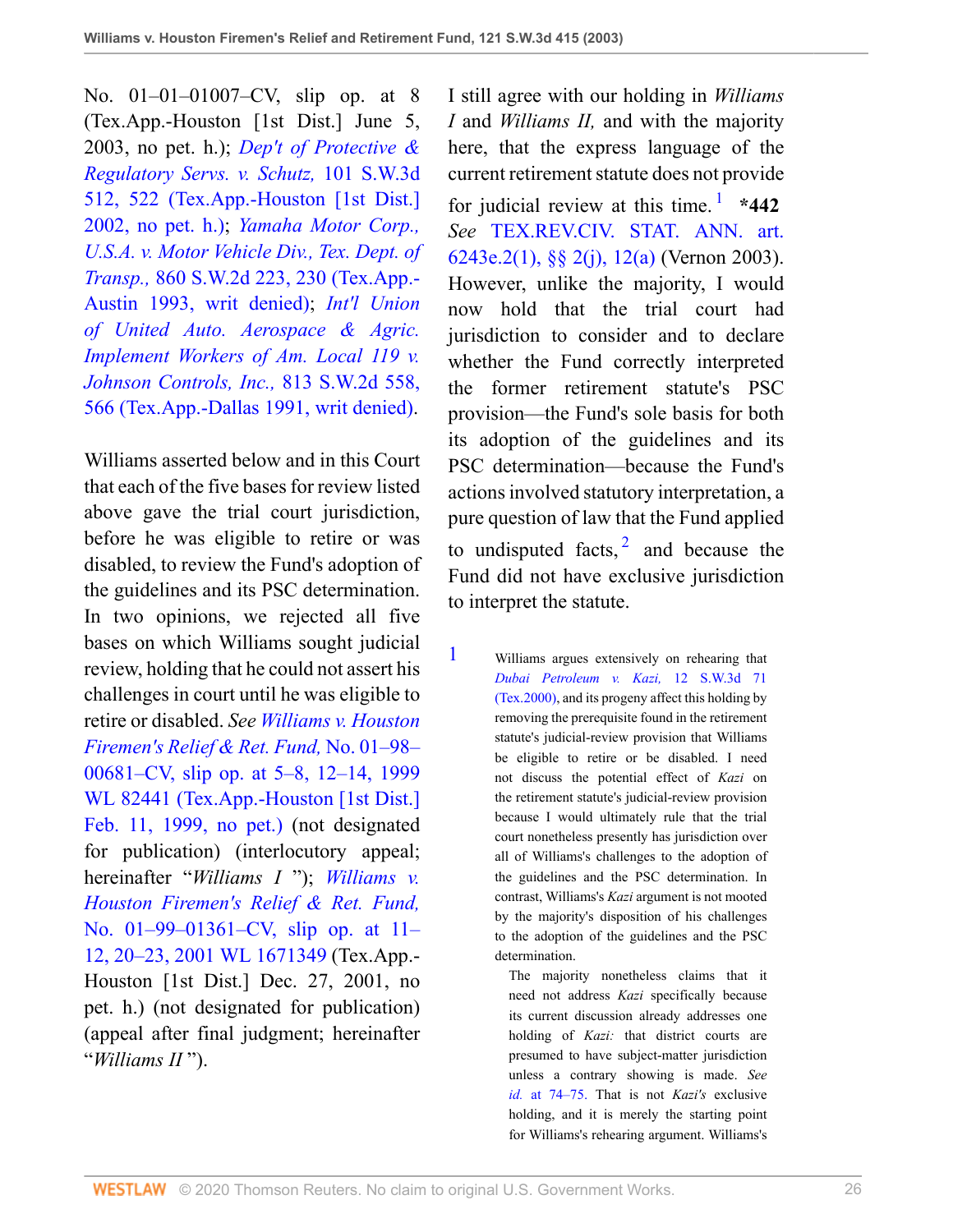principal rehearing argument relies on *Kazi's* further holding that statutory prerequisites to suit are generally not jurisdictional, overruling years of precedent to the contrary. *See [id.](http://www.westlaw.com/Link/Document/FullText?findType=Y&serNum=2000051427&originatingDoc=I8d0b46b0e7df11d99439b076ef9ec4de&refType=RP&originationContext=document&vr=3.0&rs=cblt1.0&transitionType=DocumentItem&contextData=(sc.UserEnteredCitation))* [at 76.](http://www.westlaw.com/Link/Document/FullText?findType=Y&serNum=2000051427&originatingDoc=I8d0b46b0e7df11d99439b076ef9ec4de&refType=RP&originationContext=document&vr=3.0&rs=cblt1.0&transitionType=DocumentItem&contextData=(sc.UserEnteredCitation)) He claims that the retirement statute's requirement that he be eligible to retire or be disabled before he may sue is the type of statutory prerequisite to suit that *Kazi* held was not jurisdictional, allegedly relieving him of the need to meet that requirement before suing. *[That Kazi](http://www.westlaw.com/Link/Document/FullText?findType=Y&serNum=2000051427&originatingDoc=I8d0b46b0e7df11d99439b076ef9ec4de&refType=RP&originationContext=document&vr=3.0&rs=cblt1.0&transitionType=DocumentItem&contextData=(sc.UserEnteredCitation))*-based argument is not addressed by the majority's current discussion of the jurisdictional issues, which discussion is anchored on the premise that the retirement statute's judicial-review provisions are jurisdictional.

Based on two of this Court's recent opinions and on the type of statutory requirement involved here, I happen to disagree with Williams that *Kazi* affects the jurisdictional nature of the judicial-review requirement. *See [Harris County Emergency Servs. Dist. No. 1 v.](http://www.westlaw.com/Link/Document/FullText?findType=Y&serNum=2003545508&pubNum=0004644&originatingDoc=I8d0b46b0e7df11d99439b076ef9ec4de&refType=RP&fi=co_pp_sp_4644_222&originationContext=document&vr=3.0&rs=cblt1.0&transitionType=DocumentItem&contextData=(sc.UserEnteredCitation)#co_pp_sp_4644_222) Miller,* [122 S.W.3d 218, 222–228 \(Tex. App.-](http://www.westlaw.com/Link/Document/FullText?findType=Y&serNum=2003545508&pubNum=0004644&originatingDoc=I8d0b46b0e7df11d99439b076ef9ec4de&refType=RP&fi=co_pp_sp_4644_222&originationContext=document&vr=3.0&rs=cblt1.0&transitionType=DocumentItem&contextData=(sc.UserEnteredCitation)#co_pp_sp_4644_222) [Houston \[1st Dist.\] Aug. 7, 2003, no pet. h.\);](http://www.westlaw.com/Link/Document/FullText?findType=Y&serNum=2003545508&pubNum=0004644&originatingDoc=I8d0b46b0e7df11d99439b076ef9ec4de&refType=RP&fi=co_pp_sp_4644_222&originationContext=document&vr=3.0&rs=cblt1.0&transitionType=DocumentItem&contextData=(sc.UserEnteredCitation)#co_pp_sp_4644_222) *[Helton v. R.R. Comm'n,](http://www.westlaw.com/Link/Document/FullText?findType=Y&serNum=2003401754&originatingDoc=I8d0b46b0e7df11d99439b076ef9ec4de&refType=RP&originationContext=document&vr=3.0&rs=cblt1.0&transitionType=DocumentItem&contextData=(sc.UserEnteredCitation))* No. 01–01–01007– CV, slip op. at  $13,$  —–S.W.3d —–, —– [–––– \(Tex.App.-Houston \[1st Dist.\] June 5,](http://www.westlaw.com/Link/Document/FullText?findType=Y&serNum=2003401754&originatingDoc=I8d0b46b0e7df11d99439b076ef9ec4de&refType=RP&originationContext=document&vr=3.0&rs=cblt1.0&transitionType=DocumentItem&contextData=(sc.UserEnteredCitation)) [2003, no pet. h.\)](http://www.westlaw.com/Link/Document/FullText?findType=Y&serNum=2003401754&originatingDoc=I8d0b46b0e7df11d99439b076ef9ec4de&refType=RP&originationContext=document&vr=3.0&rs=cblt1.0&transitionType=DocumentItem&contextData=(sc.UserEnteredCitation)). But I also recognize that an earlier opinion of this Court, on which Williams relies on rehearing, likely conflicts with *Miller* and *[Helton.](http://www.westlaw.com/Link/Document/FullText?findType=Y&serNum=2003401754&originatingDoc=I8d0b46b0e7df11d99439b076ef9ec4de&refType=RP&originationContext=document&vr=3.0&rs=cblt1.0&transitionType=DocumentItem&contextData=(sc.UserEnteredCitation)) See [Fincher v. Bd.](http://www.westlaw.com/Link/Document/FullText?findType=Y&serNum=2001749917&pubNum=0004644&originatingDoc=I8d0b46b0e7df11d99439b076ef9ec4de&refType=RP&fi=co_pp_sp_4644_817&originationContext=document&vr=3.0&rs=cblt1.0&transitionType=DocumentItem&contextData=(sc.UserEnteredCitation)#co_pp_sp_4644_817) [of Adjustment of the City of Hunters Creek](http://www.westlaw.com/Link/Document/FullText?findType=Y&serNum=2001749917&pubNum=0004644&originatingDoc=I8d0b46b0e7df11d99439b076ef9ec4de&refType=RP&fi=co_pp_sp_4644_817&originationContext=document&vr=3.0&rs=cblt1.0&transitionType=DocumentItem&contextData=(sc.UserEnteredCitation)#co_pp_sp_4644_817) Vill.,* [56 S.W.3d 815, 817 \(Tex.App.-Houston](http://www.westlaw.com/Link/Document/FullText?findType=Y&serNum=2001749917&pubNum=0004644&originatingDoc=I8d0b46b0e7df11d99439b076ef9ec4de&refType=RP&fi=co_pp_sp_4644_817&originationContext=document&vr=3.0&rs=cblt1.0&transitionType=DocumentItem&contextData=(sc.UserEnteredCitation)#co_pp_sp_4644_817) [\[1st Dist.\] 2001, no pet.\)](http://www.westlaw.com/Link/Document/FullText?findType=Y&serNum=2001749917&pubNum=0004644&originatingDoc=I8d0b46b0e7df11d99439b076ef9ec4de&refType=RP&fi=co_pp_sp_4644_817&originationContext=document&vr=3.0&rs=cblt1.0&transitionType=DocumentItem&contextData=(sc.UserEnteredCitation)#co_pp_sp_4644_817). The majority should address the matter. For this reason, too, I respectfully decline to join the majority's opinion.

<span id="page-26-0"></span>[2](#page-25-2) As for the guidelines, the Fund admits that it adopted them based solely on its interpretation of the former retirement statute's PSC provision, a basis involving a pure question of law. As for the PSC determination, the undisputed evidence that Williams produced at the PSC hearing satisfied his interpretation of the former retirement statute's PSC provision, but could not satisfy the Fund's new interpretation of the PSC provision, *i.e.,* the guidelines. The sole reason that the Fund denied Williams's request for PSC was that he did not meet the guidelines. The PSC determination was thus based entirely on the guidelines—a pure question of law because it involved a statutory construction that was applied to undisputed material facts. Therefore, although Williams phrases his challenges to the PSC determination in evidentiary terms (*e.g.,* "substantial evidence," "insufficient evidence," "no evidence"), those challenges actually involve pure questions of statutory interpretation applied to undisputed facts.

Texas trial courts are courts of general jurisdiction, and they presumably have subject-matter jurisdiction unless a contrary showing is made. *[Subaru of](http://www.westlaw.com/Link/Document/FullText?findType=Y&serNum=2002399333&pubNum=0004644&originatingDoc=I8d0b46b0e7df11d99439b076ef9ec4de&refType=RP&fi=co_pp_sp_4644_220&originationContext=document&vr=3.0&rs=cblt1.0&transitionType=DocumentItem&contextData=(sc.UserEnteredCitation)#co_pp_sp_4644_220) [Am., Inc. v. David McDavid Nissan, Inc.,](http://www.westlaw.com/Link/Document/FullText?findType=Y&serNum=2002399333&pubNum=0004644&originatingDoc=I8d0b46b0e7df11d99439b076ef9ec4de&refType=RP&fi=co_pp_sp_4644_220&originationContext=document&vr=3.0&rs=cblt1.0&transitionType=DocumentItem&contextData=(sc.UserEnteredCitation)#co_pp_sp_4644_220)* [84 S.W.3d 212, 220 \(Tex.2002\);](http://www.westlaw.com/Link/Document/FullText?findType=Y&serNum=2002399333&pubNum=0004644&originatingDoc=I8d0b46b0e7df11d99439b076ef9ec4de&refType=RP&fi=co_pp_sp_4644_220&originationContext=document&vr=3.0&rs=cblt1.0&transitionType=DocumentItem&contextData=(sc.UserEnteredCitation)#co_pp_sp_4644_220) *[Dubai](http://www.westlaw.com/Link/Document/FullText?findType=Y&serNum=2000051427&pubNum=0004644&originatingDoc=I8d0b46b0e7df11d99439b076ef9ec4de&refType=RP&fi=co_pp_sp_4644_75&originationContext=document&vr=3.0&rs=cblt1.0&transitionType=DocumentItem&contextData=(sc.UserEnteredCitation)#co_pp_sp_4644_75) Petroleum v. Kazi,* [12 S.W.3d 71, 75](http://www.westlaw.com/Link/Document/FullText?findType=Y&serNum=2000051427&pubNum=0004644&originatingDoc=I8d0b46b0e7df11d99439b076ef9ec4de&refType=RP&fi=co_pp_sp_4644_75&originationContext=document&vr=3.0&rs=cblt1.0&transitionType=DocumentItem&contextData=(sc.UserEnteredCitation)#co_pp_sp_4644_75) [\(Tex.2000\)](http://www.westlaw.com/Link/Document/FullText?findType=Y&serNum=2000051427&pubNum=0004644&originatingDoc=I8d0b46b0e7df11d99439b076ef9ec4de&refType=RP&fi=co_pp_sp_4644_75&originationContext=document&vr=3.0&rs=cblt1.0&transitionType=DocumentItem&contextData=(sc.UserEnteredCitation)#co_pp_sp_4644_75). This is due to [article V,](http://www.westlaw.com/Link/Document/FullText?findType=L&pubNum=1000301&cite=TXCNART5S8&originatingDoc=I8d0b46b0e7df11d99439b076ef9ec4de&refType=LQ&originationContext=document&vr=3.0&rs=cblt1.0&transitionType=DocumentItem&contextData=(sc.UserEnteredCitation)) [section 8 of the Texas Constitution](http://www.westlaw.com/Link/Document/FullText?findType=L&pubNum=1000301&cite=TXCNART5S8&originatingDoc=I8d0b46b0e7df11d99439b076ef9ec4de&refType=LQ&originationContext=document&vr=3.0&rs=cblt1.0&transitionType=DocumentItem&contextData=(sc.UserEnteredCitation)), which provides that a trial court's jurisdiction "consists of exclusive, appellate, and original jurisdiction of all actions, proceedings, and remedies, except in cases where exclusive, appellate, or original jurisdiction may be conferred by this Constitution or other law on some other court, tribunal, or administrative body." TEX. CONST. art. V, [§ 8;](http://www.westlaw.com/Link/Document/FullText?findType=L&pubNum=1000301&cite=TXCNART5S8&originatingDoc=I8d0b46b0e7df11d99439b076ef9ec4de&refType=LQ&originationContext=document&vr=3.0&rs=cblt1.0&transitionType=DocumentItem&contextData=(sc.UserEnteredCitation)) *see* [TEX.](http://www.westlaw.com/Link/Document/FullText?findType=L&pubNum=1000176&cite=TXGTS24.007&originatingDoc=I8d0b46b0e7df11d99439b076ef9ec4de&refType=LQ&originationContext=document&vr=3.0&rs=cblt1.0&transitionType=DocumentItem&contextData=(sc.UserEnteredCitation)) [GOV'T CODE ANN. § 24.007 \(Vernon](http://www.westlaw.com/Link/Document/FullText?findType=L&pubNum=1000176&cite=TXGTS24.007&originatingDoc=I8d0b46b0e7df11d99439b076ef9ec4de&refType=LQ&originationContext=document&vr=3.0&rs=cblt1.0&transitionType=DocumentItem&contextData=(sc.UserEnteredCitation)) [1988\)](http://www.westlaw.com/Link/Document/FullText?findType=L&pubNum=1000176&cite=TXGTS24.007&originatingDoc=I8d0b46b0e7df11d99439b076ef9ec4de&refType=LQ&originationContext=document&vr=3.0&rs=cblt1.0&transitionType=DocumentItem&contextData=(sc.UserEnteredCitation)) (giving district courts jurisdiction provided by [Texas Constitution article](http://www.westlaw.com/Link/Document/FullText?findType=L&pubNum=1000301&cite=TXCNART5S8&originatingDoc=I8d0b46b0e7df11d99439b076ef9ec4de&refType=LQ&originationContext=document&vr=3.0&rs=cblt1.0&transitionType=DocumentItem&contextData=(sc.UserEnteredCitation)) [V, § 8\)](http://www.westlaw.com/Link/Document/FullText?findType=L&pubNum=1000301&cite=TXCNART5S8&originatingDoc=I8d0b46b0e7df11d99439b076ef9ec4de&refType=LQ&originationContext=document&vr=3.0&rs=cblt1.0&transitionType=DocumentItem&contextData=(sc.UserEnteredCitation)); *id.* **\*443** § 24.008 (Vernon 1988) ("The district court may hear and determine any cause that is cognizable by courts of law or equity...."). In contrast, "there is no presumption that administrative agencies are authorized to resolve disputes. Rather, they may exercise only those powers the law, in clear and express statutory language, confers upon them.... Courts will not imply additional authority to agencies, nor may agencies create for themselves any excess powers." *Subaru,* [84 S.W.3d at](http://www.westlaw.com/Link/Document/FullText?findType=Y&serNum=2002399333&pubNum=0004644&originatingDoc=I8d0b46b0e7df11d99439b076ef9ec4de&refType=RP&fi=co_pp_sp_4644_212&originationContext=document&vr=3.0&rs=cblt1.0&transitionType=DocumentItem&contextData=(sc.UserEnteredCitation)#co_pp_sp_4644_212) [212.](http://www.westlaw.com/Link/Document/FullText?findType=Y&serNum=2002399333&pubNum=0004644&originatingDoc=I8d0b46b0e7df11d99439b076ef9ec4de&refType=RP&fi=co_pp_sp_4644_212&originationContext=document&vr=3.0&rs=cblt1.0&transitionType=DocumentItem&contextData=(sc.UserEnteredCitation)#co_pp_sp_4644_212)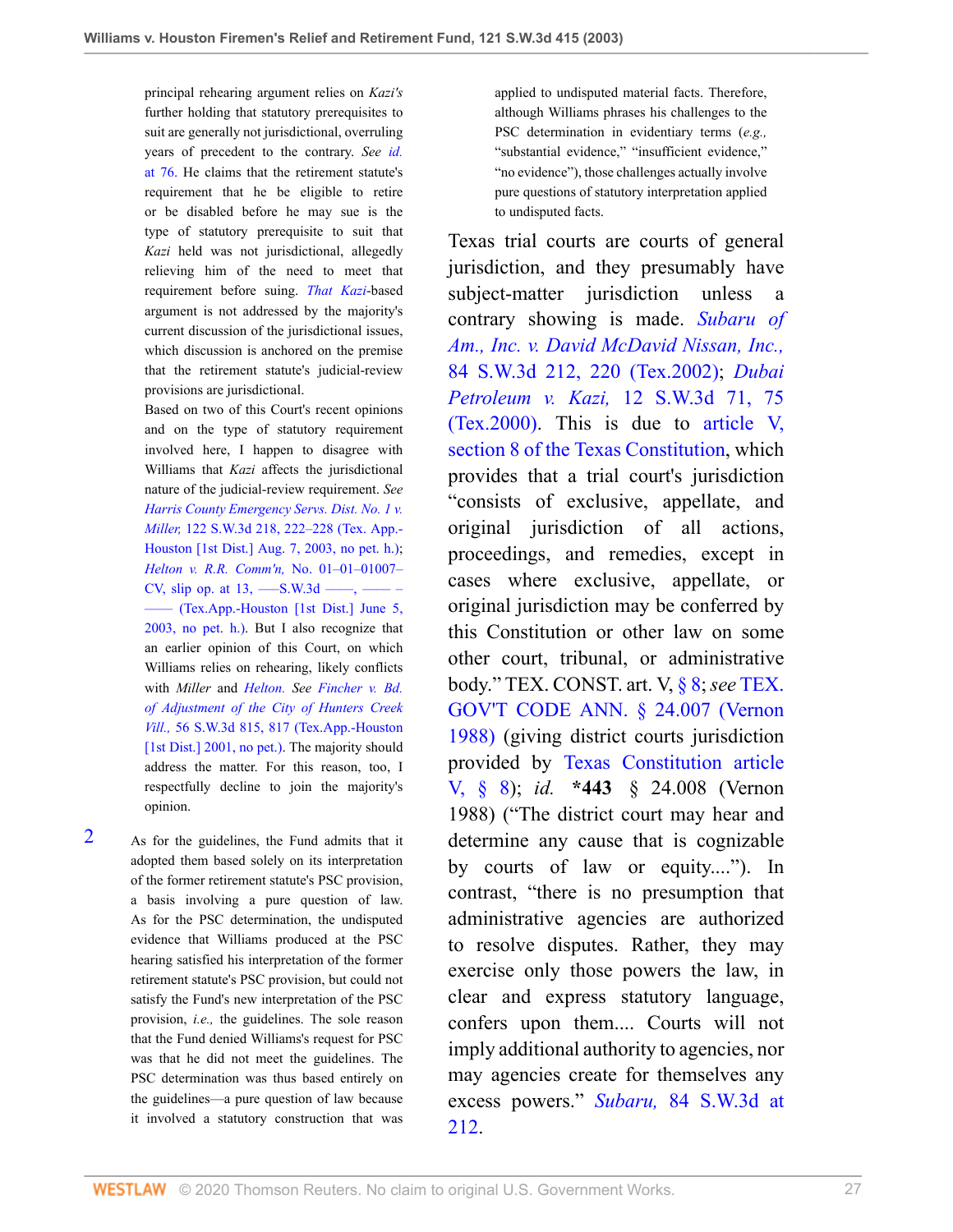Courts have jurisdiction to perform the inherently judicial function of determining pure questions of law, such as interpreting a statute. *See [Johnson](http://www.westlaw.com/Link/Document/FullText?findType=Y&serNum=1991110109&pubNum=713&originatingDoc=I8d0b46b0e7df11d99439b076ef9ec4de&refType=RP&fi=co_pp_sp_713_566&originationContext=document&vr=3.0&rs=cblt1.0&transitionType=DocumentItem&contextData=(sc.UserEnteredCitation)#co_pp_sp_713_566) Controls, Inc.,* [813 S.W.2d at 566;](http://www.westlaw.com/Link/Document/FullText?findType=Y&serNum=1991110109&pubNum=713&originatingDoc=I8d0b46b0e7df11d99439b076ef9ec4de&refType=RP&fi=co_pp_sp_713_566&originationContext=document&vr=3.0&rs=cblt1.0&transitionType=DocumentItem&contextData=(sc.UserEnteredCitation)#co_pp_sp_713_566) *see also* TEX. CONST. art. V, [§ 8](http://www.westlaw.com/Link/Document/FullText?findType=L&pubNum=1000301&cite=TXCNART5S8&originatingDoc=I8d0b46b0e7df11d99439b076ef9ec4de&refType=LQ&originationContext=document&vr=3.0&rs=cblt1.0&transitionType=DocumentItem&contextData=(sc.UserEnteredCitation)); *[Cooper](http://www.westlaw.com/Link/Document/FullText?findType=Y&serNum=1999030267&pubNum=0000713&originatingDoc=I8d0b46b0e7df11d99439b076ef9ec4de&refType=RP&fi=co_pp_sp_713_616&originationContext=document&vr=3.0&rs=cblt1.0&transitionType=DocumentItem&contextData=(sc.UserEnteredCitation)#co_pp_sp_713_616) [v. St. Paul Fire & Marine Ins. Co.,](http://www.westlaw.com/Link/Document/FullText?findType=Y&serNum=1999030267&pubNum=0000713&originatingDoc=I8d0b46b0e7df11d99439b076ef9ec4de&refType=RP&fi=co_pp_sp_713_616&originationContext=document&vr=3.0&rs=cblt1.0&transitionType=DocumentItem&contextData=(sc.UserEnteredCitation)#co_pp_sp_713_616)* [985 S.W.2d 614, 616 \(Tex.App.-Amarillo](http://www.westlaw.com/Link/Document/FullText?findType=Y&serNum=1999030267&pubNum=0000713&originatingDoc=I8d0b46b0e7df11d99439b076ef9ec4de&refType=RP&fi=co_pp_sp_713_616&originationContext=document&vr=3.0&rs=cblt1.0&transitionType=DocumentItem&contextData=(sc.UserEnteredCitation)#co_pp_sp_713_616) [1999, no pet.\)](http://www.westlaw.com/Link/Document/FullText?findType=Y&serNum=1999030267&pubNum=0000713&originatingDoc=I8d0b46b0e7df11d99439b076ef9ec4de&refType=RP&fi=co_pp_sp_713_616&originationContext=document&vr=3.0&rs=cblt1.0&transitionType=DocumentItem&contextData=(sc.UserEnteredCitation)#co_pp_sp_713_616) ("[M]atters of statutory interpretation ... are nothing more than questions of law."). Under [article V,](http://www.westlaw.com/Link/Document/FullText?findType=L&pubNum=1000171&cite=TXCNART5S8&originatingDoc=I8d0b46b0e7df11d99439b076ef9ec4de&refType=LQ&originationContext=document&vr=3.0&rs=cblt1.0&transitionType=DocumentItem&contextData=(sc.UserEnteredCitation)) [section 8](http://www.westlaw.com/Link/Document/FullText?findType=L&pubNum=1000171&cite=TXCNART5S8&originatingDoc=I8d0b46b0e7df11d99439b076ef9ec4de&refType=LQ&originationContext=document&vr=3.0&rs=cblt1.0&transitionType=DocumentItem&contextData=(sc.UserEnteredCitation)), that jurisdiction remains in the district court unless, and only unless, the Legislature grants an agency exclusive jurisdiction over the question of law. *See* TEX. CONST. art. V,  $\S$  8 (providing for broad, inherent district-court jurisdiction "*except in cases where exclusive ... jurisdiction may be conferred ... on some other* court, tribunal, or *administrative body* ") (emphasis added); *[Johnson](http://www.westlaw.com/Link/Document/FullText?findType=Y&serNum=1991110109&pubNum=713&originatingDoc=I8d0b46b0e7df11d99439b076ef9ec4de&refType=RP&fi=co_pp_sp_713_566&originationContext=document&vr=3.0&rs=cblt1.0&transitionType=DocumentItem&contextData=(sc.UserEnteredCitation)#co_pp_sp_713_566) Controls, Inc.,* [813 S.W.2d at 566.](http://www.westlaw.com/Link/Document/FullText?findType=Y&serNum=1991110109&pubNum=713&originatingDoc=I8d0b46b0e7df11d99439b076ef9ec4de&refType=RP&fi=co_pp_sp_713_566&originationContext=document&vr=3.0&rs=cblt1.0&transitionType=DocumentItem&contextData=(sc.UserEnteredCitation)#co_pp_sp_713_566) The majority claims that the retirement statute grants exclusive jurisdiction to the Fund to determine all matters relating to the Fund's operation and administration, including interpreting the retirement statute. I disagree that the Legislature intended for the Fund to have exclusive jurisdiction over statutory interpretation, especially after the Fund has issued a final order for which no administrative remedies were prescribed. [3](#page-27-0)

<span id="page-27-1"></span><span id="page-27-0"></span>[3](#page-27-1) As we did in *Williams I* and *Williams II,* the majority states that Williams has exhausted his administrative remedies. Actually, the retirement statute makes the complained-of PSC ruling, like all of the Fund's rulings, final without then providing for administrative remedies to exhaust. *See* [TEX.REV.CIV. STAT. ANN.. art. 6243e.2\(1\),](http://www.westlaw.com/Link/Document/FullText?findType=L&pubNum=1000188&cite=TXCSART6243E.2(1)&originatingDoc=I8d0b46b0e7df11d99439b076ef9ec4de&refType=LQ&originationContext=document&vr=3.0&rs=cblt1.0&transitionType=DocumentItem&contextData=(sc.UserEnteredCitation)) [§ 2\(j\) \(Vernon 2003\);](http://www.westlaw.com/Link/Document/FullText?findType=L&pubNum=1000188&cite=TXCSART6243E.2(1)&originatingDoc=I8d0b46b0e7df11d99439b076ef9ec4de&refType=LQ&originationContext=document&vr=3.0&rs=cblt1.0&transitionType=DocumentItem&contextData=(sc.UserEnteredCitation)) *id.,* [art. 6243e.2\(1\), § 12\(a\)](http://www.westlaw.com/Link/Document/FullText?findType=L&pubNum=1000188&cite=TXCSART6243E.2(1)&originatingDoc=I8d0b46b0e7df11d99439b076ef9ec4de&refType=LQ&originationContext=document&vr=3.0&rs=cblt1.0&transitionType=DocumentItem&contextData=(sc.UserEnteredCitation)) [\(Vernon 2003\)](http://www.westlaw.com/Link/Document/FullText?findType=L&pubNum=1000188&cite=TXCSART6243E.2(1)&originatingDoc=I8d0b46b0e7df11d99439b076ef9ec4de&refType=LQ&originationContext=document&vr=3.0&rs=cblt1.0&transitionType=DocumentItem&contextData=(sc.UserEnteredCitation)). The statute then allows judicial review of such final rulings upon the occurrence of a triggering event: eligibility for retirement or disability. *See id.* § 12(a). Therefore, Williams did not technically exhaust administrative remedies, though he did obtain a final ruling.

An administrative agency has exclusive jurisdiction over a matter only when the Legislature grants it the sole authority to determine that matter. *See [Subaru,](http://www.westlaw.com/Link/Document/FullText?findType=Y&serNum=2002399333&pubNum=4644&originatingDoc=I8d0b46b0e7df11d99439b076ef9ec4de&refType=RP&fi=co_pp_sp_4644_221&originationContext=document&vr=3.0&rs=cblt1.0&transitionType=DocumentItem&contextData=(sc.UserEnteredCitation)#co_pp_sp_4644_221)* [84 S.W.3d at 221.](http://www.westlaw.com/Link/Document/FullText?findType=Y&serNum=2002399333&pubNum=4644&originatingDoc=I8d0b46b0e7df11d99439b076ef9ec4de&refType=RP&fi=co_pp_sp_4644_221&originationContext=document&vr=3.0&rs=cblt1.0&transitionType=DocumentItem&contextData=(sc.UserEnteredCitation)#co_pp_sp_4644_221) Determining whether an agency has exclusive jurisdiction is a question of statutory interpretation. *Id.* Therefore, the question of whether an agency has exclusive jurisdiction is a question of law, to be reviewed de novo. *Id.* [at 222.](http://www.westlaw.com/Link/Document/FullText?findType=Y&serNum=2002399333&originatingDoc=I8d0b46b0e7df11d99439b076ef9ec4de&refType=RP&originationContext=document&vr=3.0&rs=cblt1.0&transitionType=DocumentItem&contextData=(sc.UserEnteredCitation))

This Court recognized in *Williams I* that none of the former retirement statute's provisions gave the Fund exclusive jurisdiction to interpret or to construe the statute. *See id.,* [slip op. at 13–](http://www.westlaw.com/Link/Document/FullText?findType=Y&serNum=1999061264&originatingDoc=I8d0b46b0e7df11d99439b076ef9ec4de&refType=RP&originationContext=document&vr=3.0&rs=cblt1.0&transitionType=DocumentItem&contextData=(sc.UserEnteredCitation)) [14.](http://www.westlaw.com/Link/Document/FullText?findType=Y&serNum=1999061264&originatingDoc=I8d0b46b0e7df11d99439b076ef9ec4de&refType=RP&originationContext=document&vr=3.0&rs=cblt1.0&transitionType=DocumentItem&contextData=(sc.UserEnteredCitation)) I continue to adhere to that view. The former retirement statute, like its successor, provided that the Fund's board "has, in addition to all other powers and duties arising out of this Act ... the duty and power to control and [to] manage the operation and administration of the fund according to the terms and purposes of this Act and all applicable sections of the code and all powers necessary to accomplish these purposes...." *See* Act of May 28, 1989, 71st Leg., R.S., ch. 1095, [§ 2\(j\),](http://www.westlaw.com/Link/Document/FullText?findType=L&pubNum=1000188&cite=TXCSART6243E.2(1)&originatingDoc=I8d0b46b0e7df11d99439b076ef9ec4de&refType=LQ&originationContext=document&vr=3.0&rs=cblt1.0&transitionType=DocumentItem&contextData=(sc.UserEnteredCitation)) [1989](http://www.westlaw.com/Link/Document/FullText?findType=L&pubNum=1000188&cite=TXCSART1989&originatingDoc=I8d0b46b0e7df11d99439b076ef9ec4de&refType=LQ&originationContext=document&vr=3.0&rs=cblt1.0&transitionType=DocumentItem&contextData=(sc.UserEnteredCitation)) Tex. Gen. Laws 4492, 4493– 94 [hereinafter "former [TEX.REV.CIV.](http://www.westlaw.com/Link/Document/FullText?findType=L&pubNum=1000188&cite=TXCSART6243E.2&originatingDoc=I8d0b46b0e7df11d99439b076ef9ec4de&refType=LQ&originationContext=document&vr=3.0&rs=cblt1.0&transitionType=DocumentItem&contextData=(sc.UserEnteredCitation)) [STAT. ANN.. art. 6243e.2, § 2\(j\)"](http://www.westlaw.com/Link/Document/FullText?findType=L&pubNum=1000188&cite=TXCSART6243E.2&originatingDoc=I8d0b46b0e7df11d99439b076ef9ec4de&refType=LQ&originationContext=document&vr=3.0&rs=cblt1.0&transitionType=DocumentItem&contextData=(sc.UserEnteredCitation))], *repealed by* Act of May 21, 1997, 75th Leg., R.S., ch. 1268, [§ 3,](http://www.westlaw.com/Link/Document/FullText?findType=L&pubNum=1000188&cite=TXCSART6243E.2(1)&originatingDoc=I8d0b46b0e7df11d99439b076ef9ec4de&refType=LQ&originationContext=document&vr=3.0&rs=cblt1.0&transitionType=DocumentItem&contextData=(sc.UserEnteredCitation)) [75](http://www.westlaw.com/Link/Document/FullText?findType=L&pubNum=1000188&cite=TXCSART6243E.2(1)&originatingDoc=I8d0b46b0e7df11d99439b076ef9ec4de&refType=LQ&originationContext=document&vr=3.0&rs=cblt1.0&transitionType=DocumentItem&contextData=(sc.UserEnteredCitation)) Tex. Gen Laws 4794, 4811 (current version at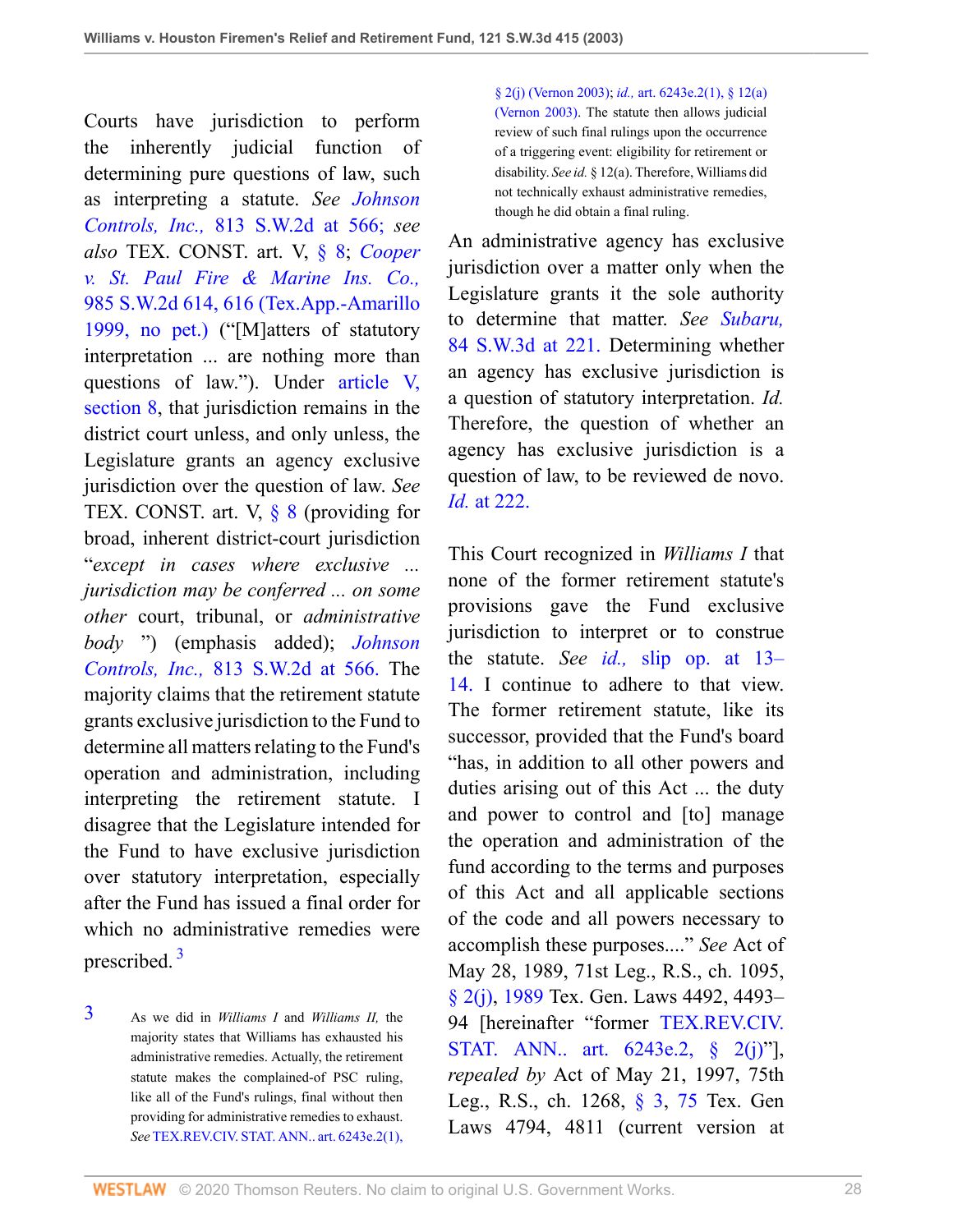TEX.REV.CIV. **\*444** [STAT. ANN. art.](http://www.westlaw.com/Link/Document/FullText?findType=L&pubNum=1000188&cite=TXCSART6243E.2(1)&originatingDoc=I8d0b46b0e7df11d99439b076ef9ec4de&refType=LQ&originationContext=document&vr=3.0&rs=cblt1.0&transitionType=DocumentItem&contextData=(sc.UserEnteredCitation)) [6243e.2\(1\), § 2\(p\) \(Vernon 2003\)](http://www.westlaw.com/Link/Document/FullText?findType=L&pubNum=1000188&cite=TXCSART6243E.2(1)&originatingDoc=I8d0b46b0e7df11d99439b076ef9ec4de&refType=LQ&originationContext=document&vr=3.0&rs=cblt1.0&transitionType=DocumentItem&contextData=(sc.UserEnteredCitation))); *see also* [TEX.REV.CIV. STAT. ANN. art.](http://www.westlaw.com/Link/Document/FullText?findType=L&pubNum=1000188&cite=TXCSART6243E.2(1)&originatingDoc=I8d0b46b0e7df11d99439b076ef9ec4de&refType=LQ&originationContext=document&vr=3.0&rs=cblt1.0&transitionType=DocumentItem&contextData=(sc.UserEnteredCitation))  $6243e.2(1)$ , § 2(p) (providing for similar powers). Both versions of the retirement statute also identify specific powers that are included within the general delegation of power. [4](#page-28-0)

<span id="page-28-1"></span><span id="page-28-0"></span>[4](#page-28-1) These include the power to "(1) *adopt for the administration of the fund written rules and guidelines not inconsistent with this Act;* (2) *construe all provisions of this Act* ...; (3) *correct any defect, supply any omission, and reconcile any inconsistency that may appear in this Act* in a manner and to the extent that the board considers expedient to administer this Act for the greatest benefit of all members; (4) select, employ, and compensate such employees as the board considers necessary or advisable in the proper and efficient administration of the fund; (5) determine all questions relating to eligibility for participation, service, or benefits or relating to the administration of the fund for the purpose of promoting the uniform administration of the fund for the benefit of all members; and (6) establish and maintain all records as are necessary or appropriate to the proper administration of the fund." Former [TEX.REV.CIV. STAT. ANN.. art.](http://www.westlaw.com/Link/Document/FullText?findType=L&pubNum=1000188&cite=TXCSART6243E.2&originatingDoc=I8d0b46b0e7df11d99439b076ef9ec4de&refType=LQ&originationContext=document&vr=3.0&rs=cblt1.0&transitionType=DocumentItem&contextData=(sc.UserEnteredCitation)) [6243e.2,](http://www.westlaw.com/Link/Document/FullText?findType=L&pubNum=1000188&cite=TXCSART6243E.2&originatingDoc=I8d0b46b0e7df11d99439b076ef9ec4de&refType=LQ&originationContext=document&vr=3.0&rs=cblt1.0&transitionType=DocumentItem&contextData=(sc.UserEnteredCitation)) § (2)(j) (emphasis added); *see also* [TEX.REV.CIV. STAT. ANN.. art. 6243e.2\(1\),](http://www.westlaw.com/Link/Document/FullText?findType=L&pubNum=1000188&cite=TXCSART6243E.2(1)&originatingDoc=I8d0b46b0e7df11d99439b076ef9ec4de&refType=LQ&originationContext=document&vr=3.0&rs=cblt1.0&transitionType=DocumentItem&contextData=(sc.UserEnteredCitation)) [§ 2\(p\) \(Vernon 2003\)](http://www.westlaw.com/Link/Document/FullText?findType=L&pubNum=1000188&cite=TXCSART6243E.2(1)&originatingDoc=I8d0b46b0e7df11d99439b076ef9ec4de&refType=LQ&originationContext=document&vr=3.0&rs=cblt1.0&transitionType=DocumentItem&contextData=(sc.UserEnteredCitation)) (providing for similar powers).

Neither the enumerated nor the general powers delegated to the Fund demonstrate a legislative intent to grant the Fund exclusive jurisdiction over matters of statutory interpretation. *Subaru* shows why. In *Subaru,* the supreme court considered whether and to what extent the former Texas Motor Vehicle Code granted the Motor Vehicle Board exclusive jurisdiction over the plaintiff's claims for code violations, Deceptive Trade Practices—Consumer Protection Act [5](#page-28-2)

("DTPA") violations, contract breach, and bad faith. *See Subaru,* [84 S.W.3d at](http://www.westlaw.com/Link/Document/FullText?findType=Y&serNum=2002399333&pubNum=4644&originatingDoc=I8d0b46b0e7df11d99439b076ef9ec4de&refType=RP&fi=co_pp_sp_4644_217&originationContext=document&vr=3.0&rs=cblt1.0&transitionType=DocumentItem&contextData=(sc.UserEnteredCitation)#co_pp_sp_4644_217) [217, 220–21.](http://www.westlaw.com/Link/Document/FullText?findType=Y&serNum=2002399333&pubNum=4644&originatingDoc=I8d0b46b0e7df11d99439b076ef9ec4de&refType=RP&fi=co_pp_sp_4644_217&originationContext=document&vr=3.0&rs=cblt1.0&transitionType=DocumentItem&contextData=(sc.UserEnteredCitation)#co_pp_sp_4644_217) In its original opinion, the supreme court concluded that article 4413(36), section 3.01(a) of the former Code, quoted below as it then read, did not give the board exclusive jurisdiction over the plaintiff's claims:

#### <span id="page-28-2"></span>[5](#page-28-3) [TEX. BUS. & COM.CODE ANN. §§ 17.41](http://www.westlaw.com/Link/Document/FullText?findType=L&pubNum=1000168&cite=TXBCS17.41&originatingDoc=I8d0b46b0e7df11d99439b076ef9ec4de&refType=LQ&originationContext=document&vr=3.0&rs=cblt1.0&transitionType=DocumentItem&contextData=(sc.UserEnteredCitation))–.50 (Vernon 2002).

(a) The board has the *general and original power and jurisdiction to regulate all aspects of* the distribution, sale, and leasing of motor vehicles *and to do all things, whether specifically designated in this Act or implied herein, or necessary or convenient to the exercise of this power and jurisdiction, including the original jurisdiction to determine questions of its own jurisdiction.*....

(b) Unless otherwise specifically provided by Texas law not in conflict with the terms of this Act, all aspects of the distribution and sale of motor vehicles shall be governed exclusively by the provisions of this Act. [6](#page-28-4)

<span id="page-28-5"></span><span id="page-28-4"></span><span id="page-28-3"></span>[6](#page-28-5) Act of May 22, 1997, 75th Leg., R.S., ch. 639,  $\S$ 11, 1997 Tex. Gen. Laws 2185, 2191, *amended by* Act of May 18, 2001, 77th Leg., R.S., ch. 155, [§ 5,](http://www.westlaw.com/Link/Document/FullText?findType=L&pubNum=1000188&cite=TXCSART6243E.2(1)&originatingDoc=I8d0b46b0e7df11d99439b076ef9ec4de&refType=LQ&originationContext=document&vr=3.0&rs=cblt1.0&transitionType=DocumentItem&contextData=(sc.UserEnteredCitation)) [2001](http://www.westlaw.com/Link/Document/FullText?findType=L&pubNum=1000188&cite=TXCSART2001&originatingDoc=I8d0b46b0e7df11d99439b076ef9ec4de&refType=LQ&originationContext=document&vr=3.0&rs=cblt1.0&transitionType=DocumentItem&contextData=(sc.UserEnteredCitation)) Tex. Gen. Laws 313, 317, *repealed & codified by* Act of May 22, 2001, 77th Leg., R.S., ch. 1421, [§ 5,](http://www.westlaw.com/Link/Document/FullText?findType=L&pubNum=1000188&cite=TXCSART6243E.2(1)&originatingDoc=I8d0b46b0e7df11d99439b076ef9ec4de&refType=LQ&originationContext=document&vr=3.0&rs=cblt1.0&transitionType=DocumentItem&contextData=(sc.UserEnteredCitation)) [2001](http://www.westlaw.com/Link/Document/FullText?findType=L&pubNum=1000188&cite=TXCSART2001&originatingDoc=I8d0b46b0e7df11d99439b076ef9ec4de&refType=LQ&originationContext=document&vr=3.0&rs=cblt1.0&transitionType=DocumentItem&contextData=(sc.UserEnteredCitation)) Tex. Gen. Laws 4936, 4936–37, *amended by* Act of May 20, 2003, 78th Leg., R.S., H.B. 3507, § 14A.605(a) (to appear at [TEX. OCC.CODE ANN. § 2301.151](http://www.westlaw.com/Link/Document/FullText?findType=L&pubNum=1016178&cite=TXOCS2301.151&originatingDoc=I8d0b46b0e7df11d99439b076ef9ec4de&refType=LQ&originationContext=document&vr=3.0&rs=cblt1.0&transitionType=DocumentItem&contextData=(sc.UserEnteredCitation))) (emphasis added). [Texas Revised Civil Statute](http://www.westlaw.com/Link/Document/FullText?findType=L&pubNum=1000188&cite=TXCSART4413(36)&originatingDoc=I8d0b46b0e7df11d99439b076ef9ec4de&refType=LQ&originationContext=document&vr=3.0&rs=cblt1.0&transitionType=DocumentItem&contextData=(sc.UserEnteredCitation)) [article 4413\(36\)](http://www.westlaw.com/Link/Document/FullText?findType=L&pubNum=1000188&cite=TXCSART4413(36)&originatingDoc=I8d0b46b0e7df11d99439b076ef9ec4de&refType=LQ&originationContext=document&vr=3.0&rs=cblt1.0&transitionType=DocumentItem&contextData=(sc.UserEnteredCitation)) was repealed and codified in the Texas Occupations Code effective June 1,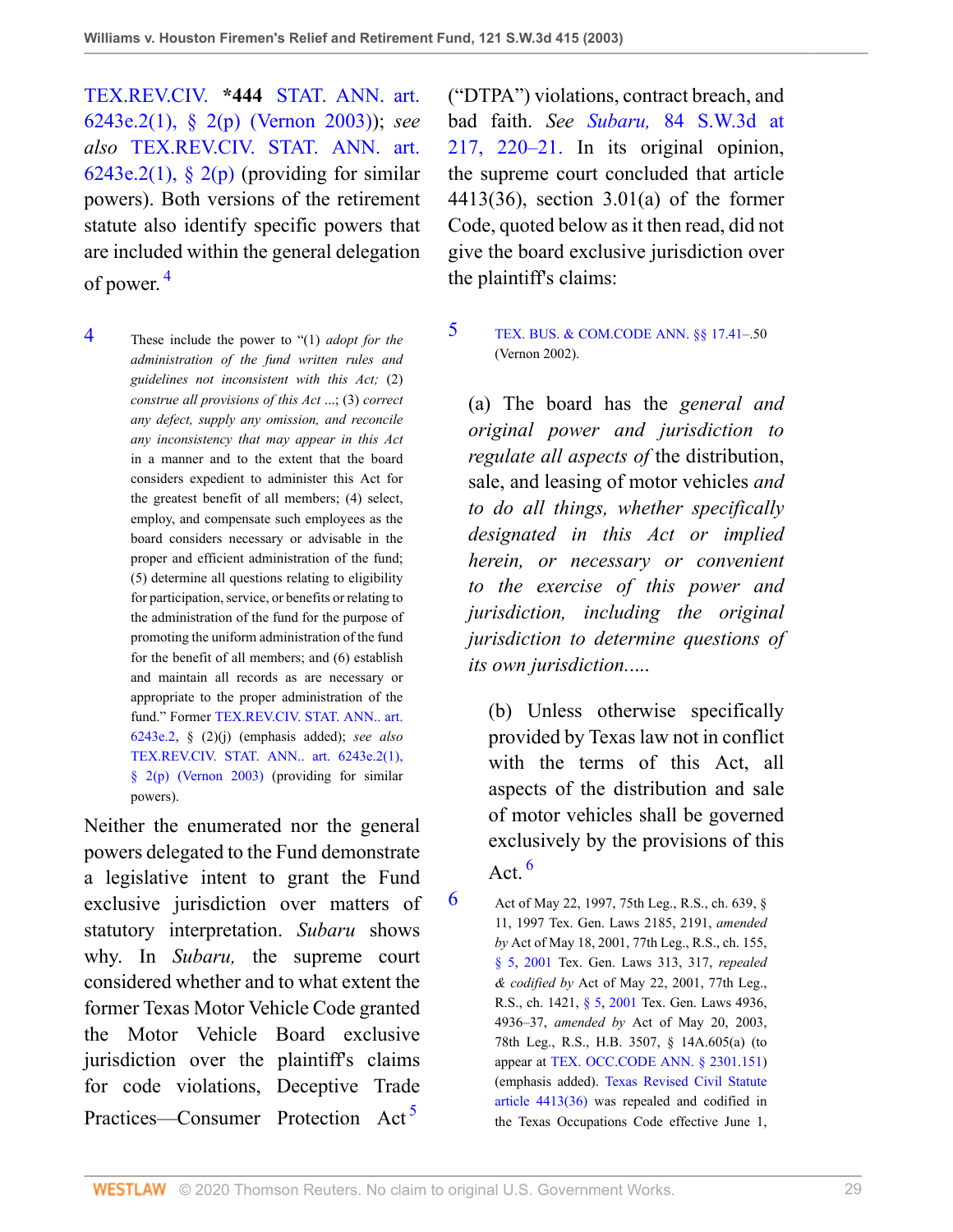2003. For simplicity's sake, I refer to all versions of any section of superseded [article 4413\(36\)](http://www.westlaw.com/Link/Document/FullText?findType=L&pubNum=1000188&cite=TXCSART4413(36)&originatingDoc=I8d0b46b0e7df11d99439b076ef9ec4de&refType=LQ&originationContext=document&vr=3.0&rs=cblt1.0&transitionType=DocumentItem&contextData=(sc.UserEnteredCitation)) that were effective at the time of either *Subaru* opinion as "former [TEX.REV.CIV. STAT. ANN..](http://www.westlaw.com/Link/Document/FullText?findType=L&pubNum=1000188&cite=TXCSART4413(36)&originatingDoc=I8d0b46b0e7df11d99439b076ef9ec4de&refType=LQ&originationContext=document&vr=3.0&rs=cblt1.0&transitionType=DocumentItem&contextData=(sc.UserEnteredCitation)) [art. 4413\(36\),](http://www.westlaw.com/Link/Document/FullText?findType=L&pubNum=1000188&cite=TXCSART4413(36)&originatingDoc=I8d0b46b0e7df11d99439b076ef9ec4de&refType=LQ&originationContext=document&vr=3.0&rs=cblt1.0&transitionType=DocumentItem&contextData=(sc.UserEnteredCitation))  $\S$  —," generally without further citation to session law.

jurisdiction to the board over matters governed by the Code, thus requiring exhaustion of remedies for those matters:

*See Subaru,* [44 Tex. S.Ct. J. 779,](http://www.westlaw.com/Link/Document/FullText?findType=Y&serNum=2001454677&pubNum=999&originatingDoc=I8d0b46b0e7df11d99439b076ef9ec4de&refType=RP&originationContext=document&vr=3.0&rs=cblt1.0&transitionType=DocumentItem&contextData=(sc.UserEnteredCitation)) [781, 783–85, 2001 WL 578337 \(Tex](http://www.westlaw.com/Link/Document/FullText?findType=Y&serNum=2001454677&pubNum=999&originatingDoc=I8d0b46b0e7df11d99439b076ef9ec4de&refType=RP&originationContext=document&vr=3.0&rs=cblt1.0&transitionType=DocumentItem&contextData=(sc.UserEnteredCitation)) [May 31, 2001\)](http://www.westlaw.com/Link/Document/FullText?findType=Y&serNum=2001454677&pubNum=999&originatingDoc=I8d0b46b0e7df11d99439b076ef9ec4de&refType=RP&originationContext=document&vr=3.0&rs=cblt1.0&transitionType=DocumentItem&contextData=(sc.UserEnteredCitation)); *accord [Butnaru v. Ford](http://www.westlaw.com/Link/Document/FullText?findType=Y&serNum=2002399369&pubNum=0004644&originatingDoc=I8d0b46b0e7df11d99439b076ef9ec4de&refType=RP&fi=co_pp_sp_4644_206&originationContext=document&vr=3.0&rs=cblt1.0&transitionType=DocumentItem&contextData=(sc.UserEnteredCitation)#co_pp_sp_4644_206) Motor Co.,* [84 S.W.3d 198, 206, 207](http://www.westlaw.com/Link/Document/FullText?findType=Y&serNum=2002399369&pubNum=0004644&originatingDoc=I8d0b46b0e7df11d99439b076ef9ec4de&refType=RP&fi=co_pp_sp_4644_206&originationContext=document&vr=3.0&rs=cblt1.0&transitionType=DocumentItem&contextData=(sc.UserEnteredCitation)#co_pp_sp_4644_206) [\(Tex.2002\)](http://www.westlaw.com/Link/Document/FullText?findType=Y&serNum=2002399369&pubNum=0004644&originatingDoc=I8d0b46b0e7df11d99439b076ef9ec4de&refType=RP&fi=co_pp_sp_4644_206&originationContext=document&vr=3.0&rs=cblt1.0&transitionType=DocumentItem&contextData=(sc.UserEnteredCitation)#co_pp_sp_4644_206) (holding, "[W]e disagree that [Texas Motor Vehicle Code] section 3.01(a)'s former version granted the Board exclusive jurisdiction."). The Court reasoned that that version of section 3.01(a) did not use the word "exclusive"; that the Legislature would have **\*445** said that section  $3.01(a)$ 's grant was exclusive if it had meant for it to be; and that other sections of the same Code expressly granted the board exclusive jurisdiction. [7](#page-29-0) *See Subaru,* [44 Tex. S.Ct. J.](http://www.westlaw.com/Link/Document/FullText?findType=Y&serNum=2001454677&pubNum=999&originatingDoc=I8d0b46b0e7df11d99439b076ef9ec4de&refType=RP&originationContext=document&vr=3.0&rs=cblt1.0&transitionType=DocumentItem&contextData=(sc.UserEnteredCitation)) [at 783–84, 2001 WL 578337.](http://www.westlaw.com/Link/Document/FullText?findType=Y&serNum=2001454677&pubNum=999&originatingDoc=I8d0b46b0e7df11d99439b076ef9ec4de&refType=RP&originationContext=document&vr=3.0&rs=cblt1.0&transitionType=DocumentItem&contextData=(sc.UserEnteredCitation))

<span id="page-29-1"></span><span id="page-29-0"></span>[7](#page-29-1) The Court also considered the Code's limited review provisions, the board's inability to award damages, and the Code's purpose in holding that the board did not have exclusive jurisdiction over the plaintiff's common-law and DTPA claims. *See Subaru,* [44 Tex. S.Ct. J. at 784–85, 2001 WL](http://www.westlaw.com/Link/Document/FullText?findType=Y&serNum=2001454677&pubNum=999&originatingDoc=I8d0b46b0e7df11d99439b076ef9ec4de&refType=RP&originationContext=document&vr=3.0&rs=cblt1.0&transitionType=DocumentItem&contextData=(sc.UserEnteredCitation)) [578337.](http://www.westlaw.com/Link/Document/FullText?findType=Y&serNum=2001454677&pubNum=999&originatingDoc=I8d0b46b0e7df11d99439b076ef9ec4de&refType=RP&originationContext=document&vr=3.0&rs=cblt1.0&transitionType=DocumentItem&contextData=(sc.UserEnteredCitation)) Those considerations are not particularly applicable to Williams's challenges against the Fund, which are not based on the common law or the DTPA.

Around the time that the original opinion issued, however, the Legislature amended article  $4413(36)$ , section  $3.01(a)$  of the former Code retroactively. *See [Subaru,](http://www.westlaw.com/Link/Document/FullText?findType=Y&serNum=2002399333&pubNum=4644&originatingDoc=I8d0b46b0e7df11d99439b076ef9ec4de&refType=RP&fi=co_pp_sp_4644_218&originationContext=document&vr=3.0&rs=cblt1.0&transitionType=DocumentItem&contextData=(sc.UserEnteredCitation)#co_pp_sp_4644_218)* [84 S.W.3d at 218–19.](http://www.westlaw.com/Link/Document/FullText?findType=Y&serNum=2002399333&pubNum=4644&originatingDoc=I8d0b46b0e7df11d99439b076ef9ec4de&refType=RP&fi=co_pp_sp_4644_218&originationContext=document&vr=3.0&rs=cblt1.0&transitionType=DocumentItem&contextData=(sc.UserEnteredCitation)#co_pp_sp_4644_218) On rehearing, the *Subaru* Court held that amended section 3.01(a), quoted below, showed a clear legislative intent to grant exclusive

(a) The board has the *exclusive, original jurisdiction* to regulate those aspects of the distribution, sale, and leasing of motor vehicles as governed by this Act *and to do all things, whether specifically designated in this Act or implied herein, or necessary or convenient to the exercise of this power and jurisdiction,* including the original jurisdiction to determine questions of its own jurisdiction. [8](#page-29-2)

<span id="page-29-3"></span><span id="page-29-2"></span>[8](#page-29-3) Act of May 18, 2001, 77th Leg., R.S., ch. 155, [§ 5,](http://www.westlaw.com/Link/Document/FullText?findType=L&pubNum=1000188&cite=TXCSART6243E.2(1)&originatingDoc=I8d0b46b0e7df11d99439b076ef9ec4de&refType=LQ&originationContext=document&vr=3.0&rs=cblt1.0&transitionType=DocumentItem&contextData=(sc.UserEnteredCitation)) [2001](http://www.westlaw.com/Link/Document/FullText?findType=L&pubNum=1000188&cite=TXCSART2001&originatingDoc=I8d0b46b0e7df11d99439b076ef9ec4de&refType=LQ&originationContext=document&vr=3.0&rs=cblt1.0&transitionType=DocumentItem&contextData=(sc.UserEnteredCitation)) Tex. Gen. Laws 313, 317, *repealed & codified by* Act of May 22, 2001, 77th Leg., R.S., ch. 1421, [§ 5,](http://www.westlaw.com/Link/Document/FullText?findType=L&pubNum=1000188&cite=TXCSART6243E.2(1)&originatingDoc=I8d0b46b0e7df11d99439b076ef9ec4de&refType=LQ&originationContext=document&vr=3.0&rs=cblt1.0&transitionType=DocumentItem&contextData=(sc.UserEnteredCitation)) [2001](http://www.westlaw.com/Link/Document/FullText?findType=L&pubNum=1000188&cite=TXCSART2001&originatingDoc=I8d0b46b0e7df11d99439b076ef9ec4de&refType=LQ&originationContext=document&vr=3.0&rs=cblt1.0&transitionType=DocumentItem&contextData=(sc.UserEnteredCitation)) Tex. Gen. Laws 4936, 4936–37, *amended by* Act of May 20, 2003, 78th Leg., R.S., H.B. 3507, § 14A.605(a) (to appear at [TEX. OCC.CODE ANN. § 2301.151](http://www.westlaw.com/Link/Document/FullText?findType=L&pubNum=1016178&cite=TXOCS2301.151&originatingDoc=I8d0b46b0e7df11d99439b076ef9ec4de&refType=LQ&originationContext=document&vr=3.0&rs=cblt1.0&transitionType=DocumentItem&contextData=(sc.UserEnteredCitation))) (emphasis added).

### *See id.* [at 218.](http://www.westlaw.com/Link/Document/FullText?findType=Y&serNum=2002399333&originatingDoc=I8d0b46b0e7df11d99439b076ef9ec4de&refType=RP&originationContext=document&vr=3.0&rs=cblt1.0&transitionType=DocumentItem&contextData=(sc.UserEnteredCitation))

<span id="page-29-4"></span>Although *Subaru* and this case differ in several ways, they have important similarities.<sup>[9](#page-30-0)</sup> The retirement statute's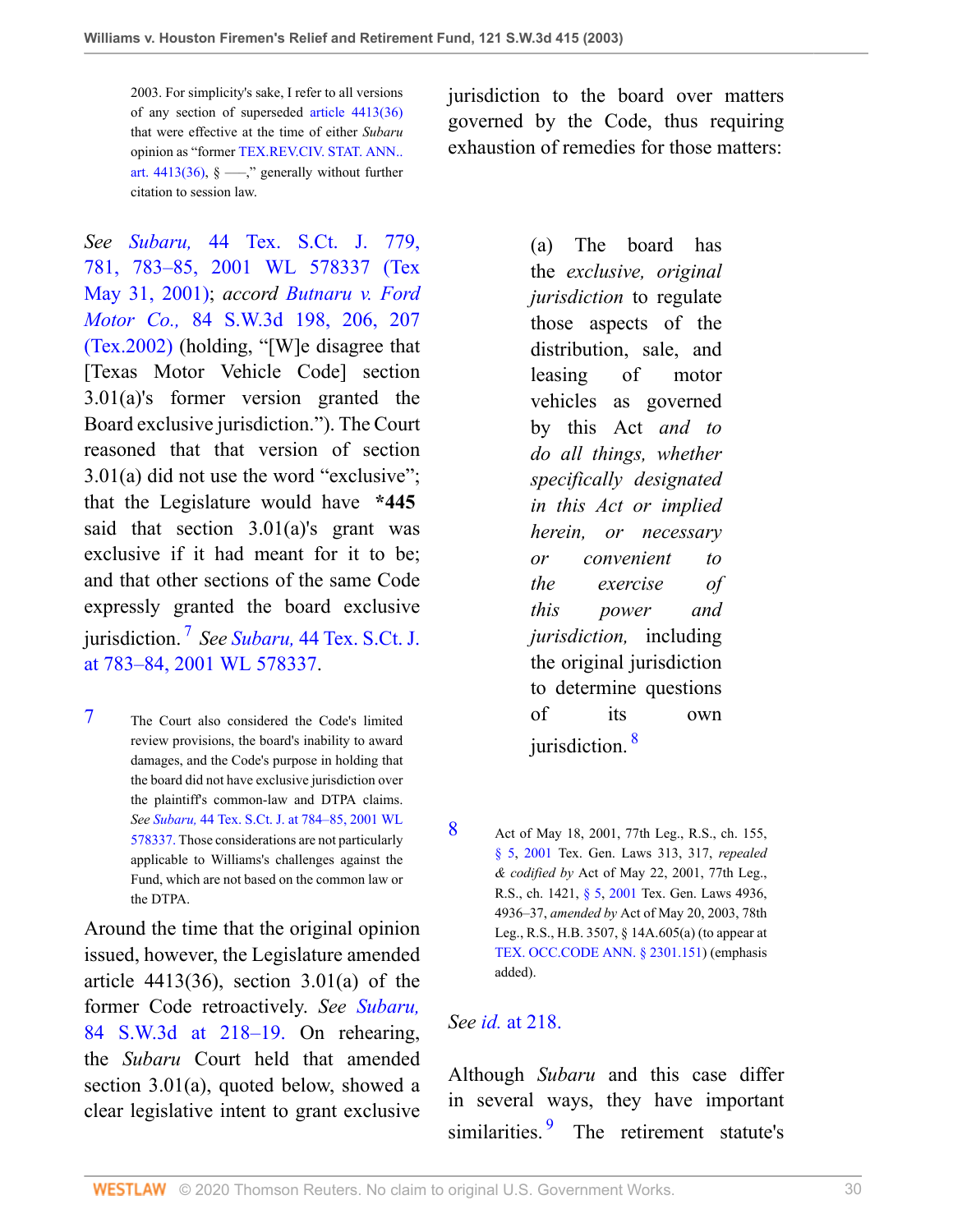<span id="page-30-3"></span>jurisdictional grant resembles the preamendment jurisdictional grant reviewed on original submission in *Subaru.* Neither of those jurisdictional provisions employed the term "exclusive." Each gave the agency broad powers, general and enumerated.<sup>[10](#page-30-1)</sup> Both statutes provided a pervasive regulatory scheme for the matters that the agency governed.<sup>[11](#page-30-2)</sup> Nonetheless, until section **\*446** 3.01(a) was amended in ways that materially distinguish it from the retirement statute here, the *Subaru* court held that preamendment section 3.01(a) did not grant the board exclusive jurisdiction over the plaintiff's claims, based in large part on that section's language. And the supreme court reached the same conclusion concerning pre-amendment section 3.01(a) in *[Butnaru v. Ford Motor](http://www.westlaw.com/Link/Document/FullText?findType=Y&serNum=2002399369&pubNum=0004644&originatingDoc=I8d0b46b0e7df11d99439b076ef9ec4de&refType=RP&originationContext=document&vr=3.0&rs=cblt1.0&transitionType=DocumentItem&contextData=(sc.UserEnteredCitation)) Co.,* [84 S.W.3d 198 \(Tex.2002\)](http://www.westlaw.com/Link/Document/FullText?findType=Y&serNum=2002399369&pubNum=0004644&originatingDoc=I8d0b46b0e7df11d99439b076ef9ec4de&refType=RP&originationContext=document&vr=3.0&rs=cblt1.0&transitionType=DocumentItem&contextData=(sc.UserEnteredCitation)).

- <span id="page-30-0"></span>[9](#page-29-4) One difference that I find immaterial is that *Subaru* concerned exhaustion of administrative remedies, while this case does not. A statute that requires one to exhaust administrative remedies to obtain a final ruling before seeking court review (*Subaru's* situation) is analogous to a statute requiring one to wait for a triggering event, despite having obtained a final agency ruling, before seeking court review (Williams's situation). Both types of statutes allow judicial review after certain prerequisites are met. And the rationale underlying the requirements in either situation is the same: the sovereign may generally not be sued without its consent, *i.e.,* without a statute that provides a means for review. *See Helton,* No. 01–01–01007–CV, slip op. at 8, at ––––; *[Dep't of Protective & Regulatory Servs. v.](http://www.westlaw.com/Link/Document/FullText?findType=Y&serNum=2002789503&pubNum=0004644&originatingDoc=I8d0b46b0e7df11d99439b076ef9ec4de&refType=RP&fi=co_pp_sp_4644_522&originationContext=document&vr=3.0&rs=cblt1.0&transitionType=DocumentItem&contextData=(sc.UserEnteredCitation)#co_pp_sp_4644_522) Schutz,* [101 S.W.3d 512, 522 \(Tex.App.-Houston](http://www.westlaw.com/Link/Document/FullText?findType=Y&serNum=2002789503&pubNum=0004644&originatingDoc=I8d0b46b0e7df11d99439b076ef9ec4de&refType=RP&fi=co_pp_sp_4644_522&originationContext=document&vr=3.0&rs=cblt1.0&transitionType=DocumentItem&contextData=(sc.UserEnteredCitation)#co_pp_sp_4644_522) [\[1st Dist.\] 2002, no pet. h.\)](http://www.westlaw.com/Link/Document/FullText?findType=Y&serNum=2002789503&pubNum=0004644&originatingDoc=I8d0b46b0e7df11d99439b076ef9ec4de&refType=RP&fi=co_pp_sp_4644_522&originationContext=document&vr=3.0&rs=cblt1.0&transitionType=DocumentItem&contextData=(sc.UserEnteredCitation)#co_pp_sp_4644_522).
- <span id="page-30-1"></span>[10](#page-30-3) *See* former [TEX.REV.CIV. STAT. ANN.. art.](http://www.westlaw.com/Link/Document/FullText?findType=L&pubNum=1000188&cite=TXCSART6243E.2&originatingDoc=I8d0b46b0e7df11d99439b076ef9ec4de&refType=LQ&originationContext=document&vr=3.0&rs=cblt1.0&transitionType=DocumentItem&contextData=(sc.UserEnteredCitation)) [6243e.2,](http://www.westlaw.com/Link/Document/FullText?findType=L&pubNum=1000188&cite=TXCSART6243E.2&originatingDoc=I8d0b46b0e7df11d99439b076ef9ec4de&refType=LQ&originationContext=document&vr=3.0&rs=cblt1.0&transitionType=DocumentItem&contextData=(sc.UserEnteredCitation)) § (2)(j); *see also* [TEX.REV.CIV.](http://www.westlaw.com/Link/Document/FullText?findType=L&pubNum=1000188&cite=TXCSART6243E.2(1)&originatingDoc=I8d0b46b0e7df11d99439b076ef9ec4de&refType=LQ&originationContext=document&vr=3.0&rs=cblt1.0&transitionType=DocumentItem&contextData=(sc.UserEnteredCitation)) [STAT. ANN.. art. 6243e.2\(1\), § 2\(p\)](http://www.westlaw.com/Link/Document/FullText?findType=L&pubNum=1000188&cite=TXCSART6243E.2(1)&originatingDoc=I8d0b46b0e7df11d99439b076ef9ec4de&refType=LQ&originationContext=document&vr=3.0&rs=cblt1.0&transitionType=DocumentItem&contextData=(sc.UserEnteredCitation)); former [TEX.REV.CIV. STAT. ANN.. art. 4413\(36\),](http://www.westlaw.com/Link/Document/FullText?findType=L&pubNum=1000188&cite=TXCSART4413(36)&originatingDoc=I8d0b46b0e7df11d99439b076ef9ec4de&refType=LQ&originationContext=document&vr=3.0&rs=cblt1.0&transitionType=DocumentItem&contextData=(sc.UserEnteredCitation))

[§ 3.01\(a\);](http://www.westlaw.com/Link/Document/FullText?findType=L&pubNum=1000188&cite=TXCSART4413(36)&originatingDoc=I8d0b46b0e7df11d99439b076ef9ec4de&refType=LQ&originationContext=document&vr=3.0&rs=cblt1.0&transitionType=DocumentItem&contextData=(sc.UserEnteredCitation)) *id.* [§§ 3.03–](http://www.westlaw.com/Link/Document/FullText?findType=L&pubNum=1000188&cite=TXCSART4413(36)&originatingDoc=I8d0b46b0e7df11d99439b076ef9ec4de&refType=LQ&originationContext=document&vr=3.0&rs=cblt1.0&transitionType=DocumentItem&contextData=(sc.UserEnteredCitation)).06 (granting board broad powers, general and enumerated; including power to issue rules and to make conclusions of law).

<span id="page-30-4"></span><span id="page-30-2"></span>[11](#page-30-4) *See, e.g.,* former [TEX.REV.CIV. STAT. ANN..](http://www.westlaw.com/Link/Document/FullText?findType=L&pubNum=1000188&cite=TXCSART4413(36)&originatingDoc=I8d0b46b0e7df11d99439b076ef9ec4de&refType=LQ&originationContext=document&vr=3.0&rs=cblt1.0&transitionType=DocumentItem&contextData=(sc.UserEnteredCitation)) [art. 4413\(36\), § 1.02](http://www.westlaw.com/Link/Document/FullText?findType=L&pubNum=1000188&cite=TXCSART4413(36)&originatingDoc=I8d0b46b0e7df11d99439b076ef9ec4de&refType=LQ&originationContext=document&vr=3.0&rs=cblt1.0&transitionType=DocumentItem&contextData=(sc.UserEnteredCitation)) (establishing as Code's purposes to ensure sound distribution and selling system through licensing and regulation and to prevent fraud, discrimination, and other abuses through Code's enforcement); *id.* § 3.02 (establishing board's duties); *id.* §§ 4.01–.07, 5.01–.05 (providing for detailed regulation of governed entities, establishing requisites for licenses, making certain conduct by or between governed entities unlawful, etc.); *id.* §§ 6.01–.07 (providing for enforcement of matters governed by the Code).

<span id="page-30-6"></span>The majority believes my position to be that courts should not recognize an agency's exclusive jurisdiction unless the Legislature expressly uses the term "exclusive." That is not my position. The Legislature can, of course, create exclusive jurisdiction by otherwise clearly showing its intent to grant the agency the sole authority over a particular matter. [12](#page-30-5) *See Subaru,* [84 S.W.3d at 221](http://www.westlaw.com/Link/Document/FullText?findType=Y&serNum=2002399333&pubNum=0004644&originatingDoc=I8d0b46b0e7df11d99439b076ef9ec4de&refType=RP&fi=co_pp_sp_4644_221&originationContext=document&vr=3.0&rs=cblt1.0&transitionType=DocumentItem&contextData=(sc.UserEnteredCitation)#co_pp_sp_4644_221) (explaining that agency has exclusive jurisdiction "*when* a pervasive regulatory scheme *indicates that [the Legislature] intended for the regulatory process to be the exclusive means* of remedying the problem to which the regulation is addressed.") (emphasis added); *cf. [Wichita County v. Hart,](http://www.westlaw.com/Link/Document/FullText?findType=Y&serNum=1996048351&pubNum=0000713&originatingDoc=I8d0b46b0e7df11d99439b076ef9ec4de&refType=RP&fi=co_pp_sp_713_783&originationContext=document&vr=3.0&rs=cblt1.0&transitionType=DocumentItem&contextData=(sc.UserEnteredCitation)#co_pp_sp_713_783)* 917 S.W.2d [779, 783 \(Tex.1996\)](http://www.westlaw.com/Link/Document/FullText?findType=Y&serNum=1996048351&pubNum=0000713&originatingDoc=I8d0b46b0e7df11d99439b076ef9ec4de&refType=RP&fi=co_pp_sp_713_783&originationContext=document&vr=3.0&rs=cblt1.0&transitionType=DocumentItem&contextData=(sc.UserEnteredCitation)#co_pp_sp_713_783) ("If [a statutory] provision's wording does not indicate whether the Legislature wanted courts to consider it jurisdictional, we must resolve the issue by applying rules of statutory construction.").

<span id="page-30-5"></span>[12](#page-30-6) However, I do note that the Legislature often —if not usually—expressly employs the term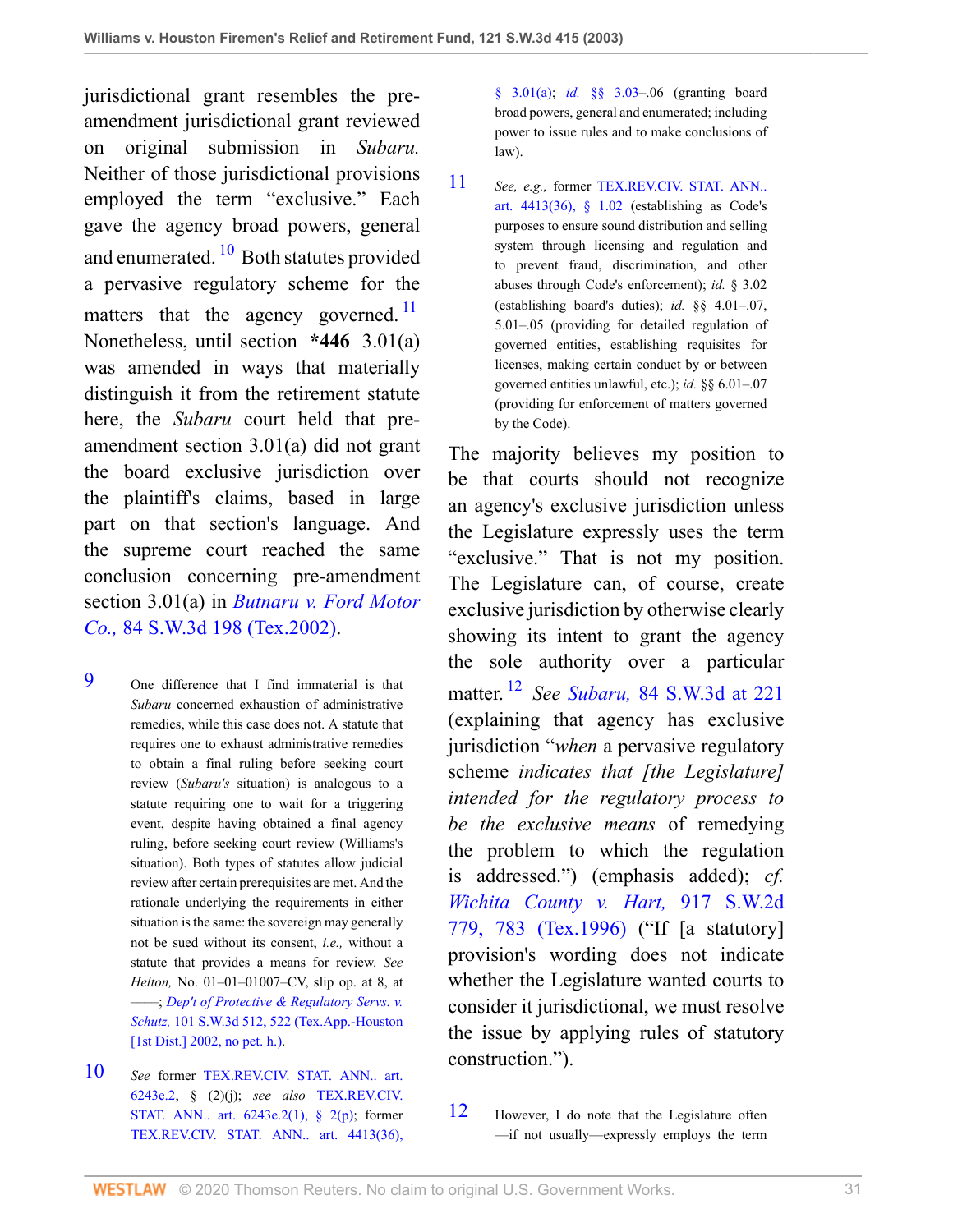"exclusive" when it wishes to grant exclusive jurisdiction to an agency. *See* [TEX. BUS.](http://www.westlaw.com/Link/Document/FullText?findType=L&pubNum=1000168&cite=TXBCS43.052&originatingDoc=I8d0b46b0e7df11d99439b076ef9ec4de&refType=LQ&originationContext=document&vr=3.0&rs=cblt1.0&transitionType=DocumentItem&contextData=(sc.UserEnteredCitation))  $& COM. CODE ANN. \S$  43.052(a) (Vernon 2002); *id.* § 43.102(b) (Vernon 2002); *id.* § 43.153(a) (Vernon 2002); [TEX. EDUC.CODE](http://www.westlaw.com/Link/Document/FullText?findType=L&pubNum=1000173&cite=TXEDS30.022&originatingDoc=I8d0b46b0e7df11d99439b076ef9ec4de&refType=SP&originationContext=document&vr=3.0&rs=cblt1.0&transitionType=DocumentItem&contextData=(sc.UserEnteredCitation)#co_pp_f383000077b35) [ANN. § 30.022\(h\)](http://www.westlaw.com/Link/Document/FullText?findType=L&pubNum=1000173&cite=TXEDS30.022&originatingDoc=I8d0b46b0e7df11d99439b076ef9ec4de&refType=SP&originationContext=document&vr=3.0&rs=cblt1.0&transitionType=DocumentItem&contextData=(sc.UserEnteredCitation)#co_pp_f383000077b35) (Vernon 1996); *id.* § 30.052(h) (Vernon 1996); [TEX. LOC. GOV'T CODE](http://www.westlaw.com/Link/Document/FullText?findType=L&pubNum=1000179&cite=TXLGS232.096&originatingDoc=I8d0b46b0e7df11d99439b076ef9ec4de&refType=SP&originationContext=document&vr=3.0&rs=cblt1.0&transitionType=DocumentItem&contextData=(sc.UserEnteredCitation)#co_pp_5ba1000067d06) [ANN.. § 232.096\(d\)](http://www.westlaw.com/Link/Document/FullText?findType=L&pubNum=1000179&cite=TXLGS232.096&originatingDoc=I8d0b46b0e7df11d99439b076ef9ec4de&refType=SP&originationContext=document&vr=3.0&rs=cblt1.0&transitionType=DocumentItem&contextData=(sc.UserEnteredCitation)#co_pp_5ba1000067d06) (Vernon Supp.2003); [TEX.](http://www.westlaw.com/Link/Document/FullText?findType=L&pubNum=1000180&cite=TXNRS131.022&originatingDoc=I8d0b46b0e7df11d99439b076ef9ec4de&refType=LQ&originationContext=document&vr=3.0&rs=cblt1.0&transitionType=DocumentItem&contextData=(sc.UserEnteredCitation)) [NAT. RES.CODE ANN. § 131.022 \(Vernon](http://www.westlaw.com/Link/Document/FullText?findType=L&pubNum=1000180&cite=TXNRS131.022&originatingDoc=I8d0b46b0e7df11d99439b076ef9ec4de&refType=LQ&originationContext=document&vr=3.0&rs=cblt1.0&transitionType=DocumentItem&contextData=(sc.UserEnteredCitation)) [2001\);](http://www.westlaw.com/Link/Document/FullText?findType=L&pubNum=1000180&cite=TXNRS131.022&originatingDoc=I8d0b46b0e7df11d99439b076ef9ec4de&refType=LQ&originationContext=document&vr=3.0&rs=cblt1.0&transitionType=DocumentItem&contextData=(sc.UserEnteredCitation)) *id.* § 134.012(a)(1), (2) (Vernon 2001); [TEX. OCC.CODE ANN. § 2301.354](http://www.westlaw.com/Link/Document/FullText?findType=L&pubNum=1016178&cite=TXOCS2301.354&originatingDoc=I8d0b46b0e7df11d99439b076ef9ec4de&refType=LQ&originationContext=document&vr=3.0&rs=cblt1.0&transitionType=DocumentItem&contextData=(sc.UserEnteredCitation)) (Vernon Supp.2003); [TEX. TRANSP. CODE ANN.. §](http://www.westlaw.com/Link/Document/FullText?findType=L&pubNum=1013482&cite=TXTRPS61.006&originatingDoc=I8d0b46b0e7df11d99439b076ef9ec4de&refType=LQ&originationContext=document&vr=3.0&rs=cblt1.0&transitionType=DocumentItem&contextData=(sc.UserEnteredCitation)) [61.006 \(Vernon 1999\);](http://www.westlaw.com/Link/Document/FullText?findType=L&pubNum=1013482&cite=TXTRPS61.006&originatingDoc=I8d0b46b0e7df11d99439b076ef9ec4de&refType=LQ&originationContext=document&vr=3.0&rs=cblt1.0&transitionType=DocumentItem&contextData=(sc.UserEnteredCitation)) *id.* § 62.024 (Vernon 1999); *id.* § 62.067 (Vernon 1999); *id.* § 66.015 (Vernon 1999); *id.* § 67.015 (Vernon 1999); *id.* § 68.015 (Vernon 1999); *id.* § 70.015 (Vernon 1999); *id.* § 366.171(d), (e) (Vernon 1999); [TEX. UTIL.CODE ANN. § 32.001\(a\)\(1\), \(2\)](http://www.westlaw.com/Link/Document/FullText?findType=L&pubNum=1015461&cite=TXUTS32.001&originatingDoc=I8d0b46b0e7df11d99439b076ef9ec4de&refType=SP&originationContext=document&vr=3.0&rs=cblt1.0&transitionType=DocumentItem&contextData=(sc.UserEnteredCitation)#co_pp_7b9b000044381), [\(b\)](http://www.westlaw.com/Link/Document/FullText?findType=L&pubNum=1015461&cite=TXUTS32.001&originatingDoc=I8d0b46b0e7df11d99439b076ef9ec4de&refType=SP&originationContext=document&vr=3.0&rs=cblt1.0&transitionType=DocumentItem&contextData=(sc.UserEnteredCitation)#co_pp_a83b000018c76) (Vernon 1998); *id.* § 33.002(b) (Vernon 1998); *id.* § 41.055 (Vernon Supp.2003); *id.* § 52.002(a) (Vernon 1998); *id.* § 60.002(a) (Vernon 1998); *id.* § 60.122 (Vernon 1998); *id.* § 102.001(a), (b) (Vernon 1998); *id.* § 103.003(a) (Vernon Supp.2003); *id.* § 104.201(a) (Vernon 1998); [TEX. WATER CODE ANN. § 13.042\(a\),](http://www.westlaw.com/Link/Document/FullText?findType=L&pubNum=1000186&cite=TXWAS13.042&originatingDoc=I8d0b46b0e7df11d99439b076ef9ec4de&refType=SP&originationContext=document&vr=3.0&rs=cblt1.0&transitionType=DocumentItem&contextData=(sc.UserEnteredCitation)#co_pp_8b3b0000958a4) [\(b\),](http://www.westlaw.com/Link/Document/FullText?findType=L&pubNum=1000186&cite=TXWAS13.042&originatingDoc=I8d0b46b0e7df11d99439b076ef9ec4de&refType=SP&originationContext=document&vr=3.0&rs=cblt1.0&transitionType=DocumentItem&contextData=(sc.UserEnteredCitation)#co_pp_a83b000018c76) [\(e\)](http://www.westlaw.com/Link/Document/FullText?findType=L&pubNum=1000186&cite=TXWAS13.042&originatingDoc=I8d0b46b0e7df11d99439b076ef9ec4de&refType=SP&originationContext=document&vr=3.0&rs=cblt1.0&transitionType=DocumentItem&contextData=(sc.UserEnteredCitation)#co_pp_7fdd00001ca15) (Vernon 2000); *id.* § 36.011(b) (Vernon Supp.2003); *id.* § 51.027(a) (Vernon 2000); *id.* § 51.049(a) (Vernon 2000); *id.* § 56.249(e) (Vernon 2002); *id.* § 58.027(a) (Vernon Supp.2003); *id.* § 62.028(a) (Vernon 1988); *id.* § 63.030(a) (Vernon 1988); former [TEX.REV.CIV. STAT. ANN.. art.](http://www.westlaw.com/Link/Document/FullText?findType=L&pubNum=1000188&cite=TXCSART4413(36)&originatingDoc=I8d0b46b0e7df11d99439b076ef9ec4de&refType=LQ&originationContext=document&vr=3.0&rs=cblt1.0&transitionType=DocumentItem&contextData=(sc.UserEnteredCitation)) [4413\(36\), § 3.01\(a\);](http://www.westlaw.com/Link/Document/FullText?findType=L&pubNum=1000188&cite=TXCSART4413(36)&originatingDoc=I8d0b46b0e7df11d99439b076ef9ec4de&refType=LQ&originationContext=document&vr=3.0&rs=cblt1.0&transitionType=DocumentItem&contextData=(sc.UserEnteredCitation)) *id.* § 5.01(4).

The majority views the retirement statute's comprehensive regulatory scheme to show that intent. I do not. Many agencies are granted broad powers (like those given to the Fund) to enforce and to administer complex regulatory schemes. That fact alone, without something indicating that the Legislature further intended some or all of those powers to be exclusive, cannot be enough. If that fact alone sufficed, most agencies could be deemed to have exclusive jurisdiction over most of the matters that they regulate. And if that fact alone had sufficed, the *Subaru* and *Butnaru* courts would have held that the former version of [section 3.01\(a\)](http://www.westlaw.com/Link/Document/FullText?findType=L&pubNum=1000188&cite=TXCSART4413(36)&originatingDoc=I8d0b46b0e7df11d99439b076ef9ec4de&refType=LQ&originationContext=document&vr=3.0&rs=cblt1.0&transitionType=DocumentItem&contextData=(sc.UserEnteredCitation)) granted

exclusive jurisdiction. *See [Subaru,](http://www.westlaw.com/Link/Document/FullText?findType=Y&serNum=2001454677&pubNum=0004475&originatingDoc=I8d0b46b0e7df11d99439b076ef9ec4de&refType=RP&fi=co_pp_sp_4475_783&originationContext=document&vr=3.0&rs=cblt1.0&transitionType=DocumentItem&contextData=(sc.UserEnteredCitation)#co_pp_sp_4475_783)* 44 [Tex. Sup.Ct. J. at 783–85, 2001 WL](http://www.westlaw.com/Link/Document/FullText?findType=Y&serNum=2001454677&pubNum=0004475&originatingDoc=I8d0b46b0e7df11d99439b076ef9ec4de&refType=RP&fi=co_pp_sp_4475_783&originationContext=document&vr=3.0&rs=cblt1.0&transitionType=DocumentItem&contextData=(sc.UserEnteredCitation)#co_pp_sp_4475_783) [578337](http://www.westlaw.com/Link/Document/FullText?findType=Y&serNum=2001454677&pubNum=0004475&originatingDoc=I8d0b46b0e7df11d99439b076ef9ec4de&refType=RP&fi=co_pp_sp_4475_783&originationContext=document&vr=3.0&rs=cblt1.0&transitionType=DocumentItem&contextData=(sc.UserEnteredCitation)#co_pp_sp_4475_783); *Butnaru,* [84 S.W.3d at 206.](http://www.westlaw.com/Link/Document/FullText?findType=Y&serNum=2002399369&pubNum=4644&originatingDoc=I8d0b46b0e7df11d99439b076ef9ec4de&refType=RP&fi=co_pp_sp_4644_206&originationContext=document&vr=3.0&rs=cblt1.0&transitionType=DocumentItem&contextData=(sc.UserEnteredCitation)#co_pp_sp_4644_206) They did not so hold. The majority's view also runs against the construct that we should normally not imply additional authority to agencies. *See Subaru,* [84 S.W.3d at 220.](http://www.westlaw.com/Link/Document/FullText?findType=Y&serNum=2002399333&pubNum=0004644&originatingDoc=I8d0b46b0e7df11d99439b076ef9ec4de&refType=RP&fi=co_pp_sp_4644_220&originationContext=document&vr=3.0&rs=cblt1.0&transitionType=DocumentItem&contextData=(sc.UserEnteredCitation)#co_pp_sp_4644_220)

In this retirement statute, I see the Legislature's intent to grant broad powers to the Fund to carry out the statute's purposes. I also see the Legislature's intent to allow the Fund the first shot at ruling on matters that the statute governs **\*447** (akin to primary jurisdiction, though that rule does not apply here). But I see no legislative intent, once the Fund has made and applied a statutory interpretation to undisputed facts in arriving at a final order, to make that interpretation the sole province of the Fund, to the exclusion of the courts, when interpreting statutes is one of the *raisons d'être* of any court.

I write further to respond to the majority's arguments against my position. Because the majority believes that the Fund has exclusive jurisdiction over legal questions, it concludes that my position would eviscerate agencies' exclusive jurisdiction. That view misunderstands my position, which is simply that, in the absence of statutory authority to do so, courts may still consider pure questions of law that are raised by an agency's action *when the agency itself does not have exclusive jurisdiction* over the particular question of law. *See [Johnson](http://www.westlaw.com/Link/Document/FullText?findType=Y&serNum=1991110109&pubNum=713&originatingDoc=I8d0b46b0e7df11d99439b076ef9ec4de&refType=RP&fi=co_pp_sp_713_566&originationContext=document&vr=3.0&rs=cblt1.0&transitionType=DocumentItem&contextData=(sc.UserEnteredCitation)#co_pp_sp_713_566) Controls, Inc.,* [813 S.W.2d at 566.](http://www.westlaw.com/Link/Document/FullText?findType=Y&serNum=1991110109&pubNum=713&originatingDoc=I8d0b46b0e7df11d99439b076ef9ec4de&refType=RP&fi=co_pp_sp_713_566&originationContext=document&vr=3.0&rs=cblt1.0&transitionType=DocumentItem&contextData=(sc.UserEnteredCitation)#co_pp_sp_713_566) If I read the retirement statute to grant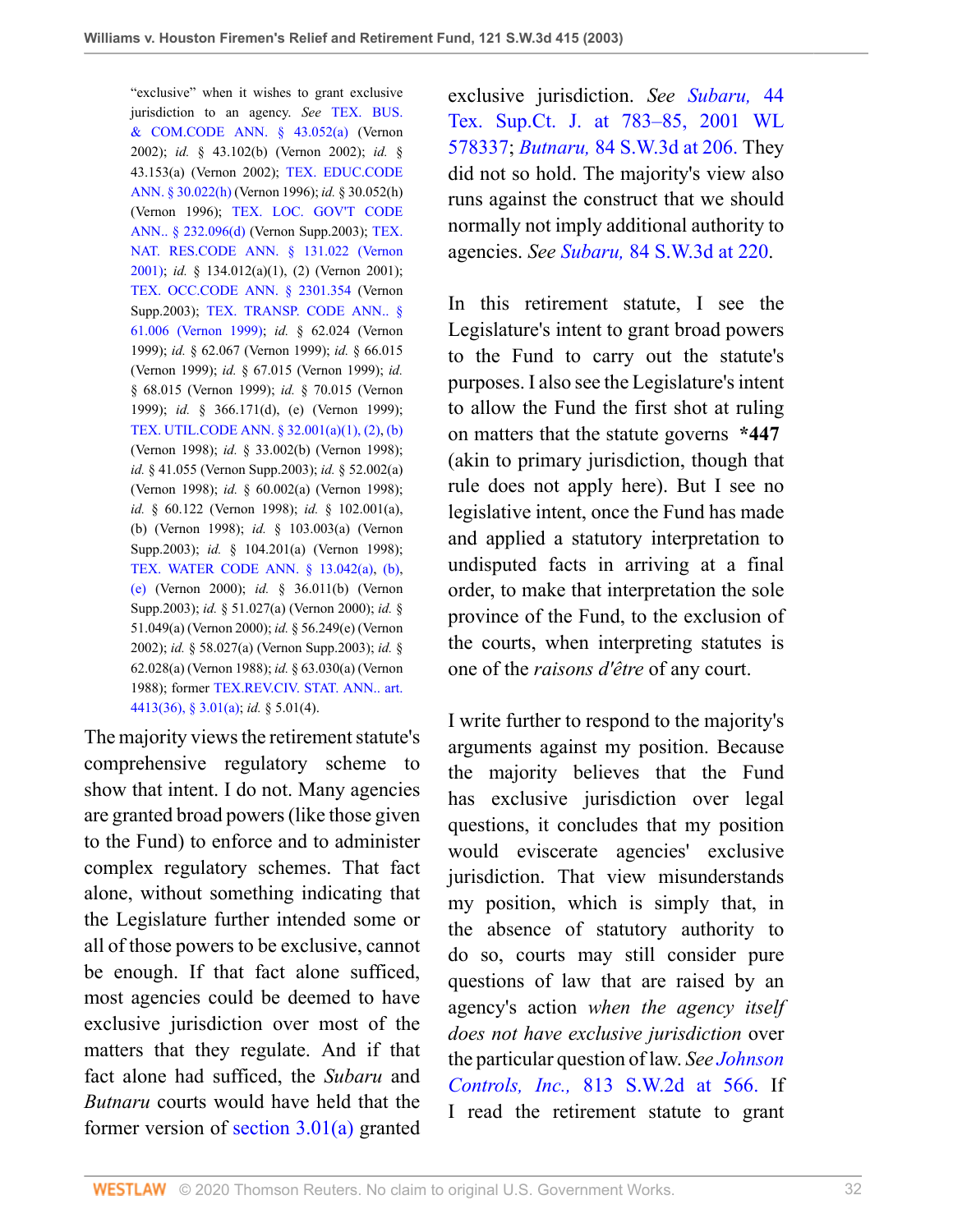the Fund exclusive jurisdiction over pure legal questions, I would not apply the pure-question-of-law exception here. I do not so read the statute, however.

The majority next implies that parties might nonetheless abuse the purequestion-of-law exception by falsely claiming that every agency ruling fits the exception. In answer, I begin by noting that the pure-question-of-law exception is well accepted, having expressly been recognized or applied by at least seven courts of appeals (including ours) and having been recognized, though not applied, by the Texas Supreme Court.  $^{13}$  $^{13}$  $^{13}$ I have found no court that has denied the exception's existence. If the supreme court uses this case to reconsider the validity of this exception, or if it decides that the exception does not **\*448** apply in situations clearly analogous to those involving exhausation of remedies (see footnote nine above), so be it. Until then, I would recognize and apply the exception here because I believe that this case fits squarely into it.

<span id="page-32-0"></span>[13](#page-32-1) *See Grounds v. Tolar,* [707 S.W.2d 889, 892](http://www.westlaw.com/Link/Document/FullText?findType=Y&serNum=1986116930&pubNum=0000713&originatingDoc=I8d0b46b0e7df11d99439b076ef9ec4de&refType=RP&fi=co_pp_sp_713_892&originationContext=document&vr=3.0&rs=cblt1.0&transitionType=DocumentItem&contextData=(sc.UserEnteredCitation)#co_pp_sp_713_892) [\(Tex.1986\)](http://www.westlaw.com/Link/Document/FullText?findType=Y&serNum=1986116930&pubNum=0000713&originatingDoc=I8d0b46b0e7df11d99439b076ef9ec4de&refType=RP&fi=co_pp_sp_713_892&originationContext=document&vr=3.0&rs=cblt1.0&transitionType=DocumentItem&contextData=(sc.UserEnteredCitation)#co_pp_sp_713_892) (recognizing exception, but not applying it because question was not one of pure law, and for other reasons distinguishing the case from the one currently under review); *[City](http://www.westlaw.com/Link/Document/FullText?findType=Y&serNum=2000113587&pubNum=0004644&originatingDoc=I8d0b46b0e7df11d99439b076ef9ec4de&refType=RP&fi=co_pp_sp_4644_264&originationContext=document&vr=3.0&rs=cblt1.0&transitionType=DocumentItem&contextData=(sc.UserEnteredCitation)#co_pp_sp_4644_264) [of Austin v. Pendergrass,](http://www.westlaw.com/Link/Document/FullText?findType=Y&serNum=2000113587&pubNum=0004644&originatingDoc=I8d0b46b0e7df11d99439b076ef9ec4de&refType=RP&fi=co_pp_sp_4644_264&originationContext=document&vr=3.0&rs=cblt1.0&transitionType=DocumentItem&contextData=(sc.UserEnteredCitation)#co_pp_sp_4644_264)* 18 S.W.3d 261, 264– [65 \(Tex.App.-Austin 2000, no pet.\) \(recognizing](http://www.westlaw.com/Link/Document/FullText?findType=Y&serNum=2000113587&pubNum=0004644&originatingDoc=I8d0b46b0e7df11d99439b076ef9ec4de&refType=RP&fi=co_pp_sp_4644_264&originationContext=document&vr=3.0&rs=cblt1.0&transitionType=DocumentItem&contextData=(sc.UserEnteredCitation)#co_pp_sp_4644_264) [and applying exception\)](http://www.westlaw.com/Link/Document/FullText?findType=Y&serNum=2000113587&pubNum=0004644&originatingDoc=I8d0b46b0e7df11d99439b076ef9ec4de&refType=RP&fi=co_pp_sp_4644_264&originationContext=document&vr=3.0&rs=cblt1.0&transitionType=DocumentItem&contextData=(sc.UserEnteredCitation)#co_pp_sp_4644_264); *[Frasier v. Yanes,](http://www.westlaw.com/Link/Document/FullText?findType=Y&serNum=1999275519&pubNum=0004644&originatingDoc=I8d0b46b0e7df11d99439b076ef9ec4de&refType=RP&fi=co_pp_sp_4644_427&originationContext=document&vr=3.0&rs=cblt1.0&transitionType=DocumentItem&contextData=(sc.UserEnteredCitation)#co_pp_sp_4644_427)* 9 [S.W.3d 422, 427 \(Tex.App.-Austin 1999, no](http://www.westlaw.com/Link/Document/FullText?findType=Y&serNum=1999275519&pubNum=0004644&originatingDoc=I8d0b46b0e7df11d99439b076ef9ec4de&refType=RP&fi=co_pp_sp_4644_427&originationContext=document&vr=3.0&rs=cblt1.0&transitionType=DocumentItem&contextData=(sc.UserEnteredCitation)#co_pp_sp_4644_427) [pet.\)](http://www.westlaw.com/Link/Document/FullText?findType=Y&serNum=1999275519&pubNum=0004644&originatingDoc=I8d0b46b0e7df11d99439b076ef9ec4de&refType=RP&fi=co_pp_sp_4644_427&originationContext=document&vr=3.0&rs=cblt1.0&transitionType=DocumentItem&contextData=(sc.UserEnteredCitation)#co_pp_sp_4644_427) (same); *[Hicks v. Lamar Consol. Indep.](http://www.westlaw.com/Link/Document/FullText?findType=Y&serNum=1997085613&pubNum=0000713&originatingDoc=I8d0b46b0e7df11d99439b076ef9ec4de&refType=RP&fi=co_pp_sp_713_542&originationContext=document&vr=3.0&rs=cblt1.0&transitionType=DocumentItem&contextData=(sc.UserEnteredCitation)#co_pp_sp_713_542) Sch. Dist.,* [943 S.W.2d 540, 542–43 \(Tex.App.-](http://www.westlaw.com/Link/Document/FullText?findType=Y&serNum=1997085613&pubNum=0000713&originatingDoc=I8d0b46b0e7df11d99439b076ef9ec4de&refType=RP&fi=co_pp_sp_713_542&originationContext=document&vr=3.0&rs=cblt1.0&transitionType=DocumentItem&contextData=(sc.UserEnteredCitation)#co_pp_sp_713_542) [Eastland 1997, no writ\) \(recognizing exception,](http://www.westlaw.com/Link/Document/FullText?findType=Y&serNum=1997085613&pubNum=0000713&originatingDoc=I8d0b46b0e7df11d99439b076ef9ec4de&refType=RP&fi=co_pp_sp_713_542&originationContext=document&vr=3.0&rs=cblt1.0&transitionType=DocumentItem&contextData=(sc.UserEnteredCitation)#co_pp_sp_713_542) [but not applying it because fact issues existed\);](http://www.westlaw.com/Link/Document/FullText?findType=Y&serNum=1997085613&pubNum=0000713&originatingDoc=I8d0b46b0e7df11d99439b076ef9ec4de&refType=RP&fi=co_pp_sp_713_542&originationContext=document&vr=3.0&rs=cblt1.0&transitionType=DocumentItem&contextData=(sc.UserEnteredCitation)#co_pp_sp_713_542) *[Mercedes Indep. Sch. Dist. v. Munoz,](http://www.westlaw.com/Link/Document/FullText?findType=Y&serNum=1996260861&pubNum=0000713&originatingDoc=I8d0b46b0e7df11d99439b076ef9ec4de&refType=RP&fi=co_pp_sp_713_216&originationContext=document&vr=3.0&rs=cblt1.0&transitionType=DocumentItem&contextData=(sc.UserEnteredCitation)#co_pp_sp_713_216)* 941 S.W.2d [215, 216–18](http://www.westlaw.com/Link/Document/FullText?findType=Y&serNum=1996260861&pubNum=0000713&originatingDoc=I8d0b46b0e7df11d99439b076ef9ec4de&refType=RP&fi=co_pp_sp_713_216&originationContext=document&vr=3.0&rs=cblt1.0&transitionType=DocumentItem&contextData=(sc.UserEnteredCitation)#co_pp_sp_713_216) (same); *[Jones v. Dallas Indep.](http://www.westlaw.com/Link/Document/FullText?findType=Y&serNum=1994056500&pubNum=0000713&originatingDoc=I8d0b46b0e7df11d99439b076ef9ec4de&refType=RP&fi=co_pp_sp_713_296&originationContext=document&vr=3.0&rs=cblt1.0&transitionType=DocumentItem&contextData=(sc.UserEnteredCitation)#co_pp_sp_713_296) Sch. Dist.,* [872 S.W.2d 294, 296 \(Tex.App.-](http://www.westlaw.com/Link/Document/FullText?findType=Y&serNum=1994056500&pubNum=0000713&originatingDoc=I8d0b46b0e7df11d99439b076ef9ec4de&refType=RP&fi=co_pp_sp_713_296&originationContext=document&vr=3.0&rs=cblt1.0&transitionType=DocumentItem&contextData=(sc.UserEnteredCitation)#co_pp_sp_713_296)

<span id="page-32-1"></span>[Dallas 1994, writ denied\)](http://www.westlaw.com/Link/Document/FullText?findType=Y&serNum=1994056500&pubNum=0000713&originatingDoc=I8d0b46b0e7df11d99439b076ef9ec4de&refType=RP&fi=co_pp_sp_713_296&originationContext=document&vr=3.0&rs=cblt1.0&transitionType=DocumentItem&contextData=(sc.UserEnteredCitation)#co_pp_sp_713_296) (same); *[Tex. Dept. of](http://www.westlaw.com/Link/Document/FullText?findType=Y&serNum=1993232901&pubNum=0000713&originatingDoc=I8d0b46b0e7df11d99439b076ef9ec4de&refType=RP&fi=co_pp_sp_713_508&originationContext=document&vr=3.0&rs=cblt1.0&transitionType=DocumentItem&contextData=(sc.UserEnteredCitation)#co_pp_sp_713_508) [Health v. Tex. Health Enters., Inc.,](http://www.westlaw.com/Link/Document/FullText?findType=Y&serNum=1993232901&pubNum=0000713&originatingDoc=I8d0b46b0e7df11d99439b076ef9ec4de&refType=RP&fi=co_pp_sp_713_508&originationContext=document&vr=3.0&rs=cblt1.0&transitionType=DocumentItem&contextData=(sc.UserEnteredCitation)#co_pp_sp_713_508)* 871 S.W.2d [498, 508 \(Tex.App.-Dallas 1993, writ denied\)](http://www.westlaw.com/Link/Document/FullText?findType=Y&serNum=1993232901&pubNum=0000713&originatingDoc=I8d0b46b0e7df11d99439b076ef9ec4de&refType=RP&fi=co_pp_sp_713_508&originationContext=document&vr=3.0&rs=cblt1.0&transitionType=DocumentItem&contextData=(sc.UserEnteredCitation)#co_pp_sp_713_508) [\(recognizing and applying exception\)](http://www.westlaw.com/Link/Document/FullText?findType=Y&serNum=1993232901&pubNum=0000713&originatingDoc=I8d0b46b0e7df11d99439b076ef9ec4de&refType=RP&fi=co_pp_sp_713_508&originationContext=document&vr=3.0&rs=cblt1.0&transitionType=DocumentItem&contextData=(sc.UserEnteredCitation)#co_pp_sp_713_508), *overruled on other grounds by [Fed. Sign v. Tex. S. Univ.,](http://www.westlaw.com/Link/Document/FullText?findType=Y&serNum=1997131018&pubNum=0000713&originatingDoc=I8d0b46b0e7df11d99439b076ef9ec4de&refType=RP&originationContext=document&vr=3.0&rs=cblt1.0&transitionType=DocumentItem&contextData=(sc.UserEnteredCitation))* [951 S.W.2d 401 \(Tex.1997\);](http://www.westlaw.com/Link/Document/FullText?findType=Y&serNum=1997131018&pubNum=0000713&originatingDoc=I8d0b46b0e7df11d99439b076ef9ec4de&refType=RP&originationContext=document&vr=3.0&rs=cblt1.0&transitionType=DocumentItem&contextData=(sc.UserEnteredCitation)) *[Int'l Union of United](http://www.westlaw.com/Link/Document/FullText?findType=Y&serNum=1991110109&pubNum=0000713&originatingDoc=I8d0b46b0e7df11d99439b076ef9ec4de&refType=RP&fi=co_pp_sp_713_566&originationContext=document&vr=3.0&rs=cblt1.0&transitionType=DocumentItem&contextData=(sc.UserEnteredCitation)#co_pp_sp_713_566) [Auto. Aerospace & Agric. Implement Workers](http://www.westlaw.com/Link/Document/FullText?findType=Y&serNum=1991110109&pubNum=0000713&originatingDoc=I8d0b46b0e7df11d99439b076ef9ec4de&refType=RP&fi=co_pp_sp_713_566&originationContext=document&vr=3.0&rs=cblt1.0&transitionType=DocumentItem&contextData=(sc.UserEnteredCitation)#co_pp_sp_713_566) [of Am. Local 119 v. Johnson Controls, Inc.,](http://www.westlaw.com/Link/Document/FullText?findType=Y&serNum=1991110109&pubNum=0000713&originatingDoc=I8d0b46b0e7df11d99439b076ef9ec4de&refType=RP&fi=co_pp_sp_713_566&originationContext=document&vr=3.0&rs=cblt1.0&transitionType=DocumentItem&contextData=(sc.UserEnteredCitation)#co_pp_sp_713_566)* [813 S.W.2d 558, 566 \(Tex.App.-Dallas 1991,](http://www.westlaw.com/Link/Document/FullText?findType=Y&serNum=1991110109&pubNum=0000713&originatingDoc=I8d0b46b0e7df11d99439b076ef9ec4de&refType=RP&fi=co_pp_sp_713_566&originationContext=document&vr=3.0&rs=cblt1.0&transitionType=DocumentItem&contextData=(sc.UserEnteredCitation)#co_pp_sp_713_566) [writ denied\)](http://www.westlaw.com/Link/Document/FullText?findType=Y&serNum=1991110109&pubNum=0000713&originatingDoc=I8d0b46b0e7df11d99439b076ef9ec4de&refType=RP&fi=co_pp_sp_713_566&originationContext=document&vr=3.0&rs=cblt1.0&transitionType=DocumentItem&contextData=(sc.UserEnteredCitation)#co_pp_sp_713_566) (same); *[Houston Indep. Sch. Dist.](http://www.westlaw.com/Link/Document/FullText?findType=Y&serNum=1986126892&pubNum=0000713&originatingDoc=I8d0b46b0e7df11d99439b076ef9ec4de&refType=RP&fi=co_pp_sp_713_370&originationContext=document&vr=3.0&rs=cblt1.0&transitionType=DocumentItem&contextData=(sc.UserEnteredCitation)#co_pp_sp_713_370) [v. Houston Fed'n of Teachers, Local 2415,](http://www.westlaw.com/Link/Document/FullText?findType=Y&serNum=1986126892&pubNum=0000713&originatingDoc=I8d0b46b0e7df11d99439b076ef9ec4de&refType=RP&fi=co_pp_sp_713_370&originationContext=document&vr=3.0&rs=cblt1.0&transitionType=DocumentItem&contextData=(sc.UserEnteredCitation)#co_pp_sp_713_370)* [715 S.W.2d 369, 370 \(Tex.App.-Houston \[1st](http://www.westlaw.com/Link/Document/FullText?findType=Y&serNum=1986126892&pubNum=0000713&originatingDoc=I8d0b46b0e7df11d99439b076ef9ec4de&refType=RP&fi=co_pp_sp_713_370&originationContext=document&vr=3.0&rs=cblt1.0&transitionType=DocumentItem&contextData=(sc.UserEnteredCitation)#co_pp_sp_713_370) [Dist.\] 1986\) \(recognizing exception, but not](http://www.westlaw.com/Link/Document/FullText?findType=Y&serNum=1986126892&pubNum=0000713&originatingDoc=I8d0b46b0e7df11d99439b076ef9ec4de&refType=RP&fi=co_pp_sp_713_370&originationContext=document&vr=3.0&rs=cblt1.0&transitionType=DocumentItem&contextData=(sc.UserEnteredCitation)#co_pp_sp_713_370) [applying it because fact issues existed\)](http://www.westlaw.com/Link/Document/FullText?findType=Y&serNum=1986126892&pubNum=0000713&originatingDoc=I8d0b46b0e7df11d99439b076ef9ec4de&refType=RP&fi=co_pp_sp_713_370&originationContext=document&vr=3.0&rs=cblt1.0&transitionType=DocumentItem&contextData=(sc.UserEnteredCitation)#co_pp_sp_713_370), *rev'd on other grounds,* [730 S.W.2d 644 \(Tex.1987\)](http://www.westlaw.com/Link/Document/FullText?findType=Y&serNum=1987051007&pubNum=0000713&originatingDoc=I8d0b46b0e7df11d99439b076ef9ec4de&refType=RP&originationContext=document&vr=3.0&rs=cblt1.0&transitionType=DocumentItem&contextData=(sc.UserEnteredCitation)); *see also [Houston Fed'n of Teachers, Local 2415 v.](http://www.westlaw.com/Link/Document/FullText?findType=Y&serNum=1987051007&pubNum=0000713&originatingDoc=I8d0b46b0e7df11d99439b076ef9ec4de&refType=RP&fi=co_pp_sp_713_647&originationContext=document&vr=3.0&rs=cblt1.0&transitionType=DocumentItem&contextData=(sc.UserEnteredCitation)#co_pp_sp_713_647) [Houston Indep. Sch. Dist.,](http://www.westlaw.com/Link/Document/FullText?findType=Y&serNum=1987051007&pubNum=0000713&originatingDoc=I8d0b46b0e7df11d99439b076ef9ec4de&refType=RP&fi=co_pp_sp_713_647&originationContext=document&vr=3.0&rs=cblt1.0&transitionType=DocumentItem&contextData=(sc.UserEnteredCitation)#co_pp_sp_713_647)* 730 S.W.2d 644, 647– [48 \(Tex.1987\)](http://www.westlaw.com/Link/Document/FullText?findType=Y&serNum=1987051007&pubNum=0000713&originatingDoc=I8d0b46b0e7df11d99439b076ef9ec4de&refType=RP&fi=co_pp_sp_713_647&originationContext=document&vr=3.0&rs=cblt1.0&transitionType=DocumentItem&contextData=(sc.UserEnteredCitation)#co_pp_sp_713_647) (Kilgarin, J., concurring, joined by Wallace, J.) (recognizing exception); *[Jones](http://www.westlaw.com/Link/Document/FullText?findType=Y&serNum=2001420017&pubNum=0004644&originatingDoc=I8d0b46b0e7df11d99439b076ef9ec4de&refType=RP&fi=co_pp_sp_4644_471&originationContext=document&vr=3.0&rs=cblt1.0&transitionType=DocumentItem&contextData=(sc.UserEnteredCitation)#co_pp_sp_4644_471) [v. Clarksville Indep. Sch. Dist.,](http://www.westlaw.com/Link/Document/FullText?findType=Y&serNum=2001420017&pubNum=0004644&originatingDoc=I8d0b46b0e7df11d99439b076ef9ec4de&refType=RP&fi=co_pp_sp_4644_471&originationContext=document&vr=3.0&rs=cblt1.0&transitionType=DocumentItem&contextData=(sc.UserEnteredCitation)#co_pp_sp_4644_471)* 46 S.W.3d 467, [471 n. 3 \(Tex.App.-Texarkana 2001, no pet.\)](http://www.westlaw.com/Link/Document/FullText?findType=Y&serNum=2001420017&pubNum=0004644&originatingDoc=I8d0b46b0e7df11d99439b076ef9ec4de&refType=RP&fi=co_pp_sp_4644_471&originationContext=document&vr=3.0&rs=cblt1.0&transitionType=DocumentItem&contextData=(sc.UserEnteredCitation)#co_pp_sp_4644_471) (noting exception in dictum); *cf. [Cooper v.](http://www.westlaw.com/Link/Document/FullText?findType=Y&serNum=1999030267&pubNum=0000713&originatingDoc=I8d0b46b0e7df11d99439b076ef9ec4de&refType=RP&fi=co_pp_sp_713_616&originationContext=document&vr=3.0&rs=cblt1.0&transitionType=DocumentItem&contextData=(sc.UserEnteredCitation)#co_pp_sp_713_616) [St. Paul Fire & Marine Ins. Co.,](http://www.westlaw.com/Link/Document/FullText?findType=Y&serNum=1999030267&pubNum=0000713&originatingDoc=I8d0b46b0e7df11d99439b076ef9ec4de&refType=RP&fi=co_pp_sp_713_616&originationContext=document&vr=3.0&rs=cblt1.0&transitionType=DocumentItem&contextData=(sc.UserEnteredCitation)#co_pp_sp_713_616)* 985 S.W.2d [614, 616 \(Tex.App.-Amarillo 1999, no pet.\)](http://www.westlaw.com/Link/Document/FullText?findType=Y&serNum=1999030267&pubNum=0000713&originatingDoc=I8d0b46b0e7df11d99439b076ef9ec4de&refType=RP&fi=co_pp_sp_713_616&originationContext=document&vr=3.0&rs=cblt1.0&transitionType=DocumentItem&contextData=(sc.UserEnteredCitation)#co_pp_sp_713_616) (holding that complaining party could assert statutory-construction in suit for judicial review, despite not having presented that argument in administrative proceedings because, "the need for exhaustion administrative remedies has generally been held inapplicable to questions of law"); *[Pension Bd. of Police Officers Pension](http://www.westlaw.com/Link/Document/FullText?findType=Y&serNum=1973129771&pubNum=0000713&originatingDoc=I8d0b46b0e7df11d99439b076ef9ec4de&refType=RP&fi=co_pp_sp_713_308&originationContext=document&vr=3.0&rs=cblt1.0&transitionType=DocumentItem&contextData=(sc.UserEnteredCitation)#co_pp_sp_713_308) [Sys. of Houston v. Colson,](http://www.westlaw.com/Link/Document/FullText?findType=Y&serNum=1973129771&pubNum=0000713&originatingDoc=I8d0b46b0e7df11d99439b076ef9ec4de&refType=RP&fi=co_pp_sp_713_308&originationContext=document&vr=3.0&rs=cblt1.0&transitionType=DocumentItem&contextData=(sc.UserEnteredCitation)#co_pp_sp_713_308)* 492 S.W.2d 307, 308– [09 \(Tex.Civ.App.-Beaumont 1973, writ ref'd,](http://www.westlaw.com/Link/Document/FullText?findType=Y&serNum=1973129771&pubNum=0000713&originatingDoc=I8d0b46b0e7df11d99439b076ef9ec4de&refType=RP&fi=co_pp_sp_713_308&originationContext=document&vr=3.0&rs=cblt1.0&transitionType=DocumentItem&contextData=(sc.UserEnteredCitation)#co_pp_sp_713_308) [n.r.e.\)](http://www.westlaw.com/Link/Document/FullText?findType=Y&serNum=1973129771&pubNum=0000713&originatingDoc=I8d0b46b0e7df11d99439b076ef9ec4de&refType=RP&fi=co_pp_sp_713_308&originationContext=document&vr=3.0&rs=cblt1.0&transitionType=DocumentItem&contextData=(sc.UserEnteredCitation)#co_pp_sp_713_308) (recognizing, in dictum, exception in support of holding that substantial-evidence review did not apply because agency action involved pure question of law). As explained in footnote 9, above, the fact that these courts applied the exception in the context of exhaustion of administrative remedies supports by analogy the exception's application here.

<span id="page-32-2"></span>More importantly, and contrary to the majority's claim, the pure-question-of-law exception is limited, not "expansive." This is especially true here. First, the exception applies only when a *pure* question of law of exists; that is, there must be no material fact issues involved in the agency's action.  $14$  Determinations of PSC requests, as with most agency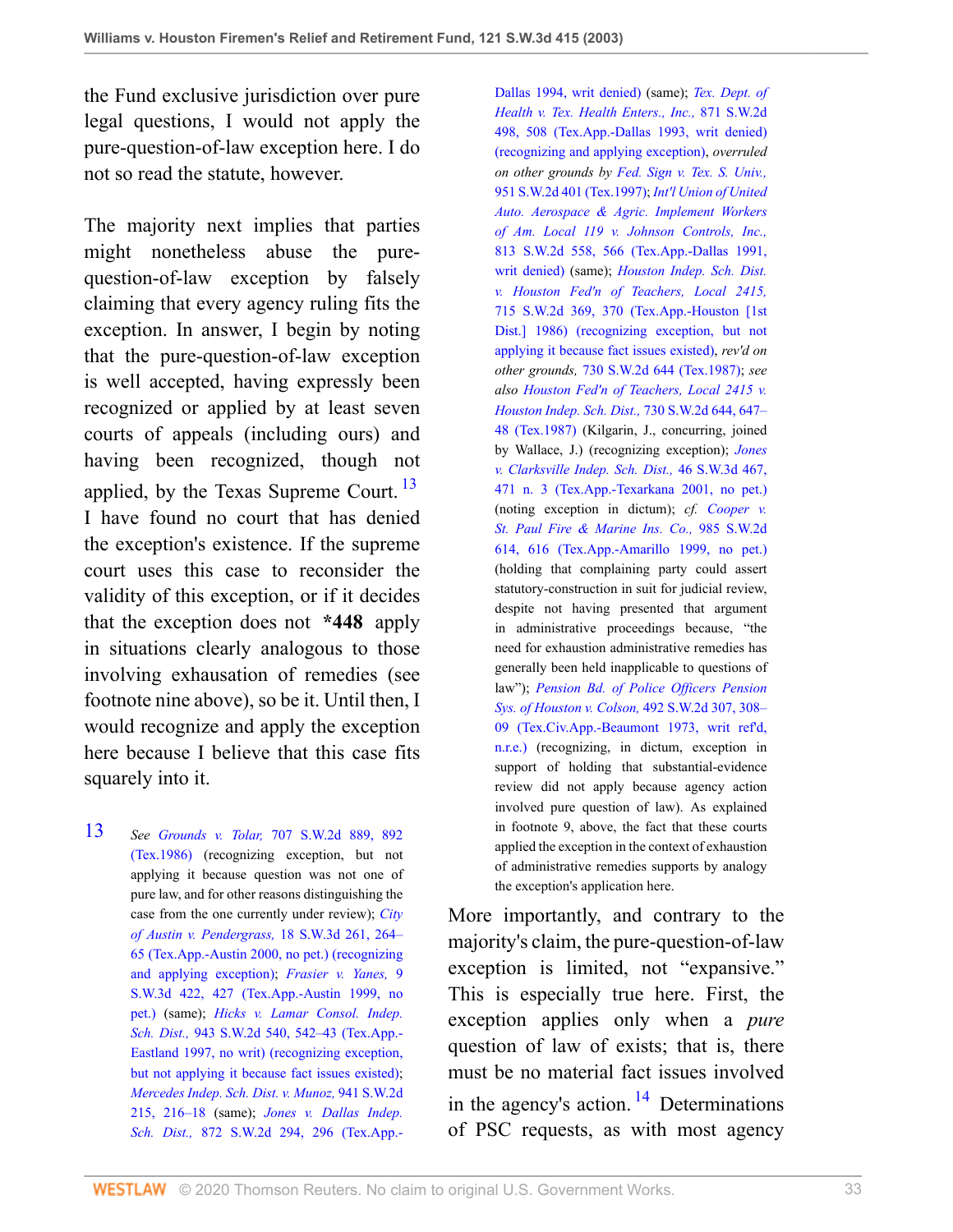rulings, will normally involve the application of law to disputed facts. It is only because of the very unusual circumstances present here—the Fund's admission that it based the guidelines solely on its statutory interpretation and that it denied Williams's PSC request solely for the undisputed reason that he did not meet the guidelines—that the pure-question-of-law exception can apply. And I note that the majority's slippery-slope argument could apply equally well to the other exceptions to judicial review—that the agency action adversely affects a vested property right, violates certain constitutional provisions, or exceeds agency authority. Nonetheless, our supreme court has repeatedly recognized the validity of these exceptions, rather than rejecting them for allegedly allowing the exception to swallow the rule through artful pleading. Parties sometimes do try to label a challenge to an administrative agency's ruling in a way that will fit one of these exceptions, even though the exception does not apply (as Williams did with his "ultra vires" challenge, for example). The response to that type of pleading is to overrule the challenge because it does not truly fit the exception, rather than to eliminate the exception entirely because some litigants might improperly invoke it.

<span id="page-33-0"></span>[14](#page-32-2) *See, e.g., Hicks,* [943 S.W.2d at 542, 543;](http://www.westlaw.com/Link/Document/FullText?findType=Y&serNum=1997085613&pubNum=713&originatingDoc=I8d0b46b0e7df11d99439b076ef9ec4de&refType=RP&fi=co_pp_sp_713_542&originationContext=document&vr=3.0&rs=cblt1.0&transitionType=DocumentItem&contextData=(sc.UserEnteredCitation)#co_pp_sp_713_542) *[Munoz,](http://www.westlaw.com/Link/Document/FullText?findType=Y&serNum=1996260861&pubNum=713&originatingDoc=I8d0b46b0e7df11d99439b076ef9ec4de&refType=RP&fi=co_pp_sp_713_216&originationContext=document&vr=3.0&rs=cblt1.0&transitionType=DocumentItem&contextData=(sc.UserEnteredCitation)#co_pp_sp_713_216)* [941 S.W.2d at 216, 218;](http://www.westlaw.com/Link/Document/FullText?findType=Y&serNum=1996260861&pubNum=713&originatingDoc=I8d0b46b0e7df11d99439b076ef9ec4de&refType=RP&fi=co_pp_sp_713_216&originationContext=document&vr=3.0&rs=cblt1.0&transitionType=DocumentItem&contextData=(sc.UserEnteredCitation)#co_pp_sp_713_216) *[Houston Fed'n of](http://www.westlaw.com/Link/Document/FullText?findType=Y&serNum=1986126892&pubNum=713&originatingDoc=I8d0b46b0e7df11d99439b076ef9ec4de&refType=RP&fi=co_pp_sp_713_370&originationContext=document&vr=3.0&rs=cblt1.0&transitionType=DocumentItem&contextData=(sc.UserEnteredCitation)#co_pp_sp_713_370) Teachers, Local 2415,* [715 S.W.2d at 370–71;](http://www.westlaw.com/Link/Document/FullText?findType=Y&serNum=1986126892&pubNum=713&originatingDoc=I8d0b46b0e7df11d99439b076ef9ec4de&refType=RP&fi=co_pp_sp_713_370&originationContext=document&vr=3.0&rs=cblt1.0&transitionType=DocumentItem&contextData=(sc.UserEnteredCitation)#co_pp_sp_713_370) *cf. Colson,* [492 S.W.2d at 308–09.](http://www.westlaw.com/Link/Document/FullText?findType=Y&serNum=1973129771&pubNum=0000713&originatingDoc=I8d0b46b0e7df11d99439b076ef9ec4de&refType=RP&fi=co_pp_sp_713_308&originationContext=document&vr=3.0&rs=cblt1.0&transitionType=DocumentItem&contextData=(sc.UserEnteredCitation)#co_pp_sp_713_308)

The majority finally contends that applying the pure-question-of-law exception to construe the former retirement statute's PSC provision effectively allows a person "with nonvested rights [in a pension fund] ... to freeze [his] non-vested rights in time and subject them to judicial enforcement" and thus to prevent changes in the retirement law that he might not otherwise be able to prevent. I disagree with this policy argument because of the procedural posture of this case.

<span id="page-33-2"></span><span id="page-33-1"></span>First, the Fund affirmatively and consistently urged in its summary judgment motions, as it continues to do on appeal, that the former retirement statute controlled this case and that we should thus apply and construe that statute, rather than the current one.  $^{15}$  $^{15}$  $^{15}$  "[A] trial court cannot grant summary judgment for a reason that the movant does not present to the trial court in writing. Also, ... issues an appellate court may review are those the movant actually presented to the trial court." *[Cincinnati](http://www.westlaw.com/Link/Document/FullText?findType=Y&serNum=1996154144&pubNum=0000713&originatingDoc=I8d0b46b0e7df11d99439b076ef9ec4de&refType=RP&fi=co_pp_sp_713_625&originationContext=document&vr=3.0&rs=cblt1.0&transitionType=DocumentItem&contextData=(sc.UserEnteredCitation)#co_pp_sp_713_625) [Life Ins. Co. v. Cates,](http://www.westlaw.com/Link/Document/FullText?findType=Y&serNum=1996154144&pubNum=0000713&originatingDoc=I8d0b46b0e7df11d99439b076ef9ec4de&refType=RP&fi=co_pp_sp_713_625&originationContext=document&vr=3.0&rs=cblt1.0&transitionType=DocumentItem&contextData=(sc.UserEnteredCitation)#co_pp_sp_713_625)* 927 S.W.2d [623, 625 \(Tex.1996\).](http://www.westlaw.com/Link/Document/FullText?findType=Y&serNum=1996154144&pubNum=0000713&originatingDoc=I8d0b46b0e7df11d99439b076ef9ec4de&refType=RP&fi=co_pp_sp_713_625&originationContext=document&vr=3.0&rs=cblt1.0&transitionType=DocumentItem&contextData=(sc.UserEnteredCitation)#co_pp_sp_713_625) Accordingly, for purposes of this lawsuit, the Fund has effectively chosen for itself which statutory version applies. *See id.* **\*449** Likewise, the Fund has never claimed that Williams's lack of a vested right in the laws' continuation precluded his statutory challenges to the Fund's interpretation of the former retirement statute.  $16$  If the Fund—the rule– $166a(c)$  summary judgment movant—never claimed that Williams's lack of vested rights precluded his statutory challenges, then neither should the majority rely on a policy argument based on that ground. *Cf. [id.](http://www.westlaw.com/Link/Document/FullText?findType=Y&serNum=1996154144&originatingDoc=I8d0b46b0e7df11d99439b076ef9ec4de&refType=RP&originationContext=document&vr=3.0&rs=cblt1.0&transitionType=DocumentItem&contextData=(sc.UserEnteredCitation))*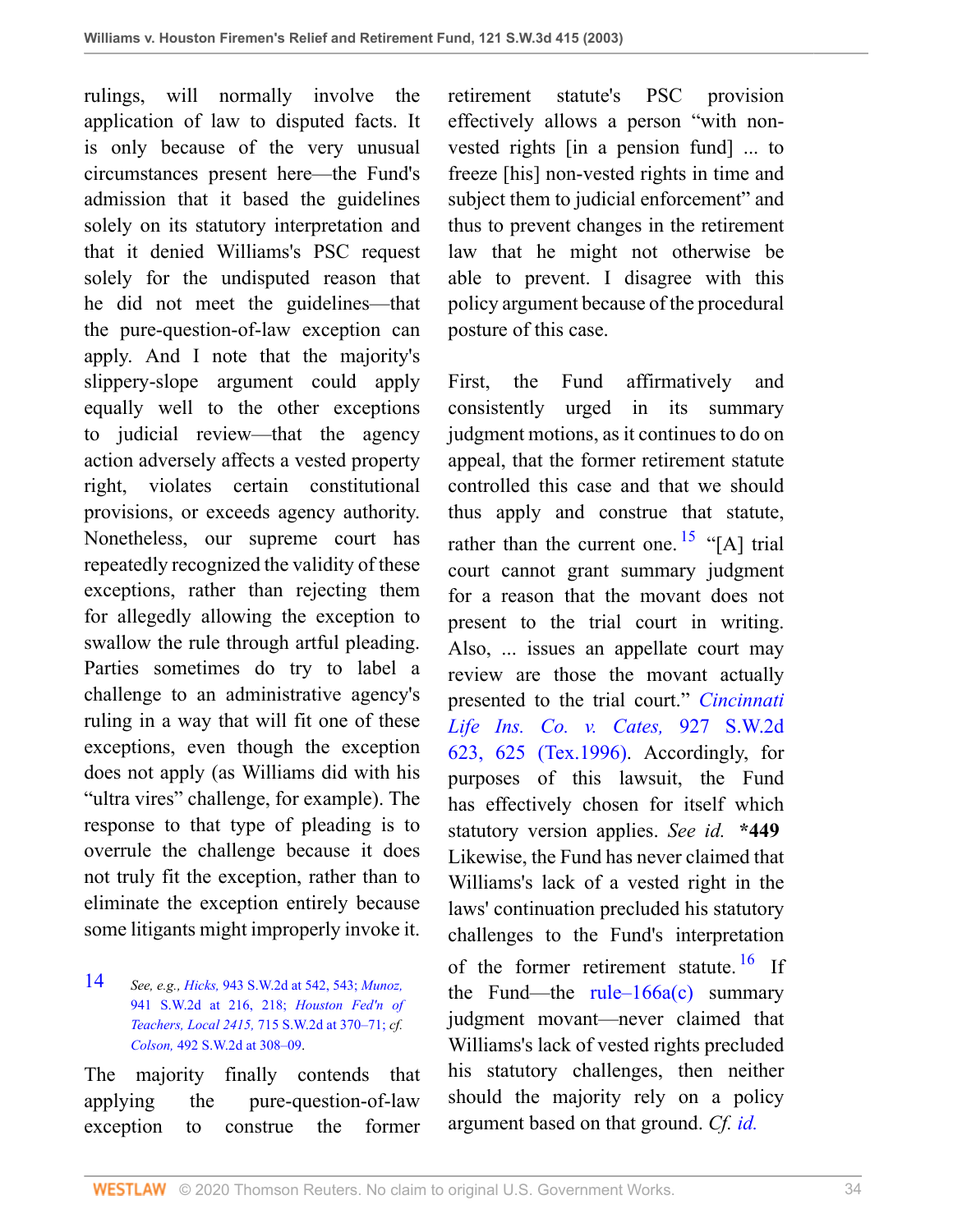- <span id="page-34-0"></span>[15](#page-33-1) That the Fund would take this position is understandable. Williams's PSC request was decided, and a final order rendered on it, before the current retirement statute was enacted. The amended statute added eligibility requirements for obtaining PSC. Had Williams's PSC request been pending when the Legislature amended the statute, one might have argued that Williams had to comply with the revised legislative prerequisites for obtaining PSC. But that did not happen, and the amended statute was never applied to Williams's PSC request.
- <span id="page-34-1"></span>[16](#page-33-2) Again, that the Fund has never taken this position is understandable, given its other consistent position that the guidelines did not make new law, but instead comported with then-existing law. Indeed, an admission that the guidelines changed the law—if that change was inconsistent with the former retirement statute—might also have been an admission that the Fund had violated the power granted to it to adopt "guidelines *not inconsistent with* this Act." *See* former [TEX.REV.CIV. STAT. ANN. . art. 6243e.2,](http://www.westlaw.com/Link/Document/FullText?findType=L&pubNum=1000188&cite=TXCSART6243E.2&originatingDoc=I8d0b46b0e7df11d99439b076ef9ec4de&refType=LQ&originationContext=document&vr=3.0&rs=cblt1.0&transitionType=DocumentItem&contextData=(sc.UserEnteredCitation)) §  $(2)(j)(1)$  (emphasis added); *see also id.* §  $(2)$ (j)(3) (delegating the Fund power to "correct any defect, supply any omission, and reconcile any inconsistency" in retirement statute, which language implies that Fund's actions must be consistent with statute).

In sum, Williams's lack of a vested right does not change the rules of summary judgment. Because my proposed holding is based on the application of those rules to the Fund's arguments in this case, that holding would not necessarily "freeze non-vested rights in time" across the board or prohibit the Legislature from altering or repealing statutory pension schemes, as the majority claims.

And even if I am wrong that the pure-question-of-law exception allows Williams presently to obtain a declaration of the former PSC provision's meaning, I note that Williams will have obtained the requisite years of service for retirement under his interpretation of the PSC provision some time later this year. When that time comes, the retirement statute's judicial-review provisions should no longer deprive the trial court of jurisdiction to consider, in a new lawsuit, Williams's challenges to the merits of the Fund's adoption of the guidelines and its denial of his PSC request. *See* [TEX.REV.CIV. STAT. ANN..](http://www.westlaw.com/Link/Document/FullText?findType=L&pubNum=1000188&cite=TXCSART6243E.2(1)&originatingDoc=I8d0b46b0e7df11d99439b076ef9ec4de&refType=LQ&originationContext=document&vr=3.0&rs=cblt1.0&transitionType=DocumentItem&contextData=(sc.UserEnteredCitation)) [art. 6243e.2\(1\), § 12\(a\) \(Vernon 2003\)](http://www.westlaw.com/Link/Document/FullText?findType=L&pubNum=1000188&cite=TXCSART6243E.2(1)&originatingDoc=I8d0b46b0e7df11d99439b076ef9ec4de&refType=LQ&originationContext=document&vr=3.0&rs=cblt1.0&transitionType=DocumentItem&contextData=(sc.UserEnteredCitation)) (providing that member "who is eligible for retirement for length of service" and who is "aggrieved by a decision or order of the [Fund's] board, whether on the basis of rejection of a claim or of the amount allowed, may appeal...."). Surely even the Fund would not then argue that Williams must work 20 years before a court has jurisdiction to declare whether he had to work only 13 ½ years.

Accordingly, I would hold that the trial court had inherent jurisdiction to interpret the PSC provision of the former retirement statute, and consequently to determine and to declare whether the Fund correctly interpreted that provision, regardless of whether the retirement statute provided for present judicial review of the adoption of the guidelines or the PSC determination. *See [Johnson](http://www.westlaw.com/Link/Document/FullText?findType=Y&serNum=1991110109&pubNum=713&originatingDoc=I8d0b46b0e7df11d99439b076ef9ec4de&refType=RP&fi=co_pp_sp_713_565&originationContext=document&vr=3.0&rs=cblt1.0&transitionType=DocumentItem&contextData=(sc.UserEnteredCitation)#co_pp_sp_713_565) Controls, Inc.,* [813 S.W.2d at 565;](http://www.westlaw.com/Link/Document/FullText?findType=Y&serNum=1991110109&pubNum=713&originatingDoc=I8d0b46b0e7df11d99439b076ef9ec4de&refType=RP&fi=co_pp_sp_713_565&originationContext=document&vr=3.0&rs=cblt1.0&transitionType=DocumentItem&contextData=(sc.UserEnteredCitation)#co_pp_sp_713_565) *see also* [TEX. CONST. art. V, § 8.](http://www.westlaw.com/Link/Document/FullText?findType=L&pubNum=1000301&cite=TXCNART5S8&originatingDoc=I8d0b46b0e7df11d99439b076ef9ec4de&refType=LQ&originationContext=document&vr=3.0&rs=cblt1.0&transitionType=DocumentItem&contextData=(sc.UserEnteredCitation)) I would sustain the portion of Williams's issue one and his rehearing arguments concerning the trial court's jurisdiction to interpret the former retirement statute's PSC provision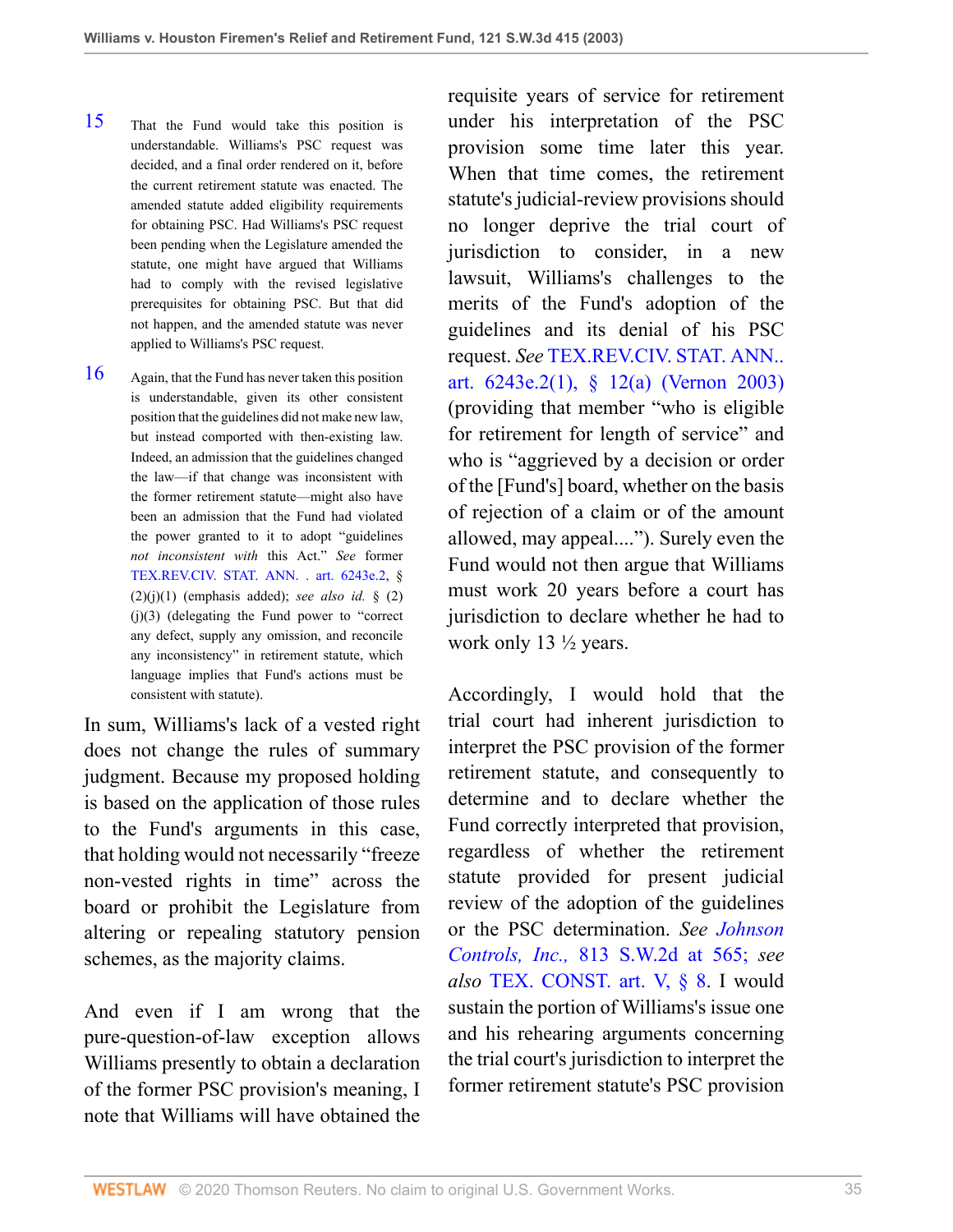(and thus to consider whether the Fund correctly interpreted that provision).

## **B. The Merits**

Having determined that the trial court presently had jurisdiction to consider Williams's challenges to the adoption of the guidelines and the PSC determination, I would reach the merits of those challenges. The Fund and the trustees' summary judgment motions asserted that the guidelines were a correct interpretation of the former retirement statute's PSC provision. **\*450** By motion for partial summary judgment, Williams asserted that the guidelines were an incorrect interpretation of the former retirement statute's PSC provision. In issue four, Williams argues that the trial court erred to the extent that it granted the Fund's and the trustees' summary judgment motion on this ground.

The former retirement statute's PSC provision was section 30 of [Revised Civil](http://www.westlaw.com/Link/Document/FullText?findType=L&pubNum=1000188&cite=TXCSART6243E.2&originatingDoc=I8d0b46b0e7df11d99439b076ef9ec4de&refType=LQ&originationContext=document&vr=3.0&rs=cblt1.0&transitionType=DocumentItem&contextData=(sc.UserEnteredCitation)) [Statute article 6243e.2](http://www.westlaw.com/Link/Document/FullText?findType=L&pubNum=1000188&cite=TXCSART6243E.2&originatingDoc=I8d0b46b0e7df11d99439b076ef9ec4de&refType=LQ&originationContext=document&vr=3.0&rs=cblt1.0&transitionType=DocumentItem&contextData=(sc.UserEnteredCitation)). *See* Act of May 27, 1975, 64th Leg., R.S., ch. 432, [§ 30](http://www.westlaw.com/Link/Document/FullText?findType=L&pubNum=1000188&cite=TXCSART6243E.2&originatingDoc=I8d0b46b0e7df11d99439b076ef9ec4de&refType=LQ&originationContext=document&vr=3.0&rs=cblt1.0&transitionType=DocumentItem&contextData=(sc.UserEnteredCitation)), [64](http://www.westlaw.com/Link/Document/FullText?findType=L&pubNum=1000188&cite=TXCSART6243E.2&originatingDoc=I8d0b46b0e7df11d99439b076ef9ec4de&refType=LQ&originationContext=document&vr=3.0&rs=cblt1.0&transitionType=DocumentItem&contextData=(sc.UserEnteredCitation)) Tex. Gen. Laws 1135, 1148 [hereinafter "former [TEX.REV.CIV. STAT. ANN.. art.](http://www.westlaw.com/Link/Document/FullText?findType=L&pubNum=1000188&cite=TXCSART6243E.2&originatingDoc=I8d0b46b0e7df11d99439b076ef9ec4de&refType=LQ&originationContext=document&vr=3.0&rs=cblt1.0&transitionType=DocumentItem&contextData=(sc.UserEnteredCitation)) [6243e.2, section 30"](http://www.westlaw.com/Link/Document/FullText?findType=L&pubNum=1000188&cite=TXCSART6243E.2&originatingDoc=I8d0b46b0e7df11d99439b076ef9ec4de&refType=LQ&originationContext=document&vr=3.0&rs=cblt1.0&transitionType=DocumentItem&contextData=(sc.UserEnteredCitation))], *repealed by,* Act of May 21, 1997, 75th Leg., R.S., ch. 1268, [§](http://www.westlaw.com/Link/Document/FullText?findType=L&pubNum=1000188&cite=TXCSART6243E.2(1)&originatingDoc=I8d0b46b0e7df11d99439b076ef9ec4de&refType=LQ&originationContext=document&vr=3.0&rs=cblt1.0&transitionType=DocumentItem&contextData=(sc.UserEnteredCitation)) [3](http://www.westlaw.com/Link/Document/FullText?findType=L&pubNum=1000188&cite=TXCSART6243E.2(1)&originatingDoc=I8d0b46b0e7df11d99439b076ef9ec4de&refType=LQ&originationContext=document&vr=3.0&rs=cblt1.0&transitionType=DocumentItem&contextData=(sc.UserEnteredCitation)), [75](http://www.westlaw.com/Link/Document/FullText?findType=L&pubNum=1000188&cite=TXCSART6243E.2(1)&originatingDoc=I8d0b46b0e7df11d99439b076ef9ec4de&refType=LQ&originationContext=document&vr=3.0&rs=cblt1.0&transitionType=DocumentItem&contextData=(sc.UserEnteredCitation)) Tex. Gen. Laws 4794, 4811 (current version at [TEX.REV.CIV. STAT. ANN..](http://www.westlaw.com/Link/Document/FullText?findType=L&pubNum=1000188&cite=TXCSART6243E.2(1)&originatingDoc=I8d0b46b0e7df11d99439b076ef9ec4de&refType=LQ&originationContext=document&vr=3.0&rs=cblt1.0&transitionType=DocumentItem&contextData=(sc.UserEnteredCitation)) [art. 6243e.2\(1\), § 16\(a\) \(Vernon 2003\)](http://www.westlaw.com/Link/Document/FullText?findType=L&pubNum=1000188&cite=TXCSART6243E.2(1)&originatingDoc=I8d0b46b0e7df11d99439b076ef9ec4de&refType=LQ&originationContext=document&vr=3.0&rs=cblt1.0&transitionType=DocumentItem&contextData=(sc.UserEnteredCitation))). Former [section 30](http://www.westlaw.com/Link/Document/FullText?findType=L&pubNum=1000188&cite=TXCSART6243E.2&originatingDoc=I8d0b46b0e7df11d99439b076ef9ec4de&refType=LQ&originationContext=document&vr=3.0&rs=cblt1.0&transitionType=DocumentItem&contextData=(sc.UserEnteredCitation)) provided:

> "A firefighter who transfers from the fire

department of one city to that of a city covered by this Act and desires to participate in the fund of that city shall: ... [meet three requirements]."

# Former [TEX.REV.CIV. STAT. ANN.. art.](http://www.westlaw.com/Link/Document/FullText?findType=L&pubNum=1000188&cite=TXCSART6243E.2&originatingDoc=I8d0b46b0e7df11d99439b076ef9ec4de&refType=LQ&originationContext=document&vr=3.0&rs=cblt1.0&transitionType=DocumentItem&contextData=(sc.UserEnteredCitation)) [6243e.2, § 30\(a\)](http://www.westlaw.com/Link/Document/FullText?findType=L&pubNum=1000188&cite=TXCSART6243E.2&originatingDoc=I8d0b46b0e7df11d99439b076ef9ec4de&refType=LQ&originationContext=document&vr=3.0&rs=cblt1.0&transitionType=DocumentItem&contextData=(sc.UserEnteredCitation)).

The PSC provision of the current retirement statute, which the Legislature enacted several months *after* the Fund had adopted the guidelines, provides:

> "A person who becomes a firefighter in a municipality to which this article applies may receive service credit *for prior employment with the fully paid fire department of another municipality in this state with a similar fund* benefitting only firefighters of that municipality to which the firefighter contributed if ... [the firefighter meets five requirements]."

[TEX.REV.CIV. STAT. ANN.. art.](http://www.westlaw.com/Link/Document/FullText?findType=L&pubNum=1000188&cite=TXCSART6243E.2(1)&originatingDoc=I8d0b46b0e7df11d99439b076ef9ec4de&refType=LQ&originationContext=document&vr=3.0&rs=cblt1.0&transitionType=DocumentItem&contextData=(sc.UserEnteredCitation)) [6243e.2\(1\), § 16\(a\)](http://www.westlaw.com/Link/Document/FullText?findType=L&pubNum=1000188&cite=TXCSART6243E.2(1)&originatingDoc=I8d0b46b0e7df11d99439b076ef9ec4de&refType=LQ&originationContext=document&vr=3.0&rs=cblt1.0&transitionType=DocumentItem&contextData=(sc.UserEnteredCitation)) (emphasis added). The Fund interpreted the first sentence of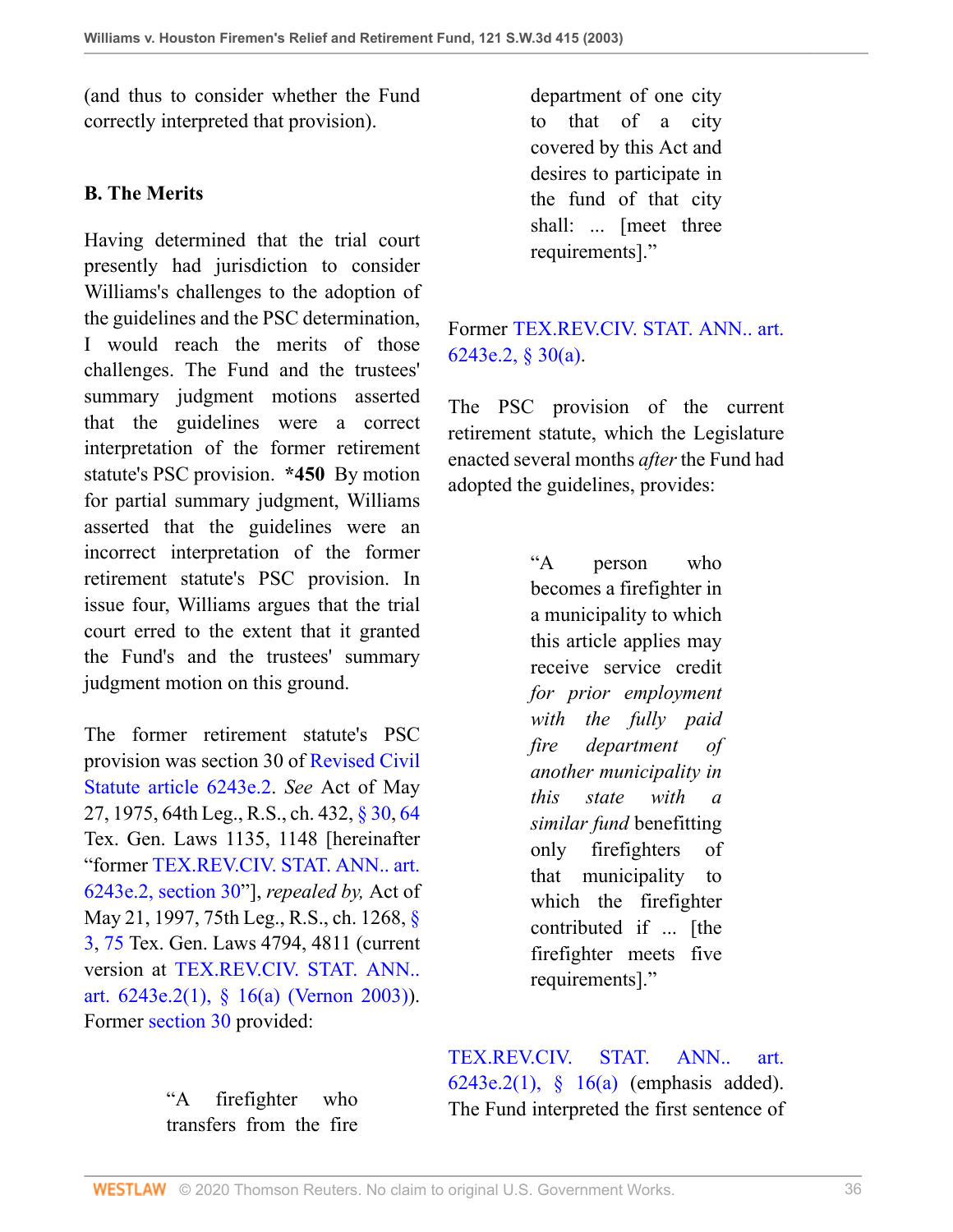former section  $30(a)$  to mean what the italicized portion of current [section 16\(a\)](http://www.westlaw.com/Link/Document/FullText?findType=L&pubNum=1000188&cite=TXCSART6243E.2(1)&originatingDoc=I8d0b46b0e7df11d99439b076ef9ec4de&refType=LQ&originationContext=document&vr=3.0&rs=cblt1.0&transitionType=DocumentItem&contextData=(sc.UserEnteredCitation)) now expressly says, *i.e.,* that years worked for Texas fire departments other than HFD could be credited towards retirement with the Fund only if the former city also had a statutory firefighter's fund similar to that of Houston.

Statutory interpretation is a question of law. *In re Canales,* [52 S.W.3d 698,](http://www.westlaw.com/Link/Document/FullText?findType=Y&serNum=2001112175&pubNum=0004644&originatingDoc=I8d0b46b0e7df11d99439b076ef9ec4de&refType=RP&fi=co_pp_sp_4644_701&originationContext=document&vr=3.0&rs=cblt1.0&transitionType=DocumentItem&contextData=(sc.UserEnteredCitation)#co_pp_sp_4644_701) [701 \(Tex.2001\)](http://www.westlaw.com/Link/Document/FullText?findType=Y&serNum=2001112175&pubNum=0004644&originatingDoc=I8d0b46b0e7df11d99439b076ef9ec4de&refType=RP&fi=co_pp_sp_4644_701&originationContext=document&vr=3.0&rs=cblt1.0&transitionType=DocumentItem&contextData=(sc.UserEnteredCitation)#co_pp_sp_4644_701). Our primary goal in interpreting a statute is to ascertain and to effectuate the Legislature's intent. *Id.* [at 702;](http://www.westlaw.com/Link/Document/FullText?findType=Y&serNum=2001112175&originatingDoc=I8d0b46b0e7df11d99439b076ef9ec4de&refType=RP&originationContext=document&vr=3.0&rs=cblt1.0&transitionType=DocumentItem&contextData=(sc.UserEnteredCitation)) *see* [TEX. GOV'T CODE](http://www.westlaw.com/Link/Document/FullText?findType=L&pubNum=1000176&cite=TXGTS312.005&originatingDoc=I8d0b46b0e7df11d99439b076ef9ec4de&refType=LQ&originationContext=document&vr=3.0&rs=cblt1.0&transitionType=DocumentItem&contextData=(sc.UserEnteredCitation)) [ANN. § 312.005 \(Vernon 1998\)](http://www.westlaw.com/Link/Document/FullText?findType=L&pubNum=1000176&cite=TXGTS312.005&originatingDoc=I8d0b46b0e7df11d99439b076ef9ec4de&refType=LQ&originationContext=document&vr=3.0&rs=cblt1.0&transitionType=DocumentItem&contextData=(sc.UserEnteredCitation)). In doing so, we begin with the statute's plain language before resorting to rules of construction. *[Helena Chem. Co. v.](http://www.westlaw.com/Link/Document/FullText?findType=Y&serNum=2001407098&pubNum=0004644&originatingDoc=I8d0b46b0e7df11d99439b076ef9ec4de&refType=RP&fi=co_pp_sp_4644_493&originationContext=document&vr=3.0&rs=cblt1.0&transitionType=DocumentItem&contextData=(sc.UserEnteredCitation)#co_pp_sp_4644_493) Wilkins,* [47 S.W.3d 486, 493 \(Tex.2001\)](http://www.westlaw.com/Link/Document/FullText?findType=Y&serNum=2001407098&pubNum=0004644&originatingDoc=I8d0b46b0e7df11d99439b076ef9ec4de&refType=RP&fi=co_pp_sp_4644_493&originationContext=document&vr=3.0&rs=cblt1.0&transitionType=DocumentItem&contextData=(sc.UserEnteredCitation)#co_pp_sp_4644_493); *[Fitzgerald v. Advanced Spine Fixation](http://www.westlaw.com/Link/Document/FullText?findType=Y&serNum=1999157590&pubNum=0000713&originatingDoc=I8d0b46b0e7df11d99439b076ef9ec4de&refType=RP&fi=co_pp_sp_713_865&originationContext=document&vr=3.0&rs=cblt1.0&transitionType=DocumentItem&contextData=(sc.UserEnteredCitation)#co_pp_sp_713_865) Sys., Inc.,* [996 S.W.2d 864, 865–66](http://www.westlaw.com/Link/Document/FullText?findType=Y&serNum=1999157590&pubNum=0000713&originatingDoc=I8d0b46b0e7df11d99439b076ef9ec4de&refType=RP&fi=co_pp_sp_713_865&originationContext=document&vr=3.0&rs=cblt1.0&transitionType=DocumentItem&contextData=(sc.UserEnteredCitation)#co_pp_sp_713_865) [\(Tex.1999\)](http://www.westlaw.com/Link/Document/FullText?findType=Y&serNum=1999157590&pubNum=0000713&originatingDoc=I8d0b46b0e7df11d99439b076ef9ec4de&refType=RP&fi=co_pp_sp_713_865&originationContext=document&vr=3.0&rs=cblt1.0&transitionType=DocumentItem&contextData=(sc.UserEnteredCitation)#co_pp_sp_713_865). We begin with the plain language because we assume that the Legislature tried to say what it meant; therefore, its words should be the surest guide to its intent. *Id.* [at 866.](http://www.westlaw.com/Link/Document/FullText?findType=Y&serNum=1999157590&originatingDoc=I8d0b46b0e7df11d99439b076ef9ec4de&refType=RP&originationContext=document&vr=3.0&rs=cblt1.0&transitionType=DocumentItem&contextData=(sc.UserEnteredCitation)) In ascertaining legislative intent, we do not confine our review to isolated statutory words, phrases, or clauses, but we instead examine the entire act. *[Meritor Auto., Inc.](http://www.westlaw.com/Link/Document/FullText?findType=Y&serNum=2001259324&pubNum=0004644&originatingDoc=I8d0b46b0e7df11d99439b076ef9ec4de&refType=RP&fi=co_pp_sp_4644_90&originationContext=document&vr=3.0&rs=cblt1.0&transitionType=DocumentItem&contextData=(sc.UserEnteredCitation)#co_pp_sp_4644_90) [v. Ruan Leasing Co.,](http://www.westlaw.com/Link/Document/FullText?findType=Y&serNum=2001259324&pubNum=0004644&originatingDoc=I8d0b46b0e7df11d99439b076ef9ec4de&refType=RP&fi=co_pp_sp_4644_90&originationContext=document&vr=3.0&rs=cblt1.0&transitionType=DocumentItem&contextData=(sc.UserEnteredCitation)#co_pp_sp_4644_90)* 44 S.W.3d 86, 90 [\(Tex.2001\)](http://www.westlaw.com/Link/Document/FullText?findType=Y&serNum=2001259324&pubNum=0004644&originatingDoc=I8d0b46b0e7df11d99439b076ef9ec4de&refType=RP&fi=co_pp_sp_4644_90&originationContext=document&vr=3.0&rs=cblt1.0&transitionType=DocumentItem&contextData=(sc.UserEnteredCitation)#co_pp_sp_4644_90). We presume that every word in a statute was used for a purpose, and we must give each sentence, clause, and word effect if reasonable and possible. *[Perkins](http://www.westlaw.com/Link/Document/FullText?findType=Y&serNum=1963127705&pubNum=0000713&originatingDoc=I8d0b46b0e7df11d99439b076ef9ec4de&refType=RP&fi=co_pp_sp_713_146&originationContext=document&vr=3.0&rs=cblt1.0&transitionType=DocumentItem&contextData=(sc.UserEnteredCitation)#co_pp_sp_713_146) v. State,* [367 S.W.2d 140, 146 \(Tex.1963\).](http://www.westlaw.com/Link/Document/FullText?findType=Y&serNum=1963127705&pubNum=0000713&originatingDoc=I8d0b46b0e7df11d99439b076ef9ec4de&refType=RP&fi=co_pp_sp_713_146&originationContext=document&vr=3.0&rs=cblt1.0&transitionType=DocumentItem&contextData=(sc.UserEnteredCitation)#co_pp_sp_713_146)

In construing a statute, we must consider "the old law, the evil, and the remedy," [TEX. GOV'T CODE ANN. § 312.005](http://www.westlaw.com/Link/Document/FullText?findType=L&pubNum=1000176&cite=TXGTS312.005&originatingDoc=I8d0b46b0e7df11d99439b076ef9ec4de&refType=LQ&originationContext=document&vr=3.0&rs=cblt1.0&transitionType=DocumentItem&contextData=(sc.UserEnteredCitation)) [\(Vernon 1998\),](http://www.westlaw.com/Link/Document/FullText?findType=L&pubNum=1000176&cite=TXGTS312.005&originatingDoc=I8d0b46b0e7df11d99439b076ef9ec4de&refType=LQ&originationContext=document&vr=3.0&rs=cblt1.0&transitionType=DocumentItem&contextData=(sc.UserEnteredCitation)) and the law's nature, its object, and the consequences that would flow from a given construction. *[Sayre v.](http://www.westlaw.com/Link/Document/FullText?findType=Y&serNum=1984155762&pubNum=0000713&originatingDoc=I8d0b46b0e7df11d99439b076ef9ec4de&refType=RP&fi=co_pp_sp_713_27&originationContext=document&vr=3.0&rs=cblt1.0&transitionType=DocumentItem&contextData=(sc.UserEnteredCitation)#co_pp_sp_713_27) Mullins,* [681 S.W.2d 25, 27 \(Tex.1984\).](http://www.westlaw.com/Link/Document/FullText?findType=Y&serNum=1984155762&pubNum=0000713&originatingDoc=I8d0b46b0e7df11d99439b076ef9ec4de&refType=RP&fi=co_pp_sp_713_27&originationContext=document&vr=3.0&rs=cblt1.0&transitionType=DocumentItem&contextData=(sc.UserEnteredCitation)#co_pp_sp_713_27) The purpose of municipal pension plans is "to provide a pension plan for the type of city employee named." *[Davis v. Peters,](http://www.westlaw.com/Link/Document/FullText?findType=Y&serNum=1949120783&pubNum=0000713&originatingDoc=I8d0b46b0e7df11d99439b076ef9ec4de&refType=RP&fi=co_pp_sp_713_493&originationContext=document&vr=3.0&rs=cblt1.0&transitionType=DocumentItem&contextData=(sc.UserEnteredCitation)#co_pp_sp_713_493)* [224 S.W.2d 490, 493 \(Tex.Civ.App.-](http://www.westlaw.com/Link/Document/FullText?findType=Y&serNum=1949120783&pubNum=0000713&originatingDoc=I8d0b46b0e7df11d99439b076ef9ec4de&refType=RP&fi=co_pp_sp_713_493&originationContext=document&vr=3.0&rs=cblt1.0&transitionType=DocumentItem&contextData=(sc.UserEnteredCitation)#co_pp_sp_713_493) [Eastland 1949, no writ\)](http://www.westlaw.com/Link/Document/FullText?findType=Y&serNum=1949120783&pubNum=0000713&originatingDoc=I8d0b46b0e7df11d99439b076ef9ec4de&refType=RP&fi=co_pp_sp_713_493&originationContext=document&vr=3.0&rs=cblt1.0&transitionType=DocumentItem&contextData=(sc.UserEnteredCitation)#co_pp_sp_713_493). We liberally construe the pension statute **\*451** here, as with any Revised Civil Statute, to achieve this purpose and to promote justice. *See* [TEX. GOV'T CODE ANN.](http://www.westlaw.com/Link/Document/FullText?findType=L&pubNum=1000176&cite=TXGTS312.006&originatingDoc=I8d0b46b0e7df11d99439b076ef9ec4de&refType=SP&originationContext=document&vr=3.0&rs=cblt1.0&transitionType=DocumentItem&contextData=(sc.UserEnteredCitation)#co_pp_8b3b0000958a4) [§ 312.006\(a\)](http://www.westlaw.com/Link/Document/FullText?findType=L&pubNum=1000176&cite=TXGTS312.006&originatingDoc=I8d0b46b0e7df11d99439b076ef9ec4de&refType=SP&originationContext=document&vr=3.0&rs=cblt1.0&transitionType=DocumentItem&contextData=(sc.UserEnteredCitation)#co_pp_8b3b0000958a4) (Vernon 1998) (concerning Revised Civil Statutes generally); *[Bd.](http://www.westlaw.com/Link/Document/FullText?findType=Y&serNum=1967131583&pubNum=0000713&originatingDoc=I8d0b46b0e7df11d99439b076ef9ec4de&refType=RP&fi=co_pp_sp_713_397&originationContext=document&vr=3.0&rs=cblt1.0&transitionType=DocumentItem&contextData=(sc.UserEnteredCitation)#co_pp_sp_713_397) [of Firemen's Relief & Ret. Fund Tr. of](http://www.westlaw.com/Link/Document/FullText?findType=Y&serNum=1967131583&pubNum=0000713&originatingDoc=I8d0b46b0e7df11d99439b076ef9ec4de&refType=RP&fi=co_pp_sp_713_397&originationContext=document&vr=3.0&rs=cblt1.0&transitionType=DocumentItem&contextData=(sc.UserEnteredCitation)#co_pp_sp_713_397) [Houston v. Powers,](http://www.westlaw.com/Link/Document/FullText?findType=Y&serNum=1967131583&pubNum=0000713&originatingDoc=I8d0b46b0e7df11d99439b076ef9ec4de&refType=RP&fi=co_pp_sp_713_397&originationContext=document&vr=3.0&rs=cblt1.0&transitionType=DocumentItem&contextData=(sc.UserEnteredCitation)#co_pp_sp_713_397)* 411 S.W.2d 395, [397 \(Tex.Civ.App.-Austin 1967, writ ref'd](http://www.westlaw.com/Link/Document/FullText?findType=Y&serNum=1967131583&pubNum=0000713&originatingDoc=I8d0b46b0e7df11d99439b076ef9ec4de&refType=RP&fi=co_pp_sp_713_397&originationContext=document&vr=3.0&rs=cblt1.0&transitionType=DocumentItem&contextData=(sc.UserEnteredCitation)#co_pp_sp_713_397) [n.r.e.\)](http://www.westlaw.com/Link/Document/FullText?findType=Y&serNum=1967131583&pubNum=0000713&originatingDoc=I8d0b46b0e7df11d99439b076ef9ec4de&refType=RP&fi=co_pp_sp_713_397&originationContext=document&vr=3.0&rs=cblt1.0&transitionType=DocumentItem&contextData=(sc.UserEnteredCitation)#co_pp_sp_713_397) ("[T]he purpose of the legislation creating a pension plan is to be subserved by a broad and liberal construction of the act, and may not be defeated by a narrow and technical construction."); *[Colson,](http://www.westlaw.com/Link/Document/FullText?findType=Y&serNum=1973129771&pubNum=0000713&originatingDoc=I8d0b46b0e7df11d99439b076ef9ec4de&refType=RP&fi=co_pp_sp_713_310&originationContext=document&vr=3.0&rs=cblt1.0&transitionType=DocumentItem&contextData=(sc.UserEnteredCitation)#co_pp_sp_713_310)* 492 [S.W.2d at 310](http://www.westlaw.com/Link/Document/FullText?findType=Y&serNum=1973129771&pubNum=0000713&originatingDoc=I8d0b46b0e7df11d99439b076ef9ec4de&refType=RP&fi=co_pp_sp_713_310&originationContext=document&vr=3.0&rs=cblt1.0&transitionType=DocumentItem&contextData=(sc.UserEnteredCitation)#co_pp_sp_713_310) (municipal pension plan); *Davis,* [224 S.W.2d at 493](http://www.westlaw.com/Link/Document/FullText?findType=Y&serNum=1949120783&pubNum=0000713&originatingDoc=I8d0b46b0e7df11d99439b076ef9ec4de&refType=RP&fi=co_pp_sp_713_493&originationContext=document&vr=3.0&rs=cblt1.0&transitionType=DocumentItem&contextData=(sc.UserEnteredCitation)#co_pp_sp_713_493) (municipal pension plan).

The Fund and the trustees rely on the rule that "[c]onstruction of a statute by the administrative agency charged with its enforcement is entitled to serious consideration, so long as the construction is reasonable and does not contradict the plain language of the statute." *[Tarrant](http://www.westlaw.com/Link/Document/FullText?findType=Y&serNum=1993036595&pubNum=0000713&originatingDoc=I8d0b46b0e7df11d99439b076ef9ec4de&refType=RP&fi=co_pp_sp_713_823&originationContext=document&vr=3.0&rs=cblt1.0&transitionType=DocumentItem&contextData=(sc.UserEnteredCitation)#co_pp_sp_713_823) [Appraisal Dist. v. Moore,](http://www.westlaw.com/Link/Document/FullText?findType=Y&serNum=1993036595&pubNum=0000713&originatingDoc=I8d0b46b0e7df11d99439b076ef9ec4de&refType=RP&fi=co_pp_sp_713_823&originationContext=document&vr=3.0&rs=cblt1.0&transitionType=DocumentItem&contextData=(sc.UserEnteredCitation)#co_pp_sp_713_823)* 845 S.W.2d 820, [823 \(Tex.1993\)](http://www.westlaw.com/Link/Document/FullText?findType=Y&serNum=1993036595&pubNum=0000713&originatingDoc=I8d0b46b0e7df11d99439b076ef9ec4de&refType=RP&fi=co_pp_sp_713_823&originationContext=document&vr=3.0&rs=cblt1.0&transitionType=DocumentItem&contextData=(sc.UserEnteredCitation)#co_pp_sp_713_823). The Fund's construction of former section  $30(a)$  does not comport with the statute's plain language, however, and I thus conclude that we are not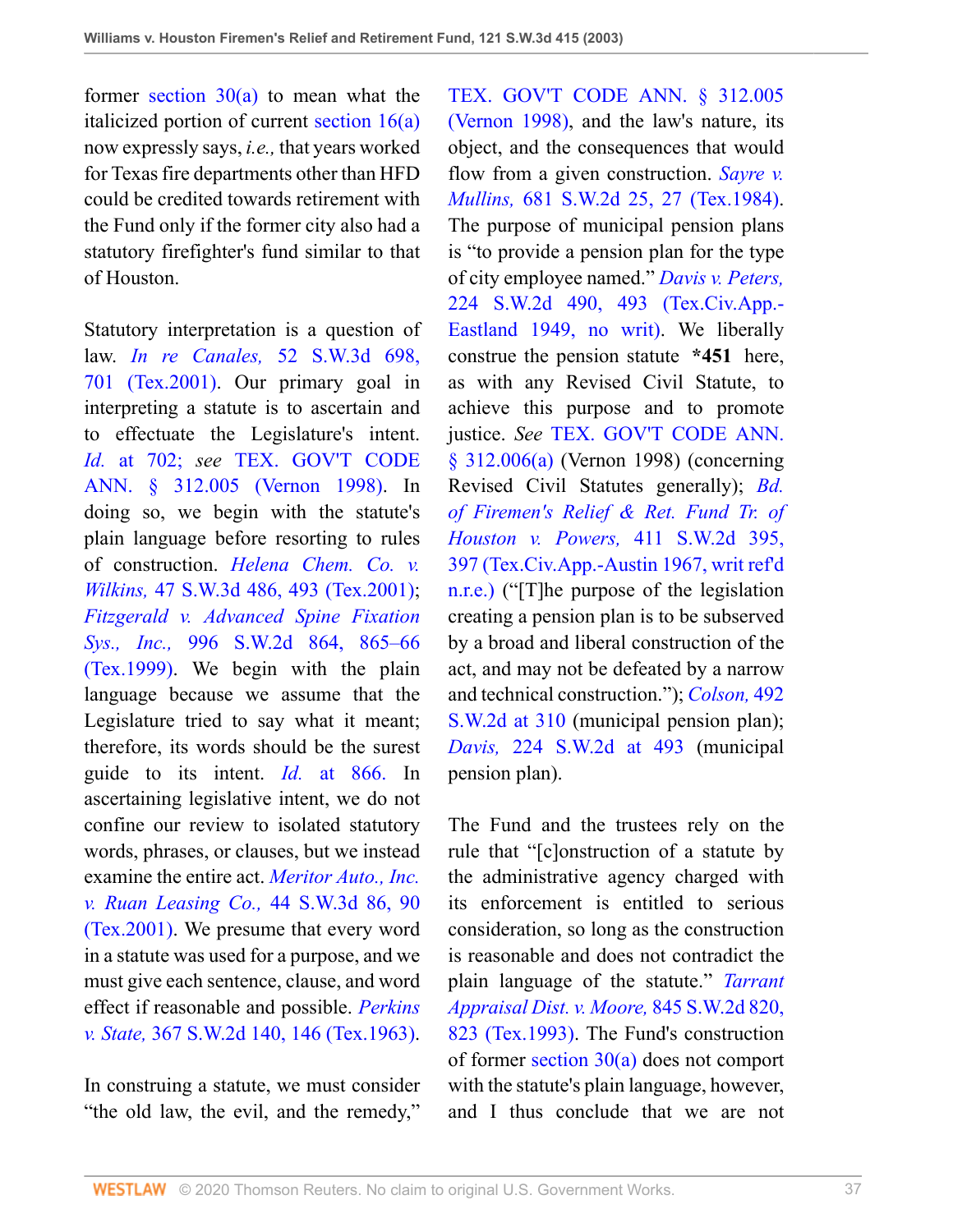bound by that interpretation. *See [id.;](http://www.westlaw.com/Link/Document/FullText?findType=Y&serNum=1993036595&originatingDoc=I8d0b46b0e7df11d99439b076ef9ec4de&refType=RP&originationContext=document&vr=3.0&rs=cblt1.0&transitionType=DocumentItem&contextData=(sc.UserEnteredCitation)) see also [Firemen's Pension Comm'n v.](http://www.westlaw.com/Link/Document/FullText?findType=Y&serNum=1997047188&pubNum=0000713&originatingDoc=I8d0b46b0e7df11d99439b076ef9ec4de&refType=RP&fi=co_pp_sp_713_735&originationContext=document&vr=3.0&rs=cblt1.0&transitionType=DocumentItem&contextData=(sc.UserEnteredCitation)#co_pp_sp_713_735) Jones,* [939 S.W.2d 730, 735 \(Tex.App.-](http://www.westlaw.com/Link/Document/FullText?findType=Y&serNum=1997047188&pubNum=0000713&originatingDoc=I8d0b46b0e7df11d99439b076ef9ec4de&refType=RP&fi=co_pp_sp_713_735&originationContext=document&vr=3.0&rs=cblt1.0&transitionType=DocumentItem&contextData=(sc.UserEnteredCitation)#co_pp_sp_713_735) [Austin 1997, no writ\)](http://www.westlaw.com/Link/Document/FullText?findType=Y&serNum=1997047188&pubNum=0000713&originatingDoc=I8d0b46b0e7df11d99439b076ef9ec4de&refType=RP&fi=co_pp_sp_713_735&originationContext=document&vr=3.0&rs=cblt1.0&transitionType=DocumentItem&contextData=(sc.UserEnteredCitation)#co_pp_sp_713_735). In adopting the guidelines, the Fund effectively read the phrase, "[a] firefighter who transfers from the fire department of one city to that of a city covered by this Act ...," in former section  $30(a)$  to mean, "[a] firefighter who transfers from the fire department of *one city covered by this Act* to that of *another* city covered by this Act...." Had the Legislature intended the result that the Fund reached in adopting the guidelines, the Legislature would have used such language, or at least language like "[a] firefighter who transfers from the fire department of one city to that of *another* city covered by this Act...." It did not do so. "Only when it is necessary to give effect to the clear legislative intent can we insert additional words into a statutory provision." *[Hunter v. Fort](http://www.westlaw.com/Link/Document/FullText?findType=Y&serNum=1981131805&pubNum=0000713&originatingDoc=I8d0b46b0e7df11d99439b076ef9ec4de&refType=RP&fi=co_pp_sp_713_552&originationContext=document&vr=3.0&rs=cblt1.0&transitionType=DocumentItem&contextData=(sc.UserEnteredCitation)#co_pp_sp_713_552) [Worth Capital Corp.,](http://www.westlaw.com/Link/Document/FullText?findType=Y&serNum=1981131805&pubNum=0000713&originatingDoc=I8d0b46b0e7df11d99439b076ef9ec4de&refType=RP&fi=co_pp_sp_713_552&originationContext=document&vr=3.0&rs=cblt1.0&transitionType=DocumentItem&contextData=(sc.UserEnteredCitation)#co_pp_sp_713_552)* 620 S.W.2d 547, [552 \(Tex.1981\)](http://www.westlaw.com/Link/Document/FullText?findType=Y&serNum=1981131805&pubNum=0000713&originatingDoc=I8d0b46b0e7df11d99439b076ef9ec4de&refType=RP&fi=co_pp_sp_713_552&originationContext=document&vr=3.0&rs=cblt1.0&transitionType=DocumentItem&contextData=(sc.UserEnteredCitation)#co_pp_sp_713_552). Such an intent is not clear here. If anything, the opposite intent is clearer: because the subordinate clause "[that is] covered by this Act" is placed beside "a city," but not beside "one city," that clause appears to modify only "a city" and not "one city." *See [U.S. v. Hodge,](http://www.westlaw.com/Link/Document/FullText?findType=Y&serNum=2003207196&pubNum=0000506&originatingDoc=I8d0b46b0e7df11d99439b076ef9ec4de&refType=RP&fi=co_pp_sp_506_436&originationContext=document&vr=3.0&rs=cblt1.0&transitionType=DocumentItem&contextData=(sc.UserEnteredCitation)#co_pp_sp_506_436)* [321 F.3d 429, 436 \(3rd Cir.2003\)](http://www.westlaw.com/Link/Document/FullText?findType=Y&serNum=2003207196&pubNum=0000506&originatingDoc=I8d0b46b0e7df11d99439b076ef9ec4de&refType=RP&fi=co_pp_sp_506_436&originationContext=document&vr=3.0&rs=cblt1.0&transitionType=DocumentItem&contextData=(sc.UserEnteredCitation)#co_pp_sp_506_436) ("The doctrine of the last antecedent teaches that 'qualifying words, phrases, and clauses are to be applied to the words or phrase immediately preceding' and not to 'others more remote.' ") (citation omitted); *see also [Carondelet Canal & Navigation Co.](http://www.westlaw.com/Link/Document/FullText?findType=Y&serNum=1914100435&pubNum=0000708&originatingDoc=I8d0b46b0e7df11d99439b076ef9ec4de&refType=RP&fi=co_pp_sp_708_633&originationContext=document&vr=3.0&rs=cblt1.0&transitionType=DocumentItem&contextData=(sc.UserEnteredCitation)#co_pp_sp_708_633) v. Louisiana,* [233 U.S. 362, 382, 34 S.Ct.](http://www.westlaw.com/Link/Document/FullText?findType=Y&serNum=1914100435&pubNum=0000708&originatingDoc=I8d0b46b0e7df11d99439b076ef9ec4de&refType=RP&fi=co_pp_sp_708_633&originationContext=document&vr=3.0&rs=cblt1.0&transitionType=DocumentItem&contextData=(sc.UserEnteredCitation)#co_pp_sp_708_633) [627, 633, 58 L.Ed. 1001 \(1914\)](http://www.westlaw.com/Link/Document/FullText?findType=Y&serNum=1914100435&pubNum=0000708&originatingDoc=I8d0b46b0e7df11d99439b076ef9ec4de&refType=RP&fi=co_pp_sp_708_633&originationContext=document&vr=3.0&rs=cblt1.0&transitionType=DocumentItem&contextData=(sc.UserEnteredCitation)#co_pp_sp_708_633) ("The

natural and grammatical use of a relative pronoun is to put it in close relation with its antecedent, its purpose being to connect the antecedent with a descriptive phrase."); WILLIAM STRUNK, JR. & E.B. WHITE, THE ELEMENTS OF STYLE at 29 (3rd ed. 1979) ("The relative pronoun should come, in most instances, immediately after its antecedent.").

<span id="page-37-0"></span>Additionally, the timing of the Legislature's amendment of former [section 30\(a\)](http://www.westlaw.com/Link/Document/FullText?findType=L&pubNum=1000188&cite=TXCSART6243E.2&originatingDoc=I8d0b46b0e7df11d99439b076ef9ec4de&refType=LQ&originationContext=document&vr=3.0&rs=cblt1.0&transitionType=DocumentItem&contextData=(sc.UserEnteredCitation)) supports Williams's interpretation. Only *after* the Fund had interpreted former section  $30(a)$  to include the previously unexpressed requirement that the firefighter have transferred from a city with a statutory firefighter's fund did the Legislature amend former [section](http://www.westlaw.com/Link/Document/FullText?findType=L&pubNum=1000188&cite=TXCSART6243E.2&originatingDoc=I8d0b46b0e7df11d99439b076ef9ec4de&refType=LQ&originationContext=document&vr=3.0&rs=cblt1.0&transitionType=DocumentItem&contextData=(sc.UserEnteredCitation)) [30](http://www.westlaw.com/Link/Document/FullText?findType=L&pubNum=1000188&cite=TXCSART6243E.2&originatingDoc=I8d0b46b0e7df11d99439b076ef9ec4de&refType=LQ&originationContext=document&vr=3.0&rs=cblt1.0&transitionType=DocumentItem&contextData=(sc.UserEnteredCitation)) to include that requirement expressly. If the Legislature had thought that former section  $30(a)$  already implicitly included the extra requirement discerned by the Fund, the Legislature would not necessarily have had to **\*452** amend the statute. [17](#page-38-0) *Cf. [Cities of](http://www.westlaw.com/Link/Document/FullText?findType=Y&serNum=2002351089&pubNum=0004644&originatingDoc=I8d0b46b0e7df11d99439b076ef9ec4de&refType=RP&fi=co_pp_sp_4644_445&originationContext=document&vr=3.0&rs=cblt1.0&transitionType=DocumentItem&contextData=(sc.UserEnteredCitation)#co_pp_sp_4644_445) [Austin, etc. v. Southwestern Bell Tel.](http://www.westlaw.com/Link/Document/FullText?findType=Y&serNum=2002351089&pubNum=0004644&originatingDoc=I8d0b46b0e7df11d99439b076ef9ec4de&refType=RP&fi=co_pp_sp_4644_445&originationContext=document&vr=3.0&rs=cblt1.0&transitionType=DocumentItem&contextData=(sc.UserEnteredCitation)#co_pp_sp_4644_445) Co.,* [92 S.W.3d 434, 445 \(Tex.2002\)](http://www.westlaw.com/Link/Document/FullText?findType=Y&serNum=2002351089&pubNum=0004644&originatingDoc=I8d0b46b0e7df11d99439b076ef9ec4de&refType=RP&fi=co_pp_sp_4644_445&originationContext=document&vr=3.0&rs=cblt1.0&transitionType=DocumentItem&contextData=(sc.UserEnteredCitation)#co_pp_sp_4644_445) (holding that, when Legislature re-enacts without material change ambiguous statute that has been given longstanding administrative interpretation, court presumes that Legislature intended statute to have meaning ascribed by agency); *see also [Marmon v. Mustang](http://www.westlaw.com/Link/Document/FullText?findType=Y&serNum=1968134828&pubNum=0000713&originatingDoc=I8d0b46b0e7df11d99439b076ef9ec4de&refType=RP&fi=co_pp_sp_713_187&originationContext=document&vr=3.0&rs=cblt1.0&transitionType=DocumentItem&contextData=(sc.UserEnteredCitation)#co_pp_sp_713_187) Aviation, Inc.,* [430 S.W.2d 182, 187](http://www.westlaw.com/Link/Document/FullText?findType=Y&serNum=1968134828&pubNum=0000713&originatingDoc=I8d0b46b0e7df11d99439b076ef9ec4de&refType=RP&fi=co_pp_sp_713_187&originationContext=document&vr=3.0&rs=cblt1.0&transitionType=DocumentItem&contextData=(sc.UserEnteredCitation)#co_pp_sp_713_187) [\(Tex.1968\)](http://www.westlaw.com/Link/Document/FullText?findType=Y&serNum=1968134828&pubNum=0000713&originatingDoc=I8d0b46b0e7df11d99439b076ef9ec4de&refType=RP&fi=co_pp_sp_713_187&originationContext=document&vr=3.0&rs=cblt1.0&transitionType=DocumentItem&contextData=(sc.UserEnteredCitation)#co_pp_sp_713_187); *[Cunningham v. Cunningham,](http://www.westlaw.com/Link/Document/FullText?findType=Y&serNum=1931102210&pubNum=0000713&originatingDoc=I8d0b46b0e7df11d99439b076ef9ec4de&refType=RP&fi=co_pp_sp_713_50&originationContext=document&vr=3.0&rs=cblt1.0&transitionType=DocumentItem&contextData=(sc.UserEnteredCitation)#co_pp_sp_713_50)* [120 Tex. 491, 40 S.W.2d 46, 50 \(1931\)](http://www.westlaw.com/Link/Document/FullText?findType=Y&serNum=1931102210&pubNum=0000713&originatingDoc=I8d0b46b0e7df11d99439b076ef9ec4de&refType=RP&fi=co_pp_sp_713_50&originationContext=document&vr=3.0&rs=cblt1.0&transitionType=DocumentItem&contextData=(sc.UserEnteredCitation)#co_pp_sp_713_50) (same, concerning court's interpretation).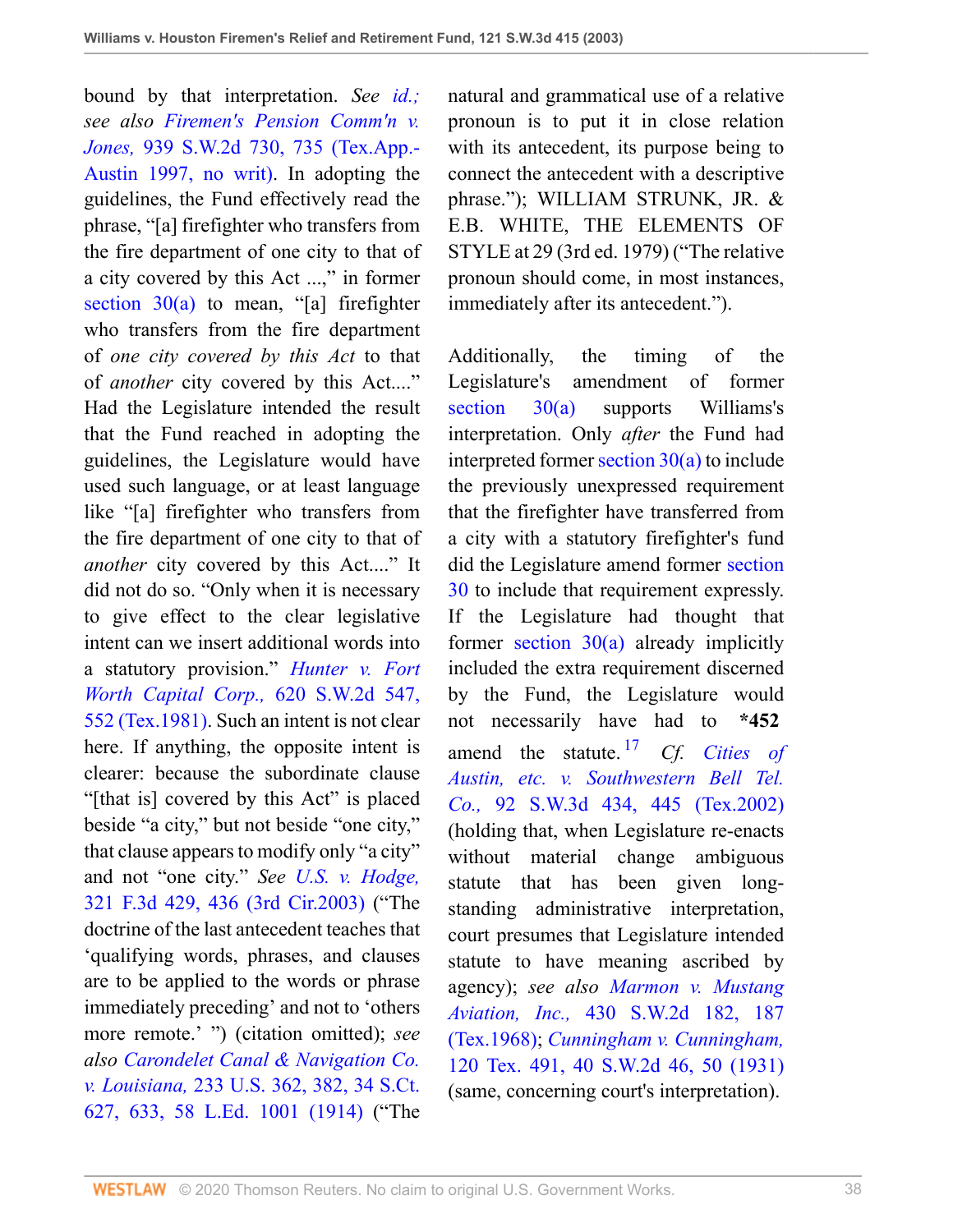<span id="page-38-0"></span>[17](#page-37-0) The same observation can be made concerning the Fund, for that matter, because Williams's summary judgment evidence indicates that the Fund proposed the bill that became the current retirement statute. If former [section 30\(a\)](http://www.westlaw.com/Link/Document/FullText?findType=L&pubNum=1000188&cite=TXCSART6243E.2&originatingDoc=I8d0b46b0e7df11d99439b076ef9ec4de&refType=LQ&originationContext=document&vr=3.0&rs=cblt1.0&transitionType=DocumentItem&contextData=(sc.UserEnteredCitation)) had already said what the Fund interpreted it to say in the guidelines, the Fund would not have needed the Legislature to amend former section  $30(a)$  to conform with the guidelines.

The Fund and the trustees nonetheless reply that the former retirement statute's history supports their interpretation. Specifically, they claim that former [section 30](http://www.westlaw.com/Link/Document/FullText?findType=L&pubNum=1000188&cite=TXCSART6243E.2&originatingDoc=I8d0b46b0e7df11d99439b076ef9ec4de&refType=LQ&originationContext=document&vr=3.0&rs=cblt1.0&transitionType=DocumentItem&contextData=(sc.UserEnteredCitation)) ['s](http://www.westlaw.com/Link/Document/FullText?findType=L&pubNum=1000188&cite=TXCSART6243E.2&originatingDoc=I8d0b46b0e7df11d99439b076ef9ec4de&refType=LQ&originationContext=document&vr=3.0&rs=cblt1.0&transitionType=DocumentItem&contextData=(sc.UserEnteredCitation)) predecessor expressly said what the Fund construed former [section](http://www.westlaw.com/Link/Document/FullText?findType=L&pubNum=1000188&cite=TXCSART6243E.2&originatingDoc=I8d0b46b0e7df11d99439b076ef9ec4de&refType=LQ&originationContext=document&vr=3.0&rs=cblt1.0&transitionType=DocumentItem&contextData=(sc.UserEnteredCitation))  $30(a)$  to say in the guidelines; therefore, the Legislature must have intended to carry forth the meaning of the predecessor statute into former [section 30](http://www.westlaw.com/Link/Document/FullText?findType=L&pubNum=1000188&cite=TXCSART6243E.2&originatingDoc=I8d0b46b0e7df11d99439b076ef9ec4de&refType=LQ&originationContext=document&vr=3.0&rs=cblt1.0&transitionType=DocumentItem&contextData=(sc.UserEnteredCitation)). I disagree. Former [section 30](http://www.westlaw.com/Link/Document/FullText?findType=L&pubNum=1000188&cite=TXCSART6243E.2&originatingDoc=I8d0b46b0e7df11d99439b076ef9ec4de&refType=LQ&originationContext=document&vr=3.0&rs=cblt1.0&transitionType=DocumentItem&contextData=(sc.UserEnteredCitation)) ['s](http://www.westlaw.com/Link/Document/FullText?findType=L&pubNum=1000188&cite=TXCSART6243E.2&originatingDoc=I8d0b46b0e7df11d99439b076ef9ec4de&refType=LQ&originationContext=document&vr=3.0&rs=cblt1.0&transitionType=DocumentItem&contextData=(sc.UserEnteredCitation)) predecessor was [Revised Civil Statute article 6243e,](http://www.westlaw.com/Link/Document/FullText?findType=L&pubNum=1000188&cite=TXCSART6243E&originatingDoc=I8d0b46b0e7df11d99439b076ef9ec4de&refType=LQ&originationContext=document&vr=3.0&rs=cblt1.0&transitionType=DocumentItem&contextData=(sc.UserEnteredCitation)) [section 7E.](http://www.westlaw.com/Link/Document/FullText?findType=L&pubNum=1000188&cite=TXCSART6243E&originatingDoc=I8d0b46b0e7df11d99439b076ef9ec4de&refType=LQ&originationContext=document&vr=3.0&rs=cblt1.0&transitionType=DocumentItem&contextData=(sc.UserEnteredCitation)) *See* Act of May 29, 1967, 60th Leg., R.S., ch. 167, [§ 3,](http://www.westlaw.com/Link/Document/FullText?findType=L&pubNum=1000188&cite=TXCSART6243E.2(1)&originatingDoc=I8d0b46b0e7df11d99439b076ef9ec4de&refType=LQ&originationContext=document&vr=3.0&rs=cblt1.0&transitionType=DocumentItem&contextData=(sc.UserEnteredCitation)) [1967](http://www.westlaw.com/Link/Document/FullText?findType=L&pubNum=1000188&cite=TXCSART1967&originatingDoc=I8d0b46b0e7df11d99439b076ef9ec4de&refType=LQ&originationContext=document&vr=3.0&rs=cblt1.0&transitionType=DocumentItem&contextData=(sc.UserEnteredCitation)) Tex. Gen. Laws 348, 349, *repealed by* Act of May 27, 1975, 64th Leg., R.S., ch. 432, [§ 30](http://www.westlaw.com/Link/Document/FullText?findType=L&pubNum=1000188&cite=TXCSART6243E.2&originatingDoc=I8d0b46b0e7df11d99439b076ef9ec4de&refType=LQ&originationContext=document&vr=3.0&rs=cblt1.0&transitionType=DocumentItem&contextData=(sc.UserEnteredCitation)), [64](http://www.westlaw.com/Link/Document/FullText?findType=L&pubNum=1000188&cite=TXCSART6243E.2&originatingDoc=I8d0b46b0e7df11d99439b076ef9ec4de&refType=LQ&originationContext=document&vr=3.0&rs=cblt1.0&transitionType=DocumentItem&contextData=(sc.UserEnteredCitation)) Tex. Gen. Laws 1135, 1148, *repealed by* Act of May 21, 1997, 75th Leg., R.S., ch. 1268, [§ 3](http://www.westlaw.com/Link/Document/FullText?findType=L&pubNum=1000188&cite=TXCSART6243E.2(1)&originatingDoc=I8d0b46b0e7df11d99439b076ef9ec4de&refType=LQ&originationContext=document&vr=3.0&rs=cblt1.0&transitionType=DocumentItem&contextData=(sc.UserEnteredCitation)), [75](http://www.westlaw.com/Link/Document/FullText?findType=L&pubNum=1000188&cite=TXCSART6243E.2(1)&originatingDoc=I8d0b46b0e7df11d99439b076ef9ec4de&refType=LQ&originationContext=document&vr=3.0&rs=cblt1.0&transitionType=DocumentItem&contextData=(sc.UserEnteredCitation)) Tex. Gen. Laws 4794, 4811 (current version at [TEX.REV.CIV. STAT.](http://www.westlaw.com/Link/Document/FullText?findType=L&pubNum=1000188&cite=TXCSART6243E.2(1)&originatingDoc=I8d0b46b0e7df11d99439b076ef9ec4de&refType=LQ&originationContext=document&vr=3.0&rs=cblt1.0&transitionType=DocumentItem&contextData=(sc.UserEnteredCitation)) [ANN.. art. 6243e.2\(1\), § 16\(a\)](http://www.westlaw.com/Link/Document/FullText?findType=L&pubNum=1000188&cite=TXCSART6243E.2(1)&originatingDoc=I8d0b46b0e7df11d99439b076ef9ec4de&refType=LQ&originationContext=document&vr=3.0&rs=cblt1.0&transitionType=DocumentItem&contextData=(sc.UserEnteredCitation))). Former [article 6243e, section 7E](http://www.westlaw.com/Link/Document/FullText?findType=L&pubNum=1000188&cite=TXCSART6243E&originatingDoc=I8d0b46b0e7df11d99439b076ef9ec4de&refType=LQ&originationContext=document&vr=3.0&rs=cblt1.0&transitionType=DocumentItem&contextData=(sc.UserEnteredCitation)) read in pertinent part:

- (a) *This Section applies only to cities* ... having an organized "fully paid" fire department *covered by a Firemen's Relief and Retirement Fund.*
- (b) A fireman who transfers from the fire department of one city to that of *a city covered by this section* and desires to participate in the

fund *of that city* shall: [meet three requirements].

*See* Act of May 29, 1967, 60th Leg., R.S., ch. 167, [§ 3](http://www.westlaw.com/Link/Document/FullText?findType=L&pubNum=1000188&cite=TXCSART6243E.2(1)&originatingDoc=I8d0b46b0e7df11d99439b076ef9ec4de&refType=LQ&originationContext=document&vr=3.0&rs=cblt1.0&transitionType=DocumentItem&contextData=(sc.UserEnteredCitation)), [1967](http://www.westlaw.com/Link/Document/FullText?findType=L&pubNum=1000188&cite=TXCSART1967&originatingDoc=I8d0b46b0e7df11d99439b076ef9ec4de&refType=LQ&originationContext=document&vr=3.0&rs=cblt1.0&transitionType=DocumentItem&contextData=(sc.UserEnteredCitation)) Tex. Gen. Laws 348, 349 (emphasis added). The Fund and the trustees argue that subsection (a)'s statement that "this Section" applied to "cities" that were "covered by a Firemen's Relief and Retirement Fund" referred to *both* the transferor *and* the transferee cities mentioned in subsection (b). This is a misreading of the predecessor statute. Subsection (b) required only that the *transferee* city be "covered by this section"; in context, then, subsection (a) was also speaking about transferee cities. If subsection (a) had meant any city, not just the transferee city, then the phrase "covered by this section" in subsection (b) would have been superfluous. The predecessor statute should not be read this way. *See Perkins,* [367 S.W.2d at 146](http://www.westlaw.com/Link/Document/FullText?findType=Y&serNum=1963127705&pubNum=0000713&originatingDoc=I8d0b46b0e7df11d99439b076ef9ec4de&refType=RP&fi=co_pp_sp_713_146&originationContext=document&vr=3.0&rs=cblt1.0&transitionType=DocumentItem&contextData=(sc.UserEnteredCitation)#co_pp_sp_713_146) (holding that courts should presume that every word in statute is used for purpose, giving each sentence, clause, and word effect if reasonable and possible). I thus read former [section 30](http://www.westlaw.com/Link/Document/FullText?findType=L&pubNum=1000188&cite=TXCSART6243E.2&originatingDoc=I8d0b46b0e7df11d99439b076ef9ec4de&refType=LQ&originationContext=document&vr=3.0&rs=cblt1.0&transitionType=DocumentItem&contextData=(sc.UserEnteredCitation)) ['s](http://www.westlaw.com/Link/Document/FullText?findType=L&pubNum=1000188&cite=TXCSART6243E.2&originatingDoc=I8d0b46b0e7df11d99439b076ef9ec4de&refType=LQ&originationContext=document&vr=3.0&rs=cblt1.0&transitionType=DocumentItem&contextData=(sc.UserEnteredCitation)) predecessor the same as I read former [section 30.](http://www.westlaw.com/Link/Document/FullText?findType=L&pubNum=1000188&cite=TXCSART6243E.2&originatingDoc=I8d0b46b0e7df11d99439b076ef9ec4de&refType=LQ&originationContext=document&vr=3.0&rs=cblt1.0&transitionType=DocumentItem&contextData=(sc.UserEnteredCitation))<sup>[18](#page-38-1)</sup>

<span id="page-38-2"></span><span id="page-38-1"></span>[18](#page-38-2) Moreover, even if former [section 30](http://www.westlaw.com/Link/Document/FullText?findType=L&pubNum=1000188&cite=TXCSART6243E.2&originatingDoc=I8d0b46b0e7df11d99439b076ef9ec4de&refType=LQ&originationContext=document&vr=3.0&rs=cblt1.0&transitionType=DocumentItem&contextData=(sc.UserEnteredCitation)) ['s](http://www.westlaw.com/Link/Document/FullText?findType=L&pubNum=1000188&cite=TXCSART6243E.2&originatingDoc=I8d0b46b0e7df11d99439b076ef9ec4de&refType=LQ&originationContext=document&vr=3.0&rs=cblt1.0&transitionType=DocumentItem&contextData=(sc.UserEnteredCitation)) predecessor had said what the Fund claims, the fact that the Legislature dropped the predecessor's pertinent language when it enacted former [section 30](http://www.westlaw.com/Link/Document/FullText?findType=L&pubNum=1000188&cite=TXCSART6243E.2&originatingDoc=I8d0b46b0e7df11d99439b076ef9ec4de&refType=LQ&originationContext=document&vr=3.0&rs=cblt1.0&transitionType=DocumentItem&contextData=(sc.UserEnteredCitation)) would, if anything, have evidenced an intent not to carry forward the predecessor's meaning.

The Fund was and is empowered to adopt written rules and guidelines "*not* **\*453** *inconsistent with* this [retirement statute]." Former [TEX.REV.CIV. STAT.](http://www.westlaw.com/Link/Document/FullText?findType=L&pubNum=1000188&cite=TXCSART6243E.2&originatingDoc=I8d0b46b0e7df11d99439b076ef9ec4de&refType=LQ&originationContext=document&vr=3.0&rs=cblt1.0&transitionType=DocumentItem&contextData=(sc.UserEnteredCitation))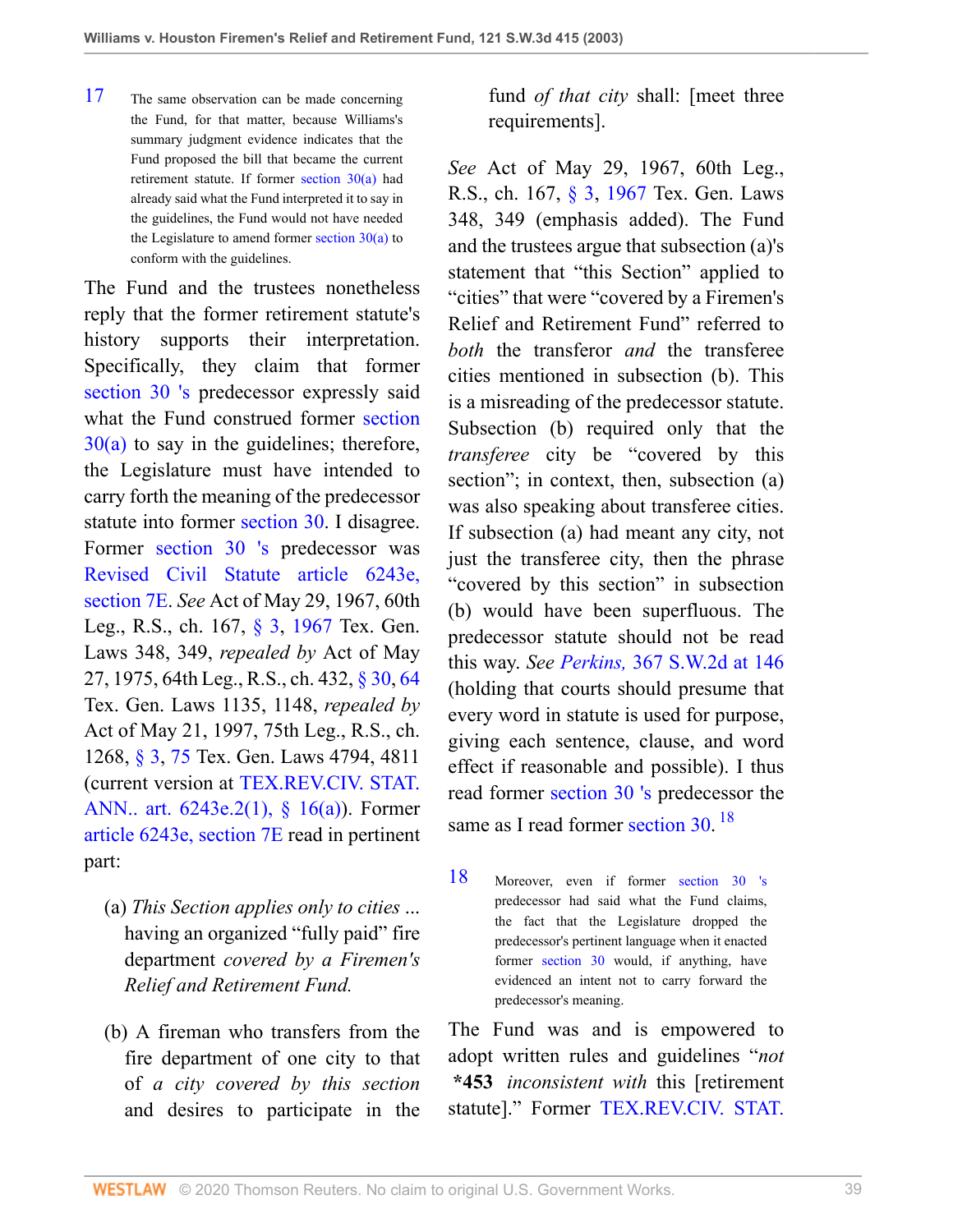[ANN.. art. 6243e.2](http://www.westlaw.com/Link/Document/FullText?findType=L&pubNum=1000188&cite=TXCSART6243E.2&originatingDoc=I8d0b46b0e7df11d99439b076ef9ec4de&refType=LQ&originationContext=document&vr=3.0&rs=cblt1.0&transitionType=DocumentItem&contextData=(sc.UserEnteredCitation)), § (2)(j)(1) (emphasis added); *see* [TEX.REV.CIV. STAT. ANN..](http://www.westlaw.com/Link/Document/FullText?findType=L&pubNum=1000188&cite=TXCSART6243E.2(1)&originatingDoc=I8d0b46b0e7df11d99439b076ef9ec4de&refType=LQ&originationContext=document&vr=3.0&rs=cblt1.0&transitionType=DocumentItem&contextData=(sc.UserEnteredCitation)) art.  $6243e.2(1)$ ,  $§ 2(p)(1)$ . The guidelines adopted in this case were inconsistent with that statute. That was error.

For these reasons, I would hold that the Fund's interpretation of the former retirement statute's PSC provision, on which the Fund based both its adoption of the guidelines and its decision to deny Williams's PSC request, was incorrect. I would thus further hold that the trial court (1) erred to the extent that it rendered summary judgment for the Fund and the trustees on the ground that the guidelines were a proper interpretation of the former retirement statute's PSC provision and (2) erred by not granting Williams's motion for partial summary judgment on the ground that the guidelines had improperly interpreted the former retirement statute's PSC provision. Accordingly, I would sustain issue four.

Given my conclusions, I would not reach those portions of Williams's issue one, or his issues three and five through 10, concerning whether the trial court erred in rendering summary judgment on some of his alternative challenges to the adoption of the guidelines and the PSC determination.

# **WILLIAMS'S COMMON– LAW CLAIMS AGAINST THE TRUSTEES IN THEIR INDIVIDUAL CAPACITIES**

I also disagree with the majority's disposition of Williams's common-law claims asserted against the trustees in their individual capacities.

<span id="page-39-1"></span>The Fund and the trustees moved for summary judgment on Williams's common-law claims against the trustees individually on the grounds that (1) the trial court lacked subject-matter jurisdiction over the common-law claims because they were not ripe and (2) four affirmative defenses barred the commonlaw claims. In *Williams II,* we held that Williams's common-law claims were unripe, and we thus did not reach the merits of the trustees' affirmative defenses to those claims. *See [Williams](http://www.westlaw.com/Link/Document/FullText?findType=Y&serNum=2002038490&originatingDoc=I8d0b46b0e7df11d99439b076ef9ec4de&refType=RP&originationContext=document&vr=3.0&rs=cblt1.0&transitionType=DocumentItem&contextData=(sc.UserEnteredCitation)) II,* [slip op. at 22–23.](http://www.westlaw.com/Link/Document/FullText?findType=Y&serNum=2002038490&originatingDoc=I8d0b46b0e7df11d99439b076ef9ec4de&refType=RP&originationContext=document&vr=3.0&rs=cblt1.0&transitionType=DocumentItem&contextData=(sc.UserEnteredCitation)) Departing from the ripeness holding of *Williams II,* [19](#page-39-0) the majority opinion on rehearing affirms the summary judgment rendered for the trustees individually on the basis of one of the four affirmative defenses: official immunity. Because I disagree that the Fund and the trustees proved this affirmative defense as a matter of law, I would sustain Williams's challenge to the rendition of summary judgment on the ground of official immunity. I would then consider whether the trial court properly rendered summary judgment in favor of the trustees individually based on the three remaining affirmative defenses. [20](#page-40-0)

<span id="page-39-2"></span><span id="page-39-0"></span>[19](#page-39-1) By reaching the merits of Williams's constitutional challenges and common-law claims, the majority effectively concludes that those challenges and claims are ripe, although its reasoning is unexpressed. I agree for reasons of my own. Our holding in *Williams II* that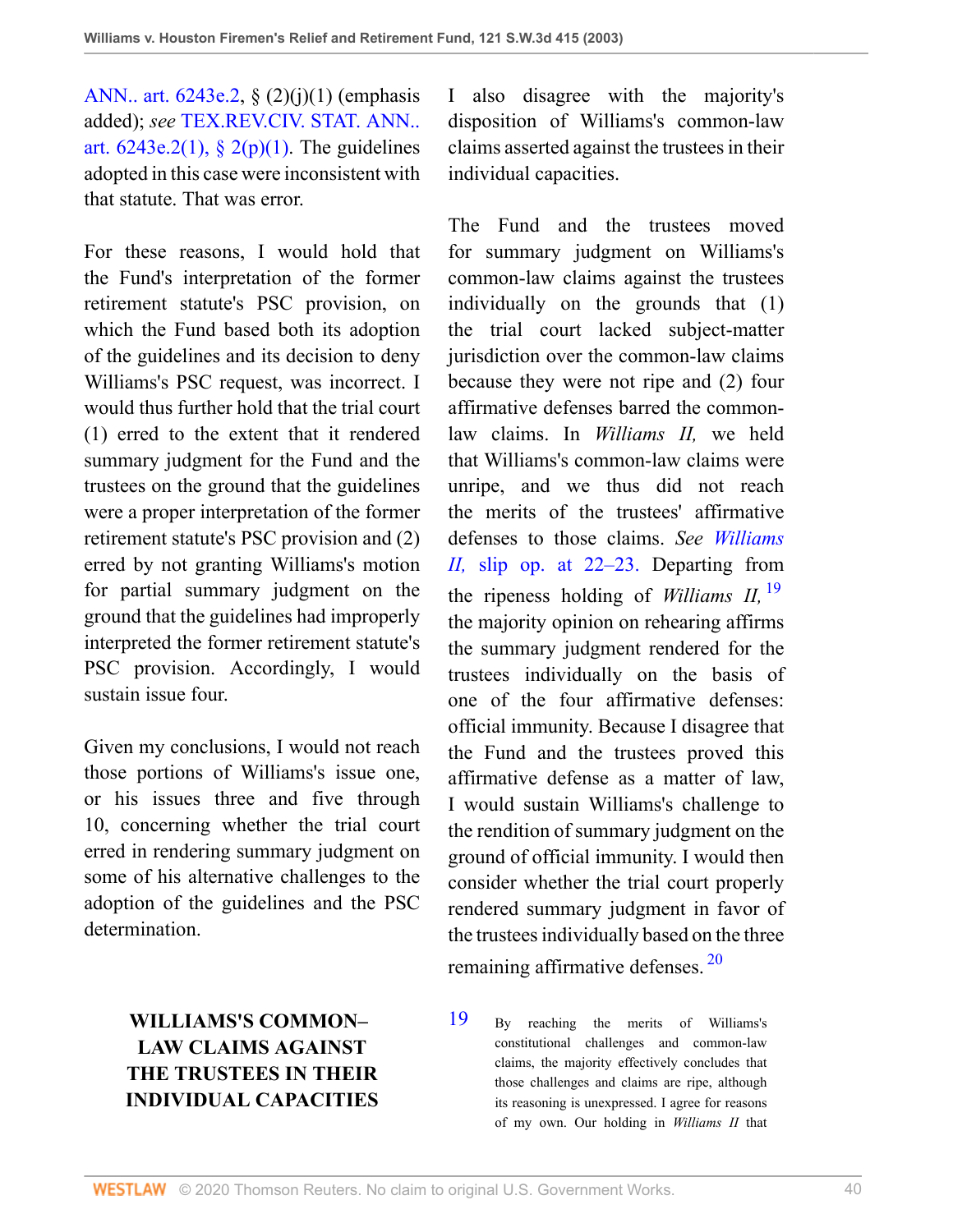Williams's common-law claims were unripe was based on our earlier holding that the trial court lacked jurisdiction over any of his challenges to the adoption of the guidelines and the PSC determination until he was eligible to retire or was disabled. Because I would hold that the trial court presently had jurisdiction to interpret the former retirement statute's PSC provision, I would further hold that the trial court erred to the extent that it granted summary judgment against the common-law claims on the ground of ripeness.

<span id="page-40-0"></span> $20$  I reach Williams's challenges to the individual trustees' three remaining affirmative defenses because my disposition of them determines whether I concur with or dissent from the majority's judgment.

## **\*454 A. Official Immunity**

In issue 15, Williams argues that the trial court erred in granting the Fund and the trustees' summary judgment motion on the ground that official immunity shielded the trustees in their individual capacities from Williams's common-law claims. I agree.

The trustees had the burden to prove this affirmative defense as a matter of law. *See [City of Lancaster v. Chambers,](http://www.westlaw.com/Link/Document/FullText?findType=Y&serNum=1994131594&pubNum=0000713&originatingDoc=I8d0b46b0e7df11d99439b076ef9ec4de&refType=RP&fi=co_pp_sp_713_653&originationContext=document&vr=3.0&rs=cblt1.0&transitionType=DocumentItem&contextData=(sc.UserEnteredCitation)#co_pp_sp_713_653)* 883 [S.W.2d 650, 653 \(Tex.1994\)](http://www.westlaw.com/Link/Document/FullText?findType=Y&serNum=1994131594&pubNum=0000713&originatingDoc=I8d0b46b0e7df11d99439b076ef9ec4de&refType=RP&fi=co_pp_sp_713_653&originationContext=document&vr=3.0&rs=cblt1.0&transitionType=DocumentItem&contextData=(sc.UserEnteredCitation)#co_pp_sp_713_653). Government officials are entitled to official immunity from suit arising out of their performance of (1) discretionary duties (2) performed in objective good faith, as long as the officials are (3) acting within the scope of their authority. *Id.* The parties disputed only the good-faith element. To carry their burden of showing good faith, the trustees had to produce evidence that a reasonably prudent trustee might have believed that his actions in adopting the specific guidelines and determining Williams's PSC request were reasonable and lawful, in light of clearly established law and the information then possessed by the trustee. *See id.* [at 656–57.](http://www.westlaw.com/Link/Document/FullText?findType=Y&serNum=1994131594&originatingDoc=I8d0b46b0e7df11d99439b076ef9ec4de&refType=RP&originationContext=document&vr=3.0&rs=cblt1.0&transitionType=DocumentItem&contextData=(sc.UserEnteredCitation))

The trustees submitted the affidavits of appellee trustees Maxie Patterson, Donnie R. Meyers, and George E. Lowdermilk in support of this ground of their motion. These affidavits each read in pertinent part as follows:

In 1996, the Board was faced with the task of considering many applications for prior service credit. As permitted by the statute, the Board determined that it needed to promulgate general written guidelines to aid in determination of all prior service credit applications. At its regularly-scheduled meeting on July 25, 1996, the Board promulgated guidelines for prior service credit, which are reflected in a July 26, 1996, letter sent to Williams.

As a Board member, it was my duty to participate in the Board's exercise of its functions, which include administering the Fund, construing the act and determining all questions relating to eligibility for participation. I interpreted the statute to require that a transferring firefighter come from a fully-paid fire department of a Texas city having its own firefighters' relief and retirement fund similar to the Fund, which is the interpretation that the Board adopted.

As a Board member, it was also my duty to participate in the Board's adjudication of the prior service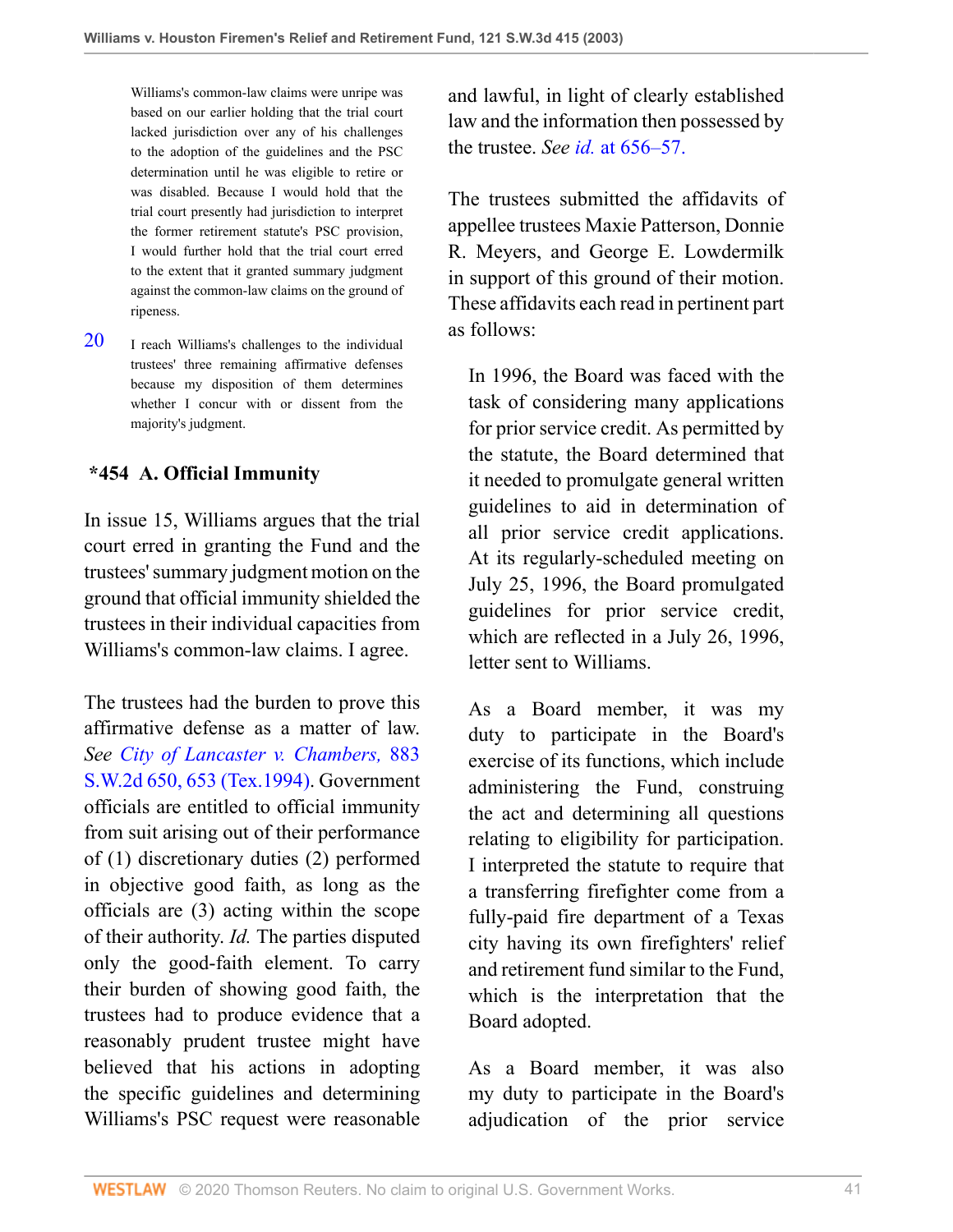credit applications. In connection with Williams's application, I considered the interpretation of the statute adopted by the Board, the application and materials submitted by Williams, and Williams's testimony at the December 19, 1996, administrative hearing. Based on those items, I concluded that Williams's application did not meet the statutory requirement for prior service credit in that he had not transferred from a city having its own firefighters' relief and retirement fund.

The three affidavits merely state what the trustees did—that they adopted and applied the guidelines to Williams's PSC request—and what the former retirement statute generally empowered the board to do—to interpret the statute, to adopt guidelines, and to determine PSC applications. The affidavits do not explain how a reasonably prudent trustee might have believed that adopting and applying these particular guidelines did not commit the wrongs that Williams alleged. That is, the affidavits do not explain *why* the trustees interpreted the statute as they did or why that interpretation was objectively reasonable. **\*455** [21](#page-41-0) Explaining why a trustee might have viewed the interpretation upon which the guidelines were based to be objectively reasonable (even if that interpretation was incorrect) was important, given Williams's allegations that the trustees had purposefully changed their interpretation for the sole and improper purpose of defeating pending PSC requests and given his evidence that the Fund had afterwards

petitioned the Legislature to amend the statute in ways supporting the Fund's earlier interpretation. The evidence of objective good faith had to be tailored to the plaintiff's allegations and could not simply be stated in the abstract.

<span id="page-41-0"></span>[21](#page-41-1) The Fund and the trustees offered an *argument* here and below as to why their interpretation of the former retirement statute's PSC provision was reasonable, but did not produce *evidence* in support. They argued that their interpretation was objectively reasonable given the language of the former retirement statute and of its predecessor, *i.e.,* that a reasonable trustee might in good faith have interpreted the former retirement statute's PSC provision as they did in the guidelines, based on the statute's plain language. However, none of the *affidavits* submitted in support of this argument even stated the basis for the trustees' interpretation, much less why a reasonable trustee in their shoes might objectively have thought that such an interpretation was reasonable. The majority construes the affidavits as testimony by the trustees that "they believed their conduct to be lawful in light of the powers conferred on them by the retirement statute...." I do not read the affidavits that way, but even if I did, that reading would still not explain how a reasonable trustee might objectively have believed the conduct lawful.

<span id="page-41-2"></span><span id="page-41-1"></span>For these reasons, I conclude that the trustees' affidavits do not meet *Chambers's* test for proving good faith. The opinion in *Campbell v. Jones,* [22](#page-42-0) upon which the majority relies for the proposition that good-faith immunity can shield an official even if he misinterprets or violates the law or incorrectly adjudicates a claim (a general proposition with which I have no dispute), shows that the trustees' affidavits do not suffice. In *Campbell,* a teacher sued school-board trustees individually for having incorrectly determined that her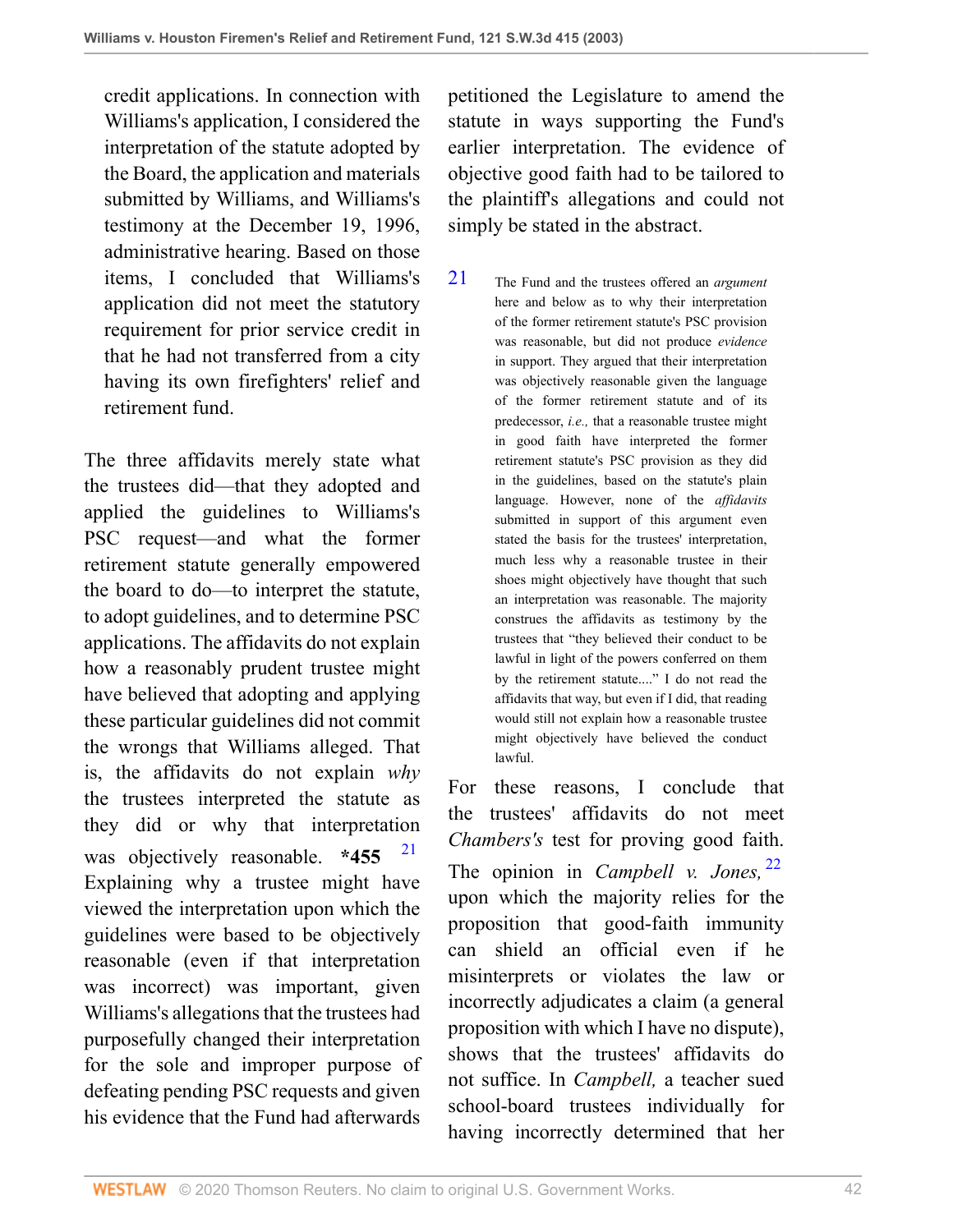employment contract was invalid because she allegedly had not met the regulatory requirements to fulfill that contract. *See id.* [at 425–26.](http://www.westlaw.com/Link/Document/FullText?findType=Y&serNum=1954102261&originatingDoc=I8d0b46b0e7df11d99439b076ef9ec4de&refType=RP&originationContext=document&vr=3.0&rs=cblt1.0&transitionType=DocumentItem&contextData=(sc.UserEnteredCitation)) The parties had stipulated that the trustees "actually believed in good faith" that no valid contract existed because the teacher did not meet the regulatory requirements for teaching; "acted at all times without any intent to deprive" the teacher of her contract salary, "without any corrupt motives," and "without bad faith in any respect"; "acted on the advice of legal counsel, which advice was that no contract existed ... and no money was due" the teacher; and "acted in all respects as to the transactions involved in this cause according to their best judgment in the matter." [23](#page-42-1) *See [id.](http://www.westlaw.com/Link/Document/FullText?findType=Y&serNum=1954102261&originatingDoc=I8d0b46b0e7df11d99439b076ef9ec4de&refType=RP&originationContext=document&vr=3.0&rs=cblt1.0&transitionType=DocumentItem&contextData=(sc.UserEnteredCitation))* [at 426–27.](http://www.westlaw.com/Link/Document/FullText?findType=Y&serNum=1954102261&originatingDoc=I8d0b46b0e7df11d99439b076ef9ec4de&refType=RP&originationContext=document&vr=3.0&rs=cblt1.0&transitionType=DocumentItem&contextData=(sc.UserEnteredCitation)) The supreme court held that this evidence showed that the trustees were entitled to official immunity. *See id* [at 427.](http://www.westlaw.com/Link/Document/FullText?findType=Y&serNum=1954102261&originatingDoc=I8d0b46b0e7df11d99439b076ef9ec4de&refType=RP&originationContext=document&vr=3.0&rs=cblt1.0&transitionType=DocumentItem&contextData=(sc.UserEnteredCitation)) Here, in contrast, the trustees' affidavits did not even attempt to discuss the bases for their actions or how a trustee might have found those bases objectively reasonable. [24](#page-42-2)

#### <span id="page-42-4"></span><span id="page-42-0"></span>[22](#page-41-2) *See id.,* [153 Tex. 101, 264 S.W.2d 425 \(1954\).](http://www.westlaw.com/Link/Document/FullText?findType=Y&serNum=1954102261&pubNum=0000713&originatingDoc=I8d0b46b0e7df11d99439b076ef9ec4de&refType=RP&originationContext=document&vr=3.0&rs=cblt1.0&transitionType=DocumentItem&contextData=(sc.UserEnteredCitation))

- <span id="page-42-1"></span>[23](#page-42-3) Of course, most of this stipulated evidence went beyond objective good faith and into the realm of subjective good faith. But the point is that the evidence was tailored to the plaintiff's allegations.
- <span id="page-42-2"></span>[24](#page-42-4) The majority claims that my position would hold public officials liable "unless they prove [that] their motives are pure"; would make public officials personally liable simply "for getting [statutory] interpretation wrong"; and would establish a subjective standard of good faith. My position does none of these things. I would require nothing more than what *Chambers* does in the context of summary judgment:

proof (not merely argument) that a *reasonably prudent trustee* (an objective standard) *might have believed* (not subjectively believed) that his actions in adopting the guidelines and determining the PSC request were reasonable and lawful, in light of clearly established law and the information then possessed by the trustee. If the trustees' affidavits had shown something along these lines—a relatively easy standard—then the fact that they got the interpretation wrong would not have deprived them of the defense of official immunity.

<span id="page-42-3"></span>**\*456** I respectfully disagree with the majority's reasons for concluding that the trustees proved as a matter of law that they acted in objective good faith. The majority concludes that the trustees could reasonably have believed that *the general acts* of interpreting the statute's PSC provision, adopting the guidelines, and determining Williams's PSC request were lawful because the former retirement statute gave the trustees the power to do these things. *See* former [TEX.REV.CIV. STAT. ANN.. art.](http://www.westlaw.com/Link/Document/FullText?findType=L&pubNum=1000188&cite=TXCSART6243E.2&originatingDoc=I8d0b46b0e7df11d99439b076ef9ec4de&refType=LQ&originationContext=document&vr=3.0&rs=cblt1.0&transitionType=DocumentItem&contextData=(sc.UserEnteredCitation)) [6243e.2,](http://www.westlaw.com/Link/Document/FullText?findType=L&pubNum=1000188&cite=TXCSART6243E.2&originatingDoc=I8d0b46b0e7df11d99439b076ef9ec4de&refType=LQ&originationContext=document&vr=3.0&rs=cblt1.0&transitionType=DocumentItem&contextData=(sc.UserEnteredCitation))  $\S(2)(j)$  (providing for these powers); [TEX.REV.CIV. STAT. ANN..](http://www.westlaw.com/Link/Document/FullText?findType=L&pubNum=1000188&cite=TXCSART6243E.2(1)&originatingDoc=I8d0b46b0e7df11d99439b076ef9ec4de&refType=LQ&originationContext=document&vr=3.0&rs=cblt1.0&transitionType=DocumentItem&contextData=(sc.UserEnteredCitation)) [6243e.2\(1\), § 2\(p\)](http://www.westlaw.com/Link/Document/FullText?findType=L&pubNum=1000188&cite=TXCSART6243E.2(1)&originatingDoc=I8d0b46b0e7df11d99439b076ef9ec4de&refType=LQ&originationContext=document&vr=3.0&rs=cblt1.0&transitionType=DocumentItem&contextData=(sc.UserEnteredCitation)) [\(same\).](http://www.westlaw.com/Link/Document/FullText?findType=L&pubNum=1000188&cite=TXCSART6243E.2(1)&originatingDoc=I8d0b46b0e7df11d99439b076ef9ec4de&refType=LQ&originationContext=document&vr=3.0&rs=cblt1.0&transitionType=DocumentItem&contextData=(sc.UserEnteredCitation)) I agree —and so would Williams—that the retirement statute gave these powers to the trustees and that a trustee could thus reasonably believe that construing the retirement statute, adopting guidelines, and determining PSC requests, *in the abstract,* was lawful. But that was not the basis for Williams's common-law claims against the trustees individually. Rather, these claims were based on the trustees' allegedly *abusing those general powers* by adopting guidelines that they supposedly knew were groundless solely in order to deny pending PSC requests. Given Williams's allegations, I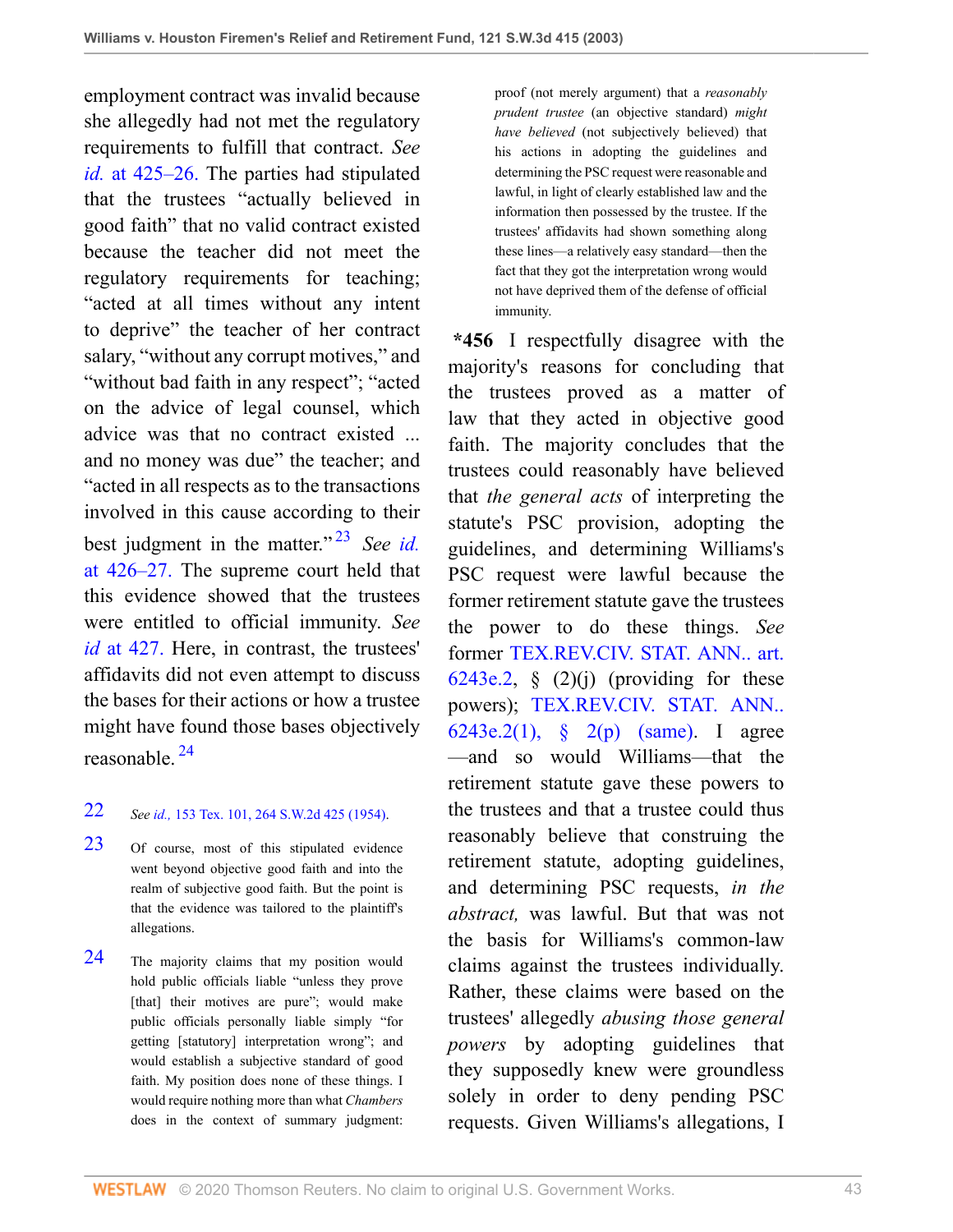believe that the proper focus is on the objective reasonableness of adopting *this interpretation and these guidelines,* rather than on the objective reasonableness of adopting guidelines, interpreting the statute, or determining PSC requests in general. *See, e.g., [Campbell,](http://www.westlaw.com/Link/Document/FullText?findType=Y&serNum=1954102261&pubNum=0000713&originatingDoc=I8d0b46b0e7df11d99439b076ef9ec4de&refType=RP&fi=co_pp_sp_713_426&originationContext=document&vr=3.0&rs=cblt1.0&transitionType=DocumentItem&contextData=(sc.UserEnteredCitation)#co_pp_sp_713_426)* 264 [S.W.2d at 426–27](http://www.westlaw.com/Link/Document/FullText?findType=Y&serNum=1954102261&pubNum=0000713&originatingDoc=I8d0b46b0e7df11d99439b076ef9ec4de&refType=RP&fi=co_pp_sp_713_426&originationContext=document&vr=3.0&rs=cblt1.0&transitionType=DocumentItem&contextData=(sc.UserEnteredCitation)#co_pp_sp_713_426) (focusing on evidence concerning reasonableness of motives for making particular decision claimed to be wrongful).

I would thus sustain issue 13.

# **B. Texas Tort Claims Act ("TTCA")** [25](#page-43-0) **Section 101.106**

#### <span id="page-43-0"></span>[25](#page-43-1) *See* [TEX. CIV. PRAC. & REM.CODE ANN. §§](http://www.westlaw.com/Link/Document/FullText?findType=L&pubNum=1000170&cite=TXCPS101.001&originatingDoc=I8d0b46b0e7df11d99439b076ef9ec4de&refType=LQ&originationContext=document&vr=3.0&rs=cblt1.0&transitionType=DocumentItem&contextData=(sc.UserEnteredCitation)) [101.001](http://www.westlaw.com/Link/Document/FullText?findType=L&pubNum=1000170&cite=TXCPS101.001&originatingDoc=I8d0b46b0e7df11d99439b076ef9ec4de&refType=LQ&originationContext=document&vr=3.0&rs=cblt1.0&transitionType=DocumentItem&contextData=(sc.UserEnteredCitation))–.109 (Vernon 1997 & Supp.2003).

In issue 11, Williams argues that the trial court erred in granting the Fund and the trustees' summary judgment motion on the ground that TTCA section 101.106 barred his common-law claims against the trustees in their individual capacities. *See* [TEX. CIV. PRAC. & REM.CODE ANN.](http://www.westlaw.com/Link/Document/FullText?findType=L&pubNum=1000170&cite=TXCPS101.106&originatingDoc=I8d0b46b0e7df11d99439b076ef9ec4de&refType=LQ&originationContext=document&vr=3.0&rs=cblt1.0&transitionType=DocumentItem&contextData=(sc.UserEnteredCitation)) [§ 101.106 \(Vernon 1997\).](http://www.westlaw.com/Link/Document/FullText?findType=L&pubNum=1000170&cite=TXCPS101.106&originatingDoc=I8d0b46b0e7df11d99439b076ef9ec4de&refType=LQ&originationContext=document&vr=3.0&rs=cblt1.0&transitionType=DocumentItem&contextData=(sc.UserEnteredCitation)) I agree.

<span id="page-43-3"></span>The trustees had the burden to prove this affirmative defense as a matter of law. *See [Urban v. Canada,](http://www.westlaw.com/Link/Document/FullText?findType=Y&serNum=1998042763&pubNum=0000713&originatingDoc=I8d0b46b0e7df11d99439b076ef9ec4de&refType=RP&fi=co_pp_sp_713_807&originationContext=document&vr=3.0&rs=cblt1.0&transitionType=DocumentItem&contextData=(sc.UserEnteredCitation)#co_pp_sp_713_807)* 963 [S.W.2d 805, 807 \(Tex.App.-San Antonio](http://www.westlaw.com/Link/Document/FullText?findType=Y&serNum=1998042763&pubNum=0000713&originatingDoc=I8d0b46b0e7df11d99439b076ef9ec4de&refType=RP&fi=co_pp_sp_713_807&originationContext=document&vr=3.0&rs=cblt1.0&transitionType=DocumentItem&contextData=(sc.UserEnteredCitation)#co_pp_sp_713_807) [1998, no pet.\).](http://www.westlaw.com/Link/Document/FullText?findType=Y&serNum=1998042763&pubNum=0000713&originatingDoc=I8d0b46b0e7df11d99439b076ef9ec4de&refType=RP&fi=co_pp_sp_713_807&originationContext=document&vr=3.0&rs=cblt1.0&transitionType=DocumentItem&contextData=(sc.UserEnteredCitation)#co_pp_sp_713_807) They based their [section](http://www.westlaw.com/Link/Document/FullText?findType=L&pubNum=1000170&cite=TXCPS101.106&originatingDoc=I8d0b46b0e7df11d99439b076ef9ec4de&refType=LQ&originationContext=document&vr=3.0&rs=cblt1.0&transitionType=DocumentItem&contextData=(sc.UserEnteredCitation)) [101.106](http://www.westlaw.com/Link/Document/FullText?findType=L&pubNum=1000170&cite=TXCPS101.106&originatingDoc=I8d0b46b0e7df11d99439b076ef9ec4de&refType=LQ&originationContext=document&vr=3.0&rs=cblt1.0&transitionType=DocumentItem&contextData=(sc.UserEnteredCitation)) summary judgment ground on one order and one judgment: (1) the interlocutory order  $^{26}$  $^{26}$  $^{26}$  dismissing some of Williams's challenges to the Fund's actions, which order we reviewed in *Williams I,* and (2) a summary judgment

disposing of Williams's equal-protection and due-process claims in a federal suit that arose out of the same incident involved here.

<span id="page-43-2"></span>[26](#page-43-3) Because Williams has not argued otherwise on appeal or below, I assume without deciding for purposes of my discussion that an interlocutory order rendered for the Fund could trigger [section 101.106](http://www.westlaw.com/Link/Document/FullText?findType=L&pubNum=1000170&cite=TXCPS101.106&originatingDoc=I8d0b46b0e7df11d99439b076ef9ec4de&refType=LQ&originationContext=document&vr=3.0&rs=cblt1.0&transitionType=DocumentItem&contextData=(sc.UserEnteredCitation))'s application, despite some case law to the contrary. *See [Lowe v. Teator,](http://www.westlaw.com/Link/Document/FullText?findType=Y&serNum=1999201703&pubNum=0004644&originatingDoc=I8d0b46b0e7df11d99439b076ef9ec4de&refType=RP&fi=co_pp_sp_4644_822&originationContext=document&vr=3.0&rs=cblt1.0&transitionType=DocumentItem&contextData=(sc.UserEnteredCitation)#co_pp_sp_4644_822)* 1 [S.W.3d 819, 822 \(Tex.App.-Dallas 1999, pet.](http://www.westlaw.com/Link/Document/FullText?findType=Y&serNum=1999201703&pubNum=0004644&originatingDoc=I8d0b46b0e7df11d99439b076ef9ec4de&refType=RP&fi=co_pp_sp_4644_822&originationContext=document&vr=3.0&rs=cblt1.0&transitionType=DocumentItem&contextData=(sc.UserEnteredCitation)#co_pp_sp_4644_822) [denied\);](http://www.westlaw.com/Link/Document/FullText?findType=Y&serNum=1999201703&pubNum=0004644&originatingDoc=I8d0b46b0e7df11d99439b076ef9ec4de&refType=RP&fi=co_pp_sp_4644_822&originationContext=document&vr=3.0&rs=cblt1.0&transitionType=DocumentItem&contextData=(sc.UserEnteredCitation)#co_pp_sp_4644_822) *[Johnson v. Resendez,](http://www.westlaw.com/Link/Document/FullText?findType=Y&serNum=1999086913&pubNum=0000713&originatingDoc=I8d0b46b0e7df11d99439b076ef9ec4de&refType=RP&fi=co_pp_sp_713_726&originationContext=document&vr=3.0&rs=cblt1.0&transitionType=DocumentItem&contextData=(sc.UserEnteredCitation)#co_pp_sp_713_726)* 993 S.W.2d [723, 726–27 \(Tex.App.-Dallas 1999\)](http://www.westlaw.com/Link/Document/FullText?findType=Y&serNum=1999086913&pubNum=0000713&originatingDoc=I8d0b46b0e7df11d99439b076ef9ec4de&refType=RP&fi=co_pp_sp_713_726&originationContext=document&vr=3.0&rs=cblt1.0&transitionType=DocumentItem&contextData=(sc.UserEnteredCitation)#co_pp_sp_713_726), *pet. dism'd, improvidently granted,* [52 S.W.3d 689](http://www.westlaw.com/Link/Document/FullText?findType=Y&serNum=2001078452&pubNum=0004644&originatingDoc=I8d0b46b0e7df11d99439b076ef9ec4de&refType=RP&originationContext=document&vr=3.0&rs=cblt1.0&transitionType=DocumentItem&contextData=(sc.UserEnteredCitation)) [\(Tex.2001\)](http://www.westlaw.com/Link/Document/FullText?findType=Y&serNum=2001078452&pubNum=0004644&originatingDoc=I8d0b46b0e7df11d99439b076ef9ec4de&refType=RP&originationContext=document&vr=3.0&rs=cblt1.0&transitionType=DocumentItem&contextData=(sc.UserEnteredCitation)) (noting that no conflicts jurisdiction existed on this issue).

<span id="page-43-1"></span>TTCA [section 101.106](http://www.westlaw.com/Link/Document/FullText?findType=L&pubNum=1000170&cite=TXCPS101.106&originatingDoc=I8d0b46b0e7df11d99439b076ef9ec4de&refType=LQ&originationContext=document&vr=3.0&rs=cblt1.0&transitionType=DocumentItem&contextData=(sc.UserEnteredCitation)) bars an action against a government employee when **\*457** there is a "judgment in an action or a settlement of a claim *under this chapter* " involving the same subject matter against his government employer. [TEX. CIV. PRAC. & REM.CODE ANN.](http://www.westlaw.com/Link/Document/FullText?findType=L&pubNum=1000170&cite=TXCPS101.106&originatingDoc=I8d0b46b0e7df11d99439b076ef9ec4de&refType=LQ&originationContext=document&vr=3.0&rs=cblt1.0&transitionType=DocumentItem&contextData=(sc.UserEnteredCitation)) [§ 101.106](http://www.westlaw.com/Link/Document/FullText?findType=L&pubNum=1000170&cite=TXCPS101.106&originatingDoc=I8d0b46b0e7df11d99439b076ef9ec4de&refType=LQ&originationContext=document&vr=3.0&rs=cblt1.0&transitionType=DocumentItem&contextData=(sc.UserEnteredCitation)) (emphasis added). The TTCA waives sovereign immunity from suit only for certain claims for property damage, personal injury, or death. *See id.* § 101.021 (Vernon 1997). Williams did not assert these or any other tort claims against the Fund in either lawsuit, and he thus did not have to avail himself of the waiver of sovereign immunity from suit found in the TTCA. *See id.* Therefore, his judicial challenges to the Fund's actions were not ones "under this chapter" for purposes of [section 101.106](http://www.westlaw.com/Link/Document/FullText?findType=L&pubNum=1000170&cite=TXCPS101.106&originatingDoc=I8d0b46b0e7df11d99439b076ef9ec4de&refType=LQ&originationContext=document&vr=3.0&rs=cblt1.0&transitionType=DocumentItem&contextData=(sc.UserEnteredCitation)). *See [White v.](http://www.westlaw.com/Link/Document/FullText?findType=Y&serNum=1993185494&pubNum=0000713&originatingDoc=I8d0b46b0e7df11d99439b076ef9ec4de&refType=RP&fi=co_pp_sp_713_130&originationContext=document&vr=3.0&rs=cblt1.0&transitionType=DocumentItem&contextData=(sc.UserEnteredCitation)#co_pp_sp_713_130) Annis,* [864 S.W.2d 127, 130 \(Tex.App.-](http://www.westlaw.com/Link/Document/FullText?findType=Y&serNum=1993185494&pubNum=0000713&originatingDoc=I8d0b46b0e7df11d99439b076ef9ec4de&refType=RP&fi=co_pp_sp_713_130&originationContext=document&vr=3.0&rs=cblt1.0&transitionType=DocumentItem&contextData=(sc.UserEnteredCitation)#co_pp_sp_713_130) [Dallas 1993, writ denied\)](http://www.westlaw.com/Link/Document/FullText?findType=Y&serNum=1993185494&pubNum=0000713&originatingDoc=I8d0b46b0e7df11d99439b076ef9ec4de&refType=RP&fi=co_pp_sp_713_130&originationContext=document&vr=3.0&rs=cblt1.0&transitionType=DocumentItem&contextData=(sc.UserEnteredCitation)#co_pp_sp_713_130) (noting that "[w]hether the plaintiff's claim against the governmental unit falls under the [TTCA] is relevant" to whether TTCA [section](http://www.westlaw.com/Link/Document/FullText?findType=L&pubNum=1000170&cite=TXCPS101.106&originatingDoc=I8d0b46b0e7df11d99439b076ef9ec4de&refType=LQ&originationContext=document&vr=3.0&rs=cblt1.0&transitionType=DocumentItem&contextData=(sc.UserEnteredCitation)) [101.106](http://www.westlaw.com/Link/Document/FullText?findType=L&pubNum=1000170&cite=TXCPS101.106&originatingDoc=I8d0b46b0e7df11d99439b076ef9ec4de&refType=LQ&originationContext=document&vr=3.0&rs=cblt1.0&transitionType=DocumentItem&contextData=(sc.UserEnteredCitation)) bars claims against governmental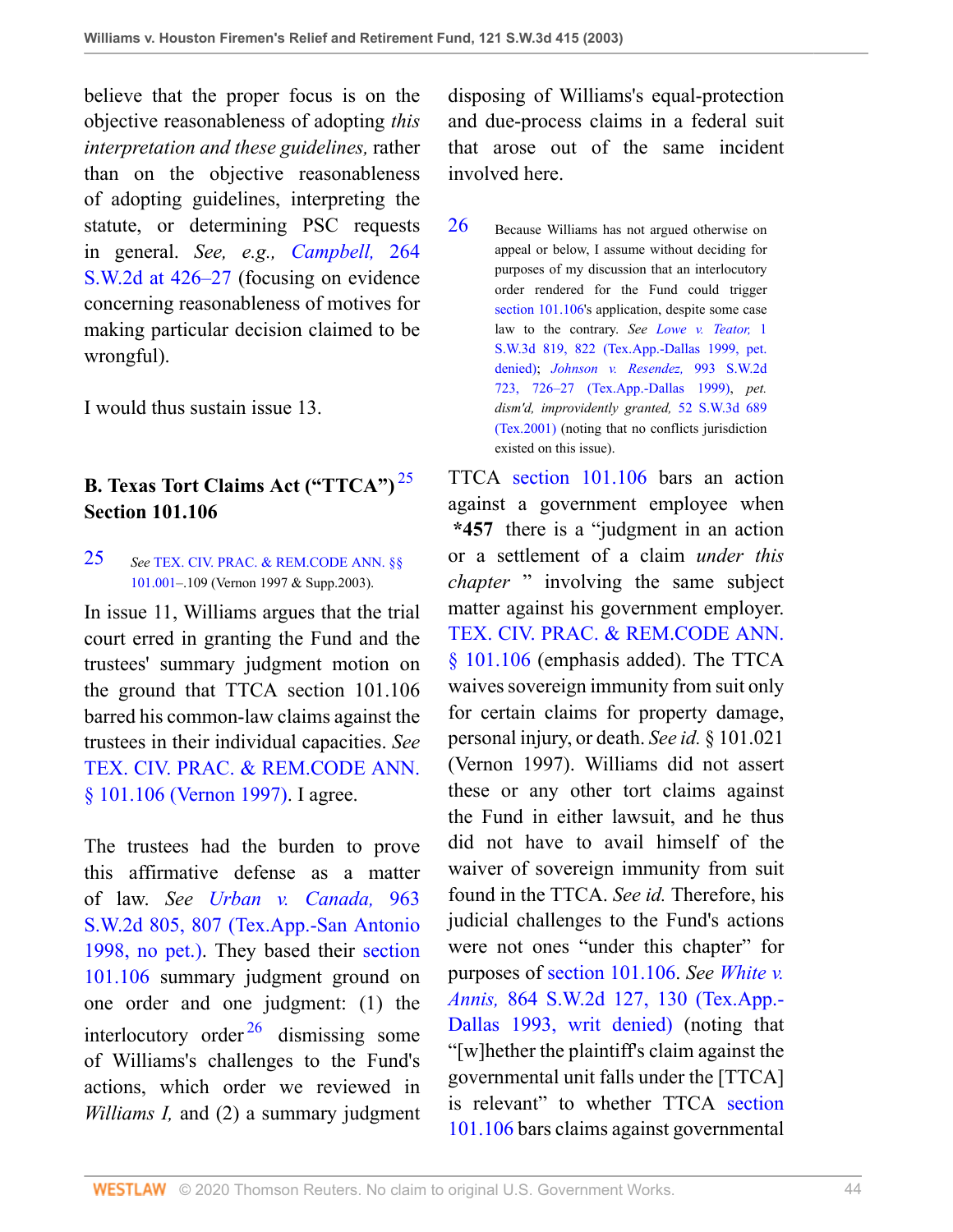unit's employee); *see also [Welch v. Coca–](http://www.westlaw.com/Link/Document/FullText?findType=Y&serNum=2000091691&pubNum=0004644&originatingDoc=I8d0b46b0e7df11d99439b076ef9ec4de&refType=RP&fi=co_pp_sp_4644_538&originationContext=document&vr=3.0&rs=cblt1.0&transitionType=DocumentItem&contextData=(sc.UserEnteredCitation)#co_pp_sp_4644_538) Cola Enters., Inc.,* [36 S.W.3d 532, 538](http://www.westlaw.com/Link/Document/FullText?findType=Y&serNum=2000091691&pubNum=0004644&originatingDoc=I8d0b46b0e7df11d99439b076ef9ec4de&refType=RP&fi=co_pp_sp_4644_538&originationContext=document&vr=3.0&rs=cblt1.0&transitionType=DocumentItem&contextData=(sc.UserEnteredCitation)#co_pp_sp_4644_538) [\(Tex.App.-Tyler 2000, pet. withdrawn](http://www.westlaw.com/Link/Document/FullText?findType=Y&serNum=2000091691&pubNum=0004644&originatingDoc=I8d0b46b0e7df11d99439b076ef9ec4de&refType=RP&fi=co_pp_sp_4644_538&originationContext=document&vr=3.0&rs=cblt1.0&transitionType=DocumentItem&contextData=(sc.UserEnteredCitation)#co_pp_sp_4644_538) [pursuant to settlement\)](http://www.westlaw.com/Link/Document/FullText?findType=Y&serNum=2000091691&pubNum=0004644&originatingDoc=I8d0b46b0e7df11d99439b076ef9ec4de&refType=RP&fi=co_pp_sp_4644_538&originationContext=document&vr=3.0&rs=cblt1.0&transitionType=DocumentItem&contextData=(sc.UserEnteredCitation)#co_pp_sp_4644_538) (stating that TTCA [section 101.106](http://www.westlaw.com/Link/Document/FullText?findType=L&pubNum=1000170&cite=TXCPS101.106&originatingDoc=I8d0b46b0e7df11d99439b076ef9ec4de&refType=LQ&originationContext=document&vr=3.0&rs=cblt1.0&transitionType=DocumentItem&contextData=(sc.UserEnteredCitation)) did not protect government employee because plaintiff's suit against employer governmental entity was for contract breach, to which TTCA did not apply).

For these reasons, the cited order and judgment could not trigger [section](http://www.westlaw.com/Link/Document/FullText?findType=L&pubNum=1000170&cite=TXCPS101.106&originatingDoc=I8d0b46b0e7df11d99439b076ef9ec4de&refType=LQ&originationContext=document&vr=3.0&rs=cblt1.0&transitionType=DocumentItem&contextData=(sc.UserEnteredCitation)) [101.106](http://www.westlaw.com/Link/Document/FullText?findType=L&pubNum=1000170&cite=TXCPS101.106&originatingDoc=I8d0b46b0e7df11d99439b076ef9ec4de&refType=LQ&originationContext=document&vr=3.0&rs=cblt1.0&transitionType=DocumentItem&contextData=(sc.UserEnteredCitation))'s application or bar Williams's common-law claims against the trustees individually. I would thus hold that the trial court erred to the extent that it rendered summary judgment on this ground. Accordingly, I would sustain issue 11.

## **C. Absolute Judicial Immunity**

In issue 14, Williams argues that the trial court erred in granting summary judgment on the ground that the trustees enjoyed absolute judicial immunity in their individual capacities from his common-law claims. I agree.

The trustees had the burden to prove this affirmative defense as a matter of law. *See Rea v. Cofer,* [879 S.W.2d 224, 227](http://www.westlaw.com/Link/Document/FullText?findType=Y&serNum=1994111662&pubNum=0000713&originatingDoc=I8d0b46b0e7df11d99439b076ef9ec4de&refType=RP&fi=co_pp_sp_713_227&originationContext=document&vr=3.0&rs=cblt1.0&transitionType=DocumentItem&contextData=(sc.UserEnteredCitation)#co_pp_sp_713_227) [\(Tex.App.-Houston \[14th Dist.\] 1994, no](http://www.westlaw.com/Link/Document/FullText?findType=Y&serNum=1994111662&pubNum=0000713&originatingDoc=I8d0b46b0e7df11d99439b076ef9ec4de&refType=RP&fi=co_pp_sp_713_227&originationContext=document&vr=3.0&rs=cblt1.0&transitionType=DocumentItem&contextData=(sc.UserEnteredCitation)#co_pp_sp_713_227) [writ\)](http://www.westlaw.com/Link/Document/FullText?findType=Y&serNum=1994111662&pubNum=0000713&originatingDoc=I8d0b46b0e7df11d99439b076ef9ec4de&refType=RP&fi=co_pp_sp_713_227&originationContext=document&vr=3.0&rs=cblt1.0&transitionType=DocumentItem&contextData=(sc.UserEnteredCitation)#co_pp_sp_713_227). They argued below that they were entitled to absolute judicial immunity for their actions taken as part of the "adjudication of [Williams's] claim for prior service credit." The extent of the trustees' summary judgment argument was as follows:

In determining Williams's claims, the trustees were performing core judicial functions, and such functions are historically afforded absolute immunity.... The Fund and its Board of Trustees constitute a "governmental unit" to which judicial immunity potentially applies. As held by [this Court in *Williams I* ], the trustees were performing quasijudicial determinations in the scope of their statutory authority and administrative capacity.<sup>[27](#page-44-0)</sup> The adjudication of Williams's claim for prior service credit thus constitutes a core judicial function, and the trustees are entitled to absolute immunity.<sup>[28](#page-44-1)</sup>

- <span id="page-44-3"></span><span id="page-44-2"></span><span id="page-44-0"></span>[27](#page-44-2) I note that we neither held nor implied in *Williams I* that the trustees were performing quasi-judicial determinations that might entitle them to absolute judicial immunity. *See id.,* [slip op. at 10.](http://www.westlaw.com/Link/Document/FullText?findType=Y&serNum=1999061264&originatingDoc=I8d0b46b0e7df11d99439b076ef9ec4de&refType=RP&originationContext=document&vr=3.0&rs=cblt1.0&transitionType=DocumentItem&contextData=(sc.UserEnteredCitation))
- <span id="page-44-1"></span>[28](#page-44-3) The Fund and the trustees also relied on TTCA section 101.053, which exempts certain claims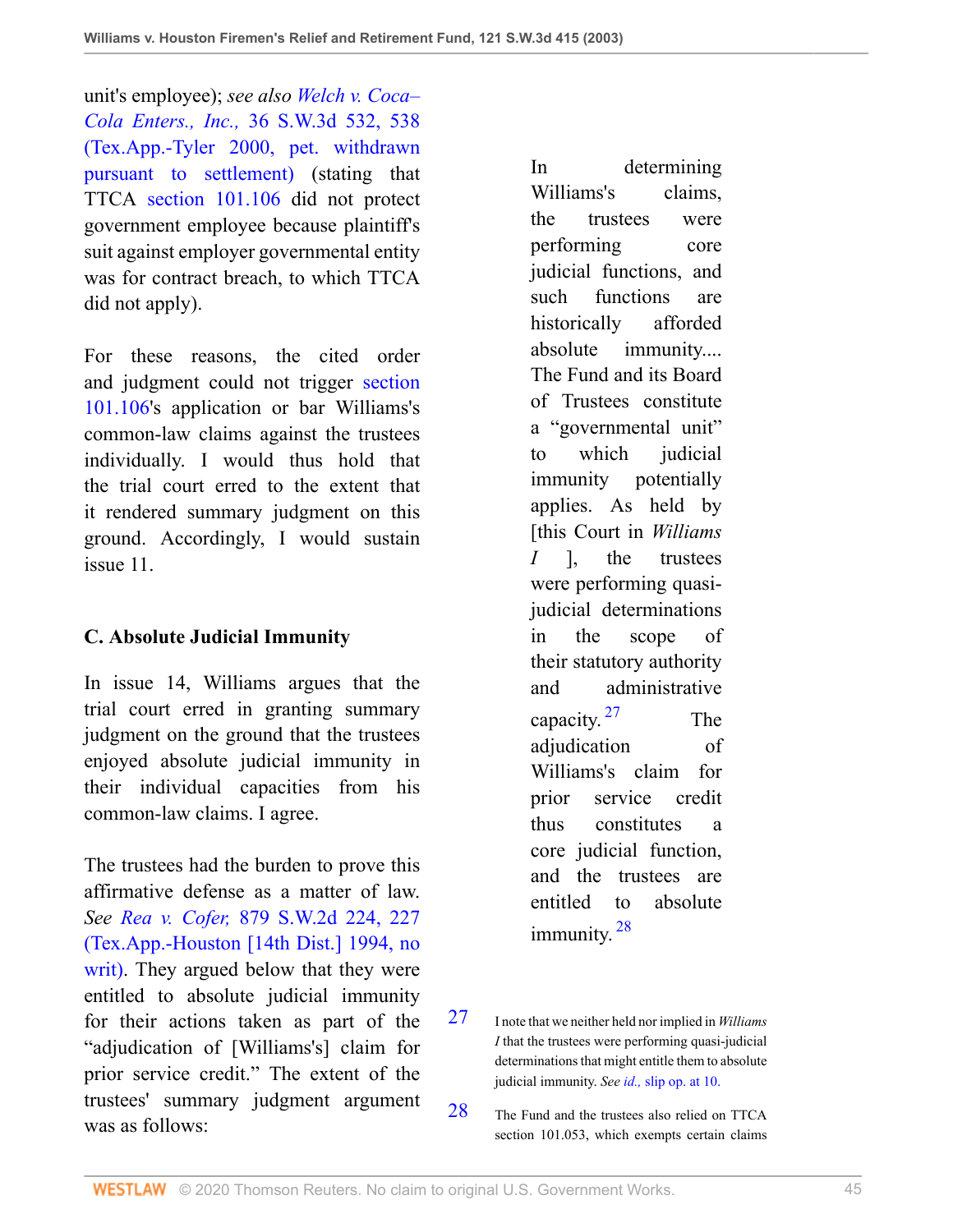against governmental entities from the TTCA's waiver of immunity when the claim is based on, among other things, a judicial function of a governmental unit. *See* [TEX. CIV. PRAC.](http://www.westlaw.com/Link/Document/FullText?findType=L&pubNum=1000170&cite=TXCPS101.053&originatingDoc=I8d0b46b0e7df11d99439b076ef9ec4de&refType=SP&originationContext=document&vr=3.0&rs=cblt1.0&transitionType=DocumentItem&contextData=(sc.UserEnteredCitation)#co_pp_8b3b0000958a4) [& REM.CODE ANN. § 101.053\(a\)](http://www.westlaw.com/Link/Document/FullText?findType=L&pubNum=1000170&cite=TXCPS101.053&originatingDoc=I8d0b46b0e7df11d99439b076ef9ec4de&refType=SP&originationContext=document&vr=3.0&rs=cblt1.0&transitionType=DocumentItem&contextData=(sc.UserEnteredCitation)#co_pp_8b3b0000958a4) (Vernon 1997). [Section 101.053](http://www.westlaw.com/Link/Document/FullText?findType=L&pubNum=1000170&cite=TXCPS101.053&originatingDoc=I8d0b46b0e7df11d99439b076ef9ec4de&refType=LQ&originationContext=document&vr=3.0&rs=cblt1.0&transitionType=DocumentItem&contextData=(sc.UserEnteredCitation)) has no application in this suit because Williams asserted his common-law claims against only the trustees in their individual capacities, not against the Fund.

#### (Citations omitted.)

"Judges enjoy absolute judicial immunity from liability for judicial acts, no matter **\*458** how erroneous the act or how evil the motive, unless the act is performed in the clear absence of all jurisdiction." *[City of Houston](http://www.westlaw.com/Link/Document/FullText?findType=Y&serNum=1998042946&pubNum=0000713&originatingDoc=I8d0b46b0e7df11d99439b076ef9ec4de&refType=RP&fi=co_pp_sp_713_689&originationContext=document&vr=3.0&rs=cblt1.0&transitionType=DocumentItem&contextData=(sc.UserEnteredCitation)#co_pp_sp_713_689) [v. W. Capital Fin. Servs. Corp.,](http://www.westlaw.com/Link/Document/FullText?findType=Y&serNum=1998042946&pubNum=0000713&originatingDoc=I8d0b46b0e7df11d99439b076ef9ec4de&refType=RP&fi=co_pp_sp_713_689&originationContext=document&vr=3.0&rs=cblt1.0&transitionType=DocumentItem&contextData=(sc.UserEnteredCitation)#co_pp_sp_713_689)* 961 [S.W.2d 687, 689 \(Tex.App.-Houston \[1st](http://www.westlaw.com/Link/Document/FullText?findType=Y&serNum=1998042946&pubNum=0000713&originatingDoc=I8d0b46b0e7df11d99439b076ef9ec4de&refType=RP&fi=co_pp_sp_713_689&originationContext=document&vr=3.0&rs=cblt1.0&transitionType=DocumentItem&contextData=(sc.UserEnteredCitation)#co_pp_sp_713_689) [Dist.\] 1998, pet. dism'd w.o.j.\)](http://www.westlaw.com/Link/Document/FullText?findType=Y&serNum=1998042946&pubNum=0000713&originatingDoc=I8d0b46b0e7df11d99439b076ef9ec4de&refType=RP&fi=co_pp_sp_713_689&originationContext=document&vr=3.0&rs=cblt1.0&transitionType=DocumentItem&contextData=(sc.UserEnteredCitation)#co_pp_sp_713_689) (citations omitted). Persons whose responsibilities are functionally comparable to those of a judge are also immune from liability. *[Blue](http://www.westlaw.com/Link/Document/FullText?findType=Y&serNum=2003509925&pubNum=0004644&originatingDoc=I8d0b46b0e7df11d99439b076ef9ec4de&refType=RP&originationContext=document&vr=3.0&rs=cblt1.0&transitionType=DocumentItem&contextData=(sc.UserEnteredCitation)) [Cross Blue Shield of Tex. v. Juneau,](http://www.westlaw.com/Link/Document/FullText?findType=Y&serNum=2003509925&pubNum=0004644&originatingDoc=I8d0b46b0e7df11d99439b076ef9ec4de&refType=RP&originationContext=document&vr=3.0&rs=cblt1.0&transitionType=DocumentItem&contextData=(sc.UserEnteredCitation))*114 [S.W.3d 126 \(Tex.App.-Austin, 2003, no](http://www.westlaw.com/Link/Document/FullText?findType=Y&serNum=2003509925&pubNum=0004644&originatingDoc=I8d0b46b0e7df11d99439b076ef9ec4de&refType=RP&originationContext=document&vr=3.0&rs=cblt1.0&transitionType=DocumentItem&contextData=(sc.UserEnteredCitation)) [pet. h.\)](http://www.westlaw.com/Link/Document/FullText?findType=Y&serNum=2003509925&pubNum=0004644&originatingDoc=I8d0b46b0e7df11d99439b076ef9ec4de&refType=RP&originationContext=document&vr=3.0&rs=cblt1.0&transitionType=DocumentItem&contextData=(sc.UserEnteredCitation)) (citing *[Butz v. Economou,](http://www.westlaw.com/Link/Document/FullText?findType=Y&serNum=1978139510&pubNum=0000708&originatingDoc=I8d0b46b0e7df11d99439b076ef9ec4de&refType=RP&fi=co_pp_sp_708_2911&originationContext=document&vr=3.0&rs=cblt1.0&transitionType=DocumentItem&contextData=(sc.UserEnteredCitation)#co_pp_sp_708_2911)* 438 [U.S. 478, 507, 510–13, 98 S.Ct. 2894,](http://www.westlaw.com/Link/Document/FullText?findType=Y&serNum=1978139510&pubNum=0000708&originatingDoc=I8d0b46b0e7df11d99439b076ef9ec4de&refType=RP&fi=co_pp_sp_708_2911&originationContext=document&vr=3.0&rs=cblt1.0&transitionType=DocumentItem&contextData=(sc.UserEnteredCitation)#co_pp_sp_708_2911) [2911, 2912–14 \(1978\)\)](http://www.westlaw.com/Link/Document/FullText?findType=Y&serNum=1978139510&pubNum=0000708&originatingDoc=I8d0b46b0e7df11d99439b076ef9ec4de&refType=RP&fi=co_pp_sp_708_2911&originationContext=document&vr=3.0&rs=cblt1.0&transitionType=DocumentItem&contextData=(sc.UserEnteredCitation)#co_pp_sp_708_2911). Texas courts use the federally conceived "functional approach" to determine if one who is not a judge is nonetheless entitled to judicial immunity. *See [W. Capital Fin.](http://www.westlaw.com/Link/Document/FullText?findType=Y&serNum=1998042946&pubNum=713&originatingDoc=I8d0b46b0e7df11d99439b076ef9ec4de&refType=RP&fi=co_pp_sp_713_689&originationContext=document&vr=3.0&rs=cblt1.0&transitionType=DocumentItem&contextData=(sc.UserEnteredCitation)#co_pp_sp_713_689) Servs. Corp.,* [961 S.W.2d at 689.](http://www.westlaw.com/Link/Document/FullText?findType=Y&serNum=1998042946&pubNum=713&originatingDoc=I8d0b46b0e7df11d99439b076ef9ec4de&refType=RP&fi=co_pp_sp_713_689&originationContext=document&vr=3.0&rs=cblt1.0&transitionType=DocumentItem&contextData=(sc.UserEnteredCitation)#co_pp_sp_713_689) This analysis entails determining "whether the activities of the party invoking immunity are 'intimately associated with the judicial process,' *i.e.,* whether the party is functioning as an integral part of the judicial system or as an 'arm of the court.' " *Id.* (citations omitted).

<span id="page-45-1"></span>Like other officials, administrative officials may sometimes enjoy absolute judicial immunity, but only when performing functions closely associated with the judicial process. *See [Cleavinger](http://www.westlaw.com/Link/Document/FullText?findType=Y&serNum=1985159882&pubNum=0000708&originatingDoc=I8d0b46b0e7df11d99439b076ef9ec4de&refType=RP&fi=co_pp_sp_708_499&originationContext=document&vr=3.0&rs=cblt1.0&transitionType=DocumentItem&contextData=(sc.UserEnteredCitation)#co_pp_sp_708_499) v. Saxner,* [474 U.S. 193, 199–202,](http://www.westlaw.com/Link/Document/FullText?findType=Y&serNum=1985159882&pubNum=0000708&originatingDoc=I8d0b46b0e7df11d99439b076ef9ec4de&refType=RP&fi=co_pp_sp_708_499&originationContext=document&vr=3.0&rs=cblt1.0&transitionType=DocumentItem&contextData=(sc.UserEnteredCitation)#co_pp_sp_708_499) [106 S.Ct. 496, 499–501, 88 L.Ed.2d](http://www.westlaw.com/Link/Document/FullText?findType=Y&serNum=1985159882&pubNum=0000708&originatingDoc=I8d0b46b0e7df11d99439b076ef9ec4de&refType=RP&fi=co_pp_sp_708_499&originationContext=document&vr=3.0&rs=cblt1.0&transitionType=DocumentItem&contextData=(sc.UserEnteredCitation)#co_pp_sp_708_499) [507 \(1985\);](http://www.westlaw.com/Link/Document/FullText?findType=Y&serNum=1985159882&pubNum=0000708&originatingDoc=I8d0b46b0e7df11d99439b076ef9ec4de&refType=RP&fi=co_pp_sp_708_499&originationContext=document&vr=3.0&rs=cblt1.0&transitionType=DocumentItem&contextData=(sc.UserEnteredCitation)#co_pp_sp_708_499) *see also Butz,* [438 U.S.](http://www.westlaw.com/Link/Document/FullText?findType=Y&serNum=1978139510&pubNum=708&originatingDoc=I8d0b46b0e7df11d99439b076ef9ec4de&refType=RP&fi=co_pp_sp_708_2909&originationContext=document&vr=3.0&rs=cblt1.0&transitionType=DocumentItem&contextData=(sc.UserEnteredCitation)#co_pp_sp_708_2909) [at 504–08, 98 S.Ct. at 2909–11.](http://www.westlaw.com/Link/Document/FullText?findType=Y&serNum=1978139510&pubNum=708&originatingDoc=I8d0b46b0e7df11d99439b076ef9ec4de&refType=RP&fi=co_pp_sp_708_2909&originationContext=document&vr=3.0&rs=cblt1.0&transitionType=DocumentItem&contextData=(sc.UserEnteredCitation)#co_pp_sp_708_2909) [29](#page-45-0) Some factors to consider in determining whether an administrative official enjoys absolute judicial immunity are "(a) the need to assure that the individual can perform his functions without harassment or intimidation; (b) the presence of safeguards that reduce the need for private damages actions as a means of controlling unconstitutional conduct; (c) insulation from political influence; (d) the importance of precedent; (e) the adversary nature of the process; and (f) the correctability of error on appeal." *Cleavinger,* [474 U.S. at 202, 106 S.Ct.](http://www.westlaw.com/Link/Document/FullText?findType=Y&serNum=1985159882&pubNum=708&originatingDoc=I8d0b46b0e7df11d99439b076ef9ec4de&refType=RP&fi=co_pp_sp_708_501&originationContext=document&vr=3.0&rs=cblt1.0&transitionType=DocumentItem&contextData=(sc.UserEnteredCitation)#co_pp_sp_708_501) [at 501;](http://www.westlaw.com/Link/Document/FullText?findType=Y&serNum=1985159882&pubNum=708&originatingDoc=I8d0b46b0e7df11d99439b076ef9ec4de&refType=RP&fi=co_pp_sp_708_501&originationContext=document&vr=3.0&rs=cblt1.0&transitionType=DocumentItem&contextData=(sc.UserEnteredCitation)#co_pp_sp_708_501) *see also Juneau,* slip op. at 6– 7 (recognizing Supreme Court's adoption of same factors). However, administrative officials generally receive no more than qualified immunity and are granted absolute immunity only in "exceptional situations" in which the application of absolute immunity is "essential." *See Cleavinger,* [474 U.S. at 201, 106 S.Ct. at](http://www.westlaw.com/Link/Document/FullText?findType=Y&serNum=1985159882&pubNum=708&originatingDoc=I8d0b46b0e7df11d99439b076ef9ec4de&refType=RP&fi=co_pp_sp_708_500&originationContext=document&vr=3.0&rs=cblt1.0&transitionType=DocumentItem&contextData=(sc.UserEnteredCitation)#co_pp_sp_708_500) [500–01;](http://www.westlaw.com/Link/Document/FullText?findType=Y&serNum=1985159882&pubNum=708&originatingDoc=I8d0b46b0e7df11d99439b076ef9ec4de&refType=RP&fi=co_pp_sp_708_500&originationContext=document&vr=3.0&rs=cblt1.0&transitionType=DocumentItem&contextData=(sc.UserEnteredCitation)#co_pp_sp_708_500) *Butz,* [438 U.S. at 507, 98 S.Ct. at](http://www.westlaw.com/Link/Document/FullText?findType=Y&serNum=1978139510&pubNum=0000708&originatingDoc=I8d0b46b0e7df11d99439b076ef9ec4de&refType=RP&fi=co_pp_sp_708_2911&originationContext=document&vr=3.0&rs=cblt1.0&transitionType=DocumentItem&contextData=(sc.UserEnteredCitation)#co_pp_sp_708_2911) [2911.](http://www.westlaw.com/Link/Document/FullText?findType=Y&serNum=1978139510&pubNum=0000708&originatingDoc=I8d0b46b0e7df11d99439b076ef9ec4de&refType=RP&fi=co_pp_sp_708_2911&originationContext=document&vr=3.0&rs=cblt1.0&transitionType=DocumentItem&contextData=(sc.UserEnteredCitation)#co_pp_sp_708_2911)

<span id="page-45-0"></span>[29](#page-45-1) *Cleavinger* and *Butz* involved constitutional wrongs, not torts such as those here. However, Williams argued without objection here and below that *Cleavinger* and *Butz* applied, and Texas courts have applied the general judicialimmunity principles from federal civil-rights cases to tort claims in state court. *See [Delcourt](http://www.westlaw.com/Link/Document/FullText?findType=Y&serNum=1996066479&pubNum=0000713&originatingDoc=I8d0b46b0e7df11d99439b076ef9ec4de&refType=RP&fi=co_pp_sp_713_785&originationContext=document&vr=3.0&rs=cblt1.0&transitionType=DocumentItem&contextData=(sc.UserEnteredCitation)#co_pp_sp_713_785)*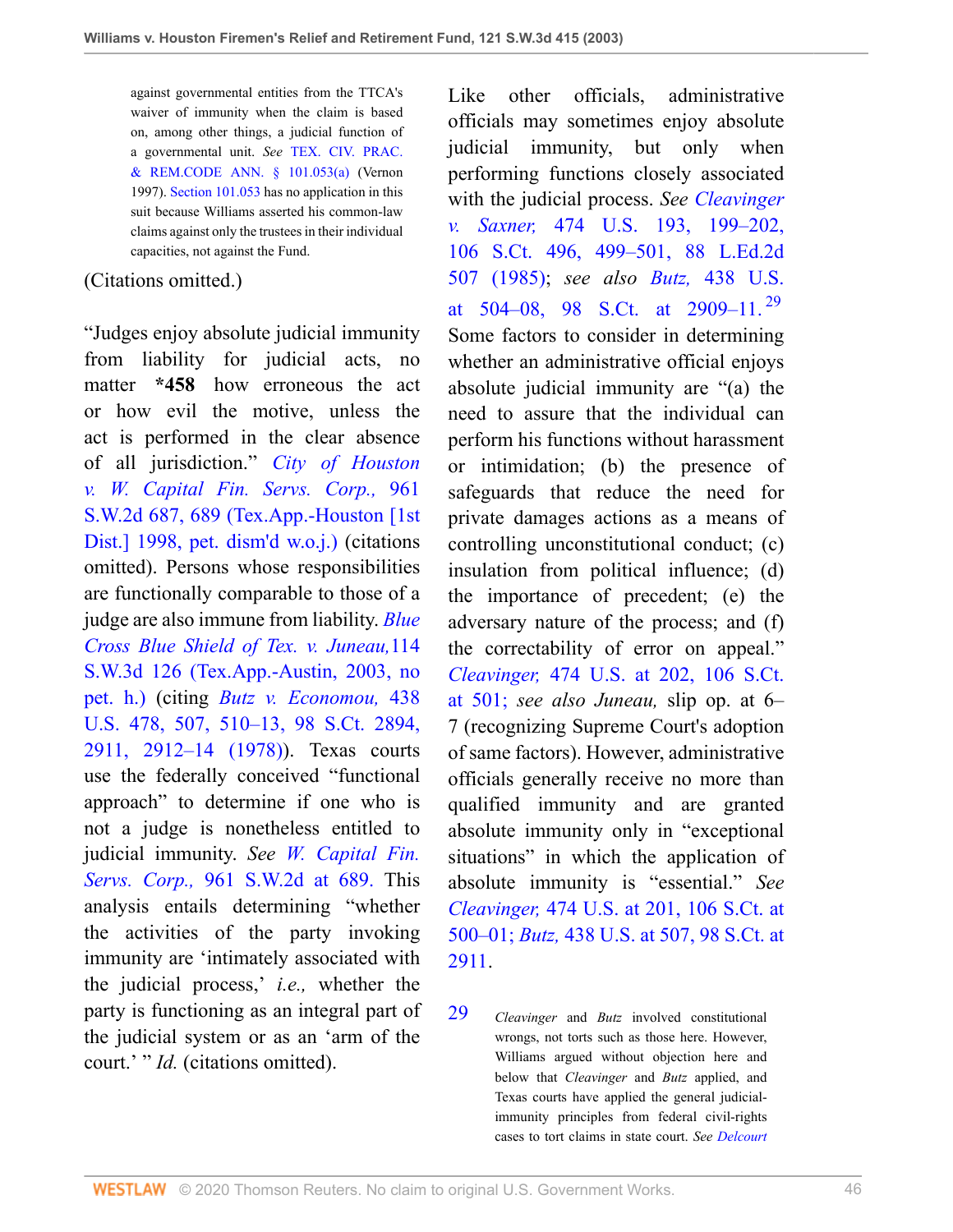*v. Silverman,* [919 S.W.2d 777, 785 n. 3](http://www.westlaw.com/Link/Document/FullText?findType=Y&serNum=1996066479&pubNum=0000713&originatingDoc=I8d0b46b0e7df11d99439b076ef9ec4de&refType=RP&fi=co_pp_sp_713_785&originationContext=document&vr=3.0&rs=cblt1.0&transitionType=DocumentItem&contextData=(sc.UserEnteredCitation)#co_pp_sp_713_785) [\(Tex.App.-Houston \[14th Dist.\] 1996, writ](http://www.westlaw.com/Link/Document/FullText?findType=Y&serNum=1996066479&pubNum=0000713&originatingDoc=I8d0b46b0e7df11d99439b076ef9ec4de&refType=RP&fi=co_pp_sp_713_785&originationContext=document&vr=3.0&rs=cblt1.0&transitionType=DocumentItem&contextData=(sc.UserEnteredCitation)#co_pp_sp_713_785) [denied\)](http://www.westlaw.com/Link/Document/FullText?findType=Y&serNum=1996066479&pubNum=0000713&originatingDoc=I8d0b46b0e7df11d99439b076ef9ec4de&refType=RP&fi=co_pp_sp_713_785&originationContext=document&vr=3.0&rs=cblt1.0&transitionType=DocumentItem&contextData=(sc.UserEnteredCitation)#co_pp_sp_713_785) (concluding that no reason existed not to apply the basic derived-judicial-immunity principles from federal opinions concerning civil-rights violations to state-court tort claims).

The trustees cited neither here nor below any case holding that pension trustees performing functions like theirs are entitled to absolute judicial immunity, as opposed to the usual qualified immunity. I have found no such Texas authority. Nor have the trustees explained or produced evidence showing what "exceptional circumstances" justify application of the absolute privilege here, how they were functioning "as an integral part of the judicial system or as an 'arm of the court,' " or how factors like those set out in *Cleavinger* and *Butz* weigh in favor of absolute immunity for them.  $30$ 

<span id="page-46-0"></span>[30](#page-46-1) And I note that several of the *Cleavinger* and *Butz* factors appear to weigh against absolute judicial immunity for the trustees, given, among other things, that the Texas Administrative Procedure Act does not apply to the Fund's decisions and that none of the trustees is required to be a professional and independent hearing officer or administrative law judge. *See & compare Butz,* [438 U.S. at 513–14, 98 S.Ct. at 2914–15;](http://www.westlaw.com/Link/Document/FullText?findType=Y&serNum=1978139510&pubNum=708&originatingDoc=I8d0b46b0e7df11d99439b076ef9ec4de&refType=RP&fi=co_pp_sp_708_2914&originationContext=document&vr=3.0&rs=cblt1.0&transitionType=DocumentItem&contextData=(sc.UserEnteredCitation)#co_pp_sp_708_2914) *Cleavinger,* [474 U.S. at 203–04, 106 S.Ct. at 502.](http://www.westlaw.com/Link/Document/FullText?findType=Y&serNum=1985159882&pubNum=0000708&originatingDoc=I8d0b46b0e7df11d99439b076ef9ec4de&refType=RP&fi=co_pp_sp_708_502&originationContext=document&vr=3.0&rs=cblt1.0&transitionType=DocumentItem&contextData=(sc.UserEnteredCitation)#co_pp_sp_708_502)

**\*459** I would thus hold that the Fund and the trustees did not conclusively prove that the trustees were entitled to the affirmative defense of absolute judicial immunity. Accordingly, I would sustain issue 14.

## **D. Absolute Legislative Immunity**

In issue 13, Williams argues that the trial court erred in granting summary judgment for the trustees on the ground that they were entitled to absolute legislative immunity in their individual capacities "for any claims arising out of the promulgation of the guidelines." I agree.

The trustees had the burden to prove this affirmative defense as a matter of law. *See Lopez v. Trevino,* [2 S.W.3d 472, 473](http://www.westlaw.com/Link/Document/FullText?findType=Y&serNum=1999175954&pubNum=0004644&originatingDoc=I8d0b46b0e7df11d99439b076ef9ec4de&refType=RP&fi=co_pp_sp_4644_473&originationContext=document&vr=3.0&rs=cblt1.0&transitionType=DocumentItem&contextData=(sc.UserEnteredCitation)#co_pp_sp_4644_473) [\(Tex.App.-San Antonio 1999, pet. dism'd](http://www.westlaw.com/Link/Document/FullText?findType=Y&serNum=1999175954&pubNum=0004644&originatingDoc=I8d0b46b0e7df11d99439b076ef9ec4de&refType=RP&fi=co_pp_sp_4644_473&originationContext=document&vr=3.0&rs=cblt1.0&transitionType=DocumentItem&contextData=(sc.UserEnteredCitation)#co_pp_sp_4644_473) [w.o.j.\).](http://www.westlaw.com/Link/Document/FullText?findType=Y&serNum=1999175954&pubNum=0004644&originatingDoc=I8d0b46b0e7df11d99439b076ef9ec4de&refType=RP&fi=co_pp_sp_4644_473&originationContext=document&vr=3.0&rs=cblt1.0&transitionType=DocumentItem&contextData=(sc.UserEnteredCitation)#co_pp_sp_4644_473) The Fund and the trustees asserted below and argue here that "[w]hen the Board promulgated the guidelines ..., the trustees were acting in a quasi-legislative capacity, and this conduct was specifically within the trustees' statutory authority." In support, the trustees cited only the former retirement statute's provision giving the Fund's board power to "adopt for the administration of the fund written rules and guidelines not inconsistent with this Act." [31](#page-46-2) *See* former [TEX.REV.CIV.](http://www.westlaw.com/Link/Document/FullText?findType=L&pubNum=1000188&cite=TXCSART6243E.2&originatingDoc=I8d0b46b0e7df11d99439b076ef9ec4de&refType=LQ&originationContext=document&vr=3.0&rs=cblt1.0&transitionType=DocumentItem&contextData=(sc.UserEnteredCitation)) [STAT. ANN.. art. 6243e.2](http://www.westlaw.com/Link/Document/FullText?findType=L&pubNum=1000188&cite=TXCSART6243E.2&originatingDoc=I8d0b46b0e7df11d99439b076ef9ec4de&refType=LQ&originationContext=document&vr=3.0&rs=cblt1.0&transitionType=DocumentItem&contextData=(sc.UserEnteredCitation)), § (2)(j)(1).

<span id="page-46-3"></span><span id="page-46-2"></span><span id="page-46-1"></span>[31](#page-46-3) The Fund and the trustees also relied on TTCA section 101.052, which exempts certain claims against governmental entities from the TTCA's waiver of sovereign immunity when the claim is based on, among other things, the legislative functions of a governmental unit. *See* [TEX. CIV.](http://www.westlaw.com/Link/Document/FullText?findType=L&pubNum=1000170&cite=TXCPS101.052&originatingDoc=I8d0b46b0e7df11d99439b076ef9ec4de&refType=LQ&originationContext=document&vr=3.0&rs=cblt1.0&transitionType=DocumentItem&contextData=(sc.UserEnteredCitation)) [PRAC. & REM.CODE ANN. § 101.052 \(Vernon](http://www.westlaw.com/Link/Document/FullText?findType=L&pubNum=1000170&cite=TXCPS101.052&originatingDoc=I8d0b46b0e7df11d99439b076ef9ec4de&refType=LQ&originationContext=document&vr=3.0&rs=cblt1.0&transitionType=DocumentItem&contextData=(sc.UserEnteredCitation)) [1997\).](http://www.westlaw.com/Link/Document/FullText?findType=L&pubNum=1000170&cite=TXCPS101.052&originatingDoc=I8d0b46b0e7df11d99439b076ef9ec4de&refType=LQ&originationContext=document&vr=3.0&rs=cblt1.0&transitionType=DocumentItem&contextData=(sc.UserEnteredCitation)) [Section 101.052](http://www.westlaw.com/Link/Document/FullText?findType=L&pubNum=1000170&cite=TXCPS101.052&originatingDoc=I8d0b46b0e7df11d99439b076ef9ec4de&refType=LQ&originationContext=document&vr=3.0&rs=cblt1.0&transitionType=DocumentItem&contextData=(sc.UserEnteredCitation)) does not apply in this suit because Williams asserted his common-law claims against only the trustees in their individual capacities, not against the Fund.

Courts have extended legislative immunity beyond legislators to other individuals performing legitimate legislative functions. *See [In re Perry,](http://www.westlaw.com/Link/Document/FullText?findType=Y&serNum=2001911788&pubNum=0004644&originatingDoc=I8d0b46b0e7df11d99439b076ef9ec4de&refType=RP&fi=co_pp_sp_4644_860&originationContext=document&vr=3.0&rs=cblt1.0&transitionType=DocumentItem&contextData=(sc.UserEnteredCitation)#co_pp_sp_4644_860)* 60 [S.W.3d 857, 860 \(Tex.2001\)](http://www.westlaw.com/Link/Document/FullText?findType=Y&serNum=2001911788&pubNum=0004644&originatingDoc=I8d0b46b0e7df11d99439b076ef9ec4de&refType=RP&fi=co_pp_sp_4644_860&originationContext=document&vr=3.0&rs=cblt1.0&transitionType=DocumentItem&contextData=(sc.UserEnteredCitation)#co_pp_sp_4644_860). Whether the function that the actor performs is legislative depends upon the nature of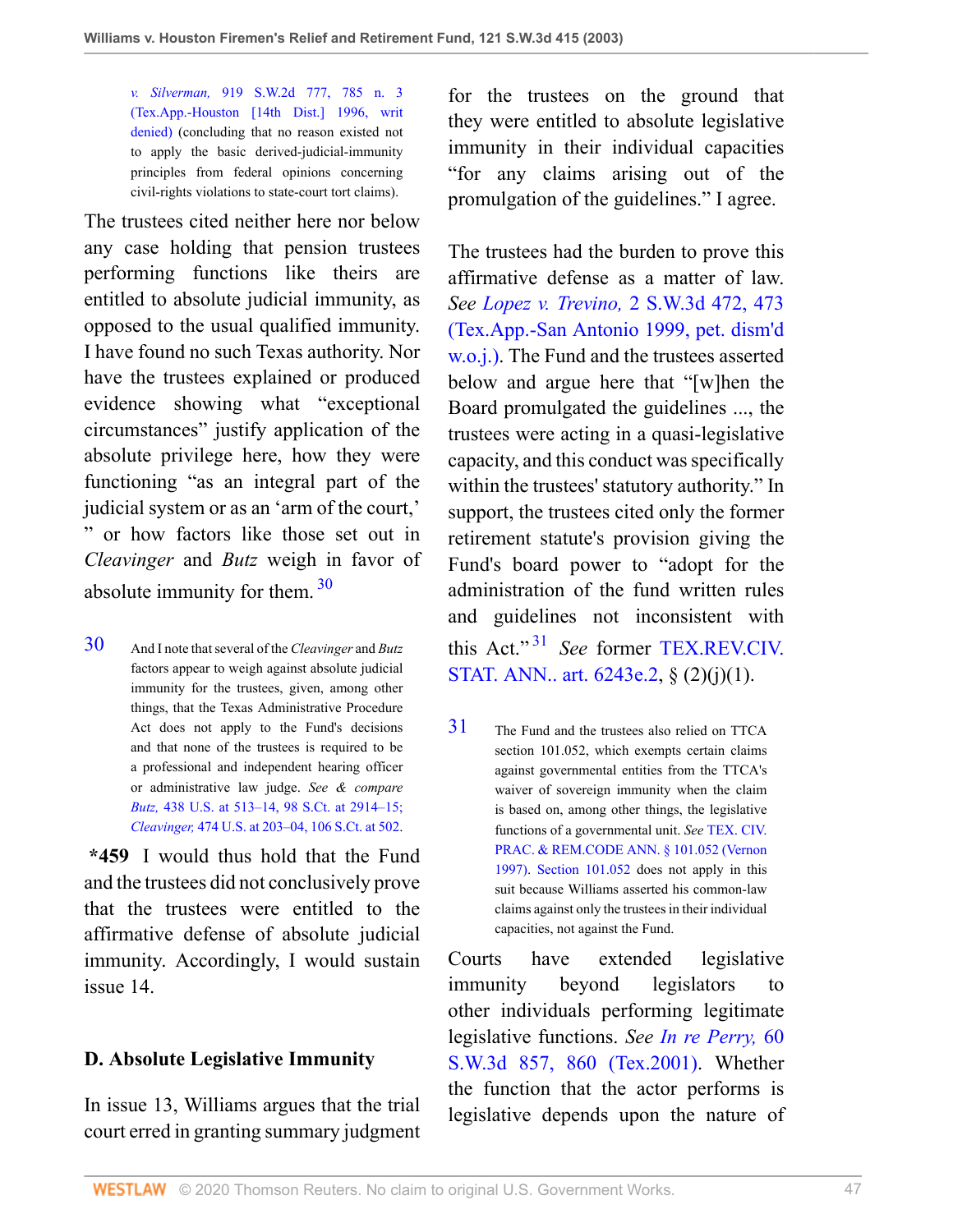the act. *Id.* For example, courts have sometimes looked at the nature of the facts used to reach the decision. If the underlying facts on which a decision is based are "legislative facts," such as generalizations concerning a policy or a state of affairs, then the decision is legislative; if the facts used in the decisionmaking are more specific, such as those that relate to particular individuals or situations, then the decision is administrative. *See Lopez,* [2 S.W.3d](http://www.westlaw.com/Link/Document/FullText?findType=Y&serNum=1999175954&pubNum=4644&originatingDoc=I8d0b46b0e7df11d99439b076ef9ec4de&refType=RP&fi=co_pp_sp_4644_473&originationContext=document&vr=3.0&rs=cblt1.0&transitionType=DocumentItem&contextData=(sc.UserEnteredCitation)#co_pp_sp_4644_473) [at 473–74;](http://www.westlaw.com/Link/Document/FullText?findType=Y&serNum=1999175954&pubNum=4644&originatingDoc=I8d0b46b0e7df11d99439b076ef9ec4de&refType=RP&fi=co_pp_sp_4644_473&originationContext=document&vr=3.0&rs=cblt1.0&transitionType=DocumentItem&contextData=(sc.UserEnteredCitation)#co_pp_sp_4644_473) *[Bartlett v. Cinemark USA,](http://www.westlaw.com/Link/Document/FullText?findType=Y&serNum=1995135508&pubNum=0000713&originatingDoc=I8d0b46b0e7df11d99439b076ef9ec4de&refType=RP&fi=co_pp_sp_713_235&originationContext=document&vr=3.0&rs=cblt1.0&transitionType=DocumentItem&contextData=(sc.UserEnteredCitation)#co_pp_sp_713_235) Inc.,* [908 S.W.2d 229, 235 \(Tex.App.-](http://www.westlaw.com/Link/Document/FullText?findType=Y&serNum=1995135508&pubNum=0000713&originatingDoc=I8d0b46b0e7df11d99439b076ef9ec4de&refType=RP&fi=co_pp_sp_713_235&originationContext=document&vr=3.0&rs=cblt1.0&transitionType=DocumentItem&contextData=(sc.UserEnteredCitation)#co_pp_sp_713_235) [Dallas 1995, no writ\).](http://www.westlaw.com/Link/Document/FullText?findType=Y&serNum=1995135508&pubNum=0000713&originatingDoc=I8d0b46b0e7df11d99439b076ef9ec4de&refType=RP&fi=co_pp_sp_713_235&originationContext=document&vr=3.0&rs=cblt1.0&transitionType=DocumentItem&contextData=(sc.UserEnteredCitation)#co_pp_sp_713_235) Courts have also stated that a function is legislative if the decision that it produces establishes a general policy, but that the function is adjudicatory if the resultant decision singles out specific individuals and affects them differently from others. *See [Lopez,](http://www.westlaw.com/Link/Document/FullText?findType=Y&serNum=1999175954&pubNum=4644&originatingDoc=I8d0b46b0e7df11d99439b076ef9ec4de&refType=RP&fi=co_pp_sp_4644_473&originationContext=document&vr=3.0&rs=cblt1.0&transitionType=DocumentItem&contextData=(sc.UserEnteredCitation)#co_pp_sp_4644_473)* [2 S.W.3d at 473–74;](http://www.westlaw.com/Link/Document/FullText?findType=Y&serNum=1999175954&pubNum=4644&originatingDoc=I8d0b46b0e7df11d99439b076ef9ec4de&refType=RP&fi=co_pp_sp_4644_473&originationContext=document&vr=3.0&rs=cblt1.0&transitionType=DocumentItem&contextData=(sc.UserEnteredCitation)#co_pp_sp_4644_473) *Bartlett,* [908 S.W.2d](http://www.westlaw.com/Link/Document/FullText?findType=Y&serNum=1995135508&pubNum=713&originatingDoc=I8d0b46b0e7df11d99439b076ef9ec4de&refType=RP&fi=co_pp_sp_713_235&originationContext=document&vr=3.0&rs=cblt1.0&transitionType=DocumentItem&contextData=(sc.UserEnteredCitation)#co_pp_sp_713_235) [at 235.](http://www.westlaw.com/Link/Document/FullText?findType=Y&serNum=1995135508&pubNum=713&originatingDoc=I8d0b46b0e7df11d99439b076ef9ec4de&refType=RP&fi=co_pp_sp_713_235&originationContext=document&vr=3.0&rs=cblt1.0&transitionType=DocumentItem&contextData=(sc.UserEnteredCitation)#co_pp_sp_713_235) A legislative function has thus been described as one "look[ing] to the future and chang[ing] existing conditions by making a new rule to be applied thereafter to all or some part of those subject to its power." *Bartlett,* [908 S.W.2d](http://www.westlaw.com/Link/Document/FullText?findType=Y&serNum=1995135508&pubNum=0000713&originatingDoc=I8d0b46b0e7df11d99439b076ef9ec4de&refType=RP&fi=co_pp_sp_713_236&originationContext=document&vr=3.0&rs=cblt1.0&transitionType=DocumentItem&contextData=(sc.UserEnteredCitation)#co_pp_sp_713_236) [at 236](http://www.westlaw.com/Link/Document/FullText?findType=Y&serNum=1995135508&pubNum=0000713&originatingDoc=I8d0b46b0e7df11d99439b076ef9ec4de&refType=RP&fi=co_pp_sp_713_236&originationContext=document&vr=3.0&rs=cblt1.0&transitionType=DocumentItem&contextData=(sc.UserEnteredCitation)#co_pp_sp_713_236) (quoting *[Brown v. Griesenauer,](http://www.westlaw.com/Link/Document/FullText?findType=Y&serNum=1992124052&pubNum=0000350&originatingDoc=I8d0b46b0e7df11d99439b076ef9ec4de&refType=RP&fi=co_pp_sp_350_437&originationContext=document&vr=3.0&rs=cblt1.0&transitionType=DocumentItem&contextData=(sc.UserEnteredCitation)#co_pp_sp_350_437)* 970 [F.2d 431, 437 \(8th Cir.1992\)](http://www.westlaw.com/Link/Document/FullText?findType=Y&serNum=1992124052&pubNum=0000350&originatingDoc=I8d0b46b0e7df11d99439b076ef9ec4de&refType=RP&fi=co_pp_sp_350_437&originationContext=document&vr=3.0&rs=cblt1.0&transitionType=DocumentItem&contextData=(sc.UserEnteredCitation)#co_pp_sp_350_437)).

I would hold that the Fund and the trustees did not conclusively prove that the trustees' actions in adopting the guidelines were entitled to absolute legislative immunity. Viewed in the light most favorable to Williams, the summary judgment evidence shows that the guidelines were adopted, at **\*460** least to some extent, as part of the

trustees' discussion of and response to pending PSC requests, then applied retroactively to those pending requests, resulting in their denial. The effect of the guidelines' adoption was thus at least partially specific to individual members. Therefore, the guidelines not only "look[ed] to the future ... to be applied thereafter to all or part of those subject to its power," but they also worked retroactively against individual firefighters like Williams. *Compare, cf., [R.R. Comm'n v. Houston Natural Gas](http://www.westlaw.com/Link/Document/FullText?findType=Y&serNum=1956127441&pubNum=0000713&originatingDoc=I8d0b46b0e7df11d99439b076ef9ec4de&refType=RP&fi=co_pp_sp_713_562&originationContext=document&vr=3.0&rs=cblt1.0&transitionType=DocumentItem&contextData=(sc.UserEnteredCitation)#co_pp_sp_713_562) Corp.,* [155 Tex. 502, 289 S.W.2d 559,](http://www.westlaw.com/Link/Document/FullText?findType=Y&serNum=1956127441&pubNum=0000713&originatingDoc=I8d0b46b0e7df11d99439b076ef9ec4de&refType=RP&fi=co_pp_sp_713_562&originationContext=document&vr=3.0&rs=cblt1.0&transitionType=DocumentItem&contextData=(sc.UserEnteredCitation)#co_pp_sp_713_562) [562 \(1956\)](http://www.westlaw.com/Link/Document/FullText?findType=Y&serNum=1956127441&pubNum=0000713&originatingDoc=I8d0b46b0e7df11d99439b076ef9ec4de&refType=RP&fi=co_pp_sp_713_562&originationContext=document&vr=3.0&rs=cblt1.0&transitionType=DocumentItem&contextData=(sc.UserEnteredCitation)#co_pp_sp_713_562) ("[Rules setting] Utility rates as rules of conduct are prospective only and do not in any manner involve an 'adjudication' of a rights arising from a 'past' controversy. It is true that the fixing of rates requires a study of existing and past facts, but the rate as promulgated is not 'res adjudicata' of any fact so studied.").

Additionally, the trustees have repeatedly asserted that their adoption of the guidelines was based solely on their interpretation of the former retirement statute's PSC provision. A statute's interpretation is generally a judicial act, not a legislative one. *Cf. [Johnson](http://www.westlaw.com/Link/Document/FullText?findType=Y&serNum=1991110109&pubNum=0000713&originatingDoc=I8d0b46b0e7df11d99439b076ef9ec4de&refType=RP&fi=co_pp_sp_713_566&originationContext=document&vr=3.0&rs=cblt1.0&transitionType=DocumentItem&contextData=(sc.UserEnteredCitation)#co_pp_sp_713_566) Controls, Inc.,* [813 S.W.2d at 566](http://www.westlaw.com/Link/Document/FullText?findType=Y&serNum=1991110109&pubNum=0000713&originatingDoc=I8d0b46b0e7df11d99439b076ef9ec4de&refType=RP&fi=co_pp_sp_713_566&originationContext=document&vr=3.0&rs=cblt1.0&transitionType=DocumentItem&contextData=(sc.UserEnteredCitation)#co_pp_sp_713_566) ("The resolution of this issue involves construction of the statutes cited, which presents a question of law.... A question of law is primarily judicial in nature.").

I would thus hold that the Fund and the trustees did not carry their burden of showing that the trustees' adoption of